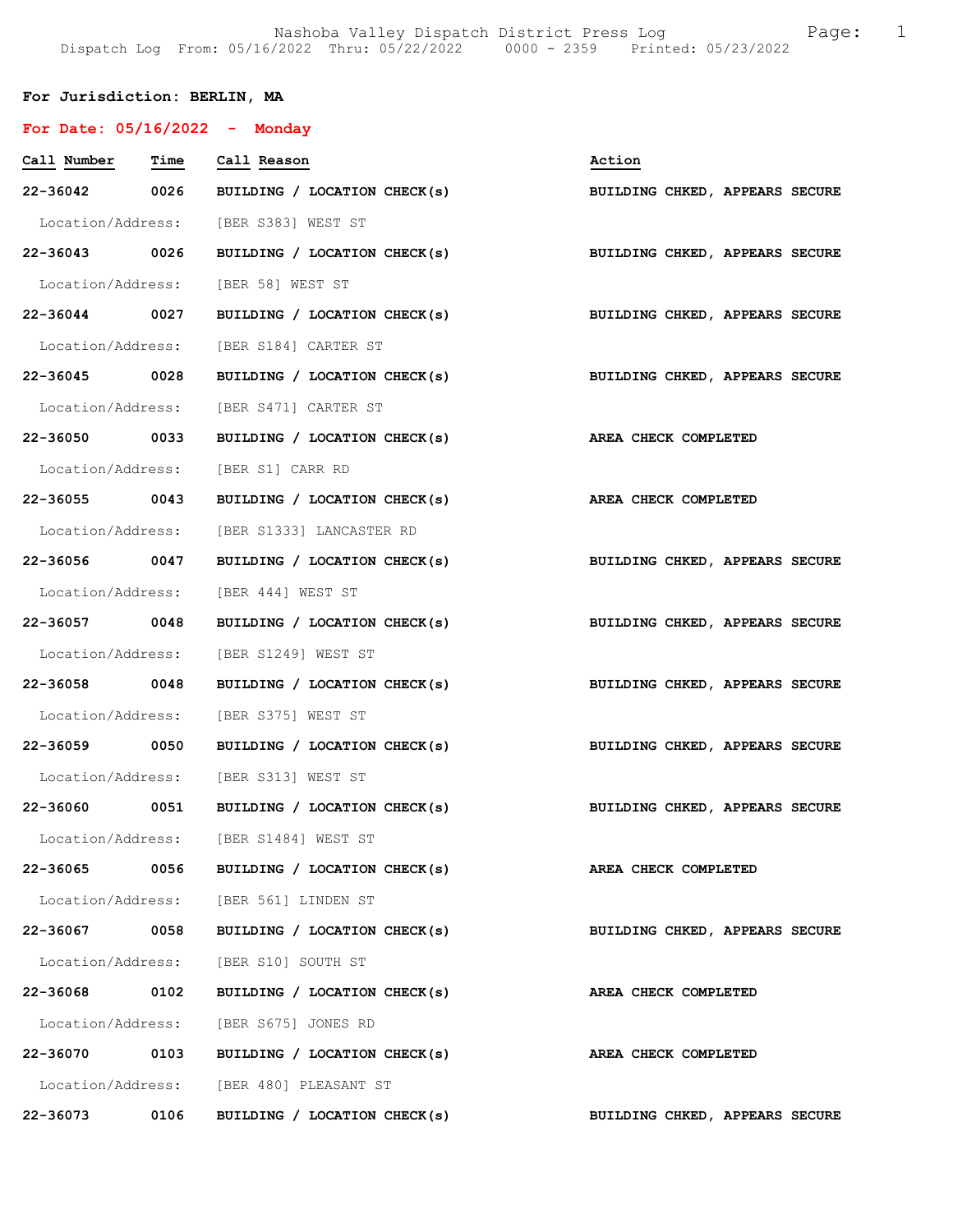|                   |      | Nashoba Valley Dispatch District Press Log<br>Dispatch Log From: 05/16/2022 Thru: 05/22/2022 0000 - 2359 Printed: 05/23/2022 | 2<br>Page:                     |
|-------------------|------|------------------------------------------------------------------------------------------------------------------------------|--------------------------------|
|                   |      |                                                                                                                              |                                |
|                   |      | Location/Address: [BER S370] PLEASANT ST                                                                                     |                                |
| 22-36074 0107     |      | BUILDING / LOCATION CHECK(s)                                                                                                 | BUILDING CHKED, APPEARS SECURE |
| Location/Address: |      | [BER S638] WHITNEY RD                                                                                                        |                                |
| 22-36075 0108     |      | BUILDING / LOCATION CHECK(s)                                                                                                 | BUILDING CHKED, APPEARS SECURE |
| Location/Address: |      | [BER S360] RIVER RD W                                                                                                        |                                |
| 22-36105 0224     |      | BUILDING / LOCATION CHECK(s)                                                                                                 | BUILDING CHKED, APPEARS SECURE |
| Location/Address: |      | [BER 62] RIVER RD W                                                                                                          |                                |
| 22-36106 0225     |      | BUILDING / LOCATION CHECK(s)                                                                                                 | BUILDING CHKED, APPEARS SECURE |
| Location/Address: |      | [BER 128] BASSETT RD                                                                                                         |                                |
| 22-36107 0226     |      | BUILDING / LOCATION CHECK(s)                                                                                                 | <b>AREA CHECK COMPLETED</b>    |
| Vicinity of:      |      | [BER 236] TYLER RD                                                                                                           |                                |
| 22-36108 0227     |      | BUILDING / LOCATION CHECK(s) BUILDING CHKED, APPEARS SECURE                                                                  |                                |
| Location/Address: |      | [BER 448] NEWSOME RD                                                                                                         |                                |
| 22-36110 0234     |      | BUILDING / LOCATION CHECK(s)                                                                                                 | BUILDING CHKED, APPEARS SECURE |
| Location/Address: |      | [BER 96] CENTRAL ST                                                                                                          |                                |
| 22-36111          | 0235 | BUILDING / LOCATION CHECK(s)                                                                                                 | BUILDING CHKED, APPEARS SECURE |
| Location/Address: |      | [BER S91] CENTRAL ST                                                                                                         |                                |
| 22-36112 0238     |      | BUILDING / LOCATION CHECK(s)                                                                                                 | AREA CHECK COMPLETED           |
| Location/Address: |      | [BER S16] COOLIDGE RD                                                                                                        |                                |
| 22-36114 0238     |      | BUILDING / LOCATION CHECK(s)                                                                                                 | BUILDING CHKED, APPEARS SECURE |
|                   |      | Location/Address: [BER S73] COOLIDGE RD                                                                                      |                                |
| 22-36115          | 0239 | BUILDING / LOCATION CHECK(s)                                                                                                 | AREA CHECK COMPLETED           |
|                   |      | Location/Address: [BER S1381] HIGHLAND COMMONS W                                                                             |                                |
| 22-36116 0242     |      | BUILDING / LOCATION CHECK(s)                                                                                                 | AREA CHECK COMPLETED           |
|                   |      | Vicinity of: [BER S1464] HIGHLAND COMMONS E                                                                                  |                                |
| 22-36119          | 0248 | BUILDING / LOCATION CHECK(s)                                                                                                 | ACCIDENTAL 911 CALL            |
| Location/Address: |      | [BER S204] CENTRAL ST                                                                                                        |                                |
| 22-36120 0249     |      | BUILDING / LOCATION CHECK(s)                                                                                                 | BUILDING CHKED, APPEARS SECURE |
| Location/Address: |      | [BER S702] CENTRAL ST                                                                                                        |                                |
| 22-36121 0250     |      | BUILDING / LOCATION CHECK(s)                                                                                                 | BUILDING CHKED, APPEARS SECURE |
| Location/Address: |      | [BER S1150] CENTRAL ST                                                                                                       |                                |
|                   |      | 22-36141 0523 RADAR OPERATIONS<br>Vicinity of: [BER] CENTRAL ST + WOODWARD AVE                                               | SERVICES RENDERED              |
|                   |      | 22-36144 0540:02 MOTOR VEH - STOP<br>Vicinity of: [BER S74] LINDEN ST                                                        | <b>VERBAL WARNING</b>          |
| 22-36160          |      | 0710 RADAR OPERATIONS                                                                                                        | NO SERVICES NEEDED             |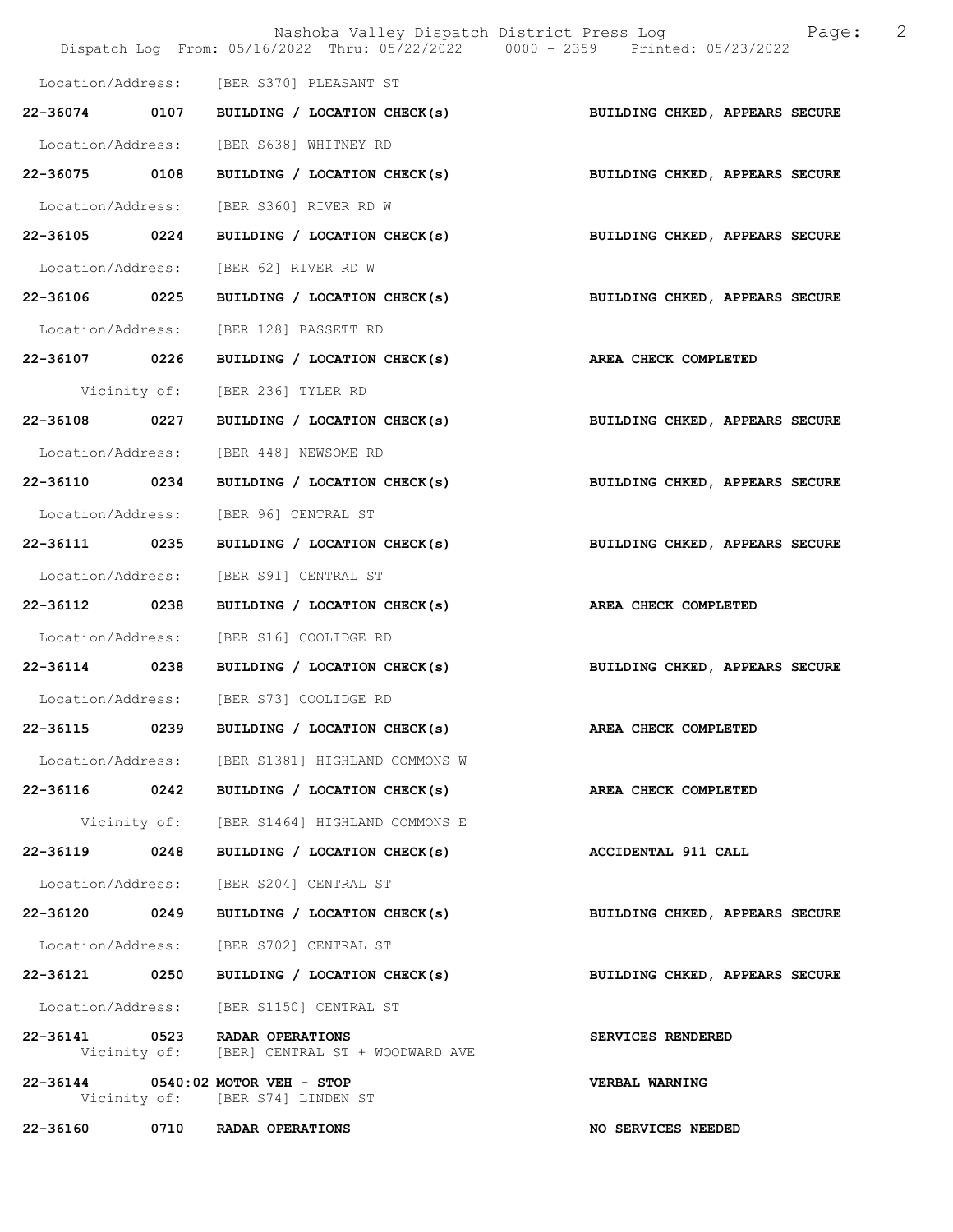Location/Address: [BER S976] HIGHLAND ST

## 22-36162 0723:49 MOTOR VEH - STOP VERBAL WARNING Vicinity of: [BER S1153] HIGHLAND ST

22-36166 0753 COMMUNITY POLICING SERVICES RENDERED Location/Address: [BER S10] SOUTH ST

22-36178 0843:31 FD-FIRE ALARM, COMMERCIAL FALSE ALARM Location/Address: [BER S1381] HIGHLAND COMMONS W Refer To Fire Case: 22BER-231-IN

22-36212 1103:14 FD-INSPECTION SERVICES RENDERED Location/Address: [BER S1405] DUDLEY RD

22-36233 1215 COMMUNITY POLICING SERVICES RENDERED Location/Address: [BER S10] SOUTH ST

#### 22-36236 1225:15 ALARM - RESIDENTIAL BURGLARY BUILDING CHKED, APPEARS SECURE

Location/Address: [BER S1411] DUDLEY RD

22-36244 1314:46 MOTOR VEH - COMPLAINT SPOKEN TO Location/Address: [BER S690] DUDLEY RD

22-36268 1543:57 MOTOR VEH - STOP VERBAL WARNING Vicinity of: [BER S884] CARTER ST

22-36270 1558:09 MOTOR VEH - STOP VERBAL WARNING Location/Address: [BER S978] HIGHLAND ST

22-36273 1620 TRAFFIC CONTROL SERVICES RENDERED Location/Address: [BER 559] WEST ST

22-36277 1652:40 MOTOR VEH - STOP CITATION/WRTTN WARNING ISSUED

Vicinity of: [BER S1150] CENTRAL ST

22-36302 1903:26 ANIMAL CALL SPOKEN TO Location/Address: [BER 81] HIGHLAND COMMONS E

22-36309 1936 TRAFFIC CONTROL SERVICES RENDERED<br>Location/Address: [BER S204] CENTRAL ST [BER S204] CENTRAL ST

22-36325 2137 BUILDING / LOCATION CHECK(s) BUILDING CHKED, APPEARS SECURE Location/Address: [BER S375] WEST ST

22-36329 2219 BUILDING / LOCATION CHECK(s) BUILDING CHKED, APPEARS SECURE

Location/Address: [BER S204] CENTRAL ST

#### For Date: 05/17/2022 - Tuesday

| $22 - 36404$      | 0155 | BUILDING / LOCATION CHECK(s)    | BUILDING CHKED, APPEARS SECURE |
|-------------------|------|---------------------------------|--------------------------------|
| Location/Address: |      | [BER S383] WEST ST              |                                |
| 22-36405          | 0156 | BUILDING / LOCATION CHECK(s)    | BUILDING CHKED, APPEARS SECURE |
| Location/Address: |      | [BER 58] WEST ST                |                                |
| 22-36406          | 0156 | BUILDING / LOCATION CHECK(s)    | BUILDING CHKED, APPEARS SECURE |
| Location/Address: |      | [BER S184] CARTER ST            |                                |
| 22-36407          | 0157 | BUILDING /<br>LOCATION CHECK(s) | BUILDING CHKED, APPEARS SECURE |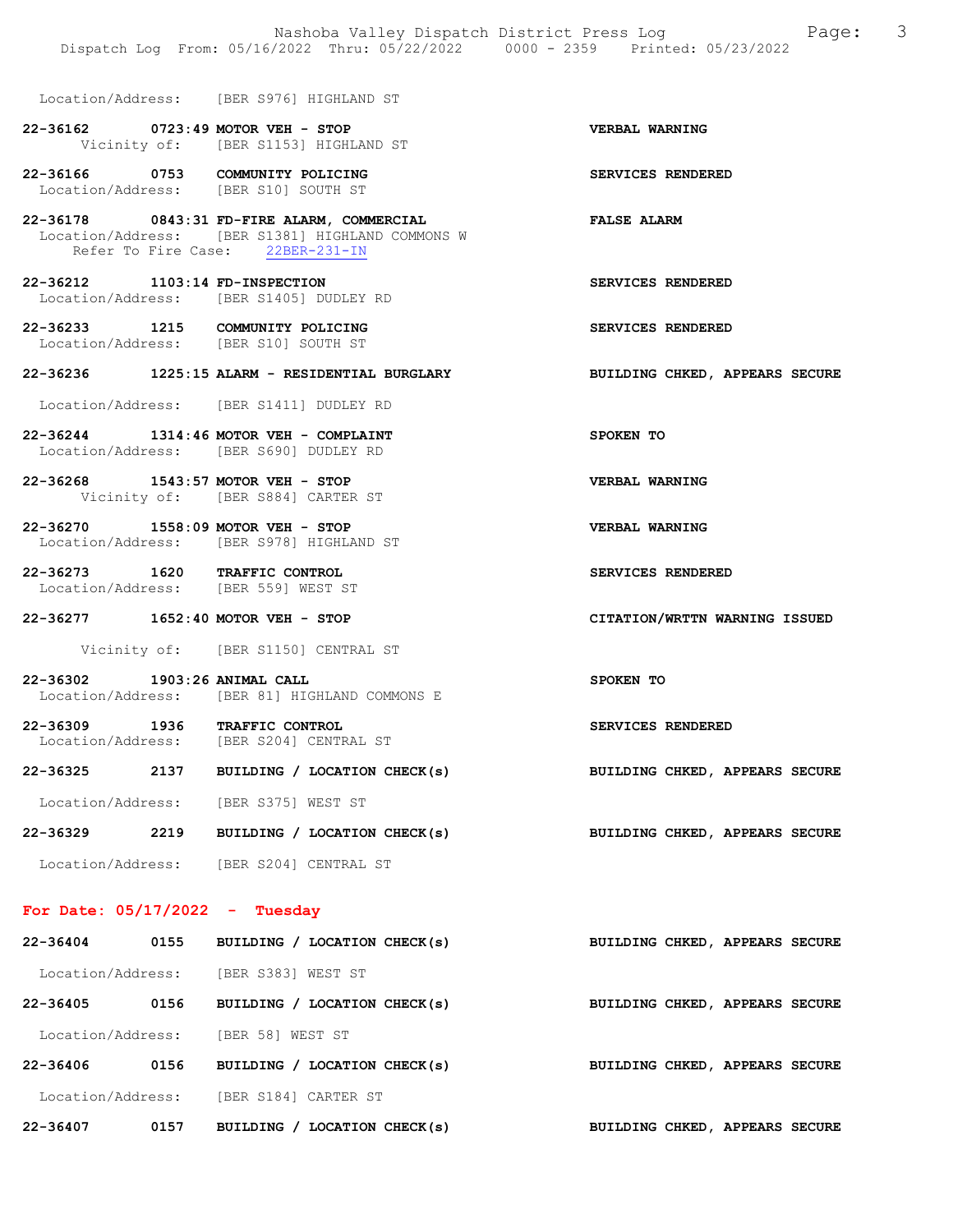|               |      | Location/Address: [BER S10] SOUTH ST                                      |                                |
|---------------|------|---------------------------------------------------------------------------|--------------------------------|
|               |      | 22-36408 0157 BUILDING / LOCATION CHECK(s)                                | BUILDING CHKED, APPEARS SECURE |
|               |      | Location/Address: [BER S471] CARTER ST                                    |                                |
| 22-36410 0200 |      | BUILDING / LOCATION CHECK(s)                                              | BUILDING CHKED, APPEARS SECURE |
|               |      | Location/Address: [BER S675] JONES RD                                     |                                |
| 22-36412 0201 |      | BUILDING / LOCATION CHECK(s)                                              | BUILDING CHKED, APPEARS SECURE |
|               |      | Location/Address: [BER S1] CARR RD                                        |                                |
| 22-36414 0202 |      | BUILDING / LOCATION CHECK(s)                                              | BUILDING CHKED, APPEARS SECURE |
|               |      | Location/Address: [BER 480] PLEASANT ST                                   |                                |
|               |      | 22-36416 0204 BUILDING / LOCATION CHECK(s)                                | BUILDING CHKED, APPEARS SECURE |
|               |      | Location/Address: [BER S370] PLEASANT ST                                  |                                |
| 22-36417 0206 |      | BUILDING / LOCATION CHECK(s)                                              | BUILDING CHKED, APPEARS SECURE |
|               |      | Location/Address: [BER S638] WHITNEY RD                                   |                                |
| 22-36419 0207 |      | BUILDING / LOCATION CHECK(s)                                              | BUILDING CHKED, APPEARS SECURE |
|               |      | Location/Address: [BER S360] RIVER RD W                                   |                                |
|               |      | 22-36424 0211 BUILDING / LOCATION CHECK(s)                                | BUILDING CHKED, APPEARS SECURE |
|               |      | Location/Address: [BER S1452] COBURN RD                                   |                                |
| 22-36425 0212 |      | BUILDING / LOCATION CHECK(s)                                              | BUILDING CHKED, APPEARS SECURE |
|               |      | Location/Address: [BER S1484] WEST ST                                     |                                |
|               |      | 22-36427 0213 BUILDING / LOCATION CHECK(s) BUILDING CHKED, APPEARS SECURE |                                |
|               |      | Location/Address: [BER 62] RIVER RD W                                     |                                |
|               |      | 22-36428 0214 BUILDING / LOCATION CHECK(s)                                | BUILDING CHKED, APPEARS SECURE |
|               |      | Location/Address: [BER S313] WEST ST                                      |                                |
| 22-36429      | 0215 | BUILDING / LOCATION CHECK(s)                                              | AREA CHECK COMPLETED           |
|               |      | Location/Address: [BER S2] DONALD LYNCH BLVD                              |                                |
| 22-36430 0216 |      | BUILDING / LOCATION CHECK(s)                                              | BUILDING CHKED, APPEARS SECURE |
|               |      | Location/Address: [BER 444] WEST ST                                       |                                |
| 22-36432 0217 |      | BUILDING / LOCATION CHECK(s)                                              | BUILDING CHKED, APPEARS SECURE |
|               |      | Location/Address: [BER S1249] WEST ST                                     |                                |
| 22-36433 0218 |      | BUILDING / LOCATION CHECK(s)                                              | BUILDING CHKED, APPEARS SECURE |
|               |      | Location/Address: [BER S375] WEST ST                                      |                                |
| 22-36437      | 0222 | BUILDING / LOCATION CHECK(s)                                              | BUILDING CHKED, APPEARS SECURE |
|               |      | Location/Address: [BER S1150] CENTRAL ST                                  |                                |
| 22-36439      | 0222 | BUILDING / LOCATION CHECK(s)                                              | BUILDING CHKED, APPEARS SECURE |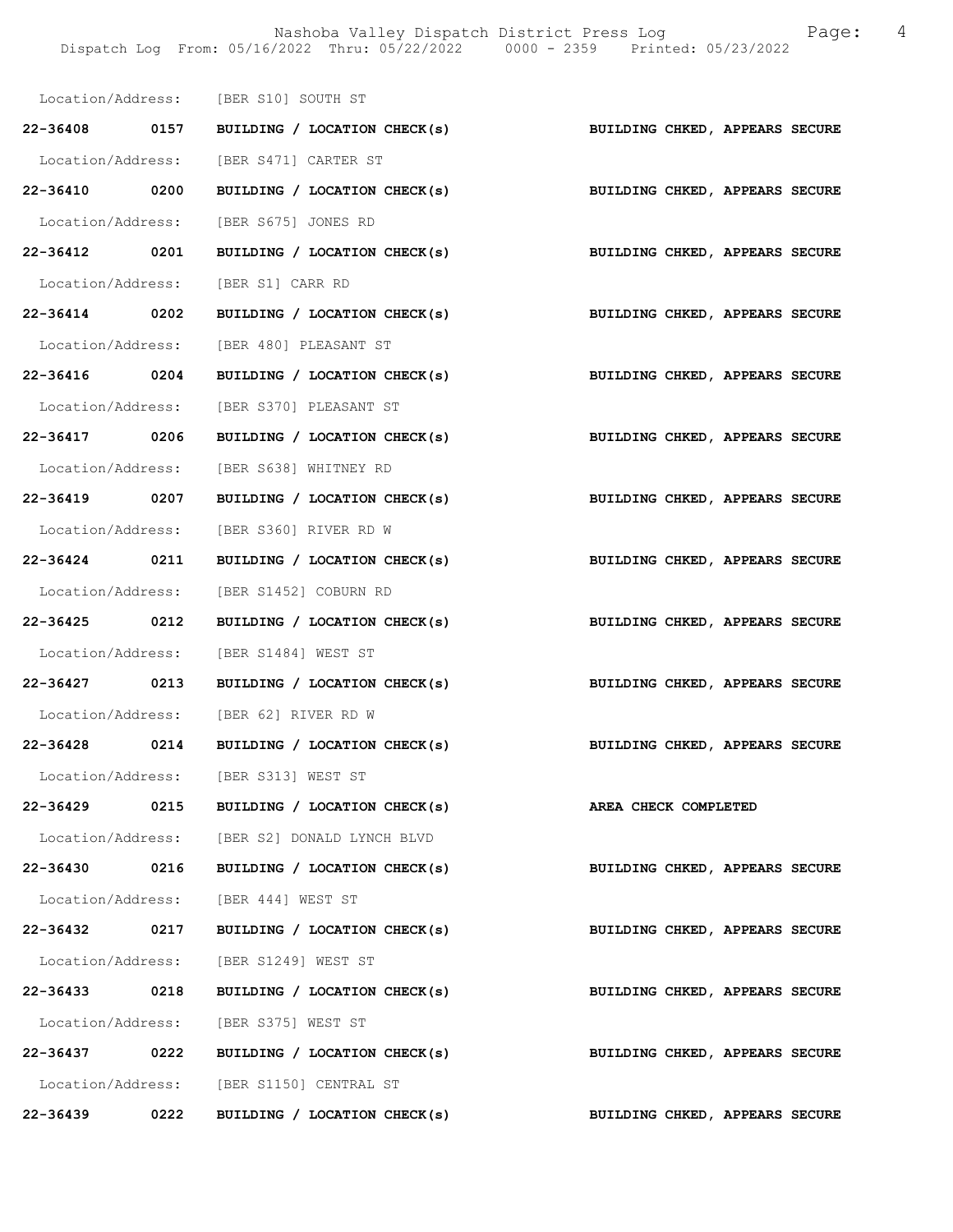|                   |      | Nashoba Valley Dispatch District Press Log Nashoba Valley Dispatch District Press Log<br>Dispatch Log From: 05/16/2022 Thru: 05/22/2022 0000 - 2359 Printed: 05/23/2022 |                                | 5 |
|-------------------|------|-------------------------------------------------------------------------------------------------------------------------------------------------------------------------|--------------------------------|---|
|                   |      | Location/Address: [BER S702] CENTRAL ST                                                                                                                                 |                                |   |
| 22-36440 0223     |      | BUILDING / LOCATION CHECK(s)                                                                                                                                            | BUILDING CHKED, APPEARS SECURE |   |
| Location/Address: |      | [BER S204] CENTRAL ST                                                                                                                                                   |                                |   |
| 22-36443 0224     |      | BUILDING / LOCATION CHECK(s) BUILDING CHKED, APPEARS SECURE                                                                                                             |                                |   |
| Location/Address: |      | [BER S5] CENTRAL ST                                                                                                                                                     |                                |   |
| 22-36445 0234     |      | BUILDING / LOCATION CHECK(s)                                                                                                                                            | BUILDING CHKED, APPEARS SECURE |   |
| Location/Address: |      | [BER S16] COOLIDGE RD                                                                                                                                                   |                                |   |
| 22-36449 0237     |      | BUILDING / LOCATION CHECK(s)                                                                                                                                            | BUILDING CHKED, APPEARS SECURE |   |
| Location/Address: |      | [BER 534] COOLIDGE RD                                                                                                                                                   |                                |   |
| 22-36450 0237     |      | BUILDING / LOCATION CHECK(s)                                                                                                                                            | BUILDING CHKED, APPEARS SECURE |   |
| Location/Address: |      | [BER 128] BASSETT RD                                                                                                                                                    |                                |   |
| 22-36451 0237     |      | BUILDING / LOCATION CHECK(s)                                                                                                                                            | AREA CHECK COMPLETED           |   |
| Location/Address: |      | [BER S1381] HIGHLAND COMMONS W                                                                                                                                          |                                |   |
| 22-36453 0239     |      | BUILDING / LOCATION CHECK(s)                                                                                                                                            | <b>ACCIDENTAL 911 CALL</b>     |   |
| Vicinity of:      |      | [BER S1464] HIGHLAND COMMONS E                                                                                                                                          |                                |   |
| 22-36455          | 0245 | BUILDING / LOCATION CHECK(s)                                                                                                                                            | BUILDING CHKED, APPEARS SECURE |   |
|                   |      | Location/Address: [BER S535] GATES POND RD                                                                                                                              |                                |   |
|                   |      | 22-36457 0248:41 BUILDING / LOCATION CHECK(s)<br>Location/Address: [BER 127] CENTRAL ST                                                                                 | <b>INVESTIGATED</b>            |   |
|                   |      | 22-36463 0311 BUILDING / LOCATION CHECK(s)                                                                                                                              | BUILDING CHKED, APPEARS SECURE |   |
|                   |      | Location/Address: [BER 543] TAYLOR RD                                                                                                                                   |                                |   |
|                   |      | 22-36464 0316 BUILDING / LOCATION CHECK(s)                                                                                                                              | BUILDING CHKED, APPEARS SECURE |   |
|                   |      | Location/Address: [BER S91] CENTRAL ST                                                                                                                                  |                                |   |
|                   |      | $22-36466$ 0341 BUILDING / LOCATION CHECK(s)                                                                                                                            | BUILDING CHKED, APPEARS SECURE |   |
|                   |      | Location/Address: [BER 587] CENTRAL ST                                                                                                                                  |                                |   |
| 22-36467 0342     |      | BUILDING / LOCATION CHECK(s)                                                                                                                                            | BUILDING CHKED, APPEARS SECURE |   |
|                   |      | Location/Address: [BER 96] CENTRAL ST                                                                                                                                   |                                |   |
| 22-36468 0345     |      | BUILDING / LOCATION CHECK(s)                                                                                                                                            | BUILDING CHKED, APPEARS SECURE |   |
|                   |      | Location/Address: [BER 504] HIGHLAND ST                                                                                                                                 |                                |   |
| 22-36469 0346     |      | RADAR OPERATIONS<br>Vicinity of: [BER] CENTRAL ST + WOODWARD AVE                                                                                                        | SERVICES RENDERED              |   |
|                   |      | 22-36471 0353 BUILDING / LOCATION CHECK(s)                                                                                                                              | BUILDING CHKED, APPEARS SECURE |   |
|                   |      | Location/Address: [BER S375] WEST ST                                                                                                                                    |                                |   |
|                   |      | 22-36472 0355 TRAFFIC CONTROL                                                                                                                                           | NO SERVICES NEEDED             |   |
|                   |      | Location/Address: [BER] WEST ST + DERBY RD                                                                                                                              |                                |   |
|                   |      | 22-36505 0641:46 TRAFFIC COMPLAINT                                                                                                                                      | <b>SERVICES RENDERED</b>       |   |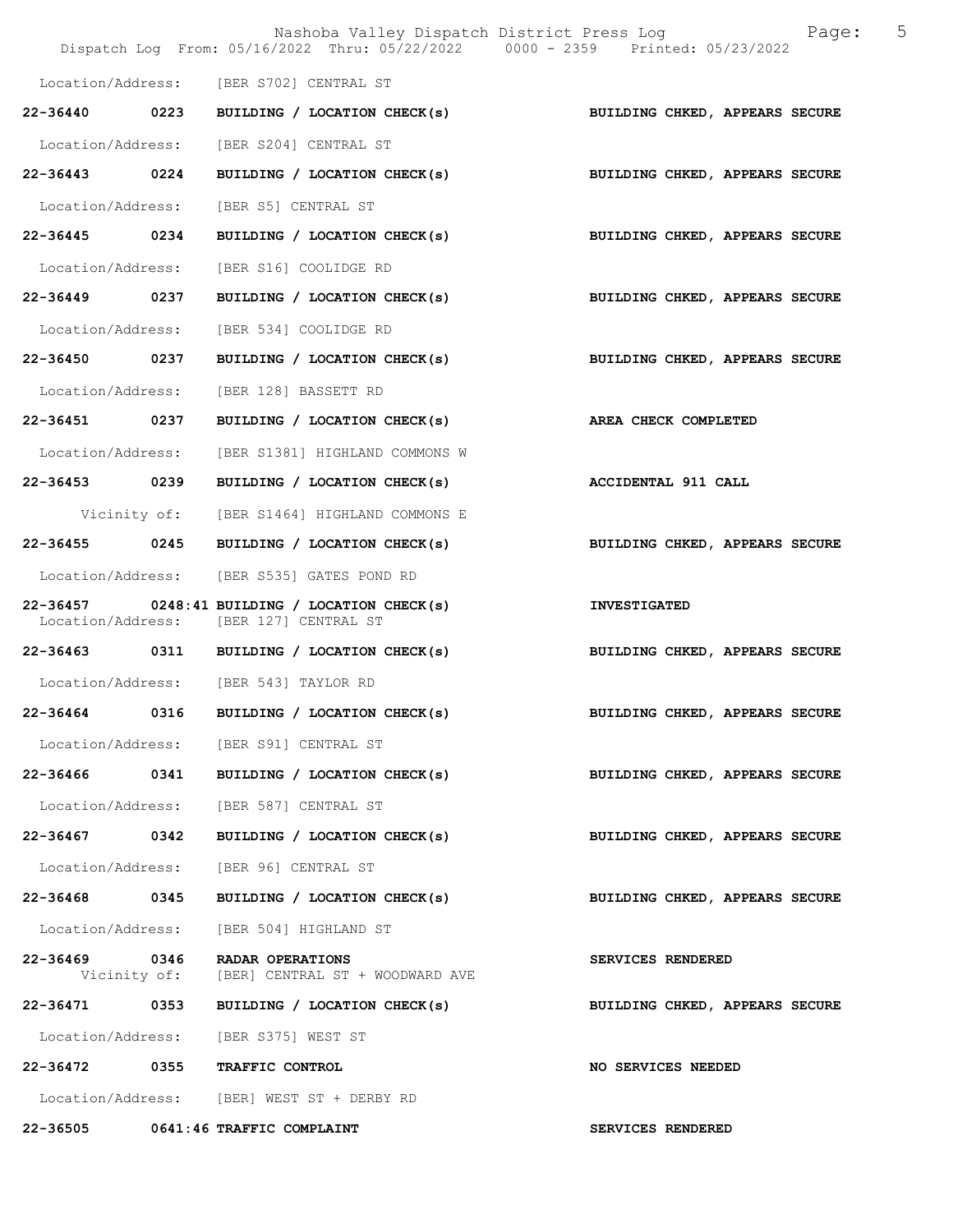|                   | Nashoba Valley Dispatch District Press Log Tange:<br>Dispatch Log From: 05/16/2022 Thru: 05/22/2022 0000 - 2359 Printed: 05/23/2022 | - 6                            |
|-------------------|-------------------------------------------------------------------------------------------------------------------------------------|--------------------------------|
|                   | Location/Address: [BER] GATES POND RD + DUDLEY RD                                                                                   |                                |
|                   | 22-36520 0812 COMMUNITY POLICING<br>Location/Address: [BER S10] SOUTH ST                                                            | SERVICES RENDERED              |
|                   | 22-36529 0845:24 MOTOR VEH - COMPLAINT<br>Location/Address: [BER] BARNES HILL RD                                                    | SPOKEN TO                      |
|                   | 22-36531 0851:30 MOTOR VEH - STOP                                                                                                   | CITATION/WRTTN WARNING ISSUED  |
|                   | Location/Address: [BER] CENTRAL ST                                                                                                  |                                |
|                   | 22-36537 0921 COMMUNITY POLICING<br>Location/Address: [BER S360] RIVER RD W                                                         | SERVICES RENDERED              |
|                   | 22-36548 1008:25 MOTOR VEH - STOP<br>Vicinity of: [BER S601] LINDEN ST                                                              | VEHICLE TOWED                  |
|                   | 22-36550 1013:37 NEIGHBOR COMPLAINT<br>Location/Address: [BER S1052] SOUTH ST                                                       | NOTIFIED                       |
|                   | 22-36553 1017:10 FD-FIRE ALARM, COMMERCIAL<br>Location/Address: [BER 225] TYLER RD<br>Refer To Fire Case: 22BER-232-IN              | <b>INVESTIGATED</b>            |
|                   | 22-36589 1232:40 MOTOR VEH - STOP                                                                                                   | CITATION/WRTTN WARNING ISSUED  |
|                   | Vicinity of: [BER] CENTRAL ST                                                                                                       |                                |
|                   | 22-36592 1242 COMMUNITY POLICING<br>Location/Address: [BER S10] SOUTH ST                                                            | SERVICES RENDERED              |
|                   | 22-36614 1417:06 ASSIST OTHER AGENCY<br>Location/Address: [BER] PEACH HILL RD                                                       | NEGATIVE CONTACT               |
|                   | 22-36645 1704:56 MOTOR VEH - STOP                                                                                                   | CITATION/WRTTN WARNING ISSUED  |
|                   | Location/Address: [BER S381] LINDEN ST                                                                                              |                                |
|                   | 22-36652 1731:12 MOTOR VEH - STOP                                                                                                   | CITATION/WRTTN WARNING ISSUED  |
| Location/Address: | [BER] CENTRAL ST + PLEASANT ST                                                                                                      |                                |
| Location/Address: | 22-36669 1924:13 WELL BEING CHECK<br>[BER] WHITNEY RD                                                                               | SPOKEN TO                      |
|                   | 22-36705 2314 BUILDING / LOCATION CHECK(s)                                                                                          | BUILDING CHKED, APPEARS SECURE |
|                   | Location/Address: [BER S204] CENTRAL ST                                                                                             |                                |
| 22-36706 2314     | BUILDING / LOCATION CHECK(s)                                                                                                        | BUILDING CHKED, APPEARS SECURE |
|                   | Location/Address: [BER S10] SOUTH ST                                                                                                |                                |
| 22-36707 2314     | BUILDING / LOCATION CHECK(s)                                                                                                        | BUILDING CHKED, APPEARS SECURE |
|                   | Location/Address: [BER S702] CENTRAL ST                                                                                             |                                |
| 22-36708 2315     | BUILDING / LOCATION CHECK(s)                                                                                                        | BUILDING CHKED, APPEARS SECURE |
|                   | Location/Address: [BER S1150] CENTRAL ST                                                                                            |                                |
|                   | 22-36709 2317 BUILDING / LOCATION CHECK(s)                                                                                          | BUILDING CHKED, APPEARS SECURE |
|                   | Location/Address: [BER S675] JONES RD                                                                                               |                                |
| 22-36710          | 2319 BUILDING / LOCATION CHECK(s)                                                                                                   | <b>AREA CHECK COMPLETED</b>    |
|                   | Location/Address: [BER 244] TAYLOR RD                                                                                               |                                |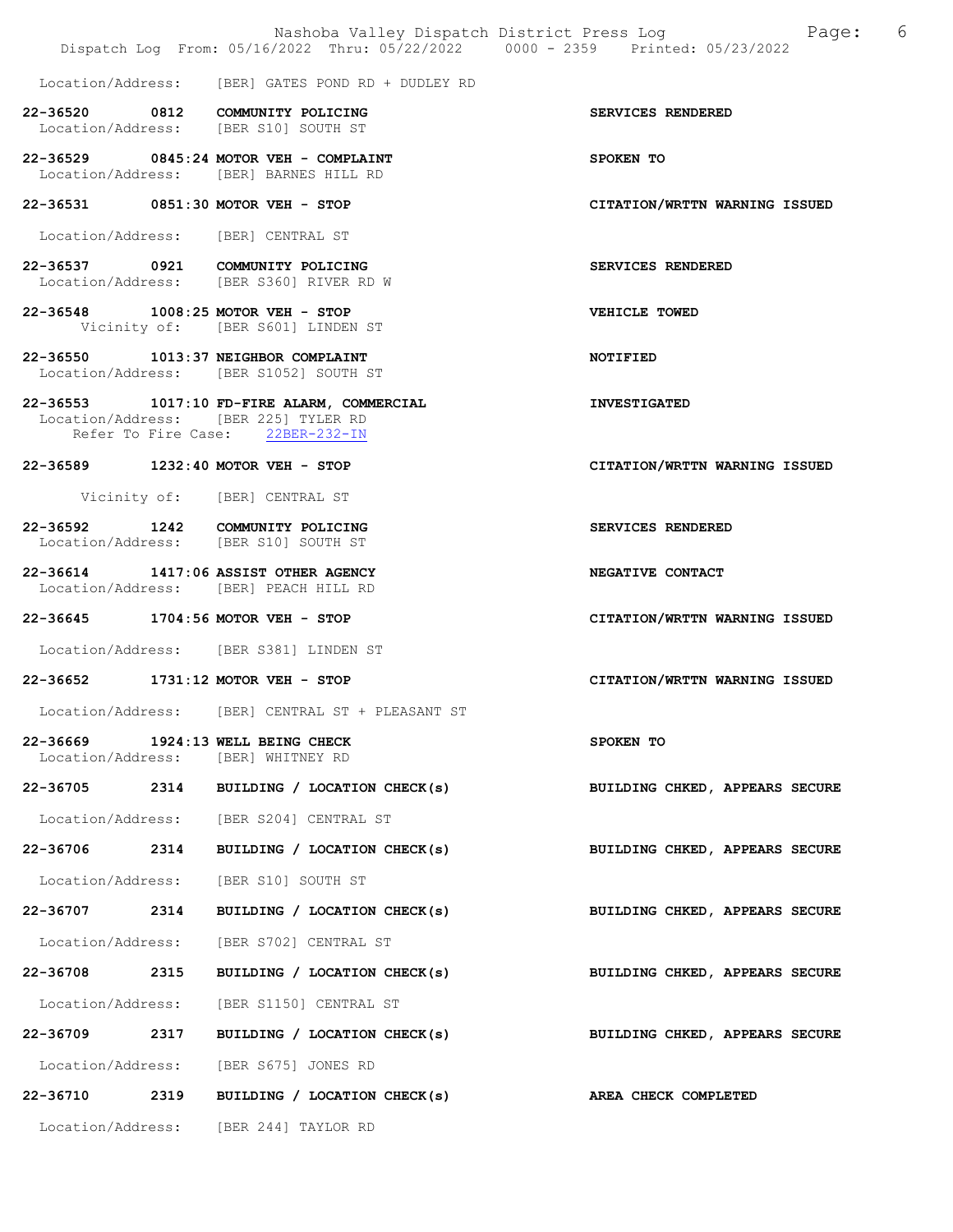Nashoba Valley Dispatch District Press Log Fage: 7

Dispatch Log From: 05/16/2022 Thru: 05/22/2022 0000 - 2359 Printed: 05/23/2022

|               |      | 22-36711 2319 BUILDING / LOCATION CHECK(s) BUILDING CHKED, APPEARS SECURE |                                |
|---------------|------|---------------------------------------------------------------------------|--------------------------------|
|               |      | Location/Address: [BER 480] PLEASANT ST                                   |                                |
| 22-36713 2322 |      | BUILDING / LOCATION CHECK(s)                                              | BUILDING CHKED, APPEARS SECURE |
|               |      | Location/Address: [BER S370] PLEASANT ST                                  |                                |
| 22-36714 2323 |      | BUILDING / LOCATION CHECK(s)                                              | BUILDING CHKED, APPEARS SECURE |
|               |      | Location/Address: [BER S638] WHITNEY RD                                   |                                |
| 22-36715 2324 |      | BUILDING / LOCATION CHECK(s) BUILDING CHKED, APPEARS SECURE               |                                |
|               |      | Location/Address: [BER S360] RIVER RD W                                   |                                |
| 22-36716 2325 |      | BUILDING / LOCATION CHECK(s)                                              | BUILDING CHKED, APPEARS SECURE |
|               |      | Location/Address: [BER S16] COOLIDGE RD                                   |                                |
| 22-36717 2326 |      | BUILDING / LOCATION CHECK(s)                                              | BUILDING CHKED, APPEARS SECURE |
|               |      | Location/Address: [BER 534] COOLIDGE RD                                   |                                |
| 22-36718 2326 |      | BUILDING / LOCATION CHECK(s) BUILDING CHKED, APPEARS SECURE               |                                |
|               |      | Location/Address: [BER S1381] HIGHLAND COMMONS W                          |                                |
| 22-36719 2329 |      | BUILDING / LOCATION CHECK(s) AREA CHECK COMPLETED                         |                                |
|               |      | Location/Address: [BER S1464] HIGHLAND COMMONS E                          |                                |
| 22-36720 2334 |      | BUILDING / LOCATION CHECK(s)                                              | BUILDING CHKED, APPEARS SECURE |
|               |      | Location/Address: [BER S535] GATES POND RD                                |                                |
| 22-36721 2334 |      | BUILDING / LOCATION CHECK(s)                                              | BUILDING CHKED, APPEARS SECURE |
|               |      | Location/Address: [BER 587] CENTRAL ST                                    |                                |
|               |      | 22-36722 2335 BUILDING / LOCATION CHECK(s) BUILDING CHKED, APPEARS SECURE |                                |
|               |      | Location/Address: [BER 96] CENTRAL ST                                     |                                |
|               |      | For Date: $05/18/2022 -$ Wednesday                                        |                                |
| 22-36769 0157 |      | TRAFFIC CONTROL                                                           | BUILDING CHKED, APPEARS SECURE |
|               |      | Location/Address: [BER S370] PLEASANT ST                                  |                                |
|               |      | 22-36791 0249 BUILDING / LOCATION CHECK(s)                                | BUILDING CHKED, APPEARS SECURE |
|               |      | Location/Address: [BER 128] BASSETT RD                                    |                                |
| 22-36792 0250 |      | BUILDING / LOCATION CHECK(s)                                              | BUILDING CHKED, APPEARS SECURE |
|               |      | Location/Address: [BER S383] WEST ST                                      |                                |
| 22-36793 0251 |      | BUILDING / LOCATION CHECK(s)                                              | BUILDING CHKED, APPEARS SECURE |
|               |      | Location/Address: [BER 58] WEST ST                                        |                                |
| 22-36795      | 0251 | BUILDING / LOCATION CHECK(s)                                              | BUILDING CHKED, APPEARS SECURE |
|               |      | Location/Address: [BER S184] CARTER ST                                    |                                |
| 22-36796      | 0252 | BUILDING / LOCATION CHECK(s)                                              | BUILDING CHKED, APPEARS SECURE |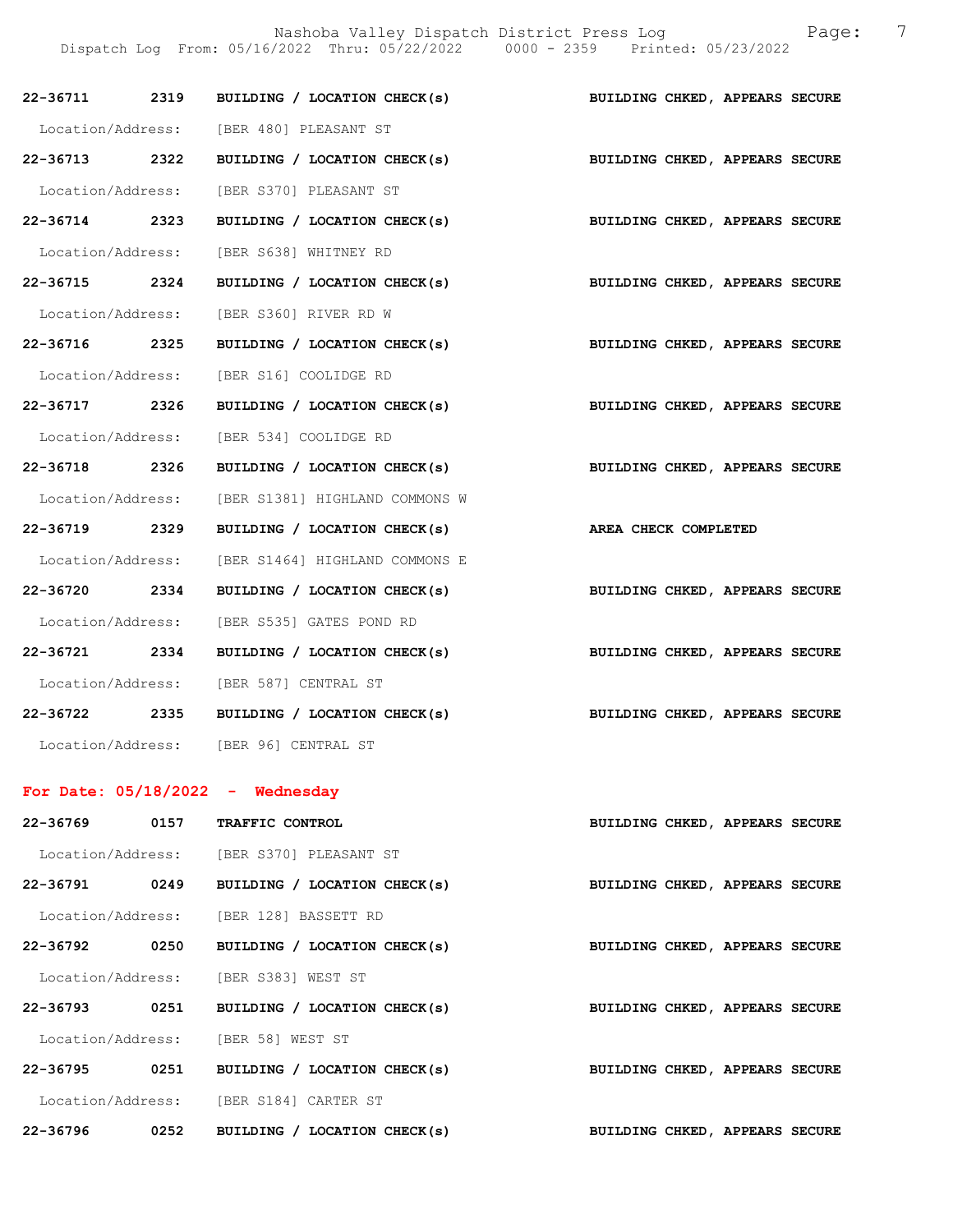|                            | Location/Address: [BER S471] CARTER ST                                                                                |                                |
|----------------------------|-----------------------------------------------------------------------------------------------------------------------|--------------------------------|
|                            | 22-36799 0255 BUILDING / LOCATION CHECK(s) BUILDING CHKED, APPEARS SECURE                                             |                                |
|                            | Location/Address: [BER S1484] WEST ST                                                                                 |                                |
| 22-36800 0257              | BUILDING / LOCATION CHECK(s) BUILDING CHKED, APPEARS SECURE                                                           |                                |
|                            | Location/Address: [BER S313] WEST ST                                                                                  |                                |
| 22-36801 0258              | BUILDING / LOCATION CHECK(s)                                                                                          | BUILDING CHKED, APPEARS SECURE |
|                            | Location/Address: [BER S1249] WEST ST                                                                                 |                                |
| 22-36802 0259              | BUILDING / LOCATION CHECK(s) BUILDING CHKED, APPEARS SECURE                                                           |                                |
|                            | Location/Address: [BER 444] WEST ST                                                                                   |                                |
| 22-36804 0259              | BUILDING / LOCATION CHECK(s) BUILDING CHKED, APPEARS SECURE                                                           |                                |
|                            | Location/Address: [BER 96] CENTRAL ST                                                                                 |                                |
| 22-36805 0300              | BUILDING / LOCATION CHECK(s) BUILDING CHKED, APPEARS SECURE                                                           |                                |
|                            | Location/Address: [BER S375] WEST ST                                                                                  |                                |
|                            | 22-36806 0301 BUILDING / LOCATION CHECK(s) BUILDING CHKED, APPEARS SECURE                                             |                                |
|                            | Location/Address: [BER] HIGHLAND COMMONS W                                                                            |                                |
|                            | 22-36808 0310 BUILDING / LOCATION CHECK(s)                                                                            | BUILDING CHKED, APPEARS SECURE |
|                            | Location/Address: [BER S1150] CENTRAL ST                                                                              |                                |
|                            | 22-36822 0527:17 NEIGHBOR COMPLAINT<br>Location/Address: [BER S908] COBURN RD                                         | SERVICES RENDERED              |
|                            | 22-36838 0638 COMMUNITY POLICING<br>Location/Address: [BER 527] RIVER RD W                                            | SERVICES RENDERED              |
|                            | 22-36852 0826:33 MOTOR VEH - STOP<br>Location/Address: [BER S1083] SOUTH ST                                           | <b>VERBAL WARNING</b>          |
| 22-36862 0907:11 FOLLOW UP | Location/Address: [BER 62] RIVER RD W                                                                                 | SERVICES RENDERED              |
|                            | 22-36877 0950:22 MOTOR VEH - STOP                                                                                     | CITATION/WRTTN WARNING ISSUED  |
|                            | Location/Address: [BER S90] CENTRAL ST                                                                                |                                |
|                            | 22-36903 1106:01 MOTOR VEH - STOP<br>Location/Address: [BER S122] WOODWARD AVE                                        | VEHICLE TOWED                  |
|                            | 22-36931 1405:37 MOTOR VEH - STOP<br>Vicinity of: [BER] PLEASANT ST                                                   | <b>VERBAL WARNING</b>          |
|                            | 22-36935 1420:23 MOTOR VEH - STOP                                                                                     | CITATION/WRTTN WARNING ISSUED  |
|                            | Vicinity of: [BER S129] SOUTH ST                                                                                      |                                |
|                            | 22-36936 1424:47 FD-MEDICAL EMERGENCY<br>Location/Address: [BER S1284] VILLAGE LN<br>Refer To Fire Case: 22BER-233-IN | TRANSPORTED BLS                |
|                            | 22-36944 1530:42 911 ABANDONED/MISDIAL/HANGUP                                                                         | ACCIDENTAL 911 CALL            |

Location/Address: [BER 57] HIGHLAND COMMONS E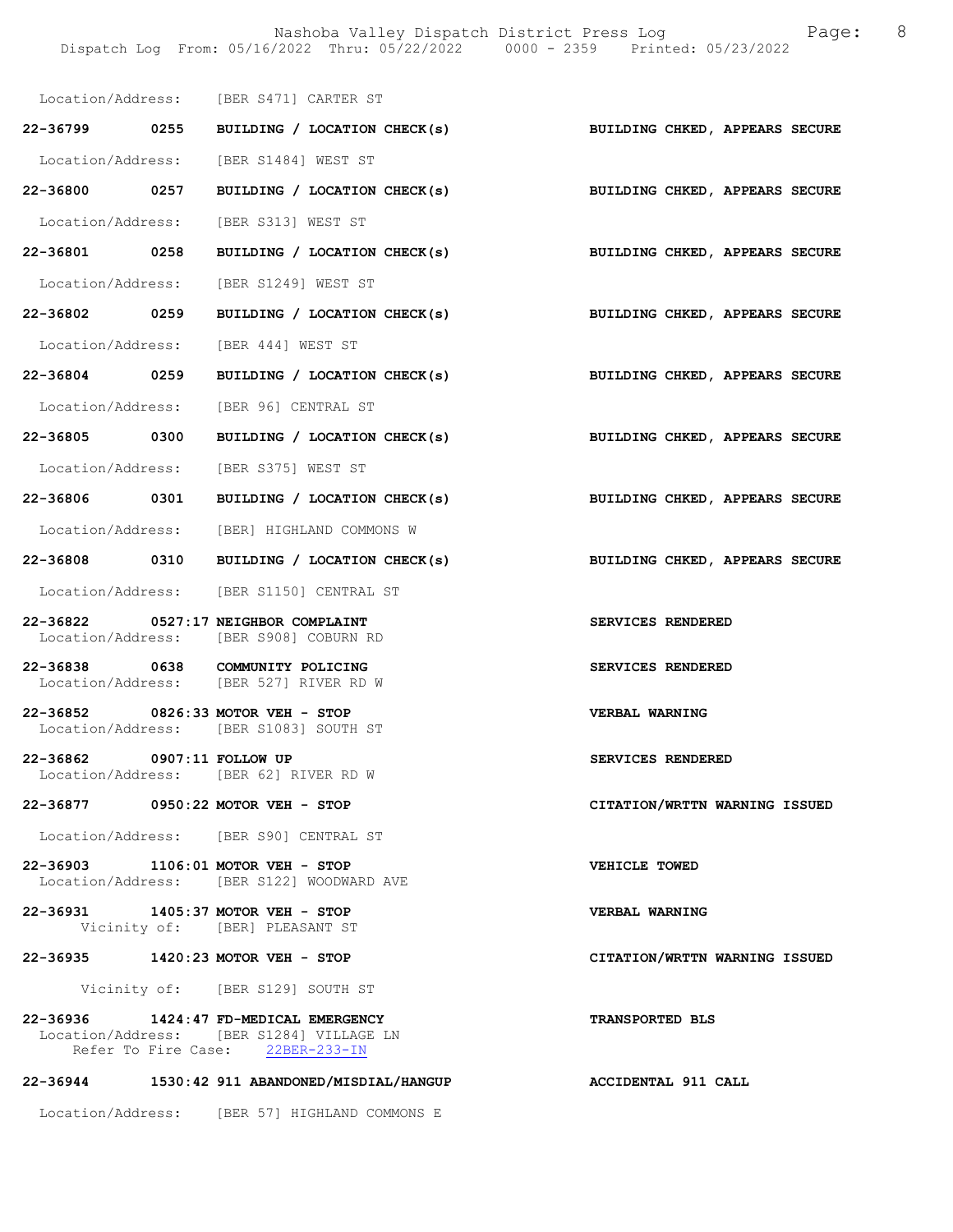| 22-36948 | 1600 | <b>TRAFFIC CONTROL</b><br>Location/Address: [BER 243] WEST ST              | SERVICES RENDERED        |
|----------|------|----------------------------------------------------------------------------|--------------------------|
| 22-36977 |      | 1902:30 MOTOR VEH - REPOSSESSION<br>Location/Address: [BER 354] BASSETT RD | <b>SERVICES RENDERED</b> |

#### For Date:  $05/19/2022 -$  Thursday

| 22-37014          | 0018 | BUILDING / LOCATION CHECK(s) | AREA CHECK COMPLETED           |
|-------------------|------|------------------------------|--------------------------------|
| Location/Address: |      | [BER S10] SOUTH ST           |                                |
| 22-37024          | 0033 | BUILDING / LOCATION CHECK(s) | BUILDING CHKED, APPEARS SECURE |
| Location/Address: |      | [BER S675] JONES RD          |                                |

22-37025 0034 BUILDING / LOCATION CHECK(s) BUILDING CHKED, APPEARS SECURE

Location/Address: [BER S638] WHITNEY RD

22-37027 0035 BUILDING / LOCATION CHECK(s) BUILDING CHKED, APPEARS SECURE

Location/Address: [BER 480] PLEASANT ST

22-37041 0051 BUILDING / LOCATION CHECK(s) AREA CHECK COMPLETED

Location/Address: [BER S360] RIVER RD W

## 22-37058 0140:22 MOTOR VEH - STOP ARREST(S) MADE Vicinity of: [BER 263] RIVER RD W Refer To Arrest: 22BER-49-AR

22-37113 0900:49 FD-INSPECTION SERVICES RENDERED Location/Address: [BER S567] LANCASTER RD

22-37126 0940:39 FD-INSPECTION SERVICES RENDERED Location/Address: [BER S1269] VILLAGE LN

22-37149 1058:30 FD-INSPECTION SERVICES RENDERED Location/Address: [BER 222] CAMPBELL RD

22-37152 1105:35 FD-MEDICAL EMERGENCY TRANSPORTED ALS Location/Address: [BER S143] BROOK LN Refer To Fire Case: 22BER-234-IN

22-37154 1112:10 FOLLOW UP SERVICES RENDERED Location/Address: [BER S1464] HIGHLAND COMMONS E

22-37159 1140:46 FD-INSPECTION SERVICES RENDERED Location/Address: [BER S1269] VILLAGE LN

22-37209 1650 TRAFFIC CONTROL SERVICES RENDERED Location/Address: [BER 243] WEST ST

22-37210 1726 RADAR OPERATIONS SERVICES RENDERED Location/Address: [BER S262] SOUTH ST

22-37226 1928 TRAFFIC CONTROL SERVICES RENDERED Location/Address: [BER] WOODWARD AVE + CENTRAL ST

22-37246 2039 BUILDING / LOCATION CHECK(s) AREA CHECK COMPLETED

Location/Address: [BER 62] RIVER RD W

## For Date: 05/20/2022 - Friday

| 22-37292 | 0008 |  | BUILDING / LOCATION CHECK(s) | <b>BUILDING CHKED, APPEARS SECURE</b> |  |  |
|----------|------|--|------------------------------|---------------------------------------|--|--|
|----------|------|--|------------------------------|---------------------------------------|--|--|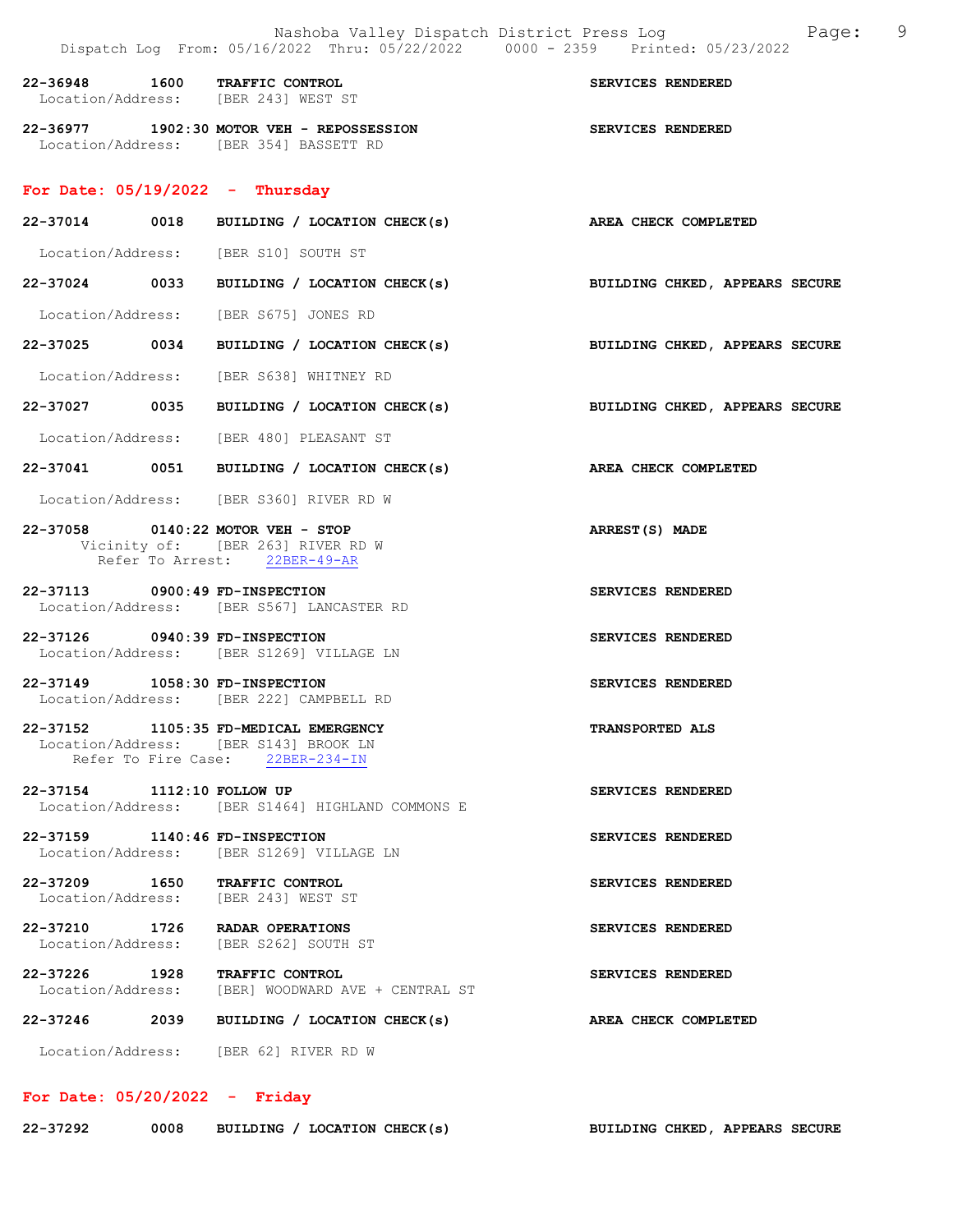Nashoba Valley Dispatch District Press Log Fage: 10 Dispatch Log From: 05/16/2022 Thru: 05/22/2022 0000 - 2359 Printed: 05/23/2022

|               |      | Location/Address: [BER 96] CENTRAL ST                                                   |                                                                 |                                                                           |
|---------------|------|-----------------------------------------------------------------------------------------|-----------------------------------------------------------------|---------------------------------------------------------------------------|
|               |      |                                                                                         | 22-37295 0011 BUILDING / LOCATION CHECK(s) AREA CHECK COMPLETED |                                                                           |
|               |      | Location/Address: [BER 244] TAYLOR RD                                                   |                                                                 |                                                                           |
|               |      |                                                                                         |                                                                 | 22-37297 0014 BUILDING / LOCATION CHECK(s) BUILDING CHKED, APPEARS SECURE |
|               |      | Location/Address: [BER 587] CENTRAL ST                                                  |                                                                 |                                                                           |
| 22-37300 0017 |      |                                                                                         | BUILDING / LOCATION CHECK(s)                                    | BUILDING CHKED, APPEARS SECURE                                            |
|               |      | Location/Address: [BER S222] COOLIDGE RD                                                |                                                                 |                                                                           |
| 22-37301 0018 |      |                                                                                         |                                                                 | BUILDING / LOCATION CHECK(s) BUILDING CHKED, APPEARS SECURE               |
|               |      | Location/Address: [BER 534] COOLIDGE RD                                                 |                                                                 |                                                                           |
|               |      |                                                                                         | 22-37303 0021 BUILDING / LOCATION CHECK(s) AREA CHECK COMPLETED |                                                                           |
|               |      | Location/Address: [BER S1381] HIGHLAND COMMONS W                                        |                                                                 |                                                                           |
| 22-37304 0023 |      |                                                                                         | BUILDING / LOCATION CHECK(s) AREA CHECK COMPLETED               |                                                                           |
|               |      | Location/Address: [BER S1464] HIGHLAND COMMONS E                                        |                                                                 |                                                                           |
| 22-37305 0023 |      |                                                                                         | BUILDING / LOCATION CHECK(s)                                    | BUILDING CHKED, APPEARS SECURE                                            |
|               |      | Location/Address: [BER S10] SOUTH ST                                                    |                                                                 |                                                                           |
| 22-37307 0027 |      |                                                                                         |                                                                 | BUILDING / LOCATION CHECK(s) BUILDING CHKED, APPEARS SECURE               |
|               |      | Location/Address: [BER S675] JONES RD                                                   |                                                                 |                                                                           |
| 22-37308 0029 |      | BUILDING / LOCATION CHECK(s)                                                            |                                                                 | BUILDING CHKED, APPEARS SECURE                                            |
|               |      | Location/Address: [BER 480] PLEASANT ST                                                 |                                                                 |                                                                           |
|               |      |                                                                                         |                                                                 | 22-37310 0031 BUILDING / LOCATION CHECK(s) BUILDING CHKED, APPEARS SECURE |
|               |      | Location/Address: [BER S370] PLEASANT ST                                                |                                                                 |                                                                           |
|               |      |                                                                                         | 22-37312 0033 BUILDING / LOCATION CHECK(s) AREA CHECK COMPLETED |                                                                           |
|               |      | Location/Address: [BER S638] WHITNEY RD                                                 |                                                                 |                                                                           |
|               |      | 22-37314 0034:59 SUSPICIOUS ACTIVITY<br>Location/Address: [BER S638] WHITNEY RD         |                                                                 | SERVICES RENDERED                                                         |
|               |      | 22-37317 0038:49 COMMUNITY POLICING<br>Location/Address: [BER S360] RIVER RD W          |                                                                 | SERVICES RENDERED                                                         |
|               |      | 22-37327 0059:46 BUILDING / LOCATION CHECK(s)<br>Location/Address: [BER 128] BASSETT RD |                                                                 | SERVICES RENDERED                                                         |
|               |      | 22-37332 0116 BUILDING / LOCATION CHECK(s)                                              |                                                                 | AREA CHECK COMPLETED                                                      |
|               |      | Location/Address: [BER 236] TYLER RD                                                    |                                                                 |                                                                           |
|               |      | 22-37334 0118 BUILDING / LOCATION CHECK(s)                                              |                                                                 | BUILDING CHKED, APPEARS SECURE                                            |
|               |      | Location/Address: [BER 448] NEWSOME RD                                                  |                                                                 |                                                                           |
|               |      | 22-37336 0120 BUILDING / LOCATION CHECK(s)                                              |                                                                 | BUILDING CHKED, APPEARS SECURE                                            |
|               |      | Location/Address: [BER 62] RIVER RD W                                                   |                                                                 |                                                                           |
| 22-37344      | 0130 | BUILDING / LOCATION CHECK(s)                                                            |                                                                 | AREA CHECK COMPLETED                                                      |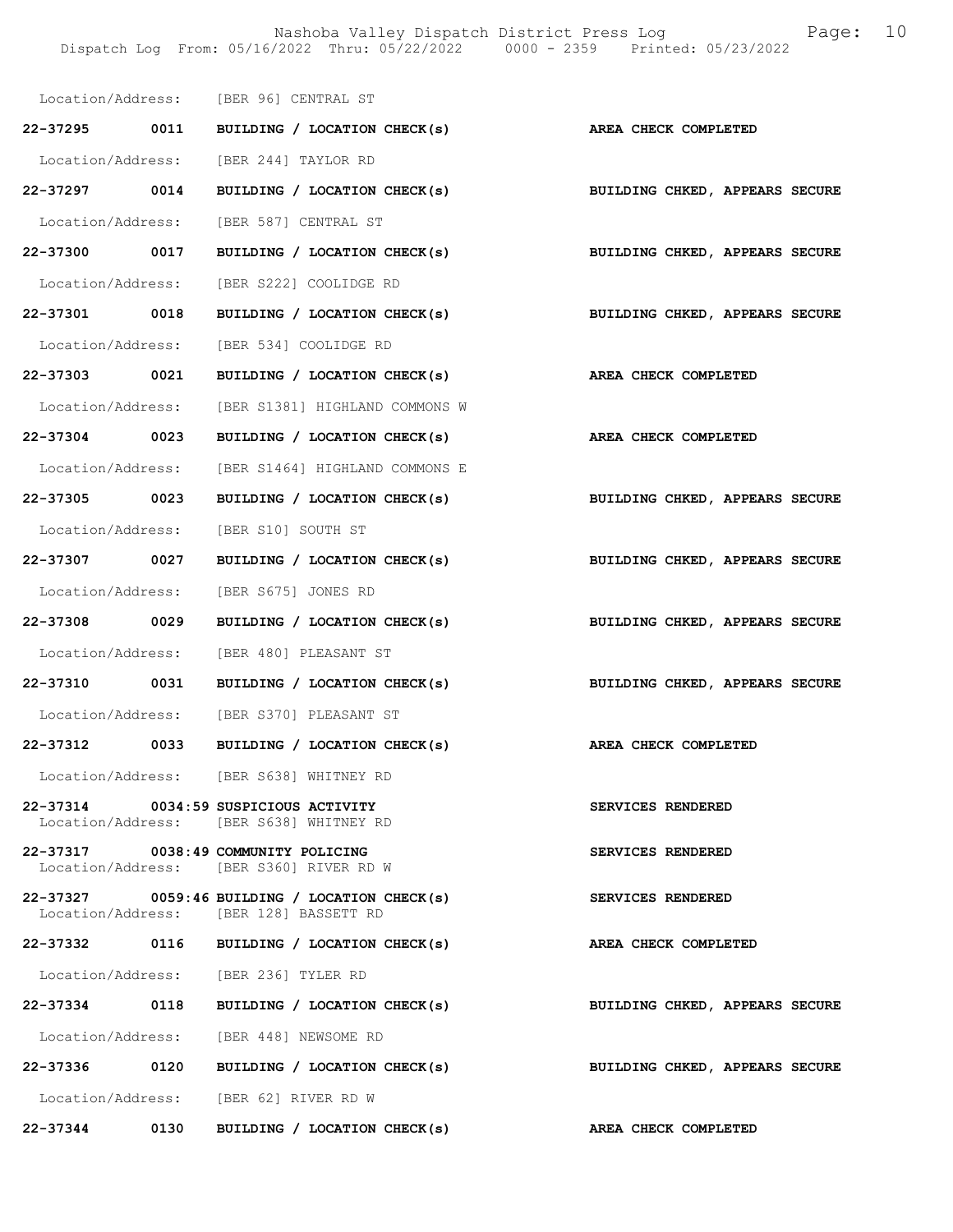Nashoba Valley Dispatch District Press Log Fage: 11 Dispatch Log From: 05/16/2022 Thru: 05/22/2022 0000 - 2359 Printed: 05/23/2022

|                                       | Location/Address: [BER 58] WEST ST                                           |                                |
|---------------------------------------|------------------------------------------------------------------------------|--------------------------------|
|                                       | 22-37345 0132 BUILDING / LOCATION CHECK(s) AREA CHECK COMPLETED              |                                |
|                                       | Location/Address: [BER S471] CARTER ST                                       |                                |
| 22-37356 0234                         | BUILDING / LOCATION CHECK(s)                                                 | BUILDING CHKED, APPEARS SECURE |
|                                       | Location/Address: [BER S1484] WEST ST                                        |                                |
| 22-37357 0237                         | BUILDING / LOCATION CHECK(s)                                                 | BUILDING CHKED, APPEARS SECURE |
|                                       | Location/Address: [BER 444] WEST ST                                          |                                |
| 22-37358 0239                         | BUILDING / LOCATION CHECK(s)                                                 | BUILDING CHKED, APPEARS SECURE |
|                                       | Location/Address: [BER S375] WEST ST                                         |                                |
| 22-37359 0246                         | BUILDING / LOCATION CHECK(s)                                                 | BUILDING CHKED, APPEARS SECURE |
|                                       | Location/Address: [BER 444] WEST ST                                          |                                |
| 22-37360 0246                         | BUILDING / LOCATION CHECK(s)                                                 | BUILDING CHKED, APPEARS SECURE |
|                                       | Location/Address: [BER S1249] WEST ST                                        |                                |
|                                       | 22-37361 0247 BUILDING / LOCATION CHECK(s)                                   | BUILDING CHKED, APPEARS SECURE |
|                                       | Location/Address: [BER S375] WEST ST                                         |                                |
| 22-37362 0248                         | <b>TRAFFIC CONTROL</b>                                                       | NO SERVICES NEEDED             |
|                                       | Location/Address: [BER] WEST ST + DERBY RD                                   |                                |
| 22-37363 0304                         | BUILDING / LOCATION CHECK(s)                                                 | <b>AREA CHECK COMPLETED</b>    |
|                                       | Location/Address: [BER S1] CARR RD                                           |                                |
|                                       | 22-37364 0309 BUILDING / LOCATION CHECK(s)                                   | AREA CHECK COMPLETED           |
|                                       | Location/Address: [BER] WHEELER HILL RD + HIGHLAND ST                        |                                |
| 0321<br>22-37365<br>Location/Address: | RADAR OPERATIONS<br>[BER 96] CENTRAL ST                                      | SERVICES RENDERED              |
|                                       | 22-37389 0725 RADAR OPERATIONS<br>Location/Address: [BER S976] HIGHLAND ST   | SERVICES RENDERED              |
|                                       | 22-37394 0755:26 MOTOR VEH - STOP                                            | CRIMINAL COMPLAINT             |
|                                       | Vicinity of: [BER 96] CENTRAL ST<br>Refer To Summons: 22BER-50-AR            |                                |
|                                       | 22-37401 0843 TRAFFIC CONTROL<br>Location/Address: [BER S262] SOUTH ST       | SERVICES RENDERED              |
|                                       | 22-37427 1015 COMMUNITY POLICING<br>Location/Address: [BER S1150] CENTRAL ST | SPOKEN TO                      |
| 22-37476 1608:11 ANIMAL CALL          | Vicinity of: [BER S1464] HIGHLAND COMMONS E                                  | SPOKEN TO                      |
| 22-37491 1708:06 FOLLOW UP            | Location/Address: [BER S1464] HIGHLAND COMMONS E                             | SERVICES RENDERED              |
|                                       | 22-37499 1751:00 TRAFFIC CONTROL<br>Vicinity of: [BER 56] RIVER RD W         | SERVICES RENDERED              |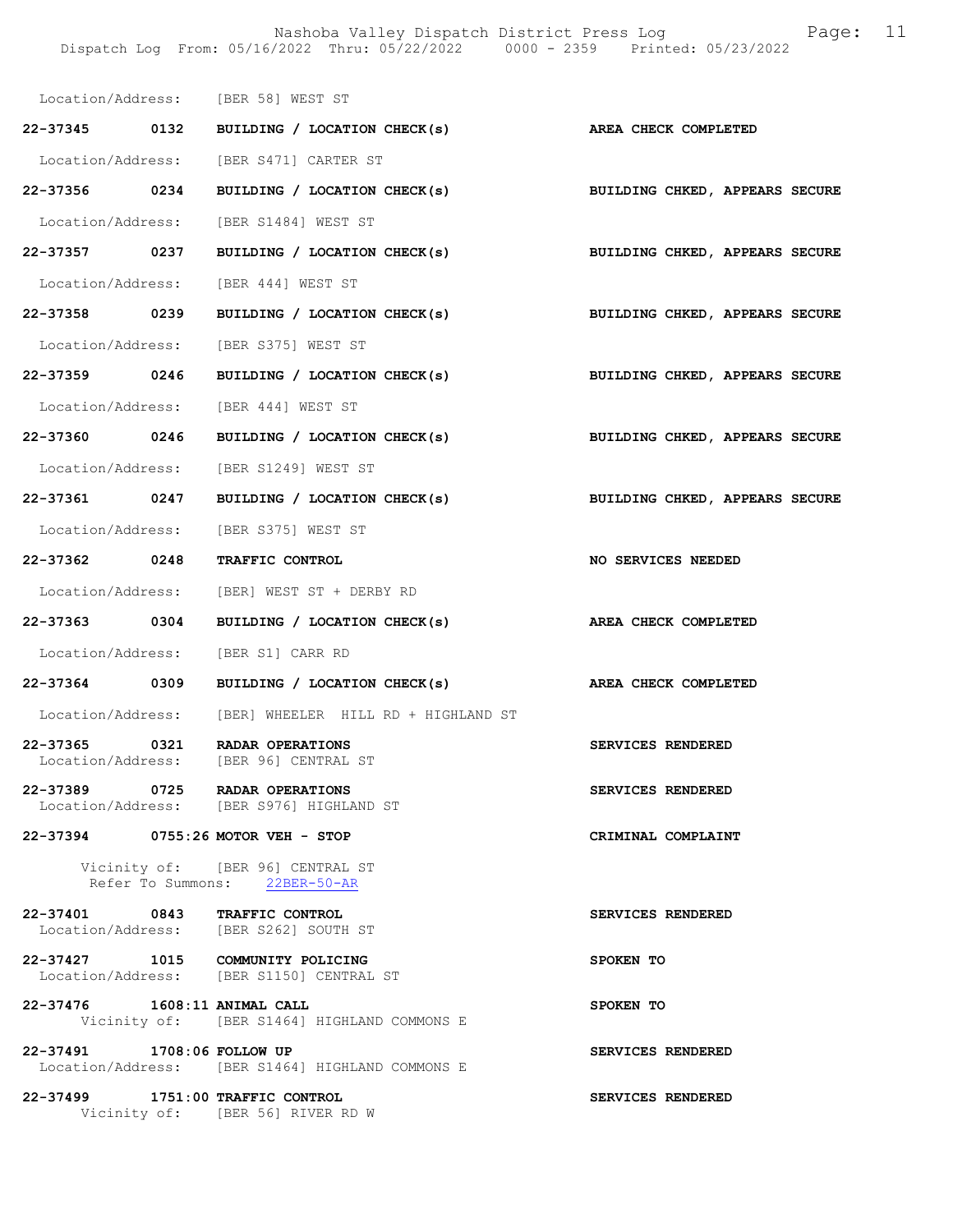|                                         |                                             | Nashoba Valley Dispatch District Press Log<br>Dispatch Log From: 05/16/2022 Thru: 05/22/2022 0000 - 2359 Printed: 05/23/2022 | 12<br>Page: |
|-----------------------------------------|---------------------------------------------|------------------------------------------------------------------------------------------------------------------------------|-------------|
| 22-37502 1757:31 DISTURBANCE            | Location/Address: [BER 534] COOLIDGE RD     | SERVICES RENDERED                                                                                                            |             |
| 22-37505 1829:54 TRAFFIC CONTROL        | Vicinity of: [BER 56] RIVER RD W            | SERVICES RENDERED                                                                                                            |             |
| 22-37565 2206 TRAFFIC CONTROL           | Location/Address: [BER] WEST ST + DERBY RD  | NEGATIVE CONTACT                                                                                                             |             |
| 22-37581 2333 RADAR OPERATIONS          | Vicinity of: [BER 58] WEST ST               | SERVICES RENDERED                                                                                                            |             |
|                                         | 22-37583 2339 BUILDING / LOCATION CHECK(s)  | BUILDING CHKED, APPEARS SECURE                                                                                               |             |
| Location/Address: [BER S10] SOUTH ST    |                                             |                                                                                                                              |             |
|                                         | 22-37584 2343 BUILDING / LOCATION CHECK(s)  | BUILDING CHKED, APPEARS SECURE                                                                                               |             |
| Location/Address: [BER S675] JONES RD   |                                             |                                                                                                                              |             |
| Location/Address: [BER 480] PLEASANT ST | 22-37585 2345 BUILDING / LOCATION CHECK(s)  | <b>INVESTIGATED</b>                                                                                                          |             |
| 22-37587 2355                           | BUILDING / LOCATION CHECK(s)                | BUILDING CHKED, APPEARS SECURE                                                                                               |             |
|                                         | Location/Address: [BER S370] PLEASANT ST    |                                                                                                                              |             |
| 22-37588 2356 TRAFFIC CONTROL           | Location/Address: [BER S370] PLEASANT ST    | SERVICES RENDERED                                                                                                            |             |
| 22-37589 2359:16 MOTOR VEH - STOP       |                                             | CITATION/WRTTN WARNING ISSUED                                                                                                |             |
|                                         | Location/Address: [BER] WEST ST + CARTER ST |                                                                                                                              |             |

# For Date: 05/21/2022 - Saturday

|  | 22-37590 0006 TRAFFIC CONTROL                                                           | <b>NO SERVICES NEEDED</b> |  |  |  |
|--|-----------------------------------------------------------------------------------------|---------------------------|--|--|--|
|  | Location/Address: [BER] WEST ST + DERBY RD                                              |                           |  |  |  |
|  | 22-37591 0007:23 MOTOR VEH - STOP<br>Vicinity of: [BER S383] WEST ST                    | VERBAL WARNING            |  |  |  |
|  | 22-37594 0016 RADAR OPERATIONS<br>Vicinity of: [BER S1150] CENTRAL ST                   | SERVICES RENDERED         |  |  |  |
|  | 22-37604 0032:28 MOTOR VEH - PLATE LISTING<br>Location/Address: [BER S273] LINDEN ST    | <b>INVESTIGATED</b>       |  |  |  |
|  | 22-37605 0032 BUILDING / LOCATION CHECK(s) AREA CHECK COMPLETED                         |                           |  |  |  |
|  | Location/Address: [BER 244] TAYLOR RD                                                   |                           |  |  |  |
|  | 22-37607 0039:03 BUILDING / LOCATION CHECK(s)<br>Location/Address: [BER 127] CENTRAL ST | <b>INVESTIGATED</b>       |  |  |  |
|  | 22-37611 0056 BUILDING / LOCATION CHECK(s) BUILDING CHKED, APPEARS SECURE               |                           |  |  |  |
|  | Vicinity of: [BER S16] COOLIDGE RD                                                      |                           |  |  |  |
|  | 22-37612 0058 BUILDING / LOCATION CHECK(s) BUILDING CHKED, APPEARS SECURE               |                           |  |  |  |
|  | Location/Address: [BER 534] COOLIDGE RD                                                 |                           |  |  |  |
|  | 22-37613 0058 BUILDING / LOCATION CHECK(s) BUILDING CHKED, APPEARS SECURE               |                           |  |  |  |
|  | Location/Address: [BER S1381] HIGHLAND COMMONS W                                        |                           |  |  |  |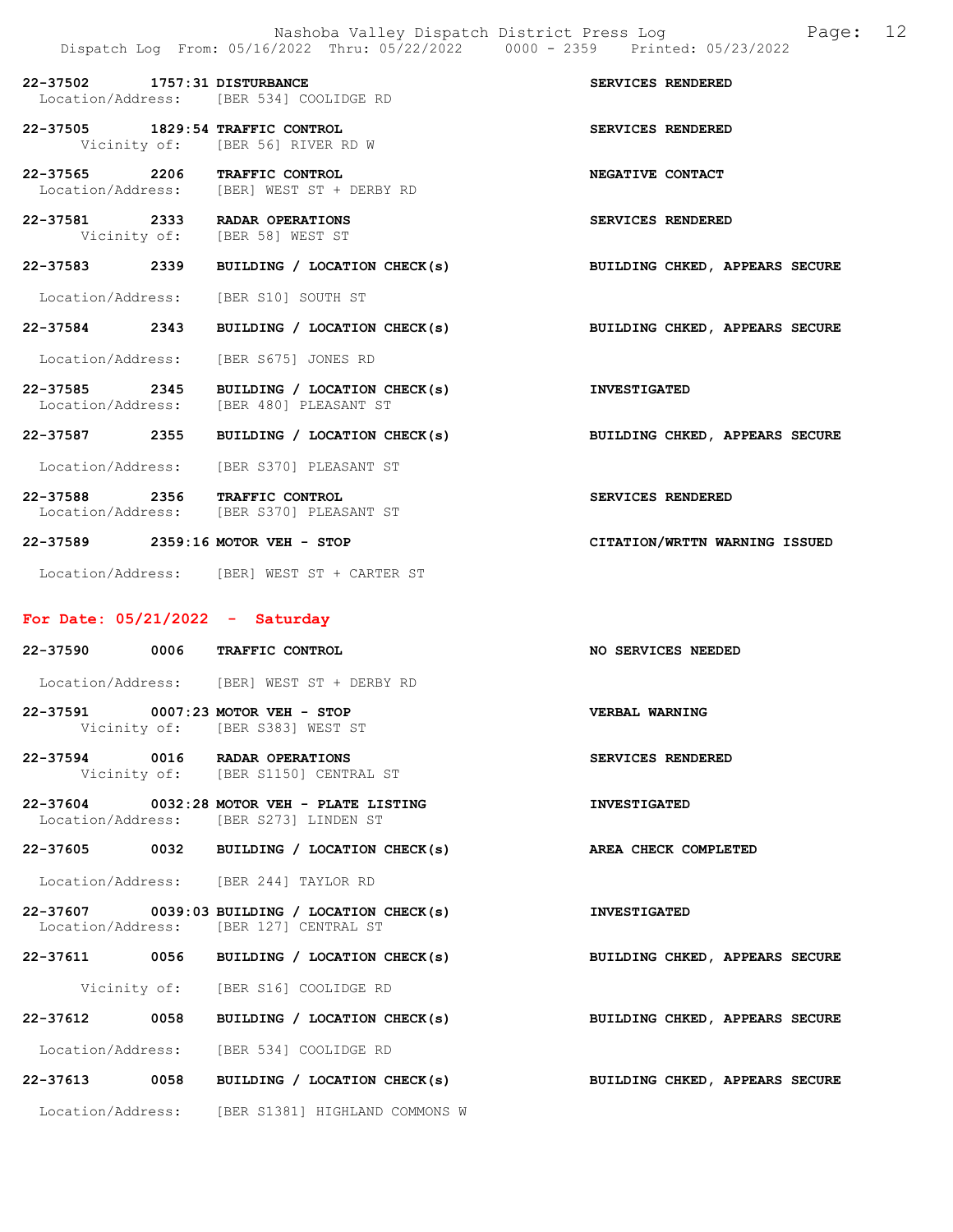|                   |      | Nashoba Valley Dispatch District Press Log X 2008:<br>Dispatch Log From: 05/16/2022 Thru: 05/22/2022 0000 - 2359 Printed: 05/23/2022 | 13                             |
|-------------------|------|--------------------------------------------------------------------------------------------------------------------------------------|--------------------------------|
| 22-37614 0100     |      | BUILDING / LOCATION CHECK(s) AREA CHECK COMPLETED                                                                                    |                                |
|                   |      | Vicinity of: [BER S1464] HIGHLAND COMMONS E                                                                                          |                                |
| 22-37615 0100     |      | BUILDING / LOCATION CHECK(s)                                                                                                         | BUILDING CHKED, APPEARS SECURE |
| Location/Address: |      | [BER S471] CARTER ST                                                                                                                 |                                |
| 22-37620          | 0104 | BUILDING / LOCATION CHECK(s)                                                                                                         | BUILDING CHKED, APPEARS SECURE |
| Location/Address: |      | [BER 444] WEST ST                                                                                                                    |                                |
| 22-37621 0105     |      | BUILDING / LOCATION CHECK(s)                                                                                                         | BUILDING CHKED, APPEARS SECURE |
| Location/Address: |      | [BER S91] CENTRAL ST                                                                                                                 |                                |
| 22-37622 0105     |      | BUILDING / LOCATION CHECK(s)                                                                                                         | BUILDING CHKED, APPEARS SECURE |
| Location/Address: |      | [BER 96] CENTRAL ST                                                                                                                  |                                |
| 22-37626 0107     |      | BUILDING / LOCATION CHECK(s)                                                                                                         | BUILDING CHKED, APPEARS SECURE |
| Location/Address: |      | [BER S375] WEST ST                                                                                                                   |                                |
| 22-37629 0113     |      | BUILDING / LOCATION CHECK(s)                                                                                                         | BUILDING CHKED, APPEARS SECURE |
| Location/Address: |      | [BER S1] CARR RD                                                                                                                     |                                |
| 22-37634 0122     |      | BUILDING / LOCATION CHECK(s)                                                                                                         | BUILDING CHKED, APPEARS SECURE |
| Location/Address: |      | [BER S638] WHITNEY RD                                                                                                                |                                |
| 22-37639 0124     |      | BUILDING / LOCATION CHECK(s)                                                                                                         | BUILDING CHKED, APPEARS SECURE |
|                   |      | Location/Address: [BER S360] RIVER RD W                                                                                              |                                |
|                   |      | 22-37665 0214:33 MOTOR VEH - DISABLED<br>Location/Address: [BER S360] RIVER RD W                                                     | SERVICES RENDERED              |
|                   |      | 22-37669 0252 BUILDING / LOCATION CHECK(s)                                                                                           | BUILDING CHKED, APPEARS SECURE |
|                   |      | Location/Address: [BER 128] BASSETT RD                                                                                               |                                |
| 22-37670          | 0255 | BUILDING / LOCATION CHECK(s)                                                                                                         | BUILDING CHKED, APPEARS SECURE |
|                   |      | Location/Address: [BER S383] WEST ST                                                                                                 |                                |
| 22-37672 0256     |      | BUILDING / LOCATION CHECK(s)                                                                                                         | BUILDING CHKED, APPEARS SECURE |
|                   |      | Location/Address: [BER 58] WEST ST                                                                                                   |                                |
| 22-37674          | 0257 | BUILDING / LOCATION CHECK(s)                                                                                                         | BUILDING CHKED, APPEARS SECURE |
|                   |      | Location/Address: [BER S184] CARTER ST                                                                                               |                                |
| 22-37675 0258     |      | BUILDING / LOCATION CHECK(s)                                                                                                         | BUILDING CHKED, APPEARS SECURE |
| Location/Address: |      | [BER S471] CARTER ST                                                                                                                 |                                |
| 22-37676 0302     |      | BUILDING / LOCATION CHECK(s)                                                                                                         | BUILDING CHKED, APPEARS SECURE |
|                   |      | Location/Address: [BER S1] CARR RD                                                                                                   |                                |
| 22-37678          |      | 0310 BUILDING / LOCATION CHECK(s)                                                                                                    | BUILDING CHKED, APPEARS SECURE |
|                   |      | Location/Address: [BER S1333] LANCASTER RD                                                                                           |                                |
|                   |      | $22-37679$ 0312:46 BUILDING / LOCATION CHECK(s)                                                                                      | <b>INVESTIGATED</b>            |

Location/Address: [BER 534] COOLIDGE RD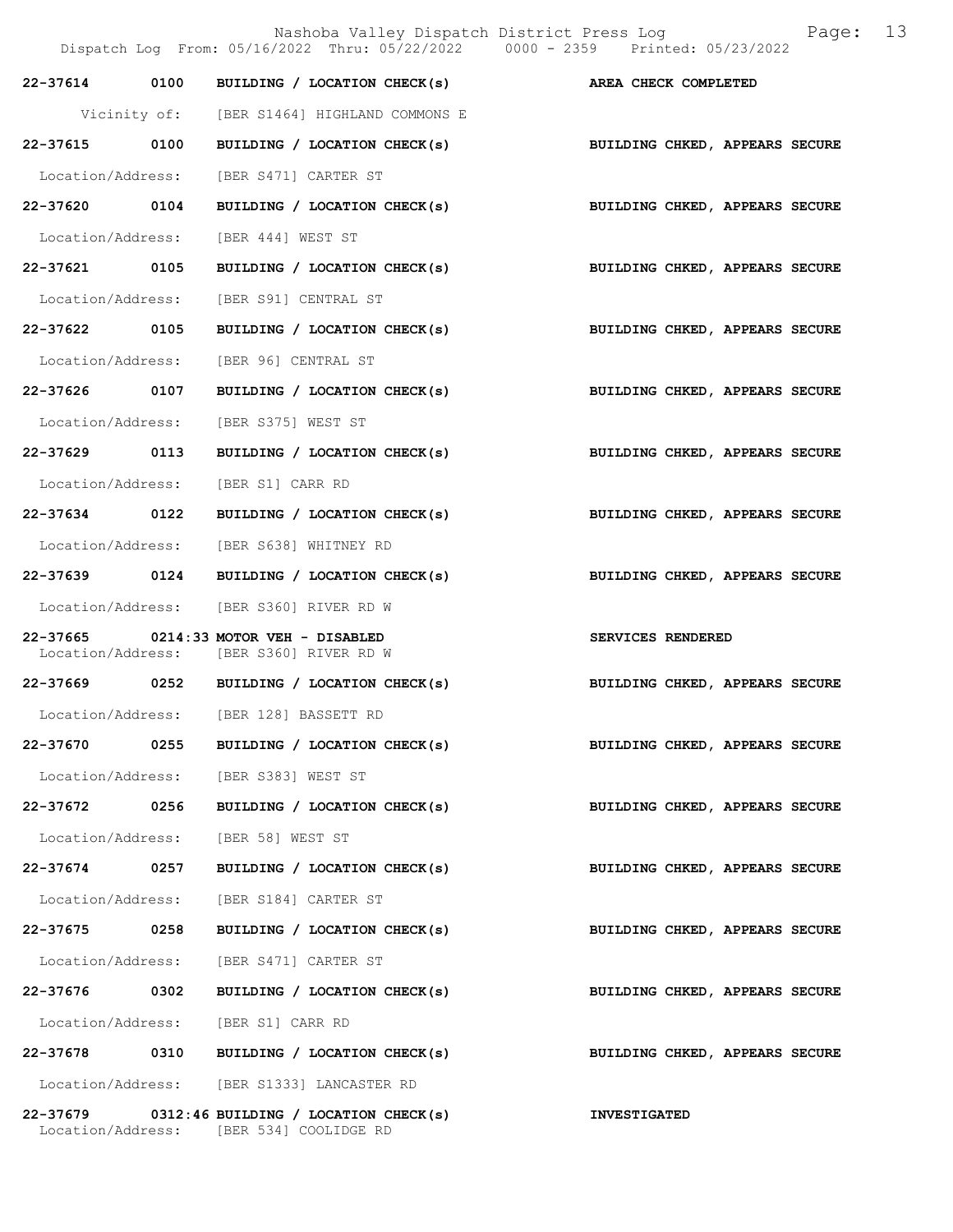Nashoba Valley Dispatch District Press Log Fage: 14

Dispatch Log From: 05/16/2022 Thru: 05/22/2022 0000 - 2359 Printed: 05/23/2022

|               | 22-37680 0314 BUILDING / LOCATION CHECK(s)                                    | BUILDING CHKED, APPEARS SECURE |
|---------------|-------------------------------------------------------------------------------|--------------------------------|
|               | Location/Address: [BER S375] WEST ST                                          |                                |
| 22-37681 0315 | BUILDING / LOCATION CHECK(s) BUILDING CHKED, APPEARS SECURE                   |                                |
|               | Location/Address: [BER 444] WEST ST                                           |                                |
| 22-37682 0316 | BUILDING / LOCATION CHECK(s)                                                  | BUILDING CHKED, APPEARS SECURE |
|               | Location/Address: [BER S1249] WEST ST                                         |                                |
| 22-37683 0317 | BUILDING / LOCATION CHECK(s) BUILDING CHKED, APPEARS SECURE                   |                                |
|               | Location/Address: [BER S313] WEST ST                                          |                                |
| 22-37684 0318 | BUILDING / LOCATION CHECK(s) BUILDING CHKED, APPEARS SECURE                   |                                |
|               | Location/Address: [BER S1484] WEST ST                                         |                                |
| 22-37687 0346 | BUILDING / LOCATION CHECK(s)                                                  | BUILDING CHKED, APPEARS SECURE |
|               | Location/Address: [BER] RIVER RD W                                            |                                |
| 22-37695 0608 | RADAR OPERATIONS<br>Vicinity of: [BER] RIVER RD W                             | SERVICES RENDERED              |
|               | 22-37706 0901 BUILDING / LOCATION CHECK(s) BUILDING CHKED, APPEARS SECURE     |                                |
|               | Location/Address: [BER S360] RIVER RD W                                       |                                |
| 22-37707 0906 | BUILDING / LOCATION CHECK(s)                                                  | AREA CHECK COMPLETED           |
|               | Location/Address: [BER 236] TYLER RD                                          |                                |
| 22-37710 0921 | BUILDING / LOCATION CHECK(s) AREA CHECK COMPLETED                             |                                |
|               | Location/Address: [BER S1464] HIGHLAND COMMONS E                              |                                |
|               | 22-37721 0958 BUILDING / LOCATION CHECK(s) BUILDING CHKED, APPEARS SECURE     |                                |
|               | Location/Address: [BER S1] CARR RD                                            |                                |
|               | 22-37722 1003:47 MOTOR VEH - STOP                                             | CITATION/WRTTN WARNING ISSUED  |
|               | Vicinity of: [BER S1121] WEST ST                                              |                                |
|               | 22-37723 1006 RADAR OPERATIONS<br>Location/Address: [BER] PLEASANT ST         | SERVICES RENDERED              |
|               | 22-37724 1015:35 MOTOR VEH - STOP                                             | CITATION/WRTTN WARNING ISSUED  |
|               | Vicinity of: [BER] SOUTH ST + JONES RD                                        |                                |
|               | 22-37726 1024 TRAFFIC CONTROL<br>Location/Address: [BER S1105] WOODWARD AVE   | SERVICES RENDERED              |
|               | 22-37736 1130 RADAR OPERATIONS<br>Location/Address: [BER] SOUTH ST            | SERVICES RENDERED              |
|               | 22-37740 1201:50 MOTOR VEH - STOP<br>Vicinity of: [BER] SOUTH ST + BRIGHAM RD | VERBAL WARNING                 |
|               | 22-37749 1403 BUILDING / LOCATION CHECK(s)                                    | AREA CHECK COMPLETED           |
|               | Location/Address: [BER S10] SOUTH ST                                          |                                |
|               | 22-37752 1420:09 MOTOR VEH - STOP                                             | CITATION/WRTTN WARNING ISSUED  |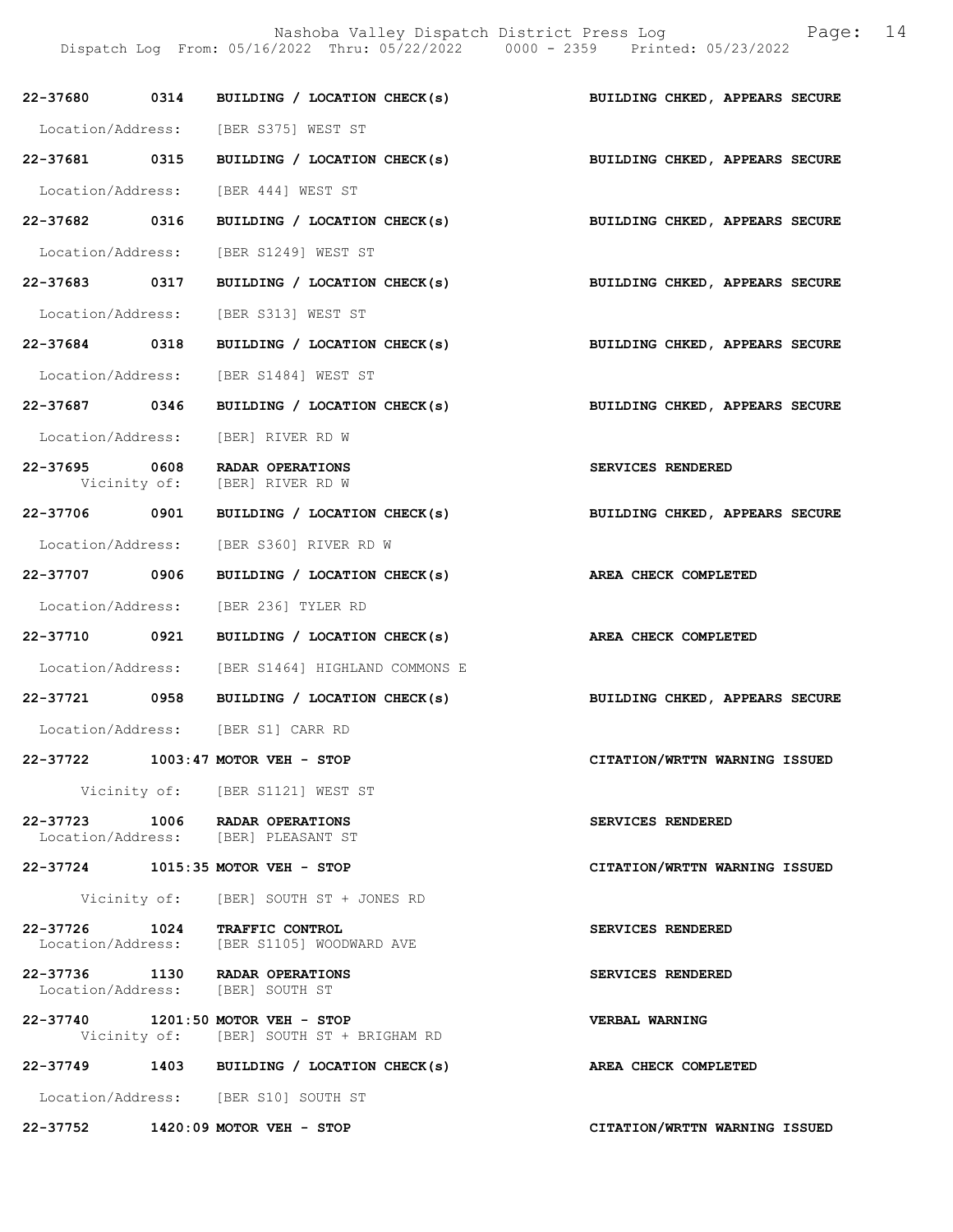| [BER 560] WEST ST<br>Vicinity of: |  |
|-----------------------------------|--|
|-----------------------------------|--|

| 22-37773     |  | 1647:27 MOTOR VEH - DISABLED      | SPOKEN TO                     |  |
|--------------|--|-----------------------------------|-------------------------------|--|
| Vicinity of: |  | [BER] COOLIDGE RD + GATES POND RD |                               |  |
|              |  |                                   |                               |  |
| 22-37781     |  | $1724:08$ MOTOR VEH - STOP        | CITATION/WRTTN WARNING ISSUED |  |

Vicinity of: [BER] PLEASANT ST

22-37789 1818:51 MOTOR VEH - STOP CITATION/WRTTN WARNING ISSUED

Vicinity of: [BER] RIVER RD W

22-37790 1830:09 MOTOR VEH - STOP CITATION/WRTTN WARNING ISSUED

Location/Address: [BER S530] PLEASANT ST

22-37840 2352 RADAR OPERATIONS SERVICES RENDERED Vicinity of: [BER 243] WEST ST 22-37841 2355:08 MOTOR VEH - STOP VEHICLE TOWED

 Vicinity of: [BER S1249] WEST ST Refer To Summons: 22BER-51-AR

## For Date: 05/22/2022 - Sunday

|               | 22-37860 0033 BUILDING / LOCATION CHECK(s)                   | BUILDING CHKED, APPEARS SECURE |
|---------------|--------------------------------------------------------------|--------------------------------|
|               | Location/Address: [BER S1249] WEST ST                        |                                |
| 22-37861 0033 | BUILDING / LOCATION CHECK(s) BUILDING CHKED, APPEARS SECURE  |                                |
|               | Location/Address: [BER 444] WEST ST                          |                                |
| 22-37862 0035 | BUILDING / LOCATION CHECK(s)                                 | BUILDING CHKED, APPEARS SECURE |
|               | Location/Address: [BER S1484] WEST ST                        |                                |
| 22-37864 0035 | BUILDING / LOCATION CHECK(s) BUILDING CHKED, APPEARS SECURE  |                                |
|               | Location/Address: [BER S1150] CENTRAL ST                     |                                |
| 22-37865 0036 | BUILDING / LOCATION CHECK(s) BUILDING CHKED, APPEARS SECURE  |                                |
|               | Location/Address: [BER 58] WEST ST                           |                                |
| 22-37866 0036 | RADAR OPERATIONS<br>Location/Address: [BER S1150] CENTRAL ST | <b>SERVICES RENDERED</b>       |
| 22-37867 0036 | BUILDING / LOCATION CHECK(s) BUILDING CHKED, APPEARS SECURE  |                                |
|               | Location/Address: [BER S383] WEST ST                         |                                |
| 22-37868 0037 | BUILDING / LOCATION CHECK(s) BUILDING CHKED, APPEARS SECURE  |                                |
|               | Location/Address: [BER S184] CARTER ST                       |                                |
| 22-37869 0037 | BUILDING / LOCATION CHECK(s) BUILDING CHKED, APPEARS SECURE  |                                |
|               | Location/Address: [BER S471] CARTER ST                       |                                |
| 22-37871 0043 | BUILDING / LOCATION CHECK(s) BUILDING CHKED, APPEARS SECURE  |                                |
|               | Location/Address: [BER S1] CARR RD                           |                                |
| 22-37873 0048 | BUILDING / LOCATION CHECK(s) BUILDING CHKED, APPEARS SECURE  |                                |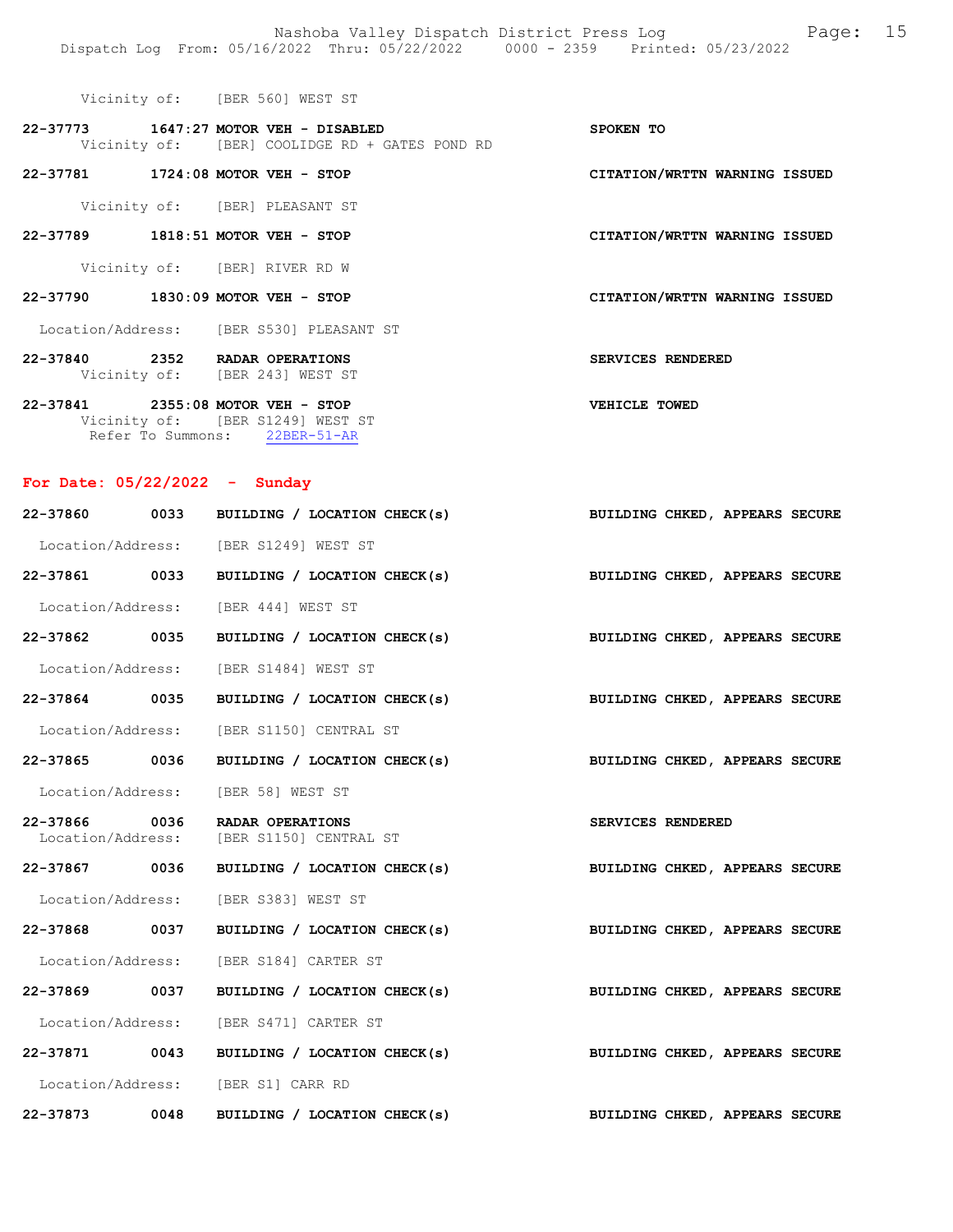|                   | Nashoba Valley Dispatch District Press Log Nashoba Valley Dispatch District Press Log<br>Dispatch Log From: 05/16/2022 Thru: 05/22/2022 0000 - 2359 Printed: 05/23/2022 | 16                             |
|-------------------|-------------------------------------------------------------------------------------------------------------------------------------------------------------------------|--------------------------------|
|                   | Location/Address: [BER S375] WEST ST                                                                                                                                    |                                |
| 22-37874 0049     | BUILDING / LOCATION CHECK(s)                                                                                                                                            | BUILDING CHKED, APPEARS SECURE |
|                   | Location/Address: [BER S313] WEST ST                                                                                                                                    |                                |
| 22-37876 0052     | BUILDING / LOCATION CHECK(s)                                                                                                                                            | AREA CHECK COMPLETED           |
|                   | Location/Address: [BER 561] LINDEN ST                                                                                                                                   |                                |
|                   | 22-37878 0057:16 MOTOR VEH - STOP<br>Vicinity of: [BER S438] WEST ST                                                                                                    | <b>VERBAL WARNING</b>          |
|                   | 22-37880 0104 BUILDING / LOCATION CHECK(s)                                                                                                                              | BUILDING CHKED, APPEARS SECURE |
|                   | Location/Address: [BER 96] CENTRAL ST                                                                                                                                   |                                |
| 22-37882 0104     | BUILDING / LOCATION CHECK(s)                                                                                                                                            | BUILDING CHKED, APPEARS SECURE |
| Location/Address: | [BER S91] CENTRAL ST                                                                                                                                                    |                                |
| 22-37886 0108     | BUILDING / LOCATION CHECK(s)                                                                                                                                            | BUILDING CHKED, APPEARS SECURE |
| Location/Address: | [BER 534] COOLIDGE RD                                                                                                                                                   |                                |
| 22-37888 0109     | BUILDING / LOCATION CHECK(s)                                                                                                                                            | BUILDING CHKED, APPEARS SECURE |
| Location/Address: | [BER S16] COOLIDGE RD                                                                                                                                                   |                                |
| 22-37889 0109     | BUILDING / LOCATION CHECK(s)                                                                                                                                            | BUILDING CHKED, APPEARS SECURE |
|                   | Location/Address: [BER S1381] HIGHLAND COMMONS W                                                                                                                        |                                |
|                   | 22-37890 0111 BUILDING / LOCATION CHECK(s)                                                                                                                              | AREA CHECK COMPLETED           |
|                   | Vicinity of: [BER S1464] HIGHLAND COMMONS E                                                                                                                             |                                |
|                   | 22-37897 0119:37 MOTOR VEH - STOP                                                                                                                                       | CITATION/WRTTN WARNING ISSUED  |
|                   | Vicinity of: [BER] LINCOLN RD + BALL HILL RD                                                                                                                            |                                |
| 22-37910          | 0139 RADAR OPERATIONS<br>Vicinity of: [BER S5] CENTRAL ST                                                                                                               | SERVICES RENDERED              |
|                   | 22-37916 0153:45 MOTOR VEH - STOP                                                                                                                                       | CITATION/WRTTN WARNING ISSUED  |
|                   | Location/Address: [BER] CENTRAL ST + SAWYER HILL RD<br>Refer To Summons: 22BER-52-AR                                                                                    |                                |
|                   | 22-37923 0230:34 SUSPICIOUS ACTIVITY<br>Location/Address: [BER S1068] SAWYER HILL RD                                                                                    | <b>INVESTIGATED</b>            |
|                   | 22-37925 0238 BUILDING / LOCATION CHECK(s)                                                                                                                              | BUILDING CHKED, APPEARS SECURE |
|                   | Location/Address: [BER 128] BASSETT RD                                                                                                                                  |                                |
| 22-37926 0239     | BUILDING / LOCATION CHECK(s)                                                                                                                                            | BUILDING CHKED, APPEARS SECURE |
|                   | Location/Address: [BER S360] RIVER RD W                                                                                                                                 |                                |
| 22-37932 0355     | BUILDING / LOCATION CHECK(s)                                                                                                                                            | BUILDING CHKED, APPEARS SECURE |
| Location/Address: | [BER 128] BASSETT RD                                                                                                                                                    |                                |
| 22-37933 0356     | <b>GENERAL INFO</b><br>Vicinity of: [BER S273] LINDEN ST                                                                                                                | SERVICES RENDERED              |
| 22-37934 0402     | BUILDING / LOCATION CHECK(s)                                                                                                                                            | BUILDING CHKED, APPEARS SECURE |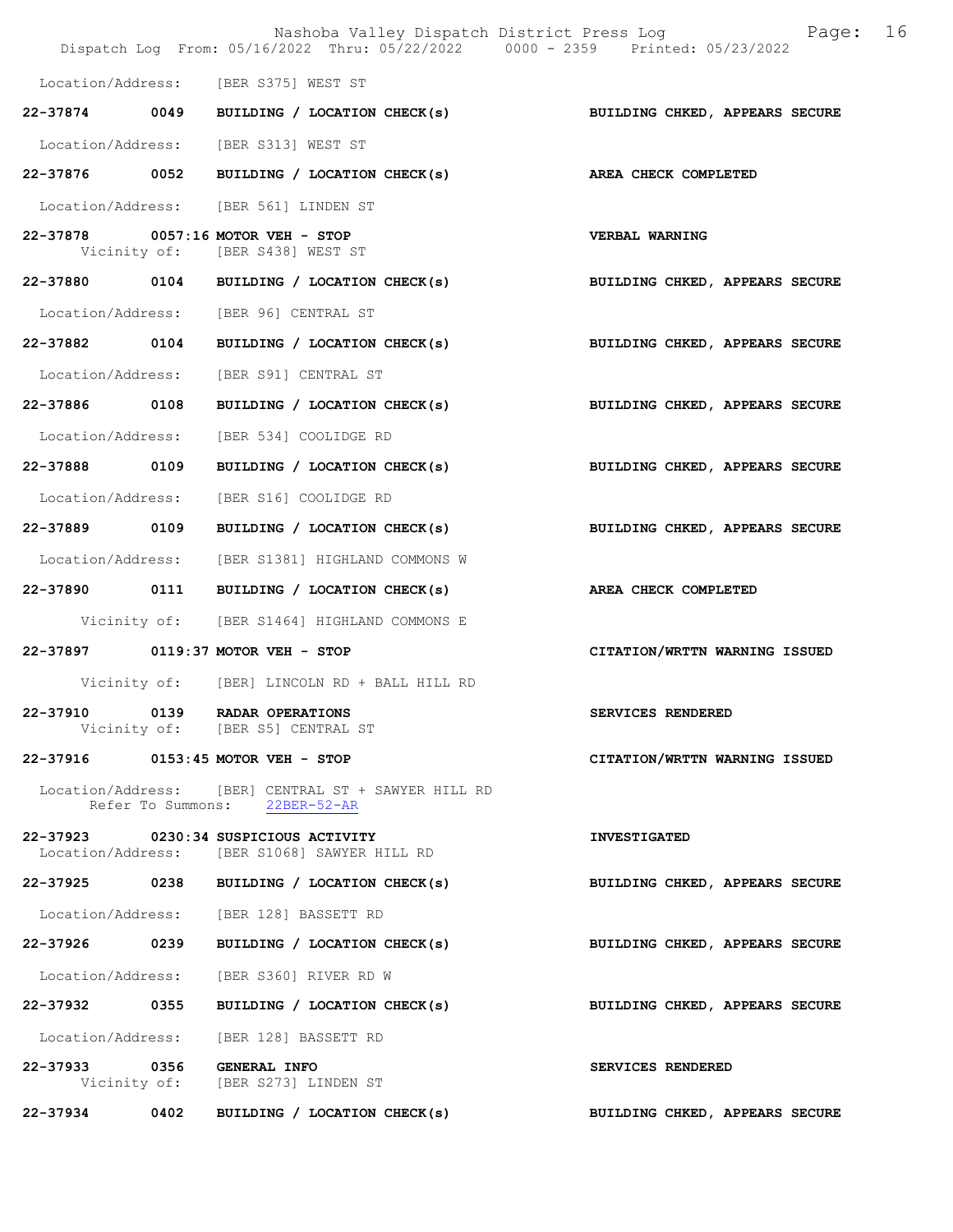|                                                     |      | Nashoba Valley Dispatch District Press Log<br>Dispatch Log From: 05/16/2022 Thru: 05/22/2022 0000 - 2359 Printed: 05/23/2022 | 17<br>Page:                    |
|-----------------------------------------------------|------|------------------------------------------------------------------------------------------------------------------------------|--------------------------------|
|                                                     |      | Location/Address: [BER 480] PLEASANT ST                                                                                      |                                |
|                                                     |      | 22-37935 0405 BUILDING / LOCATION CHECK(s)                                                                                   | BUILDING CHKED, APPEARS SECURE |
|                                                     |      | Location/Address: [BER S675] JONES RD                                                                                        |                                |
| 22-37936 0408                                       |      | BUILDING / LOCATION CHECK(s)                                                                                                 | BUILDING CHKED, APPEARS SECURE |
|                                                     |      | Location/Address: [BER S10] SOUTH ST                                                                                         |                                |
| 22-37942 0623<br>Location/Address:                  |      | COMMUNITY POLICING<br>[BER 527] RIVER RD W                                                                                   | SERVICES RENDERED              |
| 22-37947 0737                                       |      | COMMUNITY POLICING<br>Location/Address: [BER S360] RIVER RD W                                                                | SERVICES RENDERED              |
| 22-37951 0813                                       |      | BUILDING / LOCATION CHECK(s)                                                                                                 | AREA CHECK COMPLETED           |
| Location/Address:                                   |      | [BER 236] TYLER RD                                                                                                           |                                |
| 22-37954 0816                                       |      | BUILDING / LOCATION CHECK(s)                                                                                                 | AREA CHECK COMPLETED           |
|                                                     |      | Location/Address: [BER 245] RIVER RD W                                                                                       |                                |
| 22-37956                                            | 0819 | BUILDING / LOCATION CHECK(s)                                                                                                 | AREA CHECK COMPLETED           |
| Location/Address:                                   |      | [BER 129] RIVER RD W                                                                                                         |                                |
| 22-37958 0832                                       |      | BUILDING / LOCATION CHECK(s)                                                                                                 | AREA CHECK COMPLETED           |
| Location/Address:                                   |      | [BER S1464] HIGHLAND COMMONS E                                                                                               |                                |
| 22-37959 0834                                       |      | TRAFFIC CONTROL<br>Vicinity of: [BER S323] HIGHLAND ST                                                                       | NEGATIVE CONTACT               |
| 22-37962                                            | 0845 | BUILDING / LOCATION CHECK(s)                                                                                                 | BUILDING CHKED, APPEARS SECURE |
|                                                     |      | Location/Address: [BER S471] CARTER ST                                                                                       |                                |
|                                                     |      | 22-37963 0848 BUILDING / LOCATION CHECK(s)                                                                                   | BUILDING CHKED, APPEARS SECURE |
| Location/Address:                                   |      | [BER 444] WEST ST                                                                                                            |                                |
| 22-37964                                            |      | 0849 BUILDING / LOCATION CHECK(s)                                                                                            | BUILDING CHKED, APPEARS SECURE |
|                                                     |      | Location/Address: [BER S1249] WEST ST                                                                                        |                                |
| 22-37965 0905                                       |      | COMMUNITY POLICING<br>Location/Address: [BER 58] WEST ST                                                                     | SERVICES RENDERED              |
| 22-37966 0909                                       |      | BUILDING / LOCATION CHECK(s)                                                                                                 | BUILDING CHKED, APPEARS SECURE |
| Location/Address:                                   |      | [BER S1] CARR RD                                                                                                             |                                |
| 22-37968 0916<br>Location/Address:                  |      | <b>GENERAL INFO</b><br>[BER S273] LINDEN ST                                                                                  | SERVICES RENDERED              |
| 22-37970 0923 RADAR OPERATIONS<br>Location/Address: |      | [BER] WEST ST + POLLARD RD                                                                                                   | NEGATIVE CONTACT               |
| 22-37974 0953 RADAR OPERATIONS                      |      | Location/Address: [BER] LANCASTER RD                                                                                         | VERBAL WARNING                 |
| 22-37975 1000:04 MOTOR VEH - STOP                   |      | Vicinity of: [BER S621] LANCASTER RD                                                                                         | VERBAL WARNING                 |
| 22-37986 1047 TRAFFIC CONTROL                       |      | Location/Address: [BER 59] SOUTH ST                                                                                          | SERVICES RENDERED              |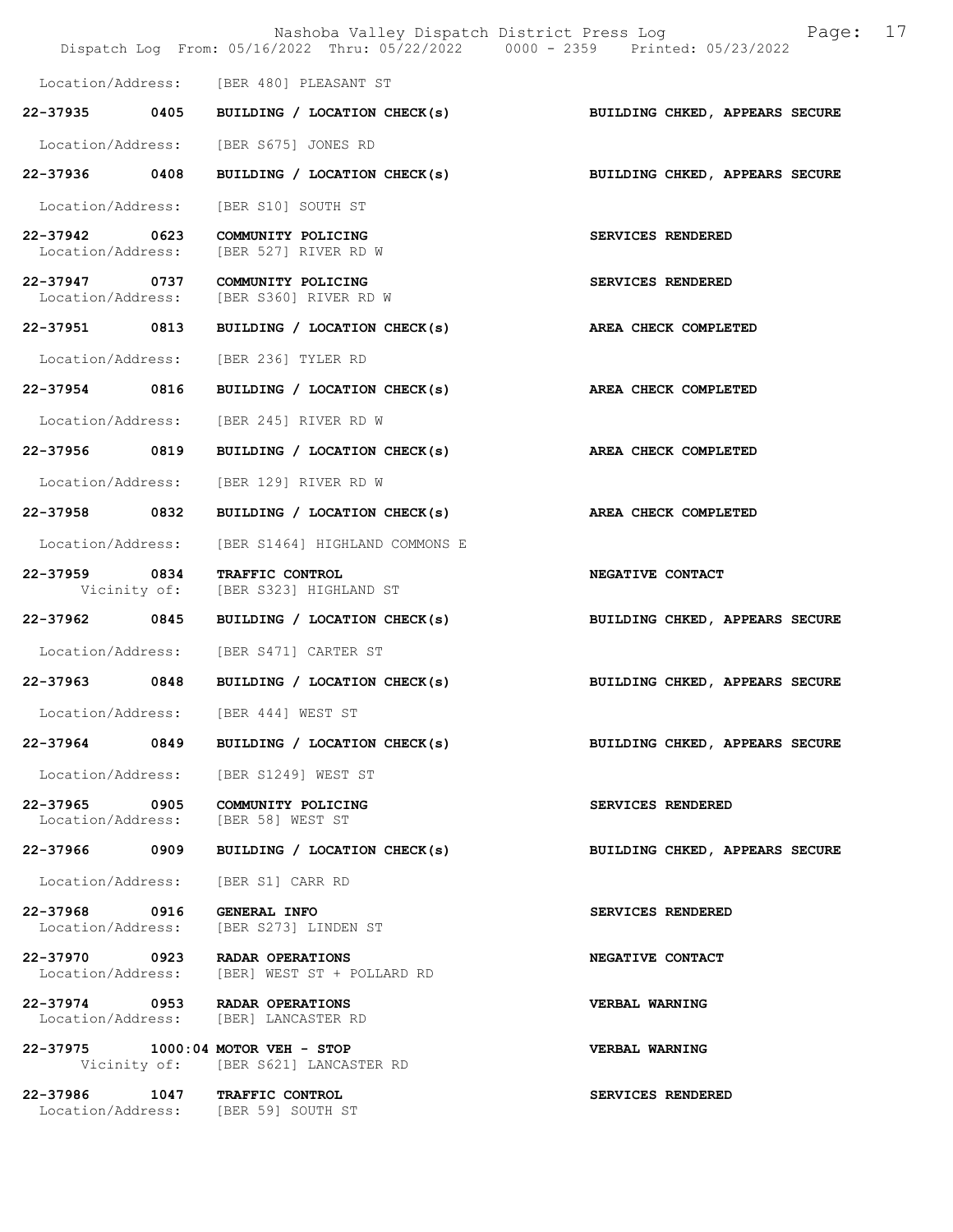|                                  | Dispatch Log From: 05/16/2022 Thru: 05/22/2022 0000 - 2359 Printed: 05/23/2022                                                               | Nashoba Valley Dispatch District Press Log Fage: 18 |
|----------------------------------|----------------------------------------------------------------------------------------------------------------------------------------------|-----------------------------------------------------|
|                                  | 22-37992 1137 RADAR OPERATIONS<br>Vicinity of: [BER S1243] SOUTH ST                                                                          | <b>VERBAL WARNING</b>                               |
| Location/Address: [BER] SOUTH ST | 22-37994 1150:22 MOTOR VEH - STOP                                                                                                            | VERBAL WARNING                                      |
|                                  | 22-37996 1232 BUILDING / LOCATION CHECK(s)                                                                                                   | BUILDING CHKED, APPEARS SECURE                      |
|                                  | Location/Address: [BER S667] PLEASANT ST                                                                                                     |                                                     |
| Location/Address: [BER] DERBY RD | 22-37998 1242 TRAFFIC CONTROL                                                                                                                | SERVICES RENDERED                                   |
|                                  | 22-37999 1254 BUILDING / LOCATION CHECK(s) BUILDING CHKED, APPEARS SECURE                                                                    |                                                     |
|                                  | Location/Address: [BER S48] SAWYER HILL RD                                                                                                   |                                                     |
|                                  | 22-38004 1339 BUILDING / LOCATION CHECK(s)                                                                                                   | AREA CHECK COMPLETED                                |
|                                  | Location/Address: [BER S10] SOUTH ST                                                                                                         |                                                     |
|                                  | 22-38005 1341:56 MOTOR VEH - STOP<br>Vicinity of: [BER S770] LANCASTER RD                                                                    | <b>VERBAL WARNING</b>                               |
|                                  | 22-38007 1351 BUILDING / LOCATION CHECK(s) BUILDING CHKED, APPEARS SECURE                                                                    |                                                     |
|                                  | Location/Address: [BER S1484] WEST ST                                                                                                        |                                                     |
|                                  | 22-38009 1413:49 MOTOR VEH - STOP                                                                                                            | CITATION/WRTTN WARNING ISSUED                       |
|                                  | Location/Address: [BER S90] CENTRAL ST                                                                                                       |                                                     |
|                                  | 22-38015 1516:59 MOTOR VEH - LOCKOUT<br>Location/Address: [BER S1324] VILLAGE CT                                                             | SERVICES RENDERED                                   |
|                                  | 22-38031 1632 RADAR OPERATIONS                                                                                                               | <b>NO SERVICES NEEDED</b>                           |
|                                  | Location/Address: [BER S507] SOUTH ST                                                                                                        |                                                     |
| Refer To Fire Case:              | 22-38037 1701:53 FD-MEDICAL EMERGENCY<br>Location/Address: [BER 81] HIGHLAND COMMONS E<br>Refer To Fire Case: 22BER-235-IN<br>$22BOL-411-IN$ | <b>TRANSPORTED ALS</b>                              |
|                                  | 22-38043 1745 TRAFFIC CONTROL                                                                                                                | NO SERVICES NEEDED                                  |
|                                  | Location/Address: [BER] WOODWARD AVE + CENTRAL ST                                                                                            |                                                     |
|                                  | 22-38054 1912 BUILDING / LOCATION CHECK(s)                                                                                                   | BUILDING CHKED, APPEARS SECURE                      |
|                                  | Location/Address: [BER S375] WEST ST                                                                                                         |                                                     |
|                                  | 22-38060 1926 RADAR OPERATIONS                                                                                                               | NO SERVICES NEEDED                                  |
|                                  | Location/Address: [BER S1150] CENTRAL ST                                                                                                     |                                                     |
|                                  | 22-38065 1936 TRAFFIC CONTROL<br>Location/Address: [BER] CARTER ST + HIGHLAND ST                                                             | SERVICES RENDERED                                   |
|                                  | 22-38066 1940:42 MOTOR VEH - STOP<br>Location/Address: [BER S978] HIGHLAND ST                                                                | VERBAL WARNING                                      |
|                                  | 22-38067 1945:42 MOTOR VEH - STOP<br>Location/Address: [BER S978] HIGHLAND ST                                                                | VERBAL WARNING                                      |
|                                  | 22-38077 2114 BUILDING / LOCATION CHECK(s)                                                                                                   | BUILDING CHKED, APPEARS SECURE                      |
|                                  | Location/Address: [BER 561] LINDEN ST                                                                                                        |                                                     |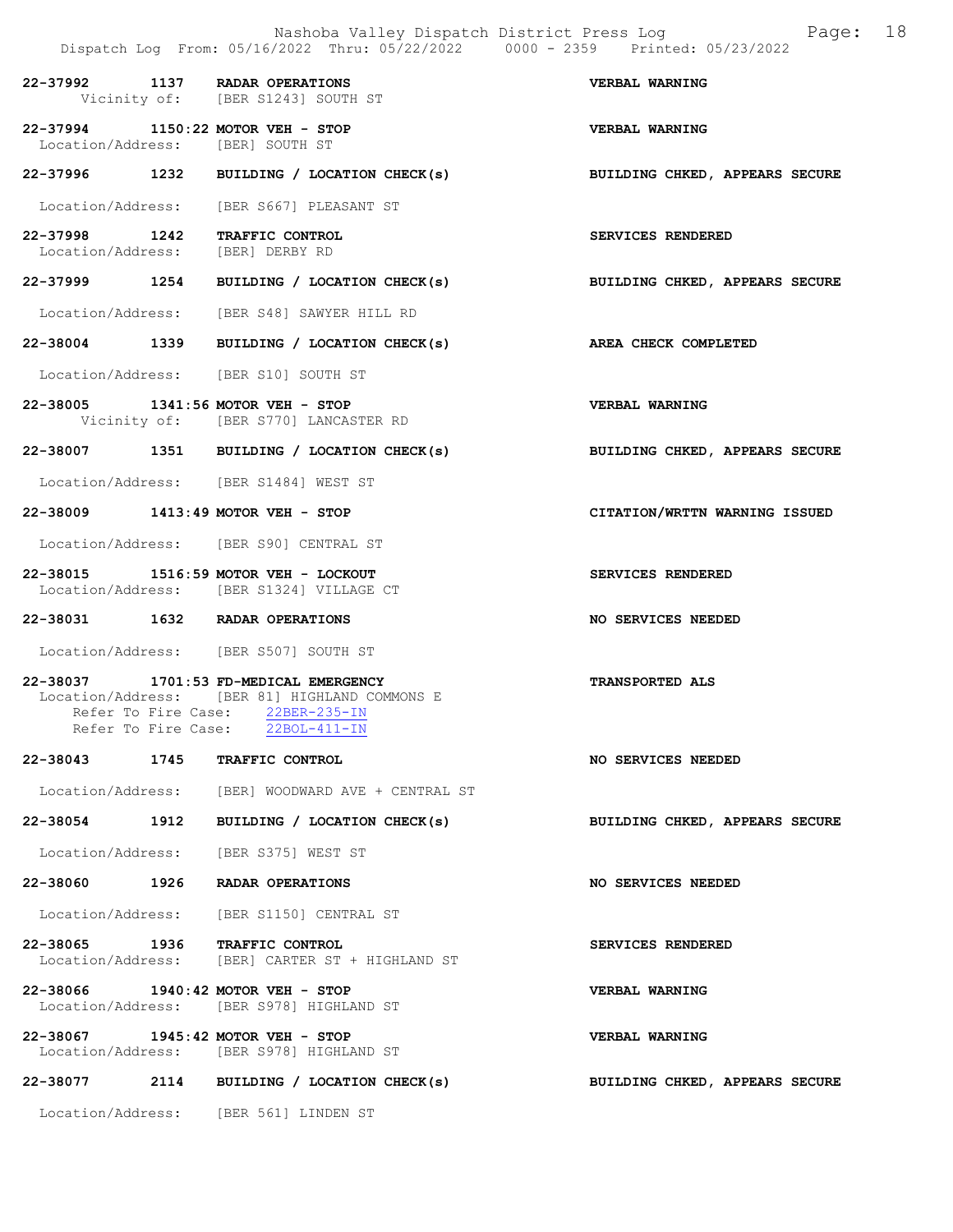| 22-38080          | 2131 | BUILDING / LOCATION CHECK(s) | BUILDING CHKED, APPEARS SECURE |  |  |
|-------------------|------|------------------------------|--------------------------------|--|--|
| Location/Address: |      | [BER S91] CENTRAL ST         |                                |  |  |
| 22-38091          | 2214 | BUILDING / LOCATION CHECK(s) | BUILDING CHKED, APPEARS SECURE |  |  |

Location/Address: [BER 444] WEST ST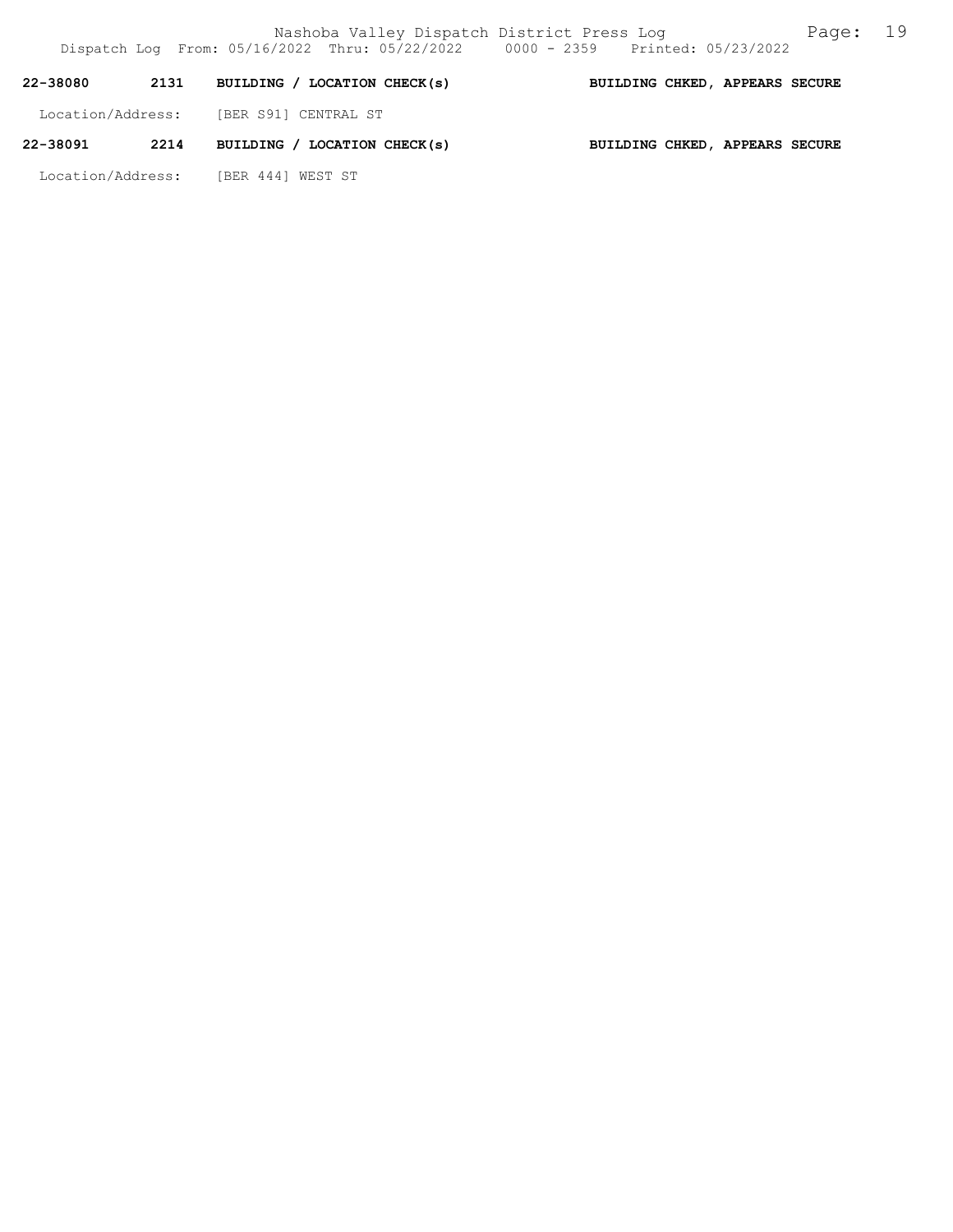Nashoba Valley Dispatch District Press Log Fage: 20 Dispatch Log From: 05/16/2022 Thru: 05/22/2022 0000 - 2359 Printed: 05/23/2022

## For Jurisdiction: BOLTON, MA

## For Date: 05/16/2022 - Monday

|                                 | 22-36118 0248 BUILDING / LOCATION CHECK(s) AREA CHECK COMPLETED                       |                               |
|---------------------------------|---------------------------------------------------------------------------------------|-------------------------------|
|                                 | Location: [BOL WEST] WEST SECTOR                                                      |                               |
|                                 | 22-36134 0409 BUILDING / LOCATION CHECK(s) AREA CHECK COMPLETED                       |                               |
|                                 | Location: [BOL EAST] EAST SECTOR                                                      |                               |
| Location/Address: [BOL] MAIN ST | 22-36145 0542 RADAR OPERATIONS                                                        | SERVICES RENDERED             |
|                                 | 22-36149 0557:47 MOTOR VEH - STOP<br>Location/Address: [BOL] MAIN ST + HARVARD RD     | VERBAL WARNING                |
|                                 | 22-36151 0607 RADAR OPERATIONS<br>Location/Address: [BOL] WATTAQUADOCK HILL RD        | SERVICES RENDERED             |
|                                 | 22-36152 0607:39 MOTOR VEH - STOP<br>Vicinity of: [BOL 964] MAIN ST                   | VERBAL WARNING                |
|                                 | 22-36155 0623:02 MOTOR VEH - STOP<br>Vicinity of: [BOL 675] WATTAQUADOCK HILL RD      | <b>VERBAL WARNING</b>         |
|                                 | 22-36156 0636:21 MOTOR VEH - STOP<br>Vicinity of: [BOL L0000055] WATTAQUADOCK HILL RD | VERBAL WARNING                |
|                                 | 22-36171 0819:45 MOTOR VEH - STOP<br>Vicinity of: [BOL 2] WATTAQUADOCK HILL RD        | STOP COMPLETED                |
|                                 | 22-36174 0827 TRAFFIC CONTROL<br>Location/Address: [BOL] MAIN ST + MECHANIC ST        | SERVICES RENDERED             |
|                                 | 22-36177 0835:46 MOTOR VEH - STOP<br>Vicinity of: [BOL 2] WATTAQUADOCK HILL RD        | STOP COMPLETED                |
|                                 | 22-36191 0930 RADAR OPERATIONS<br>Location/Address: [BOL L0000070] MAIN ST            | SERVICES RENDERED             |
|                                 | 22-36199 0955:23 MOTOR VEH - STOP<br>Vicinity of: [BOL 2] WATTAQUADOCK HILL RD        | STOP COMPLETED                |
|                                 | 22-36200 0958:14 MOTOR VEH - STOP<br>Vicinity of: [BOL L0000053] MAIN ST              | <b>VERBAL WARNING</b>         |
|                                 | 22-36208 1053:06 MOTOR VEH - STOP                                                     | CITATION/WRTTN WARNING ISSUED |
|                                 | Vicinity of: [BOL 1038] MAIN ST                                                       |                               |
|                                 | 22-36209 1058:54 LARCENY/ FORGERY/ FRAUD<br>Location/Address: [BOL 618] PONDSIDE DR   | <b>REPORT</b>                 |
|                                 | 22-36213 1106:01 MOTOR VEH - STOP                                                     | CITATION/WRTTN WARNING ISSUED |
|                                 | Vicinity of: [BOL 440] MAIN ST                                                        |                               |
|                                 | 22-36214 1106:42 MOTOR VEH - STOP<br>Vicinity of: [BOL 565] WATTAQUADOCK HILL RD      | VEHICLE TOWED                 |
|                                 | 22-36217 1118:45 MOTOR VEH - STOP                                                     | CITATION/WRTTN WARNING ISSUED |
|                                 | Vicinity of: [BOL] MAIN ST + MECHANIC ST                                              |                               |
|                                 | 22-36221 1130:26 MOTOR VEH - STOP                                                     | CITATION/WRTTN WARNING ISSUED |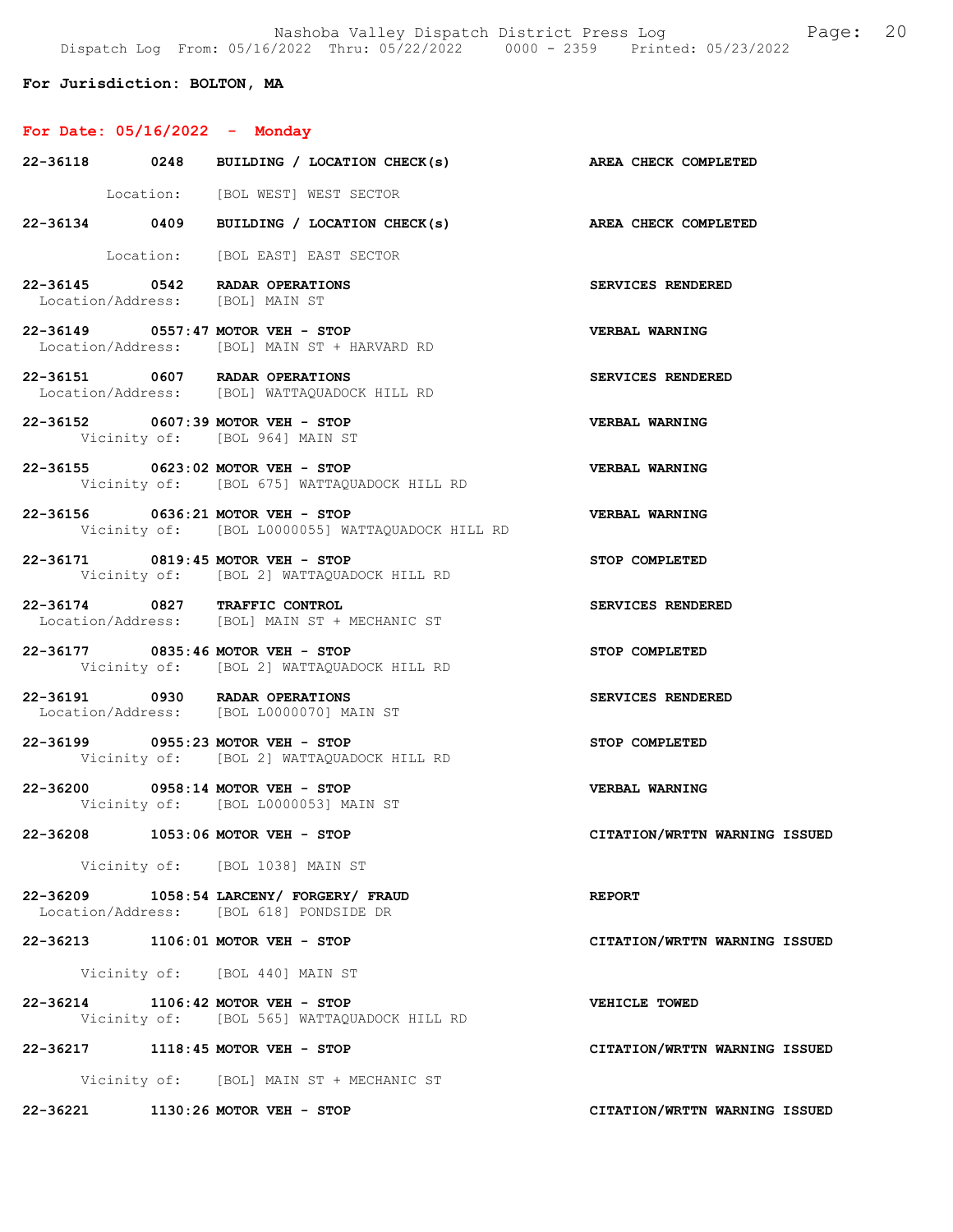Nashoba Valley Dispatch District Press Log Page: 21 Dispatch Log From: 05/16/2022 Thru: 05/22/2022 0000 - 2359 Printed: 05/23/2022

Vicinity of: [BOL 28] MAIN ST

22-36225 1143:41 MOTOR VEH - STOP CITATION/WRTTN WARNING ISSUED

Vicinity of: [BOL 1242] MAIN ST

22-36234 1215:57 MOTOR VEH - STOP CITATION/WRTTN WARNING ISSUED

Vicinity of: [BOL 1242] MAIN ST

22-36237 1234:06 MOTOR VEH - STOP CITATION/WRTTN WARNING ISSUED

Vicinity of: [BOL 1242] MAIN ST

- 22-36239 1242:25 ROAD HAZARDS REFERRED TO OTHER AGENCY
	- Vicinity of: [BOL] MAIN ST
- 22-36238 1243:14 MOTOR VEH STOP CITATION/WRTTN WARNING ISSUED

Vicinity of: [BOL 1038] MAIN ST

- 22-36240 1258:11 MOTOR VEH STOP VERBAL WARNING Vicinity of: [BOL L0000059] MAIN ST
- 22-36241 1308:41 MOTOR VEH STOP CITATION/WRTTN WARNING ISSUED

Vicinity of: [BOL 29] MAIN ST

- 22-36245 1316:32 MOTOR VEH STOP CITATION/WRTTN WARNING ISSUED
	- Vicinity of: [BOL 565] WATTAQUADOCK HILL RD
- 22-36249 1331:49 MOTOR VEH STOP CITATION/WRTTN WARNING ISSUED

Vicinity of: [BOL 1227] MAIN ST

- 22-36256 1350:03 MOTOR VEH STOP STOP COMPLETED Vicinity of: [BOL 2] WATTAQUADOCK HILL RD
- 22-36272 1606:18 FD-FIRE ALARM, RESIDENTAL FALSE ALARM Location/Address: [BOL 297] SUGAR RD Refer To Fire Case: 22BOL-391-IN
- 22-36279 1653:31 WELL BEING CHECK SPOKEN TO Location/Address: [BOL L0000067] MAIN ST
- 22-36317 2032 TRAFFIC CONTROL NO SERVICES NEEDED

Location/Address: [BOL L0000027] MAIN ST

- 22-36320 2058 COMMUNITY POLICING SERVICES RENDERED Location/Address: [BOL L0000027] MAIN ST
- 22-36322 2122 BUILDING / LOCATION CHECK(s) AREA CHECK COMPLETED

Location: [BOL EAST] EAST SECTOR

22-36327 2215 BUILDING / LOCATION CHECK(s) AREA CHECK COMPLETED

Location/Address: [BOL 1033] FLANAGAN RD

22-36328 2217 BUILDING / LOCATION CHECK(s) BUILDING CHKED, APPEARS SECURE

Location/Address: [BOL 1] GREEN RD

22-36330 2224 BUILDING / LOCATION CHECK(s) BUILDING CHKED, APPEARS SECURE

Location/Address: [BOL 26] FORBUSH MILL RD

- 
-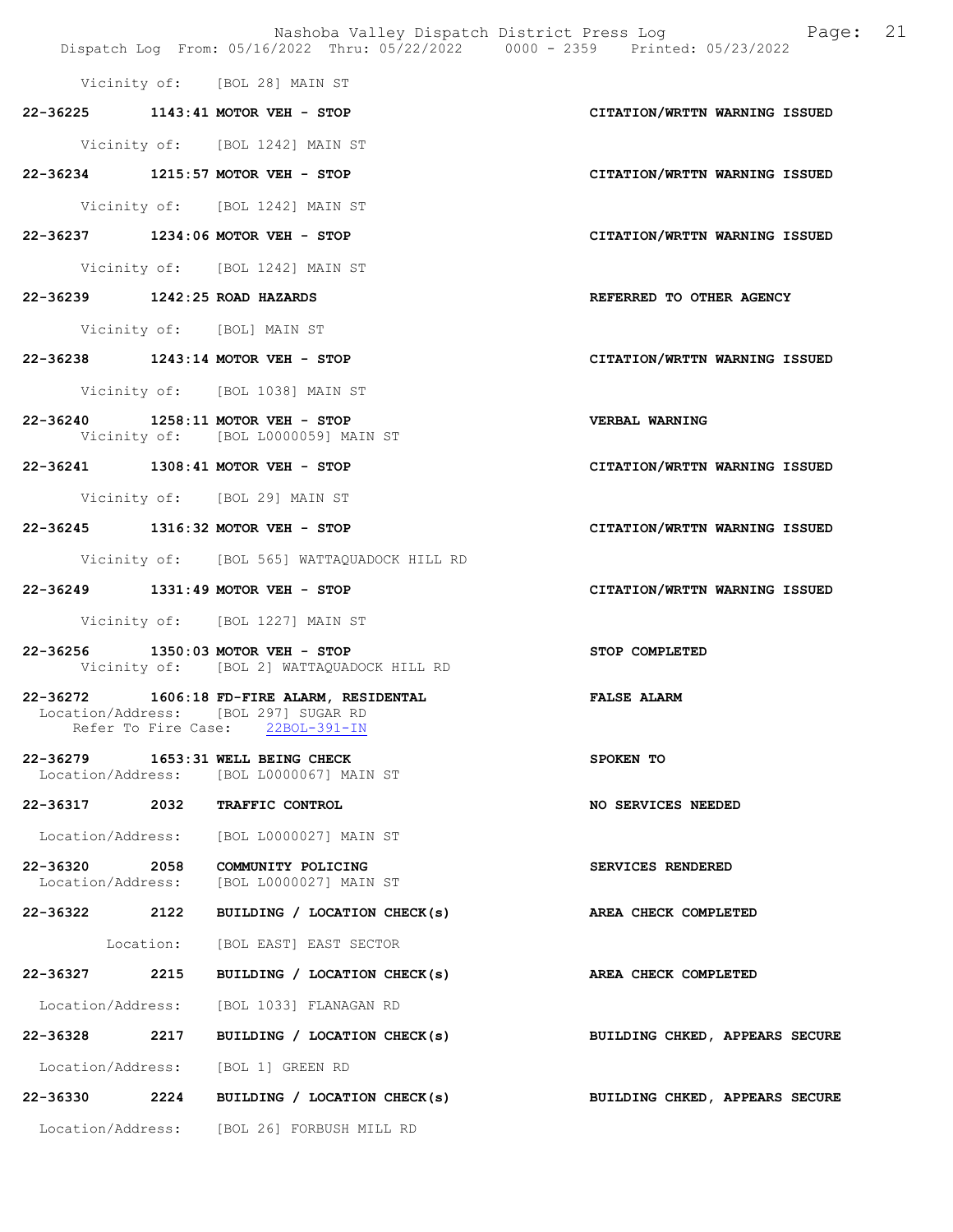Dispatch Log From: 05/16/2022 Thru: 05/22/2022 0000 - 2359 Printed: 05/23/2022 22-36331 2226 BUILDING / LOCATION CHECK(s) AREA CHECK COMPLETED Location/Address: [BOL 654] FORBUSH MILL RD 22-36332 2227 BUILDING / LOCATION CHECK(s) AREA CHECK COMPLETED Location/Address: [BOL 785] FORBUSH MILL RD 22-36333 2236 BUILDING / LOCATION CHECK(s) AREA CHECK COMPLETED Location/Address: [BOL L0000077] W BERLIN RD For Date: 05/17/2022 - Tuesday 22-36361 0039 BUILDING / LOCATION CHECK(s) AREA CHECK COMPLETED Location: [BOL WEST] WEST SECTOR 22-36380 0113 RADAR OPERATIONS NO SERVICES NEEDED Location/Address: [BOL] MAIN ST 22-36474 0444 BUILDING / LOCATION CHECK(s) AREA CHECK COMPLETED Location: [BOL EAST] EAST SECTOR 22-36475 0501 RADAR OPERATIONS SERVICES RENDERED Location/Address: [BOL 983] MAIN ST 22-36476 0505:10 MOTOR VEH - STOP CITATION/WRTTN WARNING ISSUED Vicinity of: [BOL] MAIN ST + WATTAQUADOCK HILL RD 22-36491 0604:03 MOTOR VEH - STOP CITATION/WRTTN WARNING ISSUED Vicinity of: [BOL] HARVARD RD 22-36492 0606 RADAR OPERATIONS NO SERVICES NEEDED Location/Address: [BOL] WATTAQUADOCK HILL RD 22-36496 0613 RADAR OPERATIONS SERVICES RENDERED Location/Address: [BOL] LONG HILL RD 22-36502 0623:07 MOTOR VEH - STOP VERBAL WARNING Vicinity of: [BOL 675] WATTAQUADOCK HILL RD 22-36503 0628:33 MOTOR VEH - STOP VERBAL WARNING Vicinity of: [BOL] LONG HILL RD 22-36513 0726:38 ANIMAL CALL REFERRED TO OTHER AGENCY Location/Address: [BOL 611] MAIN ST 22-36524 0827 TRAFFIC CONTROL SERVICES RENDERED Location/Address: [BOL] MAIN ST + MECHANIC ST 22-36535 0912:56 FD-MEDICAL EMERGENCY TRANSPORTED BLS Location/Address: [BOL 1] GREEN RD Refer To Fire Case: 22BOL-392-IN 22-36541 0935 RADAR OPERATIONS SERVICES RENDERED<br>Location/Address: [BOL] WATTAQUADOCK HILL RD Location/Address: [BOL] WATTAQUADOCK HILL RD 22-36563 1108:51 MOTOR VEH - STOP CITATION/WRTTN WARNING ISSUED

Nashoba Valley Dispatch District Press Log Page: 22

Vicinity of: [BOL 326] MAIN ST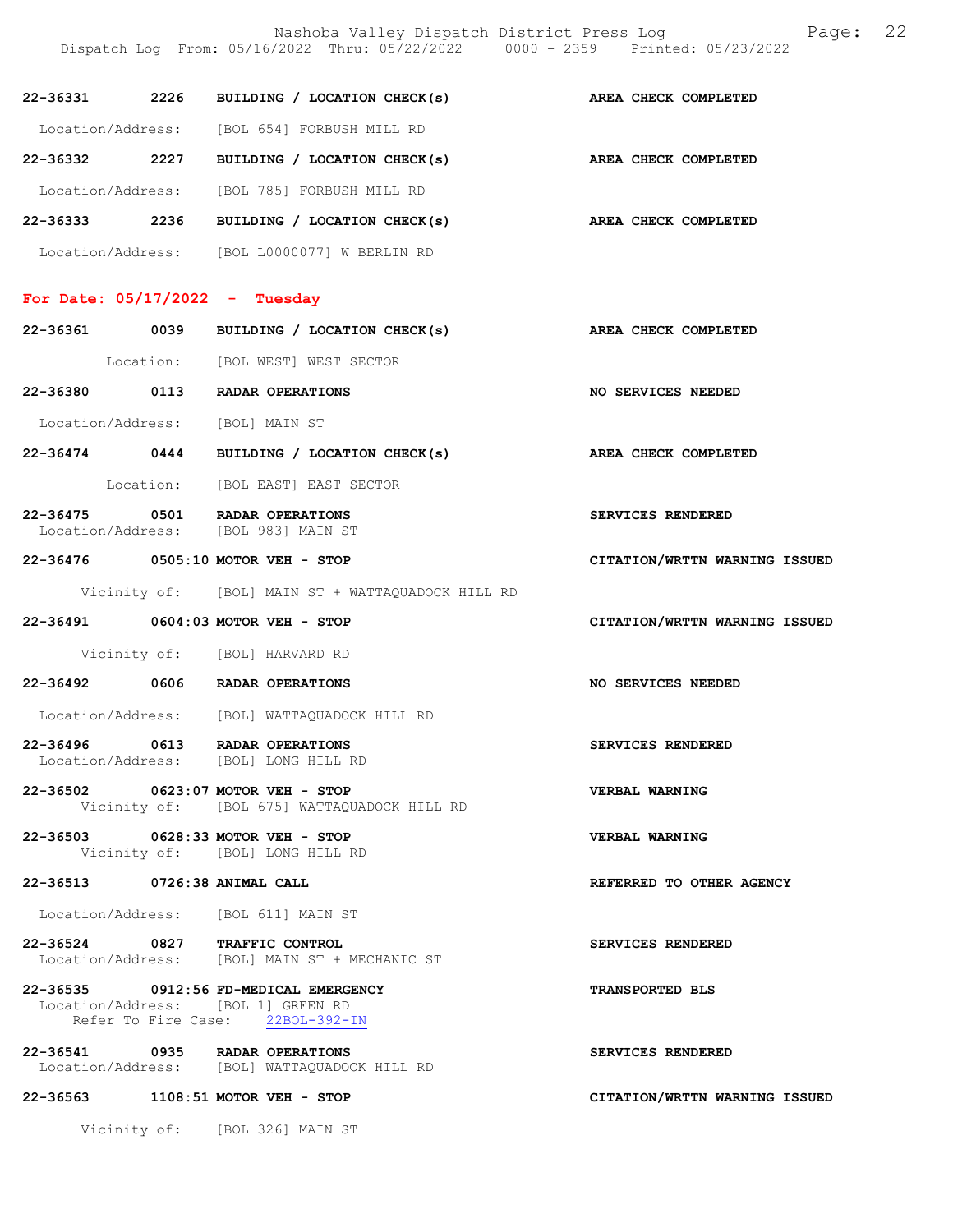Nashoba Valley Dispatch District Press Log Fage: 23 Dispatch Log From: 05/16/2022 Thru: 05/22/2022 0000 - 2359 Printed: 05/23/2022

| 22-36567          | 1126:45 TREE/WIRE DOWN                                               |                   | REFERRED TO OTHER AGENCY |  |
|-------------------|----------------------------------------------------------------------|-------------------|--------------------------|--|
| Location/Address: | [BOL] WILDER RD                                                      |                   |                          |  |
| 22-36569          | 1136:09 FD-INSPECTION<br>Location/Address: [BOL 993] SUNSET RIDGE LN | SERVICES RENDERED |                          |  |
| 22-36575          | 1156:25 FD-INSPECTION                                                | SERVICES RENDERED |                          |  |

Location/Address: [BOL 906] MAIN ST

22-36579 1201 RADAR OPERATIONS SERVICES RENDERED Location/Address: [BOL L0000064] MAIN ST

22-36580 1202:12 MOTOR VEH - STOP CITATION/WRTTN WARNING ISSUED

Vicinity of: [BOL] MAIN ST

22-36583 1209:37 MOTOR VEH - STOP CITATION/WRTTN WARNING ISSUED

Vicinity of: [BOL 983] MAIN ST

22-36587 1225:32 MOTOR VEH - STOP CITATION/WRTTN WARNING ISSUED

Vicinity of: [BOL L0000053] MAIN ST

22-36590 1233:06 MOTOR VEH - STOP CITATION/WRTTN WARNING ISSUED

Vicinity of: [BOL] MAIN ST

22-36593 1246:35 MOTOR VEH - STOP CITATION/WRTTN WARNING ISSUED

Vicinity of: [BOL] MAIN ST + MECHANIC ST

22-36594 1254:45 JUVENILE PROBLEM GENERAL REPORT Location/Address: [BOL] STILL RIVER RD Refer To Fire Case: 22BOL-393-IN

22-36596 1309:58 MOTOR VEH - STOP CITATION/WRTTN WARNING ISSUED

Vicinity of: [BOL] MAIN ST

22-36597 1315:29 MOTOR VEH - STOP CITATION/WRTTN WARNING ISSUED

Vicinity of: [BOL] MAIN ST + MECHANIC ST

22-36598 1323:37 MOTOR VEH - STOP VERBAL WARNING Vicinity of: [BOL] HARVARD RD + MAIN ST

22-36601 1334:49 MOTOR VEH - STOP CITATION/WRTTN WARNING ISSUED

Vicinity of: [BOL 842] MAIN ST

22-36603 1337:17 ANIMAL CALL NOTIFIED Location/Address: [BOL 1167] MAIN ST

22-36608 1359:34 GENERAL INFO REPORT Location/Address: [BOL 1] GREEN RD

22-36610 1403:51 MOTOR VEH - STOP VERBAL WARNING Vicinity of: [BOL L0000053] MAIN ST

22-36611 1407:54 FD-MEDICAL EMERGENCY TRANSPORTED BLS Location/Address: [BOL 1713] SUGAR RD<br>Refer To Fire Case: 22BOL-394-IN Refer To Fire Case:

#### 22-36617 1424:26 MOTOR VEH - STOP CITATION/WRTTN WARNING ISSUED

Location/Address: [BOL 983] MAIN ST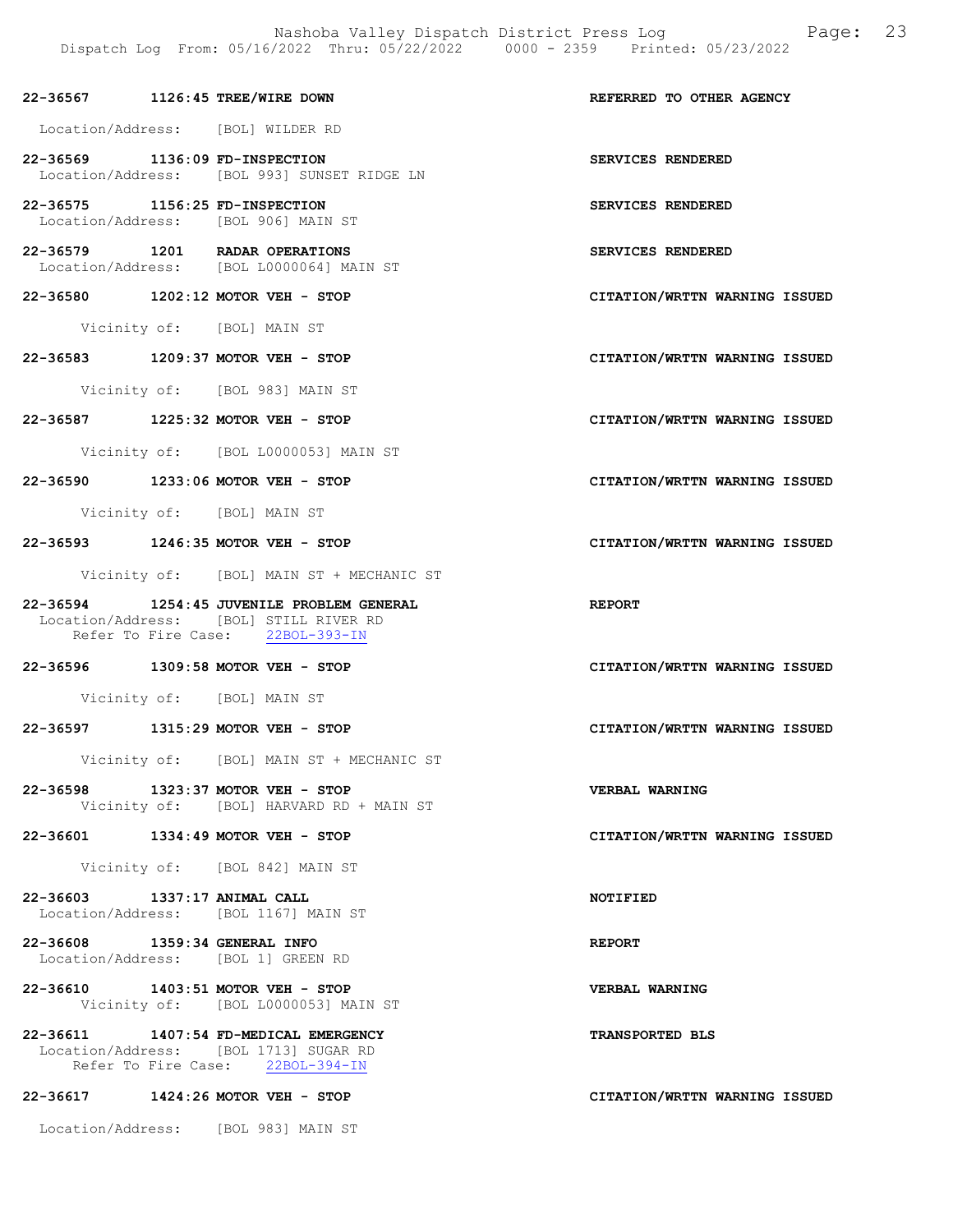|                                 | 22-36621 1441:10 MOTOR VEH - STOP                                                           | CITATION/WRTTN WARNING ISSUED |
|---------------------------------|---------------------------------------------------------------------------------------------|-------------------------------|
|                                 | Vicinity of: [BOL] MAIN ST                                                                  |                               |
|                                 | 22-36623 1442:33 LARCENY/ FORGERY/ FRAUD<br>Location/Address: [BOL L0000039] MAIN ST        | <b>REPORT</b>                 |
|                                 | 22-36625 1515:30 TRAFFIC CONTROL<br>Vicinity of: [BOL 1] GREEN RD                           | SERVICES RENDERED             |
|                                 | 22-36636 1621 COMMUNITY POLICING<br>Location/Address: [BOL L0000027] MAIN ST                | SERVICES RENDERED             |
|                                 | 22-36646 1711:45 JUVENILE PROBLEM GENERAL<br>Location/Address: [BOL 2] WATTAQUADOCK HILL RD | SPOKEN TO                     |
| 22-36661 1813:13 ROAD HAZARDS   | Location/Address: [BOL 348] FOX RUN RD                                                      | SPOKEN TO                     |
|                                 | 22-36670 1929:26 BUILDING / LOCATION CHECK(s)                                               | AREA CHECK COMPLETED          |
|                                 | Location/Address: [BOL] BARE HILL RD                                                        |                               |
|                                 | 22-36671 1939 RADAR OPERATIONS                                                              | NO SERVICES NEEDED            |
| Location/Address: [BOL] MAIN ST |                                                                                             |                               |
|                                 | 22-36673 1951:57 MOTOR VEH - STOP<br>Location/Address: [BOL 1728] MAIN ST                   | VEHICLE TOWED                 |
| Location/Address: [BOL] MAIN ST | 22-36679 2032 RADAR OPERATIONS                                                              | SERVICES RENDERED             |
|                                 | 22-36680 2033 TRAFFIC CONTROL                                                               | NO SERVICES NEEDED            |
|                                 | Location/Address: [BOL 401] MAIN ST                                                         |                               |
|                                 | 22-36681 2034:28 MOTOR VEH - STOP                                                           | CITATION/WRTTN WARNING ISSUED |
|                                 | Location/Address: [BOL 880] MAIN ST                                                         |                               |
|                                 | 22-36682 2046:02 MOTOR VEH - STOP<br>Vicinity of: [BOL] MAIN ST + HARVARD RD                | <b>VERBAL WARNING</b>         |
|                                 | 22-36683 2055 COMMUNITY POLICING<br>Location/Address: [BOL L0000027] MAIN ST                | SERVICES RENDERED             |
|                                 | 22-36684 2101:15 MOTOR VEH - STOP                                                           | CITATION/WRTTN WARNING ISSUED |
|                                 | Vicinity of: [BOL] MAIN ST + HARVARD RD                                                     |                               |
|                                 | 22-36687 2113 BUILDING / LOCATION CHECK(s)                                                  | AREA CHECK COMPLETED          |
|                                 | Location: [BOL EAST] EAST SECTOR                                                            |                               |
|                                 | 22-36691 2134 BUILDING / LOCATION CHECK(s)                                                  | AREA CHECK COMPLETED          |
|                                 | Location/Address: [BOL L0000020] FLANAGAN RD                                                |                               |
|                                 | 22-36692 2140 BUILDING / LOCATION CHECK(s)                                                  | AREA CHECK COMPLETED          |
|                                 | Location/Address: [BOL 1] GREEN RD                                                          |                               |
|                                 | 22-36694 2142 BUILDING / LOCATION CHECK(s)                                                  | <b>AREA CHECK COMPLETED</b>   |
|                                 | Location/Address: [BOL L0000060] MAIN ST                                                    |                               |
| 22-36695 2144                   | BUILDING / LOCATION CHECK(s)                                                                | AREA CHECK COMPLETED          |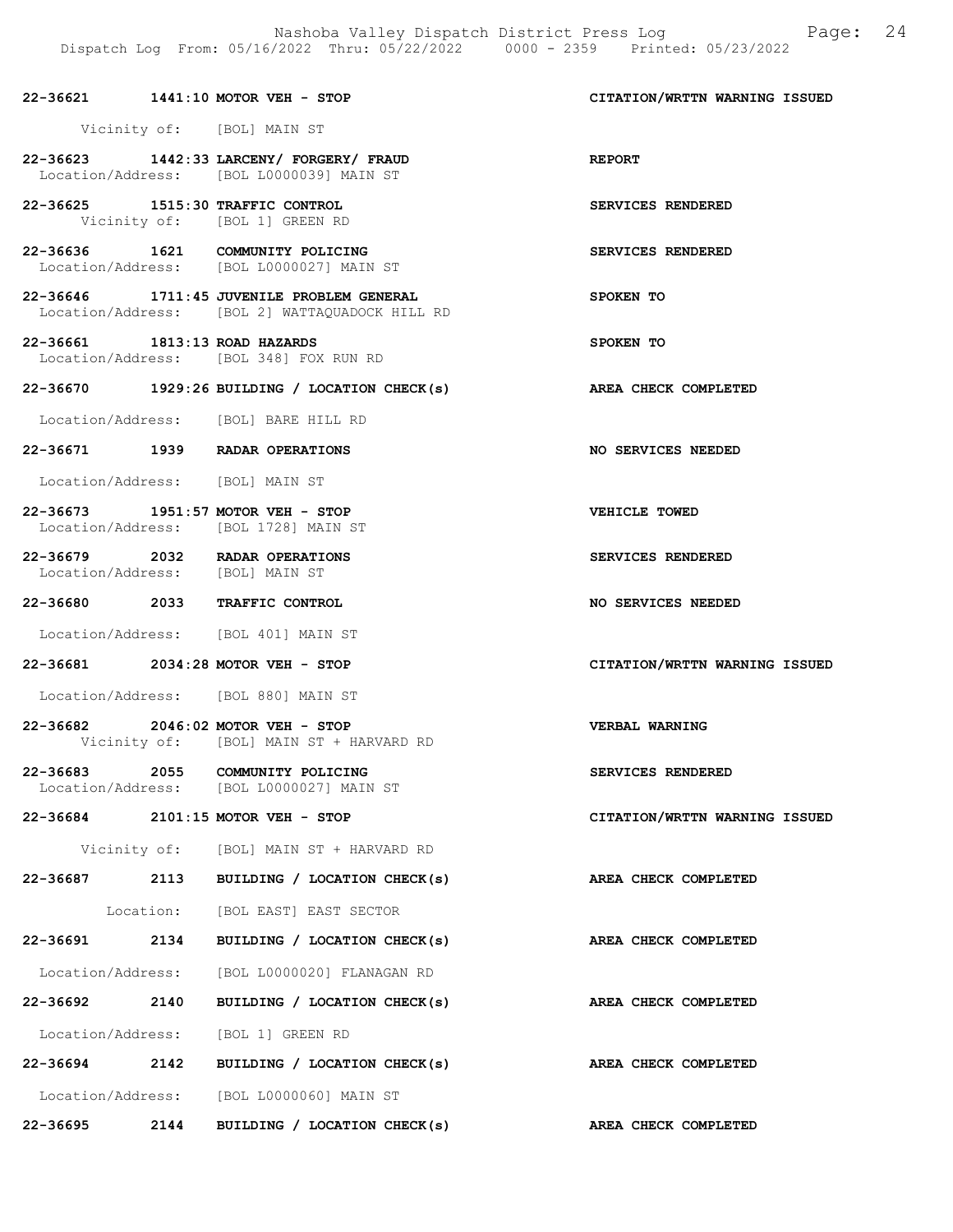Nashoba Valley Dispatch District Press Log Fage: 25 Dispatch Log From: 05/16/2022 Thru: 05/22/2022 0000 - 2359 Printed: 05/23/2022

|          | Location/Address: [BOL 26] FORBUSH MILL RD                                                        |                               |
|----------|---------------------------------------------------------------------------------------------------|-------------------------------|
|          | 22-36696 2145 BUILDING / LOCATION CHECK(s) AREA CHECK COMPLETED                                   |                               |
|          | Location/Address: [BOL 654] FORBUSH MILL RD                                                       |                               |
|          | 22-36697 2145 BUILDING / LOCATION CHECK(s)                                                        | AREA CHECK COMPLETED          |
|          | Location/Address: [BOL 785] FORBUSH MILL RD                                                       |                               |
|          | 22-36700 2152 BUILDING / LOCATION CHECK(s)                                                        | AREA CHECK COMPLETED          |
|          | Location/Address: [BOL L0000014] STILL RIVER RD                                                   |                               |
|          | For Date: $05/18/2022 -$ Wednesday                                                                |                               |
|          | 22-36736 0024 RADAR OPERATIONS                                                                    | NO SERVICES NEEDED            |
|          | Location/Address: [BOL] MAIN ST                                                                   |                               |
|          | 22-36745 0034:44 MOTOR VEH - DISABLED                                                             | <b>INVESTIGATED</b>           |
|          | Vicinity of: [BOL] MAIN ST                                                                        |                               |
|          | 22-36753 0105 BUILDING / LOCATION CHECK(s)                                                        | AREA CHECK COMPLETED          |
|          | Location: [BOL WEST] WEST SECTOR                                                                  |                               |
|          | 22-36759 0135 RADAR OPERATIONS                                                                    | NO SERVICES NEEDED            |
|          | Location/Address: [BOL] MAIN ST                                                                   |                               |
|          | 22-36782 0228 BUILDING / LOCATION CHECK(s)                                                        | AREA CHECK COMPLETED          |
|          | Location: [BOL EAST] EAST SECTOR                                                                  |                               |
|          | 22-36823 0544 RADAR OPERATIONS<br>Location/Address: [BOL] WATTAQUADOCK HILL RD                    | SERVICES RENDERED             |
|          | 22-36824 0552 RADAR OPERATIONS                                                                    | NO SERVICES NEEDED            |
|          | Location/Address: [BOL] WATTAOUADOCK HILL RD + LANCASTER RD                                       |                               |
| 22-36828 | $0559:17$ MOTOR VEH - STOP<br>Location/Address: [BOL] MAIN ST + MECHANIC ST                       | <b>VERBAL WARNING</b>         |
|          | 22-36829 0600:10 MOTOR VEH - STOP                                                                 | CITATION/WRTTN WARNING ISSUED |
|          | Location/Address: [BOL] WATTAQUADOCK HILL RD + SARGENT RD                                         |                               |
|          | 22-36830 0612:26 MOTOR VEH - STOP<br>Vicinity of: [BOL 2] WATTAQUADOCK HILL RD                    | VERBAL WARNING                |
|          | 22-36833 0623:28 MOTOR VEH - STOP                                                                 | CITATION/WRTTN WARNING ISSUED |
|          | Vicinity of: [BOL L0000063] WATTAQUADOCK HILL RD + SARGENT RD                                     |                               |
|          | 22-36841 0651:18 MOTOR VEH - STOP<br>Location/Address: [BOL L0000070] MAIN ST                     | VERBAL WARNING                |
|          | 22-36855 0838 TRAFFIC CONTROL<br>Location/Address: [BOL] MAIN ST + MECHANIC ST                    | SERVICES RENDERED             |
|          | 22-36873 0936:15 REQUEST TO SPEAK TO AN OFFICER<br>Location/Address: [BOL 2] WATTAQUADOCK HILL RD | SPOKEN TO                     |
| 22-36883 | 1012 RADAR OPERATIONS                                                                             | NO SERVICES NEEDED            |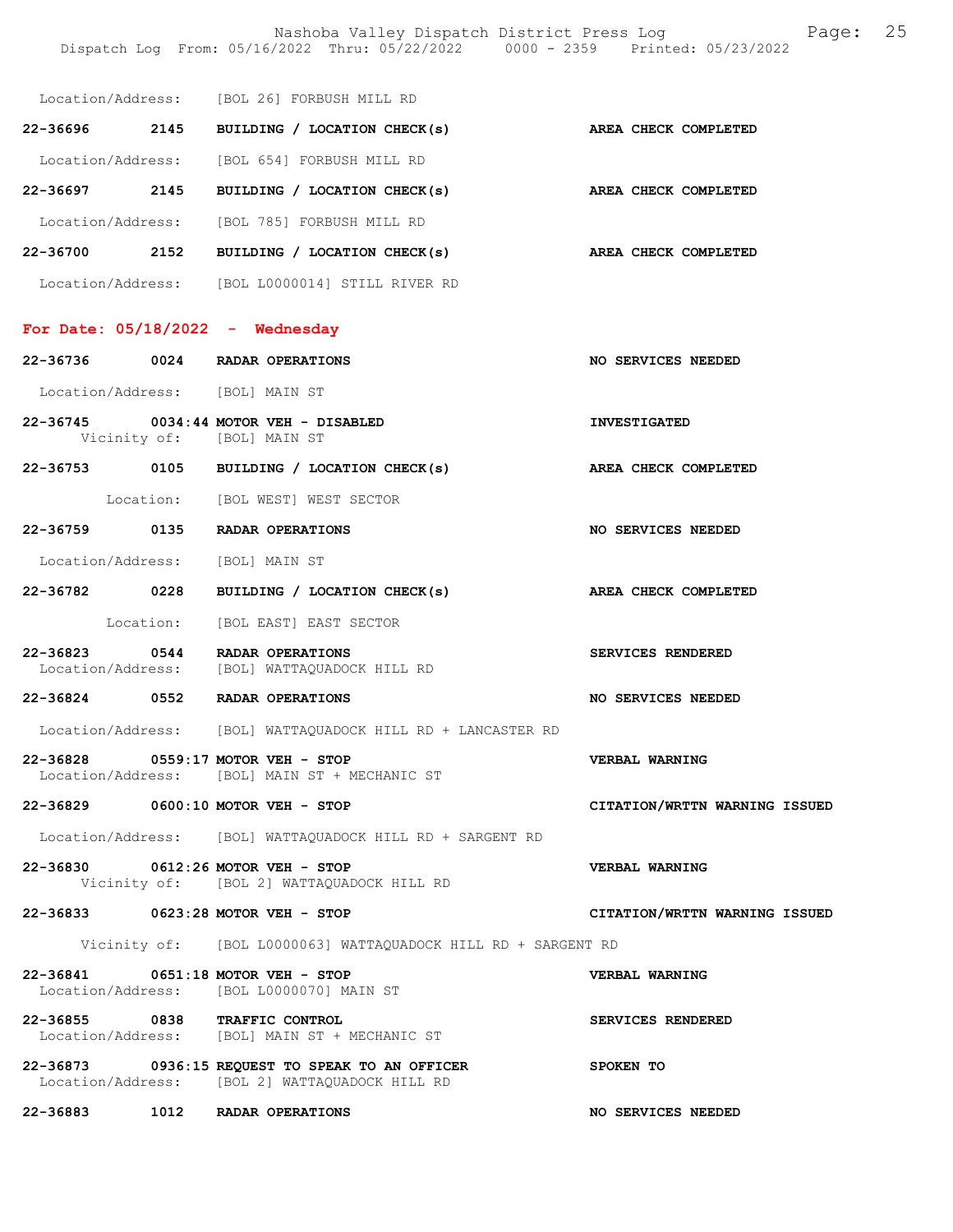|                                 |                                                                                                                            | Nashoba Valley Dispatch District Press Log<br>Page: 26 |  |
|---------------------------------|----------------------------------------------------------------------------------------------------------------------------|--------------------------------------------------------|--|
|                                 | Dispatch Log From: 05/16/2022 Thru: 05/22/2022 0000 - 2359 Printed: 05/23/2022                                             |                                                        |  |
| Location/Address: [BOL] MAIN ST |                                                                                                                            |                                                        |  |
|                                 | 22-36889 1026:39 MOTOR VEH - STOP<br>Vicinity of: [BOL 29] MAIN ST                                                         | VERBAL WARNING                                         |  |
|                                 | 22-36898 1049:59 MOTOR VEH - STOP<br>Vicinity of: [BOL 29] MAIN ST                                                         | <b>VERBAL WARNING</b>                                  |  |
| 22-36902 1100 ROAD HAZARDS      | Location/Address: [BOL] EAST END RD + SUGAR RD                                                                             | SERVICES RENDERED                                      |  |
|                                 | 22-36913 1232:38 FD-FIRE ALARM, COMMERCIAL<br>Location/Address: [BOL L0000038] MAIN ST<br>Refer To Fire Case: 22BOL-396-IN | SERVICES RENDERED                                      |  |
|                                 | 22-36922 1317 RADAR OPERATIONS<br>Location/Address: [BOL] FORBUSH MILL RD                                                  | SERVICES RENDERED                                      |  |
|                                 | 22-36925 1337:37 MOTOR VEH - STOP                                                                                          | CITATION/WRTTN WARNING ISSUED                          |  |
|                                 | Location/Address: [BOL 742] FORBUSH MILL RD                                                                                |                                                        |  |
|                                 | 22-36932 1414 TRAFFIC CONTROL                                                                                              | NO SERVICES NEEDED                                     |  |
|                                 | Location/Address: [BOL 1] GREEN RD                                                                                         |                                                        |  |
|                                 | 22-36938 1451:20 JUVENILE PROBLEM GENERAL<br>Location/Address: [BOL 1] GREEN RD                                            | <b>INVESTIGATED</b>                                    |  |
|                                 | 22-36943 1516 TRAFFIC CONTROL<br>Location/Address: [BOL] MAIN ST + MECHANIC ST                                             | SERVICES RENDERED                                      |  |
|                                 | 22-36954 1643:10 MOTOR VEH - STOP                                                                                          | CITATION/WRTTN WARNING ISSUED                          |  |
|                                 | Vicinity of: [BOL] POWDER HILL RD + SUGAR RD                                                                               |                                                        |  |
| Location/Address: [BOL] MAIN ST | 22-36962 1741 RADAR OPERATIONS                                                                                             | SERVICES RENDERED                                      |  |
|                                 | 22-36964 1751:11 MOTOR VEH - STOP<br>Location/Address: [BOL 1260] MAIN ST                                                  | VERBAL WARNING                                         |  |
|                                 | 22-36970 1836:48 MOTOR VEH - STOP<br>Location/Address: [BOL 565] WATTAOUADOCK HILL RD                                      | VERBAL WARNING                                         |  |
|                                 | 22-36972 1843 RADAR OPERATIONS                                                                                             | NO SERVICES NEEDED                                     |  |
| Location/Address: [BOL] MAIN ST |                                                                                                                            |                                                        |  |
|                                 | 22-36976 1856 RADAR OPERATIONS                                                                                             | NO SERVICES NEEDED                                     |  |
|                                 | Location/Address: [BOL] FORBUSH MILL RD                                                                                    |                                                        |  |
| 22-36995 2109:42 AUDIBLE ALARM  | Location/Address: [BOL 1242] MAIN ST                                                                                       | <b>FALSE ALARM</b>                                     |  |
|                                 | 22-36997 2139 BUILDING / LOCATION CHECK(s) AREA CHECK COMPLETED                                                            |                                                        |  |
|                                 | Location: [BOL WEST] WEST SECTOR                                                                                           |                                                        |  |
|                                 | 22-36998 2140 BUILDING / LOCATION CHECK(s)<br>Location: [BOL EAST] EAST SECTOR                                             | SERVICES RENDERED                                      |  |
|                                 | 22-37000 2323 RADAR OPERATIONS                                                                                             | NO SERVICES NEEDED                                     |  |
| Location/Address: [BOL] MAIN ST |                                                                                                                            |                                                        |  |
|                                 | 22-37002 2348:04 MOTOR VEH - STOP                                                                                          | <b>VERBAL WARNING</b>                                  |  |

Vicinity of: [BOL 982] MAIN ST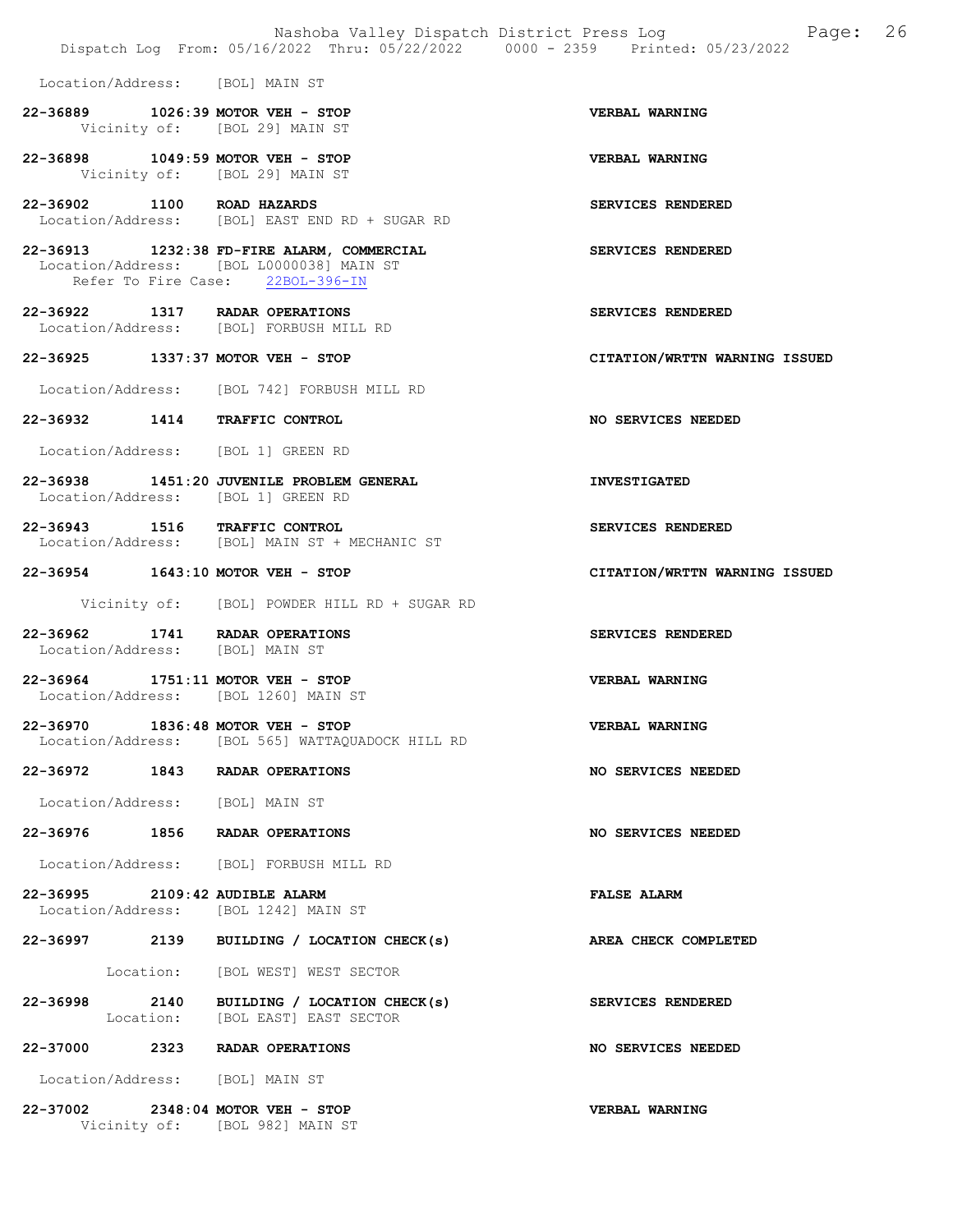## For Date: 05/19/2022 - Thursday

| 22-37007 0003:40 MOTOR VEH - STOP                                         | Vicinity of: [BOL 1242] MAIN ST                                                              | VERBAL WARNING                |
|---------------------------------------------------------------------------|----------------------------------------------------------------------------------------------|-------------------------------|
| 22-37022 0031:01 MOTOR VEH - STOP<br>Vicinity of: [BOL] MAIN ST           |                                                                                              | <b>VERBAL WARNING</b>         |
|                                                                           | 22-37029 0039:00 SUSPICIOUS ACTIVITY<br>Location/Address: [BOL 1502] KETTLEHOLE RD           | SERVICES RENDERED             |
|                                                                           | 22-37045 0056 BUILDING / LOCATION CHECK(s)                                                   | AREA CHECK COMPLETED          |
|                                                                           | Location: [BOL WEST] WEST SECTOR                                                             |                               |
|                                                                           | 22-37050 0115 BUILDING / LOCATION CHECK(s)                                                   | AREA CHECK COMPLETED          |
|                                                                           | Location: [BOL EAST] EAST SECTOR                                                             |                               |
| 22-37052 0118 RADAR OPERATIONS                                            |                                                                                              | NO SERVICES NEEDED            |
| Location/Address: [BOL] MAIN ST                                           |                                                                                              |                               |
| 22-37053 0125:34 MOTOR VEH - STOP                                         | Location/Address: [BOL] MAIN ST + BOLTON WOODS WAY                                           | VERBAL WARNING                |
| Location/Address: [BOL] MAIN ST                                           | 22-37062 0150:17 BUILDING / LOCATION CHECK(s)                                                | <b>INVESTIGATED</b>           |
|                                                                           | 22-37077 0236 BUILDING / LOCATION CHECK(s)                                                   | AREA CHECK COMPLETED          |
|                                                                           | Location/Address: [BOL L0000027] MAIN ST                                                     |                               |
| 22-37088 0545 RADAR OPERATIONS<br>Location/Address: [BOL] HUDSON RD       |                                                                                              | SERVICES RENDERED             |
| 22-37090 0556 RADAR OPERATIONS                                            |                                                                                              | NO SERVICES NEEDED            |
|                                                                           | Location/Address: [BOL] WATTAQUADOCK HILL RD                                                 |                               |
| 22-37107 0824:42 TRAFFIC CONTROL                                          | Vicinity of: [BOL] MAIN ST + MECHANIC ST                                                     | SERVICES RENDERED             |
| 22-37117 0918 COMMUNITY POLICING                                          | Location/Address: [BOL L0000027] MAIN ST                                                     | SERVICES RENDERED             |
| 22-37122 0931 RADAR OPERATIONS<br>Location/Address: [BOL] MAIN ST         |                                                                                              | SERVICES RENDERED             |
| 22-37124 0933:02 MOTOR VEH - STOP                                         |                                                                                              | CITATION/WRTTN WARNING ISSUED |
|                                                                           | Location/Address: [BOL] MAIN ST + MECHANIC ST                                                |                               |
| 22-37128 0951:04 MOTOR VEH - STOP<br>Location/Address: [BOL 1242] MAIN ST |                                                                                              | <b>VERBAL WARNING</b>         |
|                                                                           | 22-37131 0956:52 MOTOR VEH - PLATE LISTING<br>Location/Address: [BOL 2] WATTAQUADOCK HILL RD | SERVICES RENDERED             |
| 22-37133 0958:30 FD-MEDICAL EMERGENCY                                     | Location/Address: [BOL 565] WATTAQUADOCK HILL RD<br>Refer To Fire Case: 22BOL-397-IN         | <b>TRANSPORTED ALS</b>        |
| 22-37138 1009:24 MOTOR VEH - STOP                                         | Vicinity of: [BOL 1586] MAIN ST                                                              | <b>VERBAL WARNING</b>         |
| 22-37140                                                                  | $1024:12$ MOTOR VEH - STOP                                                                   | CITATION/WRTTN WARNING ISSUED |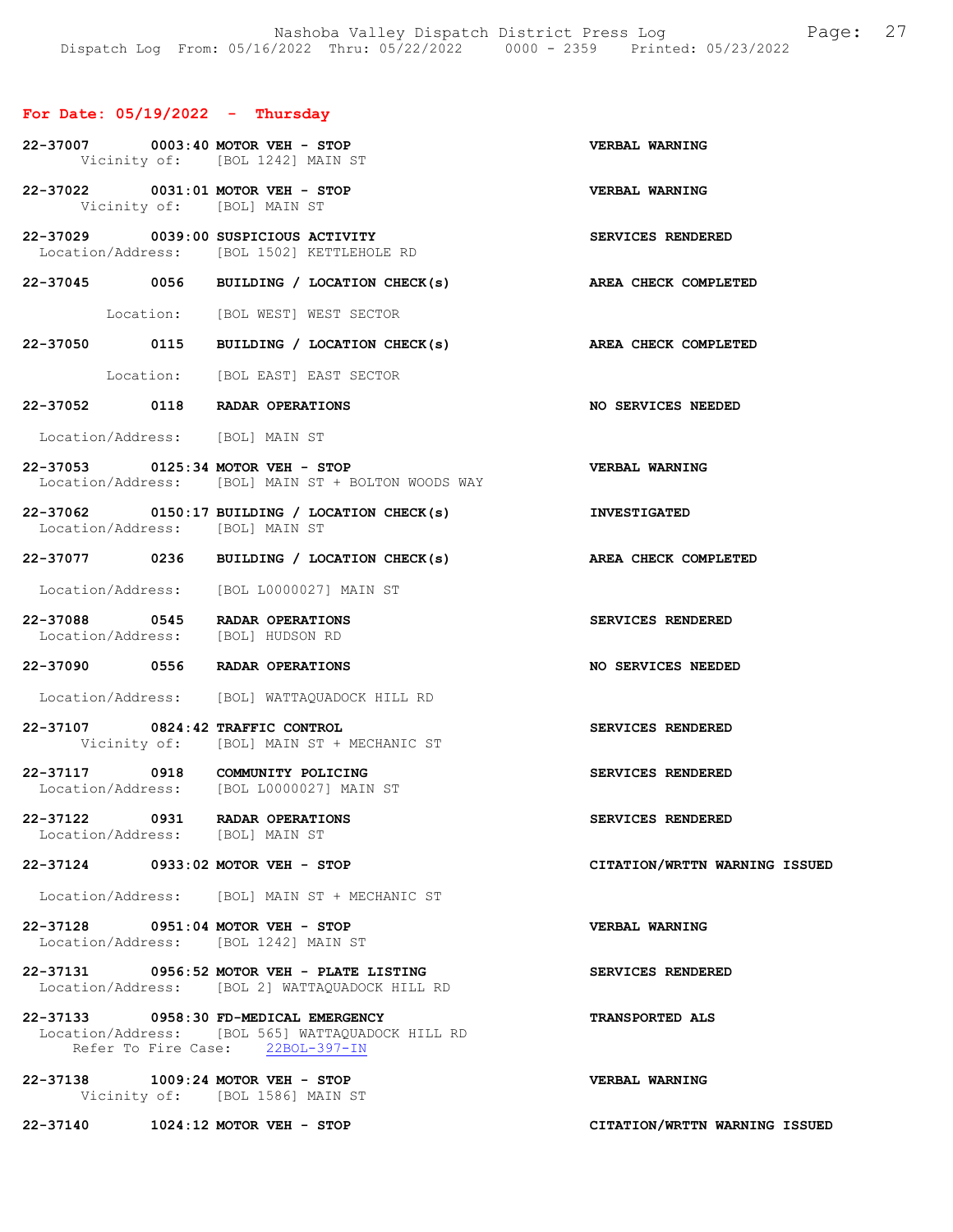Vicinity of: [BOL 1124] MAIN ST

# 22-37143 1033:39 MOTOR VEH - STOP CITATION/WRTTN WARNING ISSUED

Location/Address: [BOL 1586] MAIN ST

- 22-37145 1037:23 MOTOR VEH ACCIDENT HIT & RUN REPORT Location/Address: [BOL] MAIN ST
- 22-37151 1102:41 MOTOR VEH PLATE LISTING SERVICES RENDERED Location/Address: [BOL 2] WATTAQUADOCK HILL RD
- 22-37158 1138:49 FD-INSPECTION SERVICES RENDERED Location/Address: [BOL 608] S BOLTON RD
- 22-37161 1204:09 FD-INSPECTION SERVICES RENDERED Location/Address: [BOL 880] MAIN ST
- 22-37163 1226:01 FD-INSPECTION SERVICES RENDERED Location/Address: [BOL 1732] HUDSON RD

#### 22-37179 1412:52 MOTOR VEH - STOP CITATION/WRTTN WARNING ISSUED

Location/Address: [BOL 1027] MAIN ST

- 22-37182 1441:01 SERVE SUMMONS UNABLE TO SERVE Location/Address: [BOL 975] HARVARD RD
- 22-37183 1442:03 SERVE SUMMONS UNABLE TO SERVE Location/Address: [BOL 203] EAST END RD
- 22-37186 1451:27 ALARM COMMERCIAL BURGLARY INVESTIGATED Location/Address: [BOL 565] WATTAQUADOCK HILL RD
- 22-37190 1518 TRAFFIC CONTROL SERVICES RENDERED Location/Address: [BOL L0000034] MECHANIC ST
- 22-37198 1623:48 SERVE SUMMONS SERVED IN HAND Location/Address: [BOL 203] EAST END RD
- 22-37218 1833 RADAR OPERATIONS NO SERVICES NEEDED
- Location/Address: [BOL] WATTAQUADOCK HILL RD

#### 22-37219 1840:56 SUSPICIOUS ACTIVITY AREA CHECK COMPLETED

Location/Address: [BOL L0000070] MAIN ST

- 22-37220 1844:41 FOLLOW UP SERVICES RENDERED Location/Address: [BOL 464] MAIN ST
- 22-37225 1915:53 MOTOR VEH STOP CRIMINAL COMPLAINT
	- Vicinity of: [BOL 1267] MAIN ST
- 22-37230 1948 RADAR OPERATIONS AREA CHECK COMPLETED
- Location/Address: [BOL L0000067] MAIN ST
- 22-37231 1949:05 MOTOR VEH STOP VERBAL WARNING Vicinity of: [BOL L0000067] MAIN ST
- 22-37233 2003:11 MOTOR VEH STOP CITATION/WRTTN WARNING ISSUED

Vicinity of: [BOL L0000033] MAIN ST

22-37234 2004:50 TRAFFIC COMPLAINT SPOKEN TO Vicinity of: [BOL L0000067] MAIN ST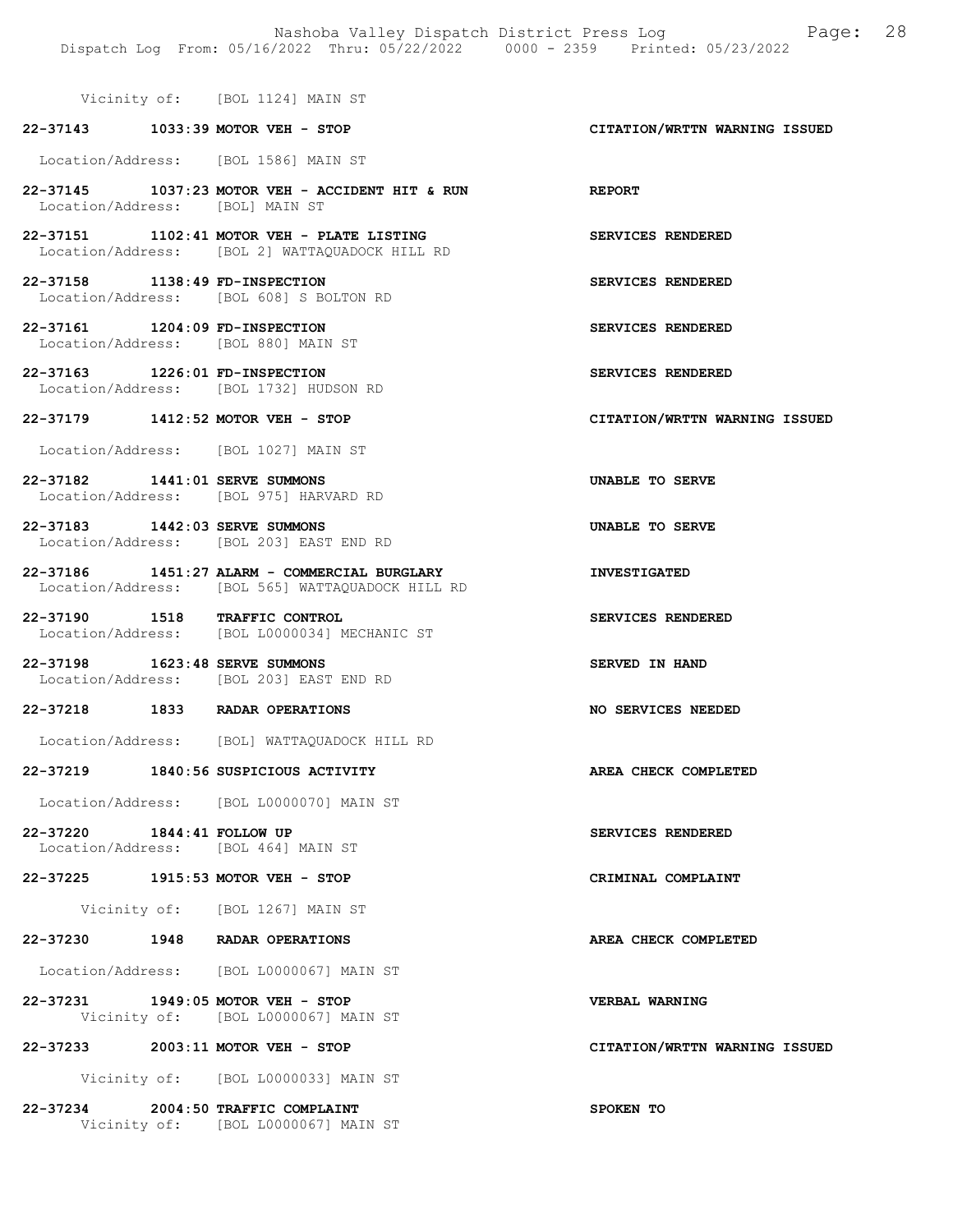|                   |      | Dispatch Log From: 05/16/2022 Thru: 05/22/2022 0000 - 2359 Printed: 05/23/2022          | Nashoba Valley Dispatch District Press Log Faqe: 29 |
|-------------------|------|-----------------------------------------------------------------------------------------|-----------------------------------------------------|
|                   |      | 22-37235 2012:45 MOTOR VEH - STOP                                                       | CITATION/WRTTN WARNING ISSUED                       |
|                   |      | Vicinity of: [BOL L0000070] MAIN ST                                                     |                                                     |
|                   |      | 22-37239 2021:34 MOTOR VEH - STOP<br>Vicinity of: [BOL] WATTAQUADOCK HILL RD + MANOR RD | VERBAL WARNING                                      |
|                   |      | 22-37241 2026:17 MOTOR VEH - STOP<br>Vicinity of: [BOL 565] WATTAQUADOCK HILL RD        | VERBAL WARNING                                      |
|                   |      | 22-37245 2039 RADAR OPERATIONS<br>Location/Address: [BOL 29] MAIN ST                    | SERVICES RENDERED                                   |
|                   |      | 22-37252 2127:46 MOTOR VEH - STOP<br>Vicinity of: [BOL] MAIN ST + STILL RIVER RD        | <b>VERBAL WARNING</b>                               |
|                   |      | 22-37256 2154 BUILDING / LOCATION CHECK(s)                                              | AREA CHECK COMPLETED                                |
|                   |      | Location/Address: [BOL 1242] MAIN ST                                                    |                                                     |
|                   |      | 22-37257 2155 BUILDING / LOCATION CHECK(s) AREA CHECK COMPLETED                         |                                                     |
| Location/Address: |      | [BOL 29] MAIN ST                                                                        |                                                     |
|                   |      | 22-37259 2157 BUILDING / LOCATION CHECK(s) AREA CHECK COMPLETED                         |                                                     |
|                   |      | Location/Address: [BOL L0000034] MECHANIC ST                                            |                                                     |
| 22-37261 2159     |      | BUILDING / LOCATION CHECK(s)                                                            | AREA CHECK COMPLETED                                |
| Location/Address: |      | [BOL L0000037] MECHANIC ST                                                              |                                                     |
| 22-37263 2201     |      | BUILDING / LOCATION CHECK(s)                                                            | AREA CHECK COMPLETED                                |
|                   |      | Location/Address: [BOL L0000070] MAIN ST                                                |                                                     |
|                   |      | 22-37266 2206 BUILDING / LOCATION CHECK(s)                                              | AREA CHECK COMPLETED                                |
|                   |      | Location/Address: [BOL L0000077] W BERLIN RD                                            |                                                     |
| Vicinity of:      |      | 22-37265 2207:09 MOTOR VEH - STOP<br>[BOL] MAIN ST                                      | STOP COMPLETED                                      |
| 22-37268          | 2217 | BUILDING / LOCATION CHECK(s)                                                            | AREA CHECK COMPLETED                                |
|                   |      | Location/Address: [BOL L0000027] MAIN ST                                                |                                                     |
| 22-37269          | 2219 | BUILDING / LOCATION CHECK(s)                                                            | AREA CHECK COMPLETED                                |
| Location/Address: |      | [BOL 1] GREEN RD                                                                        |                                                     |
| 22-37270 2222     |      | BUILDING / LOCATION CHECK(s)                                                            | AREA CHECK COMPLETED                                |
| Location/Address: |      | [BOL 26] FORBUSH MILL RD                                                                |                                                     |
| 22-37271 2224     |      | BUILDING / LOCATION CHECK(s)                                                            | AREA CHECK COMPLETED                                |
|                   |      | Location/Address: [BOL 654] FORBUSH MILL RD                                             |                                                     |
| 22-37272          | 2227 | BUILDING / LOCATION CHECK(s)                                                            | AREA CHECK COMPLETED                                |
|                   |      | Location/Address: [BOL 785] FORBUSH MILL RD                                             |                                                     |

22-37286 2347 RADAR OPERATIONS SERVICES RENDERED Location/Address: [BOL] MAIN ST

22-37289 2351:07 MOTOR VEH - STOP CITATION/WRTTN WARNING ISSUED

Vicinity of: [BOL L0000067] MAIN ST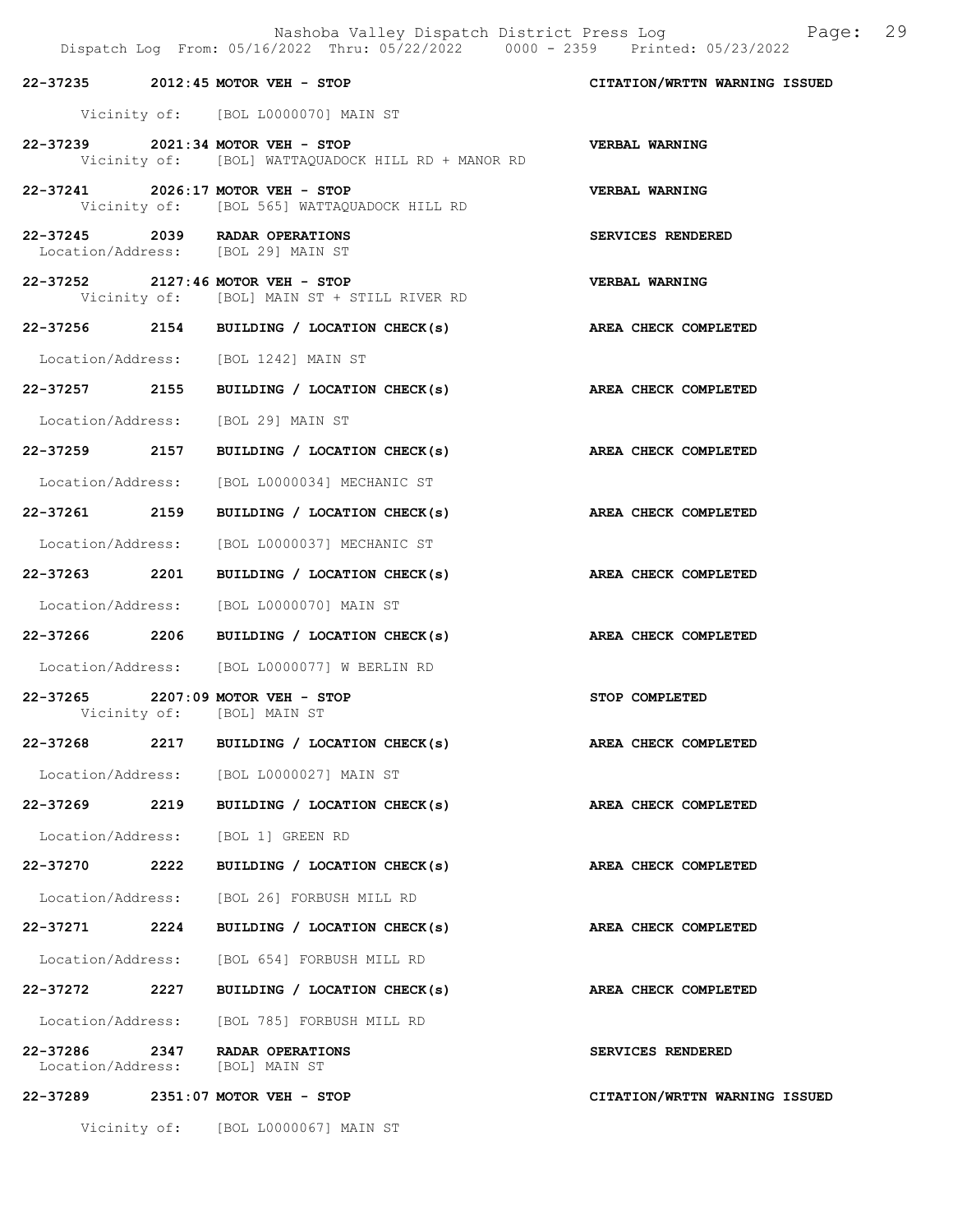## For Date: 05/20/2022 - Friday

| 22-37299 0016:32 MOTOR VEH - STOP                                      | Vicinity of: [BOL] MAIN ST + MECHANIC ST                                                                  | VERBAL WARNING                |
|------------------------------------------------------------------------|-----------------------------------------------------------------------------------------------------------|-------------------------------|
|                                                                        | 22-37306 0026:16 MOTOR VEH - STOP<br>Vicinity of: [BOL L0000067] MAIN ST                                  | <b>VERBAL WARNING</b>         |
| Location/Address: [BOL] MAIN ST                                        | 22-37313 0033 BUILDING / LOCATION CHECK(s)                                                                | <b>SERVICES RENDERED</b>      |
| 22-37315 0035 RADAR OPERATIONS<br>Location/Address: [BOL] MAIN ST      |                                                                                                           | SERVICES RENDERED             |
| 22-37328 0104 RADAR OPERATIONS                                         | Location/Address: [BOL] WATTAQUADOCK HILL RD + OLD BAY RD                                                 | SERVICES RENDERED             |
|                                                                        | 22-37352 0156 BUILDING / LOCATION CHECK(s) AREA CHECK COMPLETED                                           |                               |
|                                                                        | Location: [BOL WEST] WEST SECTOR                                                                          |                               |
| 22-37376 0545 RADAR OPERATIONS<br>Location/Address: [BOL] MAIN ST      |                                                                                                           | SERVICES RENDERED             |
|                                                                        | 22-37383 0628:48 MOTOR VEH - STOP                                                                         | CITATION/WRTTN WARNING ISSUED |
|                                                                        | Vicinity of: [BOL L0000070] MAIN ST                                                                       |                               |
|                                                                        | 22-37385 0633:00 MOTOR VEH - ACCIDENT NO INJURY THE INVESTIGATED<br>Vicinity of: [BOL] MAIN ST + MANOR RD |                               |
| 22-37396 0824 TRAFFIC CONTROL                                          | Location/Address: [BOL] MAIN ST + MECHANIC ST                                                             | SERVICES RENDERED             |
| 22-37402 0843 RADAR OPERATIONS<br>Location/Address: [BOL] LONG HILL RD |                                                                                                           | SERVICES RENDERED             |
|                                                                        | 22-37406 0846 RADAR OPERATIONS<br>Location/Address: [BOL] WATTAQUADOCK HILL RD                            | SERVICES RENDERED             |
| 22-37410 0905:57 MOTOR VEH - STOP                                      | Vicinity of: [BOL] WATTAOUADOCK HILL RD + OLD BAY RD<br>Refer To Arrest: 22BOL-16-AR                      | <b>TRANSPORTED PARTY</b>      |
| 22-37443 1209 RADAR OPERATIONS<br>Location/Address: [BOL] MAIN ST      |                                                                                                           | SERVICES RENDERED             |
| 22-37446 1218:44 MOTOR VEH - STOP                                      | Vicinity of: [BOL 1586] MAIN ST                                                                           | VERBAL WARNING                |
| 22-37447 1226:51 MOTOR VEH - STOP                                      |                                                                                                           | CITATION/WRTTN WARNING ISSUED |
|                                                                        | Vicinity of: [BOL 1242] MAIN ST                                                                           |                               |
| 22-37450 1240:33 MOTOR VEH - STOP                                      | Vicinity of: [BOL 1586] MAIN ST                                                                           | VERBAL WARNING                |
| 22-37454 1310:52 MOTOR VEH - STOP                                      |                                                                                                           | CITATION/WRTTN WARNING ISSUED |
|                                                                        | Vicinity of: [BOL 1586] MAIN ST                                                                           |                               |
| 22-37457 1320:25 MOTOR VEH - STOP                                      |                                                                                                           | CITATION/WRTTN WARNING ISSUED |
|                                                                        | Vicinity of: [BOL] MAIN ST + MEADOW RD                                                                    |                               |
| 22-37475 1558:01 GENERAL INFO<br>Location/Address: [BOL 1] GREEN RD    |                                                                                                           | UNITS ADVISED                 |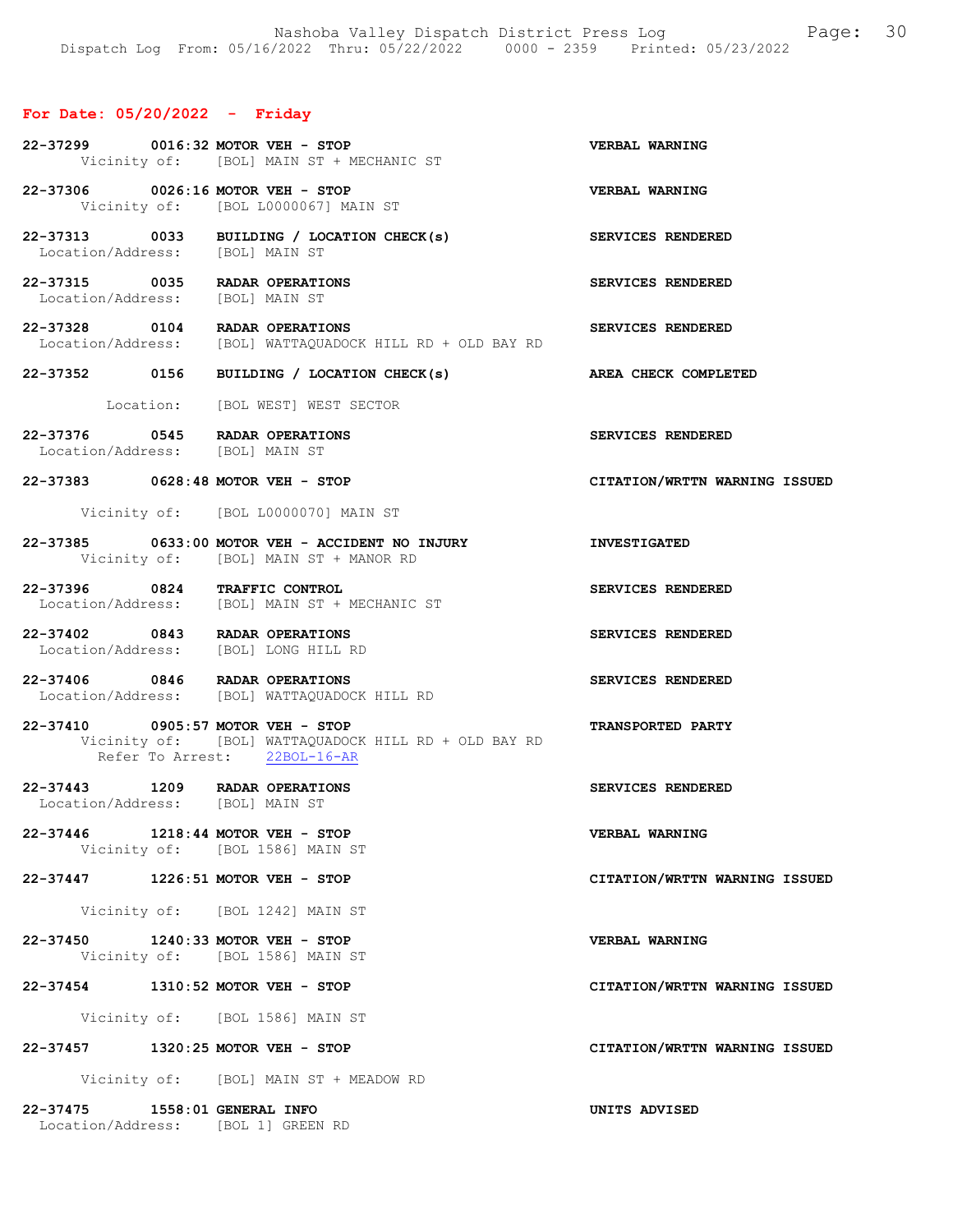22-37478 1612 RADAR OPERATIONS SERVICES RENDERED Location/Address: [BOL 1553] OLD BAY RD 22-37495 1723 COMMUNITY POLICING SERVICES RENDERED Location/Address: [BOL] FOX RUN RD 22-37496 1737:06 FD-MEDICAL EMERGENCY TRANSPORTED BLS Location/Address: [BOL 332] LONG HILL RD<br>Refer To Fire Case: 22BOL-400-IN Refer To Fire Case: 22-37512 1911 RADAR OPERATIONS NO SERVICES NEEDED Location/Address: [BOL] MAIN ST 22-37514 1919:06 MOTOR VEH - STOP CITATION/WRTTN WARNING ISSUED Vicinity of: [BOL] MAIN ST + HARVARD RD 22-37518 1952:51 MOTOR VEH - STOP CITATION/WRTTN WARNING ISSUED Vicinity of: [BOL L0000067] MAIN ST 22-37522 1957:54 MOTOR VEH - STOP CITATION/WRTTN WARNING ISSUED Vicinity of: [BOL] MAIN ST + MECHANIC ST 22-37526 2010:11 MOTOR VEH - STOP CITATION/WRTTN WARNING ISSUED Vicinity of: [BOL L0000067] MAIN ST 22-37528 2017:37 MOTOR VEH - STOP CITATION/WRTTN WARNING ISSUED Vicinity of: [BOL] WATTAQUADOCK HILL RD + CHASE STREET EXT 22-37530 2023:44 MOTOR VEH - STOP CITATION/WRTTN WARNING ISSUED Vicinity of: [BOL] MAIN ST + MECHANIC ST 22-37531 2031 RADAR OPERATIONS SERVICES RENDERED Location/Address: [BOL] BERLIN RD 22-37533 2043:26 MOTOR VEH - STOP CITATION/WRTTN WARNING ISSUED Vicinity of: [BOL] MAIN ST + MECHANIC ST 22-37535 2049:03 FD-MEDICAL EMERGENCY TRANSPORTED ALS Location/Address: [BOL] BARE HILL RD<br>Refer To Fire Case: 22BOL-402-IN Refer To Fire Case: 22-37536 2101:28 MOTOR VEH - STOP CITATION/WRTTN WARNING ISSUED Vicinity of: [BOL] MAIN ST + MECHANIC ST 22-37539 2111:10 MOTOR VEH - STOP CITATION/WRTTN WARNING ISSUED Vicinity of: [BOL] MAIN ST + MECHANIC ST 22-37544 2120:30 MOTOR VEH - STOP CITATION/WRTTN WARNING ISSUED Vicinity of: [BOL] MAIN ST + MECHANIC ST 22-37548 2127:37 MOTOR VEH - STOP CITATION/WRTTN WARNING ISSUED Vicinity of: [BOL 29] MAIN ST 22-37552 2142:13 MOTOR VEH - STOP CITATION/WRTTN WARNING ISSUED

Vicinity of: [BOL] MAIN ST + MECHANIC ST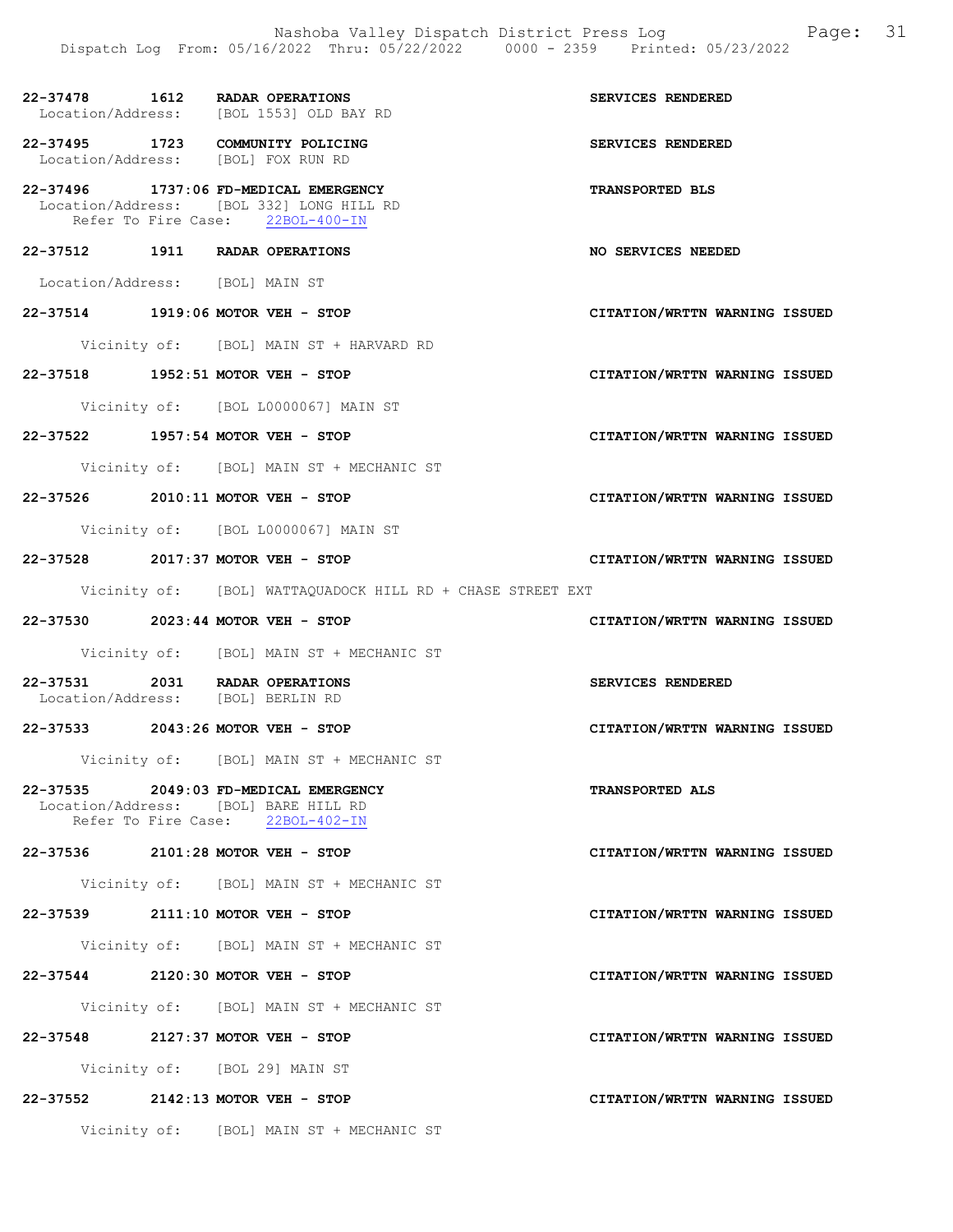Nashoba Valley Dispatch District Press Log Page: 32 Dispatch Log From: 05/16/2022 Thru: 05/22/2022 0000 - 2359 Printed: 05/23/2022 22-37556 2148 BUILDING / LOCATION CHECK(s) SERVICES RENDERED<br>Location/Address: [BOL 26] FORBUSH MILL RD [BOL 26] FORBUSH MILL RD 22-37557 2150 BUILDING / LOCATION CHECK(s) AREA CHECK COMPLETED Location/Address: [BOL L0000037] MECHANIC ST 22-37558 2150 BUILDING / LOCATION CHECK(s) SERVICES RENDERED Location/Address: [BOL 654] FORBUSH MILL RD 22-37559 2153 BUILDING / LOCATION CHECK(s) SERVICES RENDERED Location/Address: [BOL 785] FORBUSH MILL RD 22-37561 2159:14 SUSPICIOUS ACTIVITY SPOKEN TO Location/Address: [BOL 1] GREEN RD 22-37564 2204 BUILDING / LOCATION CHECK(s) SERVICES RENDERED<br>Location/Address: [BOL L0000034] MECHANIC ST Location/Address: [BOL L0000034] MECHANIC ST 22-37566 2206 BUILDING / LOCATION CHECK(s) AREA CHECK COMPLETED Location/Address: [BOL L0000070] MAIN ST 22-37567 2211 BUILDING / LOCATION CHECK(s) AREA CHECK COMPLETED Location/Address: [BOL 401] MAIN ST 22-37569 2216 BUILDING / LOCATION CHECK(s) AREA CHECK COMPLETED Location/Address: [BOL L0000069] HUDSON RD 22-37570 2219:48 MOTOR VEH - STOP CITATION/WRTTN WARNING ISSUED Vicinity of: [BOL L0000067] MAIN ST 22-37573 2232 BUILDING / LOCATION CHECK(s) SERVICES RENDERED<br>
Location/Address: [BOL L0000020] FLANAGAN RD [BOL L0000020] FLANAGAN RD 22-37574 2237:39 MOTOR VEH - STOP CITATION/WRTTN WARNING ISSUED

Location/Address: [BOL] MAIN ST + MECHANIC ST

22-37576 2248:28 MOTOR VEH - STOP CITATION/WRTTN WARNING ISSUED

Vicinity of: [BOL L0000067] MAIN ST

## For Date: 05/21/2022 - Saturday

| 22-37593 0016 RADAR OPERATIONS<br>Location/Address: [BOL] MAIN ST |                                                               | SERVICES RENDERED     |
|-------------------------------------------------------------------|---------------------------------------------------------------|-----------------------|
| 22–37597                                                          | $0022:37$ MOTOR VEH - STOP<br>Vicinity of: [BOL 1720] MAIN ST | <b>VERBAL WARNING</b> |
| 22-37603 0031:18 MOTOR VEH - STOP                                 | Vicinity of: [BOL 1720] MAIN ST                               | <b>VERBAL WARNING</b> |
| 22-37608                                                          | $0039:22$ MOTOR VEH - STOP<br>Vicinity of: [BOL 1720] MAIN ST | <b>VERBAL WARNING</b> |
| 22-37609 0040<br>Location/Address: [BOL] MAIN ST                  | <b>RADAR OPERATIONS</b>                                       | SERVICES RENDERED     |
| 22-37610 0041:40 MOTOR VEH - STOP                                 | Vicinity of: [BOL] MAIN ST + MANOR RD                         | VERBAL WARNING        |

22-37616 0101:38 MOTOR VEH - STOP VERBAL WARNING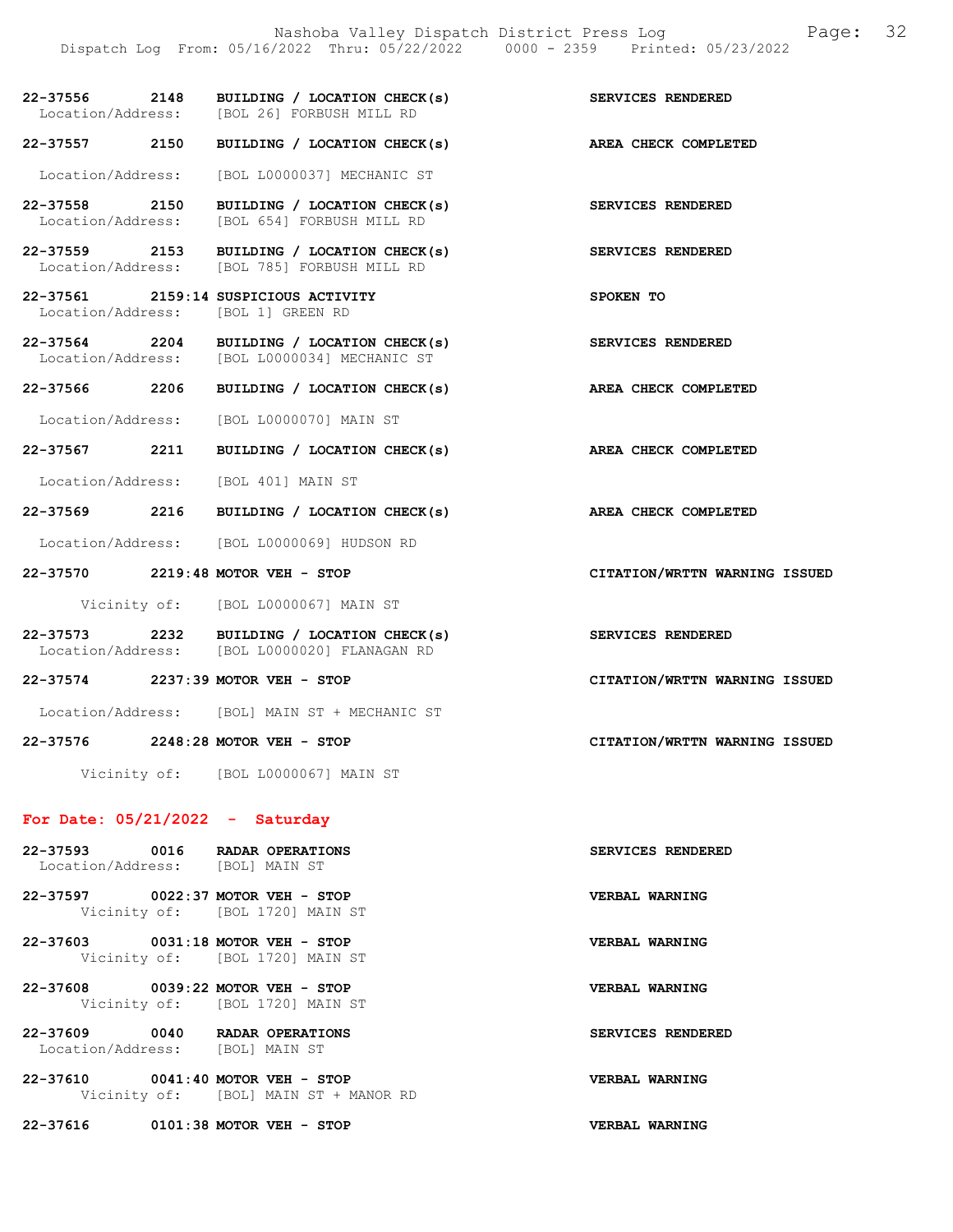|                                  | Dispatch Log From: 05/16/2022 Thru: 05/22/2022 0000 - 2359 Printed: 05/23/2022                                            | Nashoba Valley Dispatch District Press Log Fage: 33 |
|----------------------------------|---------------------------------------------------------------------------------------------------------------------------|-----------------------------------------------------|
|                                  | Vicinity of: [BOL] MAIN ST + MECHANIC ST                                                                                  |                                                     |
|                                  | 22-37646 0132 BUILDING / LOCATION CHECK(s) SERVICES RENDERED<br>Location/Address: [BOL] WATTAQUADOCK HILL RD + OLD BAY RD |                                                     |
|                                  | 22-37649 0135 BUILDING / LOCATION CHECK(s)<br>Location: [BOL EAST] EAST SECTOR                                            | <b>SERVICES RENDERED</b>                            |
|                                  | 22-37653 0144:19 BUILDING / LOCATION CHECK(s) AREA CHECK COMPLETED                                                        |                                                     |
|                                  | Location/Address: [BOL L0000035] MAIN ST                                                                                  |                                                     |
|                                  | 22-37666 0248 BUILDING / LOCATION CHECK(s)                                                                                | AREA CHECK COMPLETED                                |
|                                  | Location: [BOL WEST] WEST SECTOR                                                                                          |                                                     |
|                                  | 22-37689 0416:10 FD-FIRE ALARM, RESIDENTAL<br>Location/Address: [BOL 1678] SUGAR RD<br>Refer To Fire Case: 22BOL-403-IN   | <b>INVESTIGATED</b>                                 |
|                                  | 22-37690 0535 RADAR OPERATIONS<br>Location/Address: [BOL] WATTAQUADOCK HILL RD + MANOR RD                                 | SERVICES RENDERED                                   |
|                                  | 22-37692 0550:09 MOTOR VEH - DISABLED<br>Vicinity of: [BOL 1167] MAIN ST                                                  | SERVICES RENDERED                                   |
|                                  | 22-37694 0555 RADAR OPERATIONS<br>Location/Address: [BOL] HUDSON RD                                                       | SERVICES RENDERED                                   |
|                                  | 22-37725 1019:09 MOTOR VEH - STOP<br>Vicinity of: [BOL L0000055] WATTAQUADOCK HILL RD                                     | <b>VERBAL WARNING</b>                               |
|                                  | 22-37727 1025 RADAR OPERATIONS<br>Location/Address: [BOL] WATTAQUADOCK HILL RD                                            | SERVICES RENDERED                                   |
|                                  | 22-37733 1054:21 MOTOR VEH - STOP                                                                                         | CITATION/WRTTN WARNING ISSUED                       |
|                                  | Vicinity of: [BOL 1027] MAIN ST                                                                                           |                                                     |
|                                  | 22-37735 1129:40 MOTOR VEH - STOP<br>Vicinity of: [BOL] WATTAQUADOCK HILL RD + SARGENT RD                                 | VERBAL WARNING                                      |
|                                  | 22-37743 1222 RADAR OPERATIONS<br>Location/Address: [BOL] MAIN ST + BOLTON WOODS WAY                                      | SERVICES RENDERED                                   |
|                                  | 22-37747 1335 RADAR OPERATIONS<br>Location/Address: [BOL] WILDER RD + OLD BAY RD                                          | SERVICES RENDERED                                   |
| Location/Address: [BOL] MAIN ST  | 22-37772 1647 RADAR OPERATIONS                                                                                            | SERVICES RENDERED                                   |
| 22-37774 1649:52 ILLEGAL DUMPING | Vicinity of: [BOL 955] HUDSON RD                                                                                          | <b>INVESTIGATED</b>                                 |
|                                  | 22-37782 1731 RADAR OPERATIONS                                                                                            | NO SERVICES NEEDED                                  |
| Location/Address: [BOL] MAIN ST  |                                                                                                                           |                                                     |
|                                  | 22-37785 1801:39 MOTOR VEH - STOP                                                                                         | CITATION/WRTTN WARNING ISSUED                       |
|                                  | Vicinity of: [BOL] MAIN ST + MECHANIC ST                                                                                  |                                                     |
|                                  | 22-37786 1810:05 MOTOR VEH - STOP                                                                                         | CITATION/WRTTN WARNING ISSUED                       |
|                                  | Vicinity of: [BOL] MAIN ST + MECHANIC ST                                                                                  |                                                     |
|                                  | 22-37792 1856 RADAR OPERATIONS                                                                                            | AREA CHECK COMPLETED                                |
|                                  | Location/Address: [BOL 785] FORBUSH MILL RD                                                                               |                                                     |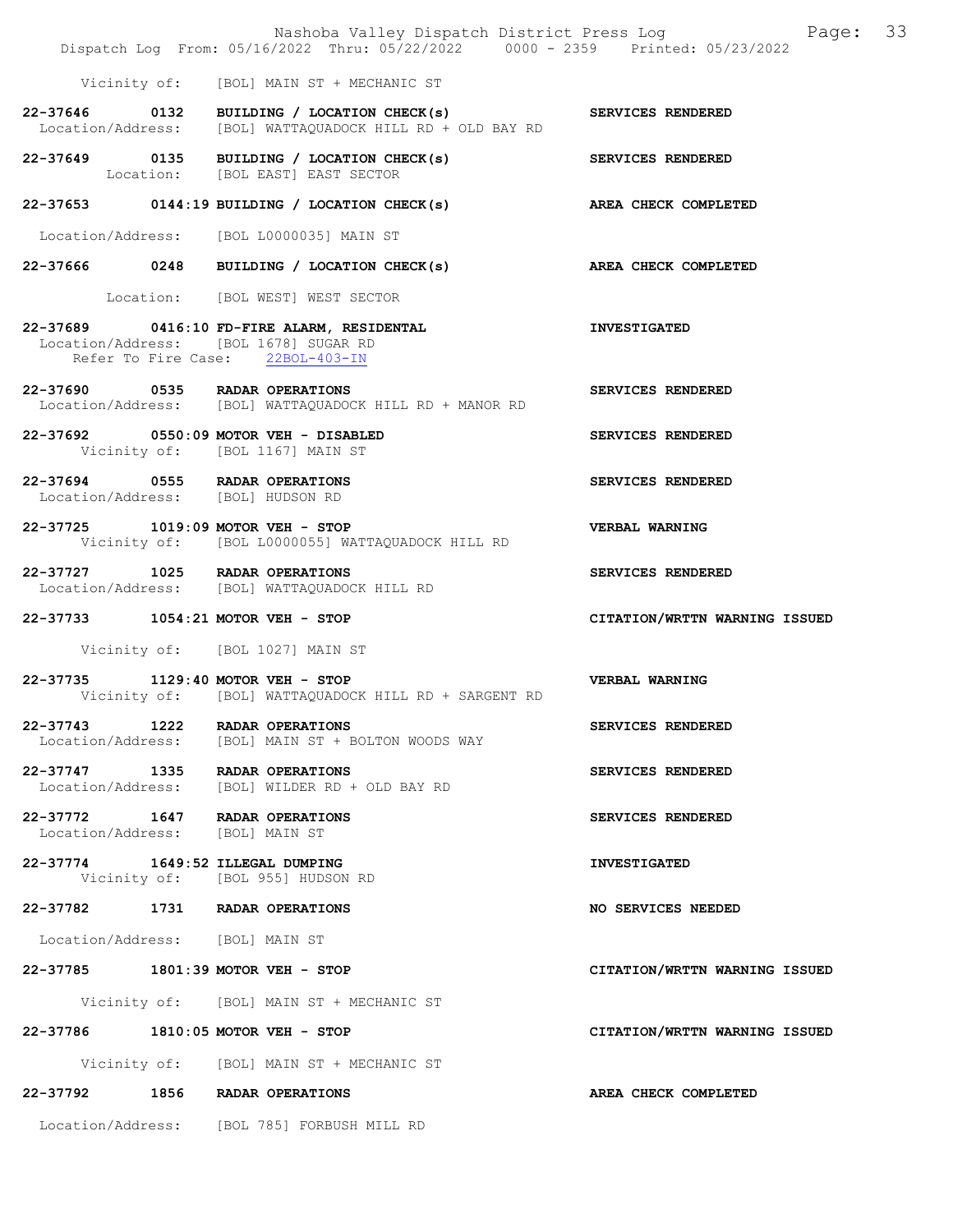|               | 22-37799 1929:03 REQUEST TO SPEAK TO AN OFFICER<br>Location/Address: [BOL 1464] S BOLTON RD                          | SPOKEN TO              |
|---------------|----------------------------------------------------------------------------------------------------------------------|------------------------|
|               | 22-37800 1952:59 FD-MEDICAL EMERGENCY<br>Location/Address: [BOL 1666] FOX RUN RD<br>Refer To Fire Case: 22BOL-407-IN | <b>TRANSPORTED ALS</b> |
|               | 22-37804 2014 BUILDING / LOCATION CHECK(s)                                                                           | AREA CHECK COMPLETED   |
|               | Location/Address: [BOL 785] FORBUSH MILL RD                                                                          |                        |
|               | 22-37805 2016 BUILDING / LOCATION CHECK(s)                                                                           | AREA CHECK COMPLETED   |
|               | Location/Address: [BOL 654] FORBUSH MILL RD                                                                          |                        |
| 22-37806 2020 | BUILDING / LOCATION CHECK(s)                                                                                         | AREA CHECK COMPLETED   |
|               | Location/Address: [BOL 26] FORBUSH MILL RD                                                                           |                        |
| 22-37807 2021 | BUILDING / LOCATION CHECK(s)                                                                                         | AREA CHECK COMPLETED   |
|               | Location/Address: [BOL 1] GREEN RD                                                                                   |                        |
| 22-37808 2028 | BUILDING / LOCATION CHECK(s)                                                                                         | AREA CHECK COMPLETED   |
|               | Location/Address: [BOL L0000020] FLANAGAN RD                                                                         |                        |
| 22-37821 2115 | BUILDING / LOCATION CHECK(s)                                                                                         | AREA CHECK COMPLETED   |
|               | Location/Address: [BOL L0000069] HUDSON RD                                                                           |                        |
|               | 22-37823 2132:05 MOTOR VEH - STOP                                                                                    | VERBAL WARNING         |

For Date: 05/22/2022 - Sunday

Vicinity of: [BOL] WATTAQUADOCK HILL RD + MANOR RD

|                                                                                |                                  | 22-37879 0059 BUILDING / LOCATION CHECK(s) AREA CHECK COMPLETED |                               |  |
|--------------------------------------------------------------------------------|----------------------------------|-----------------------------------------------------------------|-------------------------------|--|
|                                                                                | Location: [BOL WEST] WEST SECTOR |                                                                 |                               |  |
| 22-37901 0127                                                                  |                                  | BUILDING / LOCATION CHECK(s)                                    | AREA CHECK COMPLETED          |  |
|                                                                                | Location: [BOL EAST] EAST SECTOR |                                                                 |                               |  |
| 22-37971 0939 RADAR OPERATIONS                                                 |                                  |                                                                 | NO SERVICES NEEDED            |  |
|                                                                                |                                  | Location/Address: [BOL] LONG HILL RD + ANNIE MOORE RD           |                               |  |
| 22-37973 0942:41 MOTOR VEH - STOP<br>Location/Address: [BOL 1710] LONG HILL RD |                                  |                                                                 | VERBAL WARNING                |  |
| 22-37976 1005:49 MOTOR VEH - STOP                                              |                                  |                                                                 | CITATION/WRTTN WARNING ISSUED |  |
|                                                                                |                                  | Location/Address: [BOL] LONG HILL RD + ANNIE MOORE RD           |                               |  |
| 22-37977 1013 RADAR OPERATIONS                                                 |                                  |                                                                 | NO SERVICES NEEDED            |  |
| Location/Address: [BOL] MAIN ST                                                |                                  |                                                                 |                               |  |
| 22-37978 1015:26 MOTOR VEH - STOP                                              |                                  |                                                                 | CITATION/WRTTN WARNING ISSUED |  |
| Location/Address: [BOL] LONG HILL RD                                           |                                  |                                                                 |                               |  |
| 22-37981 1023 RADAR OPERATIONS<br>Location/Address: [BOL L0000003] MAIN ST     |                                  |                                                                 | SERVICES RENDERED             |  |

22-37982 1030:46 ANIMAL CALL REPORT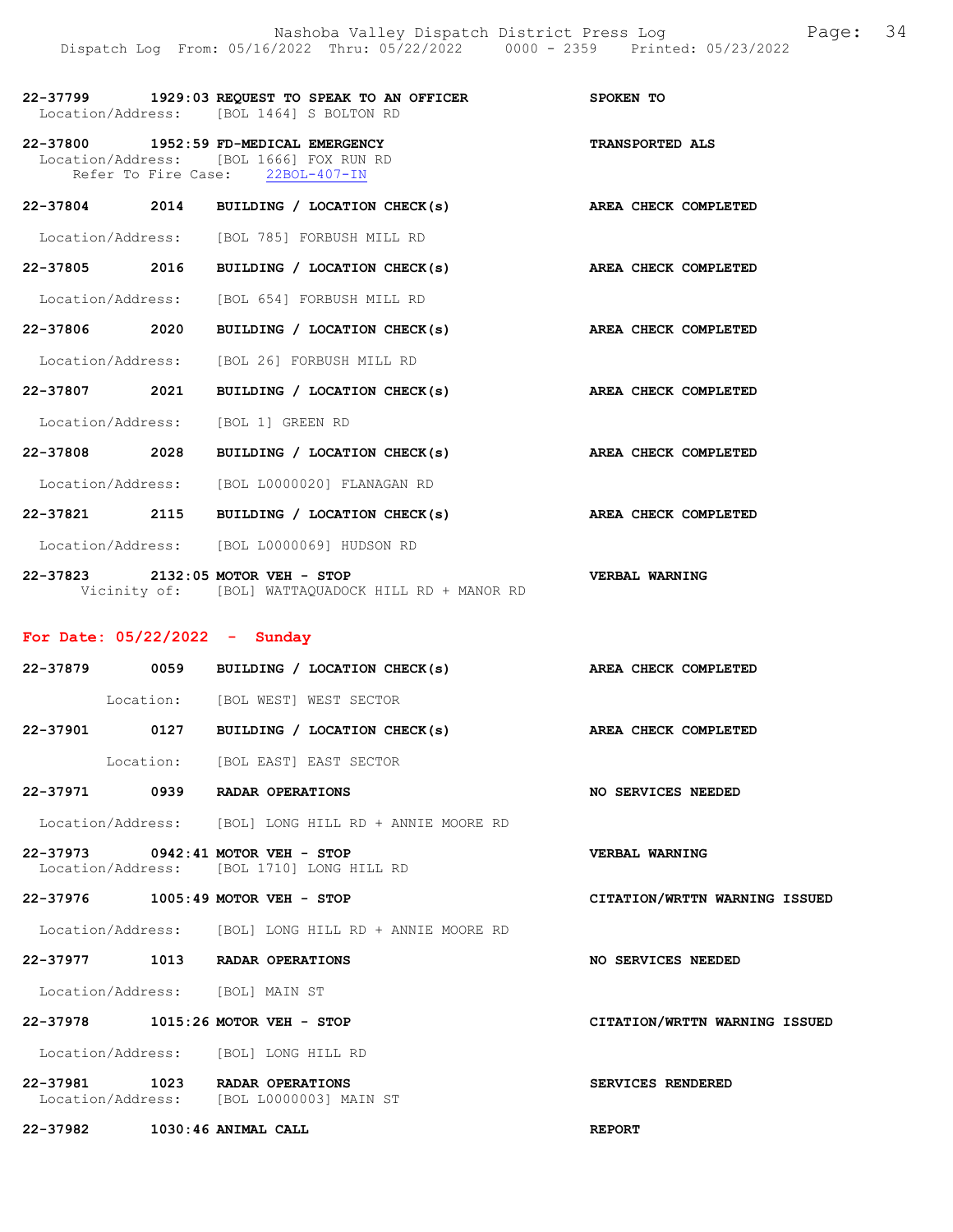|                                 |      | Nashoba Valley Dispatch District Press Log<br>Dispatch Log From: 05/16/2022 Thru: 05/22/2022 0000 - 2359 Printed: 05/23/2022 | Page: 35                      |
|---------------------------------|------|------------------------------------------------------------------------------------------------------------------------------|-------------------------------|
|                                 |      | Location/Address: [BOL 1553] OLD BAY RD                                                                                      |                               |
|                                 |      | 22-38003 1337 RADAR OPERATIONS<br>Location/Address: [BOL L0000003] MAIN ST                                                   | SERVICES RENDERED             |
|                                 |      | 22-38008 1355:54 ALARM - RESIDENTIAL BURGLARY MEDILDING CHKED, APPEARS SECURE                                                |                               |
|                                 |      | Location/Address: [BOL 346] MEADOW RD                                                                                        |                               |
|                                 |      | 22-38018 1538:18 RAILROAD COMPLAINT (S)                                                                                      | REFERRED TO OTHER AGENCY      |
|                                 |      | Location/Address: [BOL 1513] WATTAQUADOCK HILL RD                                                                            |                               |
|                                 |      | 22-38026 1620 RADAR OPERATIONS                                                                                               | AREA CHECK COMPLETED          |
|                                 |      | Location/Address: [BOL] OLD BAY RD + WATTAQUADOCK HILL RD                                                                    |                               |
| Location/Address: [BOL] MAIN ST |      | 22-38030 1631 RADAR OPERATIONS                                                                                               | <b>SERVICES RENDERED</b>      |
|                                 |      | 22-38034 1648:38 MOTOR VEH - STOP                                                                                            | CITATION/WRTTN WARNING ISSUED |
|                                 |      | Vicinity of: [BOL 1138] WATTAQUADOCK HILL RD                                                                                 |                               |
|                                 |      | 22-38038 1715:23 MOTOR VEH - STOP                                                                                            | CITATION/WRTTN WARNING ISSUED |
|                                 |      | Vicinity of: [BOL 29] MAIN ST                                                                                                |                               |
|                                 |      | 22-38040 1729 RADAR OPERATIONS                                                                                               | AREA CHECK COMPLETED          |
| Location/Address: [BOL] MAIN ST |      |                                                                                                                              |                               |
|                                 |      | 22-38041 1729:11 MOTOR VEH - STOP                                                                                            | CITATION/WRTTN WARNING ISSUED |
|                                 |      | Location/Address: [BOL] MAIN ST + MECHANIC ST                                                                                |                               |
|                                 |      | 22-38044 1801:24 MOTOR VEH - STOP<br>Vicinity of: [BOL] MAIN ST + NOURSE RD                                                  | VEHICLE TOWED                 |
|                                 |      | 22-38082 2130:06 FD-INVESTIGATION<br>Location/Address: [BOL L0000022] HUDSON RD<br>Refer To Fire Case: 22BOL-414-IN          | <b>UNFOUNDED</b>              |
| 22-38086                        |      | 2203 BUILDING / LOCATION CHECK(s)                                                                                            | AREA CHECK COMPLETED          |
|                                 |      | Location/Address: [BOL L0000027] MAIN ST                                                                                     |                               |
| 22-38089                        | 2212 | BUILDING / LOCATION CHECK(s)                                                                                                 | <b>AREA CHECK COMPLETED</b>   |
|                                 |      | Location/Address: [BOL L0000070] MAIN ST                                                                                     |                               |
| 22-38092 2215                   |      | BUILDING / LOCATION CHECK(s)                                                                                                 | AREA CHECK COMPLETED          |
| Location/Address:               |      | [BOL L0000034] MECHANIC ST                                                                                                   |                               |
| 22-38093                        | 2216 | BUILDING / LOCATION CHECK(s)                                                                                                 | AREA CHECK COMPLETED          |
|                                 |      | Location/Address: [BOL L0000037] MECHANIC ST                                                                                 |                               |
| 22-38094                        | 2220 | BUILDING / LOCATION CHECK(s)                                                                                                 | AREA CHECK COMPLETED          |
|                                 |      | Location/Address: [BOL 1242] MAIN ST                                                                                         |                               |
| 22-38095                        | 2221 | BUILDING / LOCATION CHECK(s)                                                                                                 | AREA CHECK COMPLETED          |
|                                 |      | Location/Address: [BOL 29] MAIN ST                                                                                           |                               |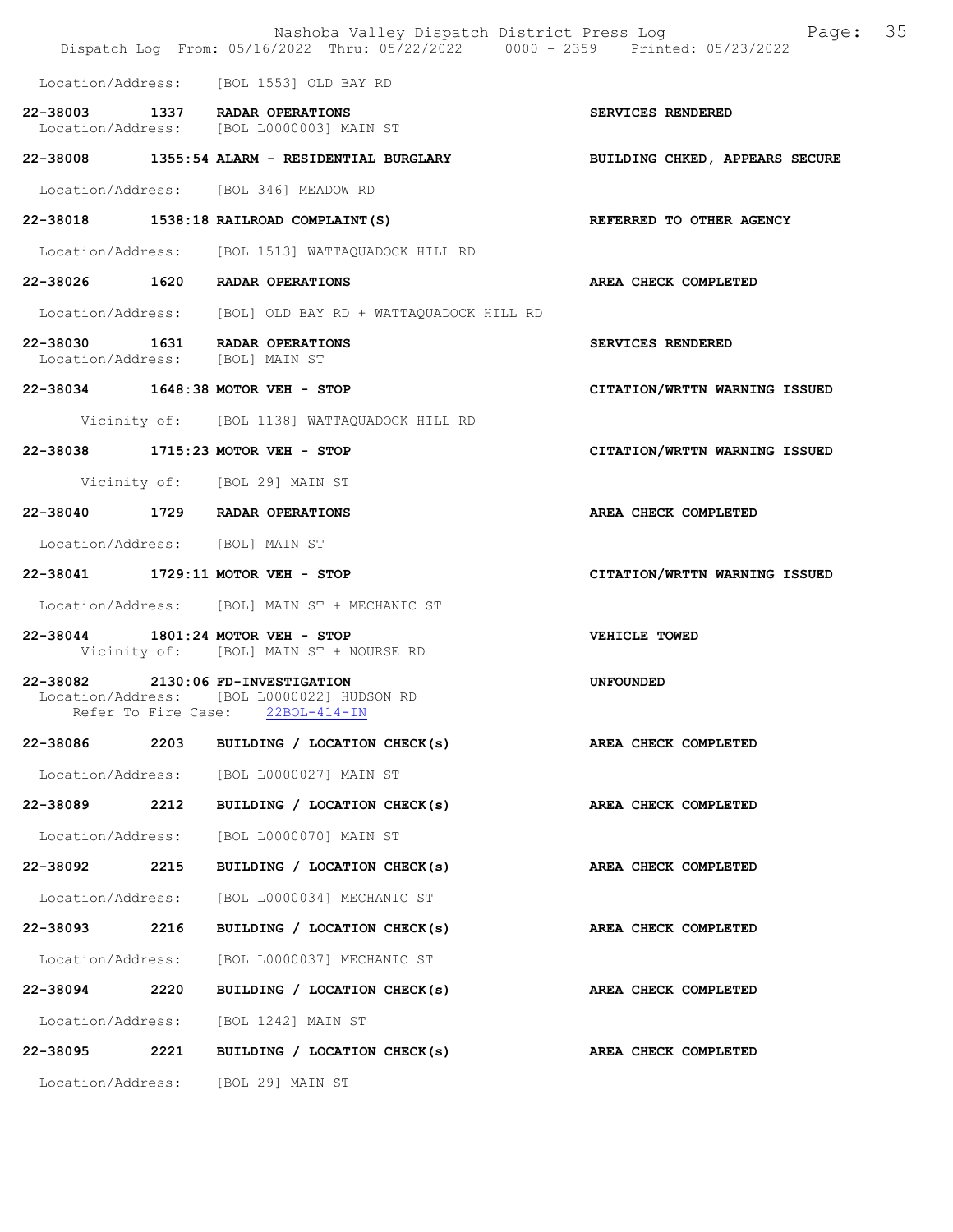## For Jurisdiction: DEVENS, MA

#### For Date: 05/16/2022 - Monday

- 22-36158 0645:25 FD-FIRE ALARM, MASTER BOX SERVICES RENDERED Location/Address: [DEV 416] INDEPENDENCE DR<br>Refer To Fire Case: 22DEV-294-IN Refer To Fire Case:
- 22-36159 0706:37 FD-SERVICE CALL SERVICES RENDERED Location/Address: [DEV 4] JACKSON RD Refer To Fire Case: 22DEV-295-IN
- 22-36164 0752:13 FD-FIRE TRAINING/DRILL SERVICES RENDERED Location/Address: [DEV 385] SHERMAN AVE
- 22-36165 0752:30 WELL BEING CHECK SEARCHED AREA, NEGATIVE RESULT

Vicinity of: [DEV 348] ANDREWS PKWY

- 22-36169 0804:47 FD-FIRE ALARM (BOX DETAIL) SERVICES RENDERED Location/Address: [DEV 51] INDEPENDENCE DR Refer To Fire Case: 22DEV-296-IN
- 22-36188 0922:21 FD-FIRE ALARM (BOX DETAIL) NO SERVICES NEEDED

Location/Address: [DEV 437] SARATOGA BLVD

22-36220 1124:40 FD-FIRE ALARM (BOX DETAIL) NO SERVICES NEEDED

Location/Address: [DEV 279] JACKSON RD

22-36228 1155:34 FD-FIRE ALARM (BOX DETAIL) NO SERVICES NEEDED

Location/Address: [DEV 445] SARATOGA BLVD

22-36229 1155:59 FD-FIRE ALARM (BOX DETAIL) NO SERVICES NEEDED

Location/Address: [DEV 536] SARATOGA BLVD

22-36254 1335:31 ANIMAL CALL REFERRED TO OTHER AGENCY

Location/Address: [DEV] HOSPITAL RD

22-36276 1648:27 FD-MEDICAL EMERGENCY TRANSPORTED ALS Location/Address: [DEV 564] BARNUM RD Refer To Fire Case: 22DEV-297-IN

## For Date: 05/17/2022 - Tuesday

22-36391 0131:18 FD-FIRE ALARM, MASTER BOX INVESTIGATED Location/Address: [DEV 523] WALKER RD<br>Refer To Fire Case: 22DEV-298-IN Refer To Fire Case:

- 22-36499 0620:05 FD-FIRE ALARM (BOX DETAIL) SERVICES RENDERED Location/Address: [DEV 523] WALKER RD
- 22-36506 0643:15 FD-FD/EMS DETAIL SERVICES RENDERED Location/Address: [DEV 457] STUDIO WAY
- 22-36540 0928:12 FD-FIRE ALARM (BOX DETAIL) SERVICES RENDERED Location/Address: [DEV 523] WALKER RD Refer To Fire Case: 22DEV-299-IN
- 22-36564 1113:57 FD-FIRE ALARM (BOX DETAIL) SERVICES RENDERED Location/Address: [DEV 558] JACKSON RD

22-36576 1157:04 FD-SERVICE CALL Merge: 22-36564 By: 3128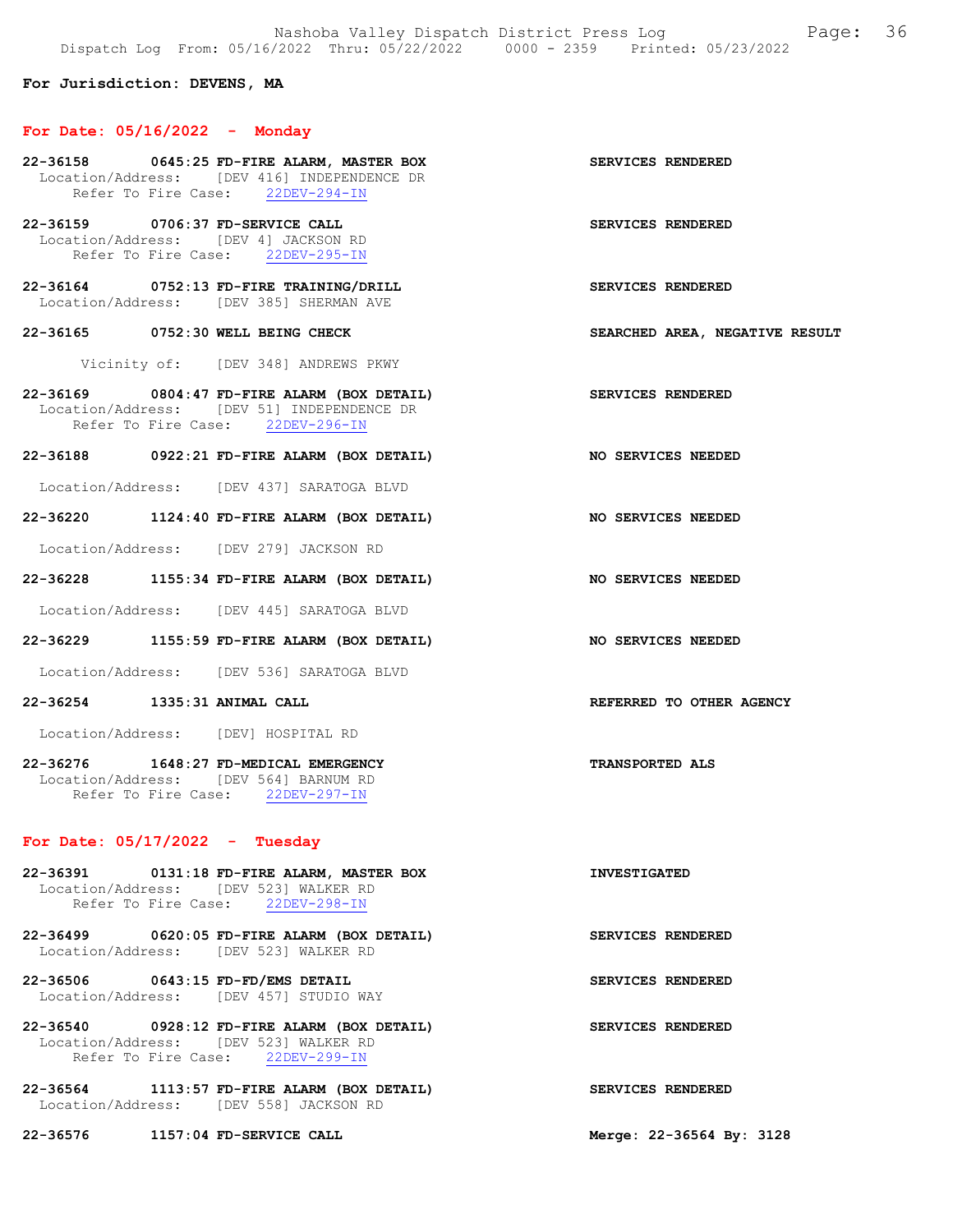Location/Address: [DEV 558] JACKSON RD

# 22-36586 1219:57 ASSIST OTHER AGENCY REPORTING PARTY CANCELED Location/Address: [DEV] MACPHERSON RD

- 22-36604 1338:14 911 ABANDONED/MISDIAL/HANGUP ACCIDENTAL 911 CALL Location/Address: [DEV 465] INDEPENDENCE DR
- 22-36609 1357:57 MOTOR VEH ACCIDENT NO INJURY SERVICES RENDERED Location/Address: [DEV] SARATOGA BLVD

# 22-36650 1723:59 911 ABANDONED/MISDIAL/HANGUP ACCIDENTAL 911 CALL

Vicinity of: [DEV 281] ANTIETAM ST

#### For Date: 05/18/2022 - Wednesday

22-36844 0757:28 FD-FIRE TRAINING/DRILL SERVICES RENDERED Location/Address: [DEV] SHERMAN AVE

22-36859 0846:04 FD-MEDICAL EMERGENCY TRANSPORTED ALS Location/Address: [DEV 546] HOSPITAL RD Refer To Fire Case: 22DEV-300-IN

22-36891 1027:41 FD-INSPECTION SERVICES RENDERED Location/Address: [DEV] BULGE RD

22-36906 1134:40 FD-MEDICAL EMERGENCY TRANSPORTED BLS Location/Address: [DEV 51] INDEPENDENCE DR<br>Refer To Fire Case: 22DEV-301-IN Refer To Fire Case:

22-36929 1353:39 FD-SERVICE CALL SERVICES RENDERED Location/Address: [DEV 385] SHERMAN AVE

22-36969 1825:22 MOTOR VEH - LOCKOUT SERVICES RENDERED Location/Address: [DEV 121] ROBBINS POND RD Refer To Fire Case: 22DEV-302-IN

### For Date: 05/19/2022 - Thursday

- 22-37119 0919:45 FD-FIRE ALARM (BOX DETAIL) SERVICES RENDERED Location/Address: [DEV 233] PATTON RD Refer To Fire Case: 22DEV-305-IN
- 22-37125 0936:59 FD-INSPECTION SERVICES RENDERED Location/Address: [DEV 443] ANDREWS PKWY

22-37135 0958:39 FD-FD/EMS DETAIL SERVICES RENDERED Location/Address: [DEV 121] ROBBINS POND RD

22-37170 1320:27 FD-SERVICE CALL **INVESTIGATED**  Location/Address: [DEV 121] ROBBINS POND RD Refer To Fire Case: 22DEV-303-IN

22-37181 1435:35 DISTURBANCE SERVICES RENDERED Location/Address: [DEV 527] PATTON RD

#### For Date: 05/20/2022 - Friday

22-37329 0108:38 FD-MEDICAL LIFT ASSIST SERVICES RENDERED Location/Address: [DEV 546] HOSPITAL RD Refer To Fire Case: 22DEV-307-IN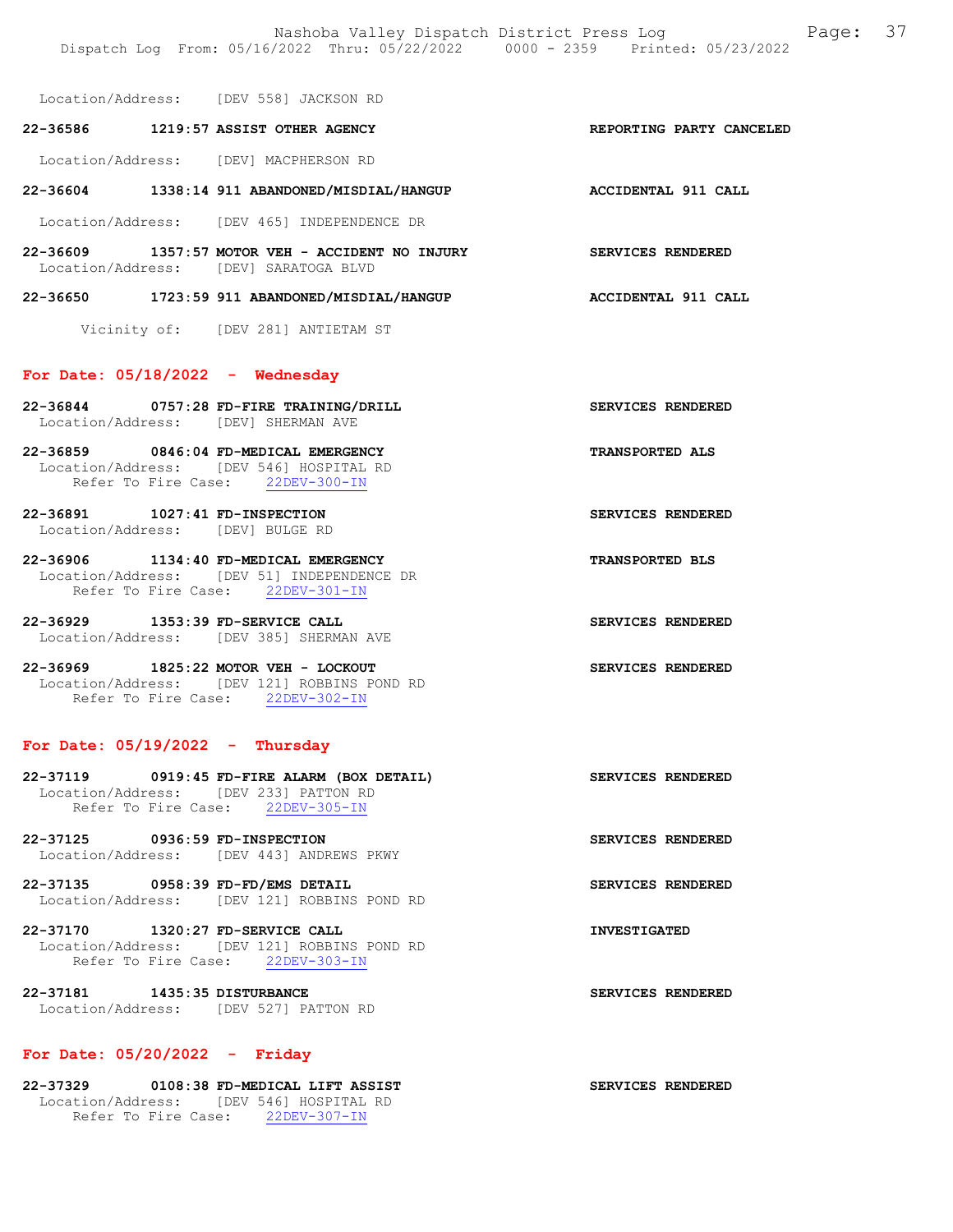# 22-37370 0442:03 MENTAL HEALTH EVALUATION TRANSPORTED BLS Location/Address: [DEV 51] INDEPENDENCE DR Refer To Fire Case: 22DEV-308-IN

22-37392 0737:18 FD-FIRE ALARM (BOX DETAIL) SERVICES RENDERED Location/Address: [DEV 560] RYANS WAY Refer To Fire Case: 22DEV-309-IN

22-37409 0900:50 FD-FIRE ALARM (BOX DETAIL) SERVICES RENDERED Location/Address: [DEV 260] SARATOGA BLVD

22-37429 1027:10 FD-FIRE TRAINING/DRILL SERVICES RENDERED Location/Address: [DEV 40] JACKSON RD

22-37527 2015:40 FD-MEDICAL EMERGENCY PATIENT REFUSAL, NO TRANSPORT

 Location/Address: [DEV 159] ANTIETAM ST Refer To Fire Case: 22DEV-310-IN

### For Date: 05/21/2022 - Saturday

- 22-37698 0659:10 FD-FIRE ALARM (BOX DETAIL) SERVICES RENDERED Location/Address: [DEV 558] JACKSON RD Refer To Fire Case: 22DEV-311-IN
- 22-37705 0852:38 FD-FIRE ALARM (BOX DETAIL) SERVICES RENDERED Location/Address: [DEV 564] BARNUM RD
- 22-37712 0926:30 FD-FIRE ALARM (BOX DETAIL) SERVICES RENDERED Location/Address: [DEV 216] JACKSON RD
- 22-37732 1051:49 UNWANTED PARTY SPOKEN TO Location/Address: [DEV 23] PATTON RD
- 22-37741 1201:44 FD-FIRE ALARM, MASTER BOX SERVICES RENDERED Location/Address: [DEV BMS] JACKSON RD<br>Refer To Fire Case: 22DEV-312-IN Refer To Fire Case:
- 22-37744 1235:55 FD-MEDICAL EMERGENCY TRANSPORTED ALS Location/Address: [DEV 527] PATTON RD Refer To Fire Case: 22DEV-313-IN

#### 22-37795 1911:28 911 ABANDONED/MISDIAL/HANGUP ACCIDENTAL 911 CALL

Location/Address: [DEV 339] ANDREWS PKWY

#### For Date: 05/22/2022 - Sunday

| 22-38064 |                     | 1933:54 FD-MEDICAL EMERGENCY            | <b>TRANSPORTED BLS</b> |
|----------|---------------------|-----------------------------------------|------------------------|
|          |                     | Location/Address: [DEV 546] HOSPITAL RD |                        |
|          | Refer To Fire Case: | 22DEV-315-IN                            |                        |
|          |                     |                                         |                        |

22-38073 2034:56 ASSIST CITIZEN SERVICES RENDERED Location/Address: [DEV 30] BUENA VISTA ST

22-38074 2049:32 MOTOR VEH - DISABLED SEARCHED AREA, NEGATIVE RESULT

Vicinity of: [DEV] JACKSON RD + PATTON RD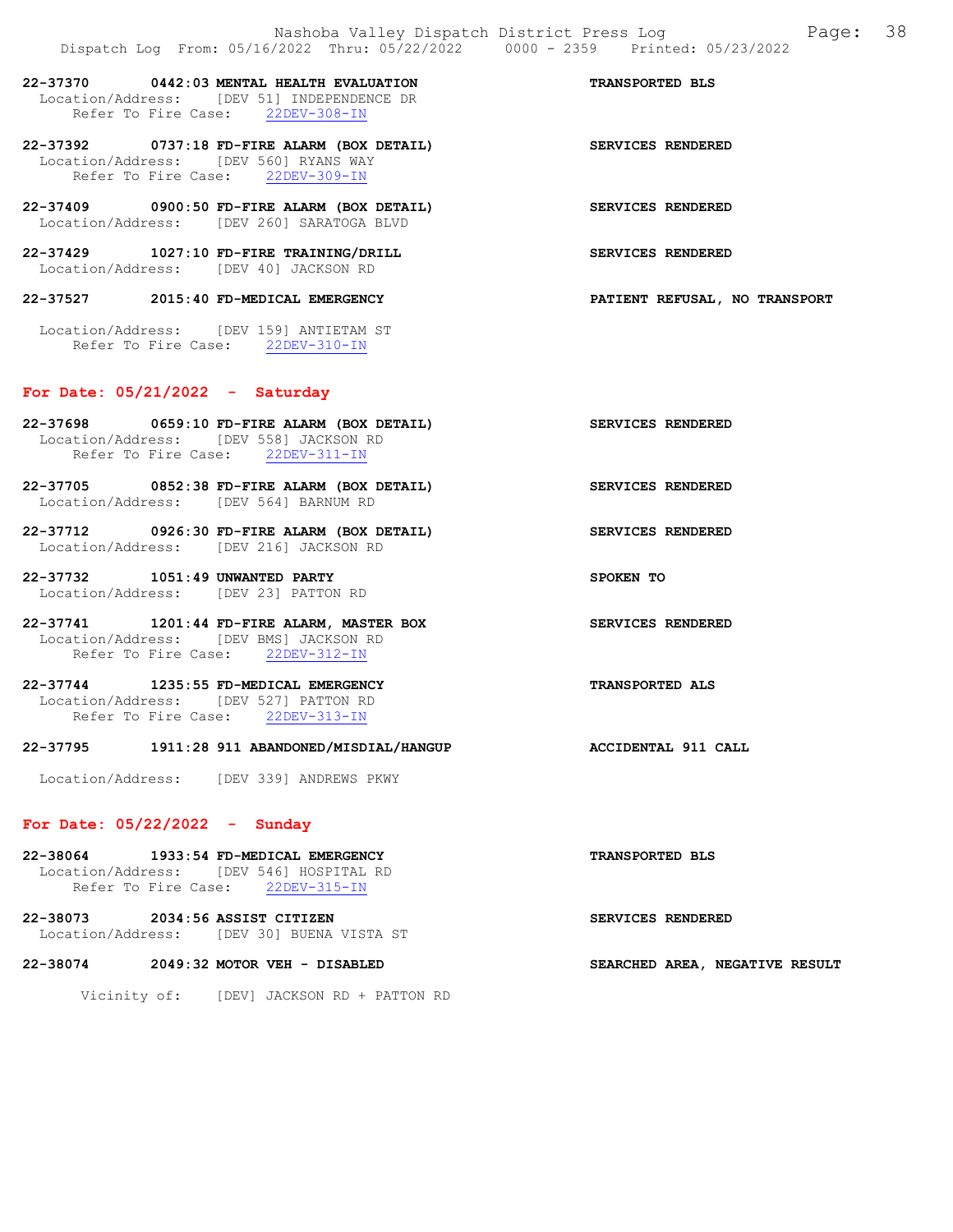22-36039 0025 BUILDING / LOCATION CHECK(s) AREA CHECK COMPLETED

### For Jurisdiction: HARVARD, MA

For Date: 05/16/2022 - Monday

| 22-36026          | 0011 | BUILDING / LOCATION CHECK(s) |                   |  | AREA CHECK COMPLETED   |
|-------------------|------|------------------------------|-------------------|--|------------------------|
| Location/Address: |      | [HAR 2033] MASS AVE          |                   |  |                        |
| 22-36030          | 0012 | BUILDING / LOCATION CHECK(s) |                   |  | AREA CHECK COMPLETED   |
| Location/Address: |      | [HAR 2034] MASS AVE          |                   |  |                        |
| 22-36032          | 0016 | <b>BUILDING</b>              | LOCATION CHECK(s) |  | <b>CHECK COMPLETED</b> |

Location/Address: [HAR 2348] POND RD

- Location/Address: [HAR 2049] PINNACLE RD
- 22-36053 0037 BUILDING / LOCATION CHECK(s) AREA CHECK COMPLETED
- Location/Address: [HAR 1830] LANCASTER COUNTY RD
- 22-36064 0055 BUILDING / LOCATION CHECK(s) AREA CHECK COMPLETED
- Location/Address: [HAR 1833] PROSPECT HILL RD
- 22-36071 0104 BUILDING / LOCATION CHECK(s) AREA CHECK COMPLETED
- Location/Address: [HAR 2247] STILL RIVER RD
- 22-36142 0526:50 FD-MEDICAL LIFT ASSIST PATIENT REFUSAL, NO TRANSPORT
- Location/Address: [HAR 2187] AYER RD
- 22-36143 0536 RADAR OPERATIONS SERVICES RENDERED<br>Location/Address: [HAR 219] BOLTON RD [HAR 219] BOLTON RD
- 22-36146 0546 RADAR OPERATIONS SERVICES RENDERED<br>Location/Address: [HAR 2147] AYER RD [HAR 2147] AYER RD
- 22-36181 0847 TRAFFIC CONTROL SERVICES RENDERED Location/Address: [HAR 2033] MASS AVE
- 22-36182 0849 TRAFFIC CONTROL SERVICES RENDERED<br>
Location/Address: [HAR 2033] MASS AVE [HAR 2033] MASS AVE
- 22-36190 0930 RADAR OPERATIONS SERVICES RENDERED<br>Location/Address: [HAR] STILL RIVER RD [HAR] STILL RIVER RD
- 22-36195 0934:46 MOTOR VEH STOP CITATION/WRTTN WARNING ISSUED
- Location/Address: [HAR] STILL RIVER RD
- 22-36197 0948:53 MOTOR VEH STOP<br>Vicinity of: [HAR 1433] STILL RIVER RD<br>Vicinity of: [HAR 1433] STILL RIVER RD Vicinity of: [HAR 1433] STILL RIVER RD
- 22-36198 0953:47 MOTOR VEH STOP CITATION/WRTTN WARNING ISSUED
	- Vicinity of: [HAR 1451] STILL RIVER RD
- 22-36202 1004:44 MOTOR VEH STOP CITATION/WRTTN WARNING ISSUED
- Location/Address: [HAR] STILL RIVER RD
- 22-36204 1017:30 MOTOR VEH STOP VERBAL WARNING Location/Address: [HAR 1451] STILL RIVER RD
- 
- 
- 
- 
- 
- 
- 
- 
- 
- 
- 
- 
-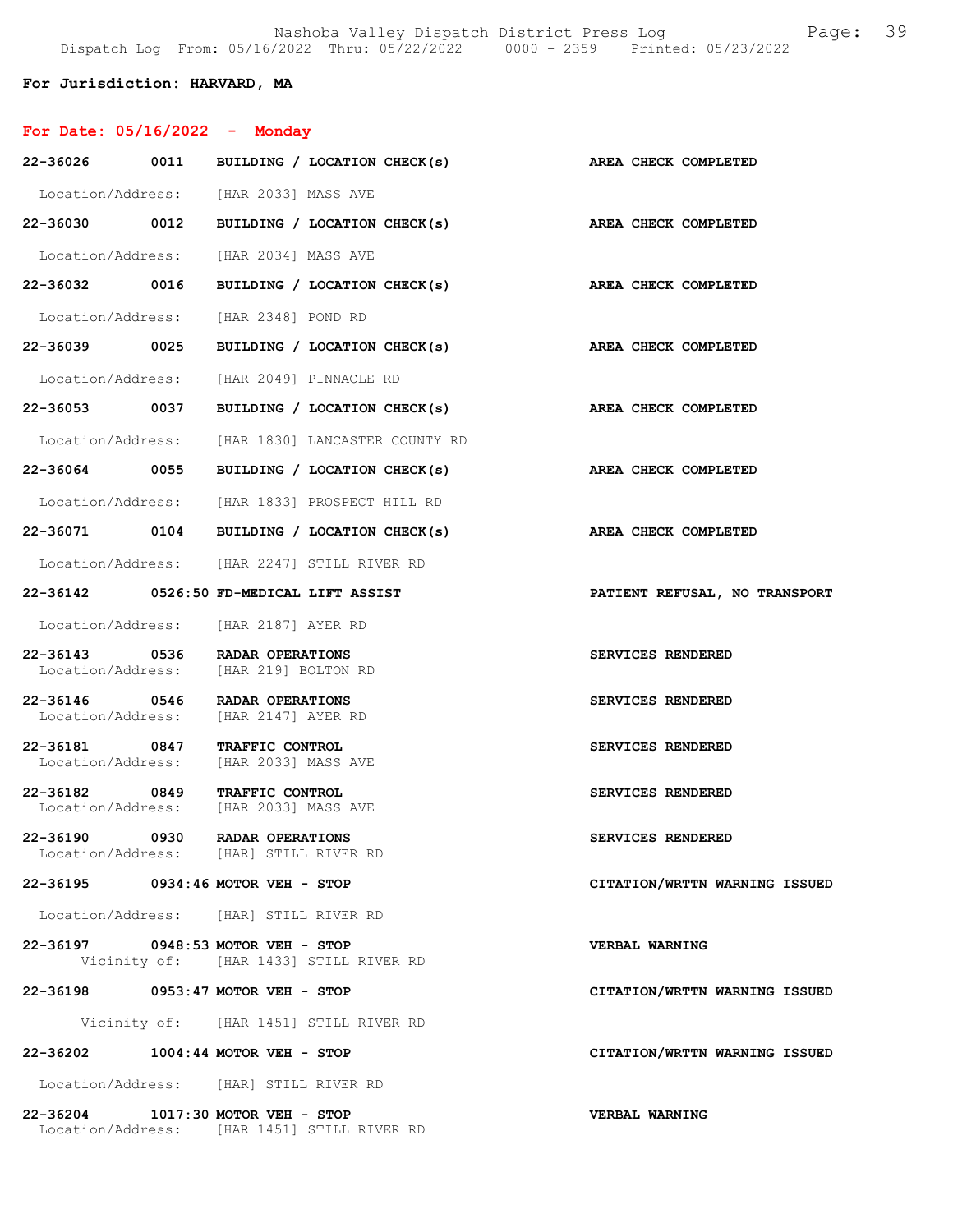# 22-36207 1040:13 MOTOR VEH - STOP VERBAL WARNING Vicinity of: [HAR] AYER RD

22-36252 1338 RADAR OPERATIONS SERVICES RENDERED Location/Address: [HAR] MASS AVE

22-36284 1725 RADAR OPERATIONS SERVICES RENDERED Location/Address: [HAR 1407] STILL RIVER RD

22-36286 1735:39 MOTOR VEH - STOP VERBAL WARNING Vicinity of: [HAR 2828] STILL RIVER RD

22-36289 1749:24 FD-ANIMAL RESCUE SERVICES RENDERED Location/Address: [HAR 264] BOLTON RD Refer To Fire Case: 22HAR-113-IN

22-36301 1901 RADAR OPERATIONS NO SERVICES NEEDED

Location/Address: [HAR] OAK HILL RD

## 22-36313 2008 BUILDING / LOCATION CHECK(s) BUILDING CHKED, APPEARS SECURE

Location/Address: [HAR 1833] PROSPECT HILL RD

22-36335 2341:49 FD-FIRE ALARM, RESIDENTAL SERVICES RENDERED Location/Address: [HAR 767] MADIGAN LN Refer To Fire Case: 22HAR-114-IN

# For Date: 05/17/2022 - Tuesday

| 22-36362                          | 0048 | BUILDING / LOCATION CHECK(s)                     | AREA CHECK COMPLETED        |
|-----------------------------------|------|--------------------------------------------------|-----------------------------|
|                                   |      | Location/Address: [HAR 1830] LANCASTER COUNTY RD |                             |
| 22-36364 0053                     |      | BUILDING / LOCATION CHECK(s)                     | AREA CHECK COMPLETED        |
| Location/Address:                 |      | [HAR 2044] PROSPECT HILL RD                      |                             |
| 22-36369 0053                     |      | BUILDING / LOCATION CHECK(s)                     | AREA CHECK COMPLETED        |
| Location/Address:                 |      | [HAR 2033] MASS AVE                              |                             |
| 22-36366 0055                     |      | BUILDING / LOCATION CHECK(s)                     | AREA CHECK COMPLETED        |
| Location/Address:                 |      | [HAR 1833] PROSPECT HILL RD                      |                             |
| 22-36370 0059                     |      | BUILDING / LOCATION CHECK(s)                     | AREA CHECK COMPLETED        |
| Location/Address:                 |      | [HAR 2247] STILL RIVER RD                        |                             |
| 22-36371 0059                     |      | BUILDING / LOCATION CHECK(s)                     | <b>AREA CHECK COMPLETED</b> |
| Location/Address:                 |      | [HAR 2034] MASS AVE                              |                             |
| 22-36374 0102                     |      | BUILDING / LOCATION CHECK(s)                     | AREA CHECK COMPLETED        |
| Location/Address:                 |      | [HAR 2348] POND RD                               |                             |
| 22-36379 0104                     |      | BUILDING / LOCATION CHECK(s)                     | AREA CHECK COMPLETED        |
| Location/Address:                 |      | [HAR 2049] PINNACLE RD                           |                             |
| $22 - 36481$<br>Location/Address: | 0531 | RADAR OPERATIONS<br>[HAR 2147] AYER RD           | <b>SERVICES RENDERED</b>    |
| $22 - 36483$<br>Location/Address: | 0538 | <b>RADAR OPERATIONS</b><br>[HAR 219] BOLTON RD   | SERVICES RENDERED           |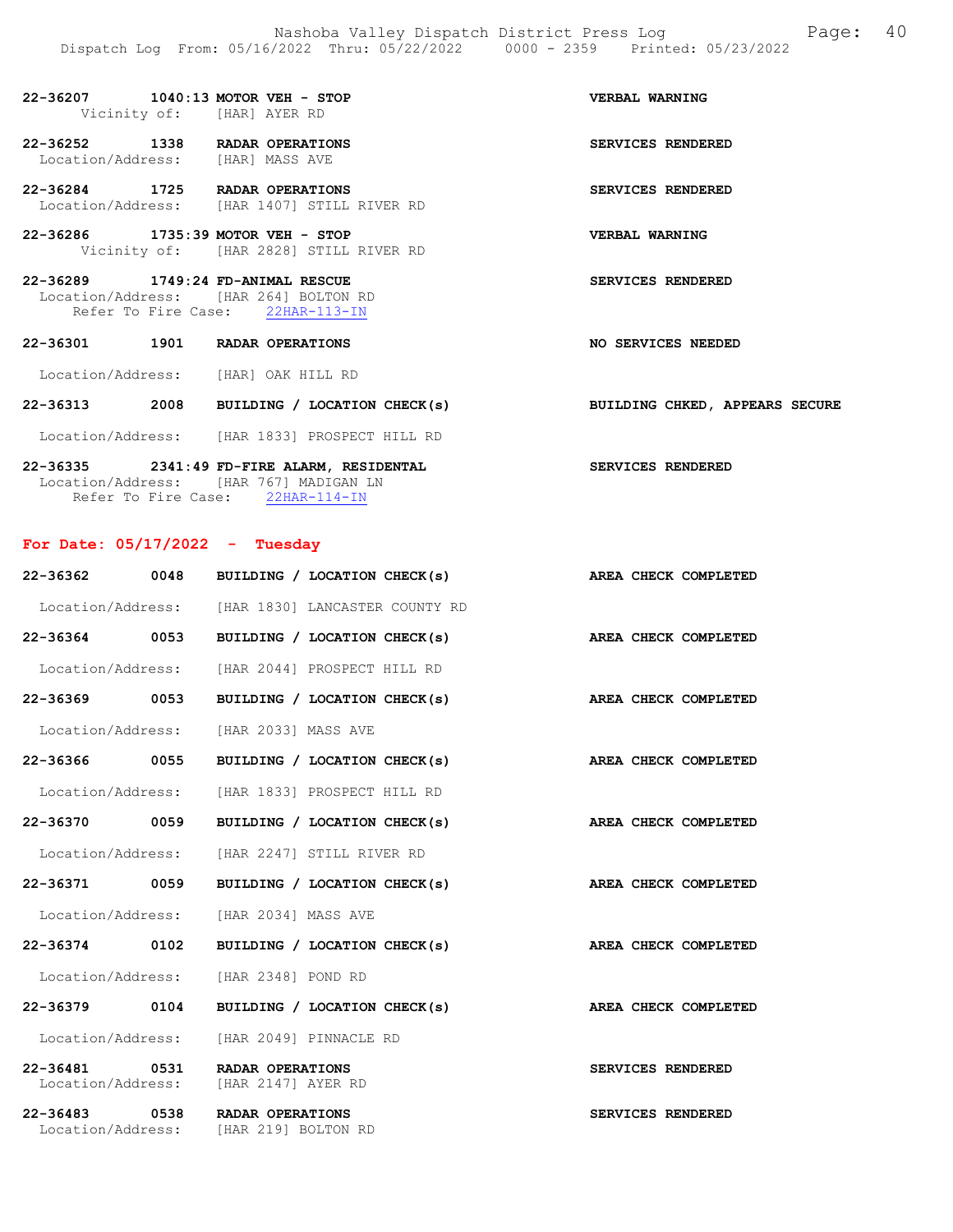#### 22-36488 0557:17 MOTOR VEH - STOP CITATION/WRTTN WARNING ISSUED

Location/Address: [HAR 245] BOLTON RD

22-36517 0753:05 FD-FIRE ALARM, MASTER BOX SERVICES RENDERED Location/Address: [HAR 2034] MASS AVE Refer To Fire Case: 22HAR-115-IN

22-36518 0753:11 LARCENY/ FORGERY/ FRAUD REPORT Location/Address: [HAR 2541] AYER RD

22-36544 0952 RADAR OPERATIONS SERVICES RENDERED Location/Address: [HAR 1415] STILL RIVER RD

22-36545 0954:47 FD-INSPECTION SERVICES RENDERED Location/Address: [HAR 2766] TRAIL RIDGE WAY

22-36559 1032:19 MOTOR VEH - STOP VERBAL WARNING Vicinity of: [HAR] MASS AVE + POND RD

22-36560 1052:52 MOTOR VEH - STOP VERBAL WARNING Vicinity of: [HAR 2748] AYER RD

#### 22-36570 1135:54 MOTOR VEH - STOP CITATION/WRTTN WARNING ISSUED

Location/Address: [HAR] STILL RIVER RD

22-36571 1145:33 MOTOR VEH - STOP VERBAL WARNING Location/Address: [HAR] STILL RIVER RD

22-36572 1147:22 COMMUNITY POLICING SERVICES RENDERED Location/Address: [HAR 2034] MASS AVE

22-36588 1230:35 MOTOR VEH - STOP VERBAL WARNING Vicinity of: [HAR 262] BOLTON RD

22-36616 1418:28 SUSPICIOUS ACTIVITY SPOKEN TO Location/Address: [HAR 2049] PINNACLE RD

22-36639 1642:37 FD-FIRE ALARM, TROUBLE SERVICES RENDERED Location/Address: [HAR 2920] OLD LITTLETON RD Refer To Fire Case: 22HAR-116-IN

22-36643 1701 RADAR OPERATIONS SERVICES RENDERED Location/Address: [HAR] STILL RIVER RD

22-36654 1736 RADAR OPERATIONS SERVICES RENDERED<br>
Location/Address: [HAR 2715] BOLTON RD [HAR 2715] BOLTON RD

22-36658 1750 BUILDING / LOCATION CHECK(s) BUILDING CHKED, APPEARS SECURE

Location/Address: [HAR 1833] PROSPECT HILL RD

# For Date:  $05/18/2022 -$  Wednesday

|          | 22-36850 0816:37 COMMUNITY POLICING                                          | SERVICES RENDERED |
|----------|------------------------------------------------------------------------------|-------------------|
|          | Location/Address: [HAR 2034] MASS AVE                                        |                   |
|          | 22-36858 0845:07 RADAR OPERATIONS<br>Location/Address: [HAR] FAIRBANKS ST    | SERVICES RENDERED |
|          | 22-36869 0924:36 COMMUNITY POLICING<br>Location/Address: [HAR 2033] MASS AVE | SERVICES RENDERED |
| 22-36872 | $0936:46$ MOTOR VEH - STOP                                                   | VERBAL WARNING    |

Location/Address: [HAR 788] MASS AVE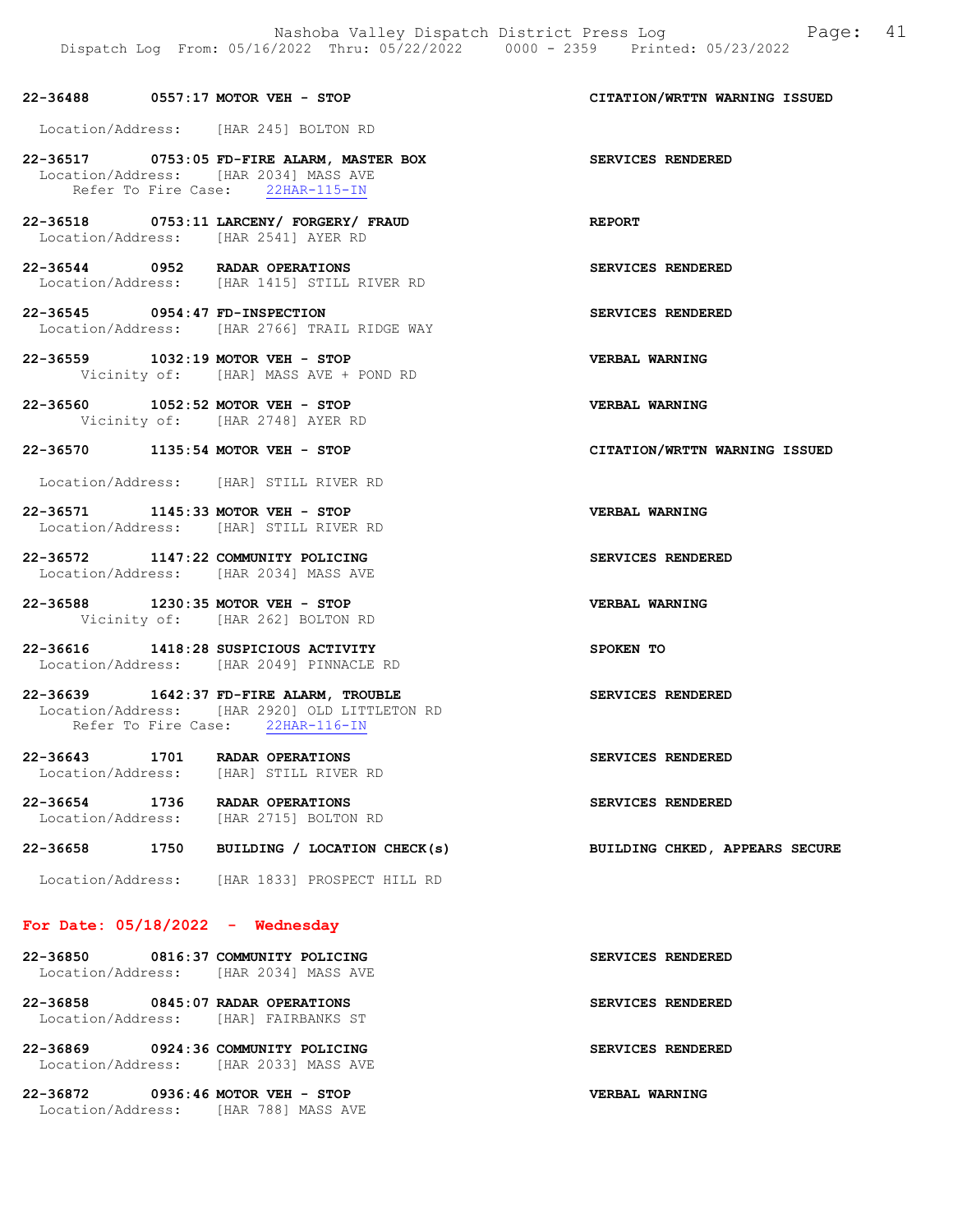22-36876 0949:06 MOTOR VEH - STOP VERBAL WARNING Location/Address: [HAR 44] AYER RD

22-36881 1010:10 MOTOR VEH - STOP VERBAL WARNING Location/Address: [HAR] FAIRBANKS ST + LITTLETON RD

22-36885 1017:14 MOTOR VEH - STOP VERBAL WARNING Location/Address: [HAR] AYER RD + DEPOT RD

22-36888 1025:14 MOTOR VEH - STOP VERBAL WARNING Location/Address: [HAR] WHITNEY RD + AYER RD

22-36895 1038:58 GENERAL INFO SERVICES RENDERED Location/Address: [HAR 2028] STILL RIVER RD

22-36899 1053:45 MOTOR VEH - DISABLED SERVICES RENDERED Vicinity of: [HAR] STILL RIVER RD

22-36905 1128:54 MOTOR VEH - STOP CITATION/WRTTN WARNING ISSUED

Vicinity of: [HAR] STILL RIVER RD + WILLARD LN

22-36910 1159:40 RADAR OPERATIONS SERVICES RENDERED Location/Address: [HAR] MASS AVE

22-36912 1224:12 MOTOR VEH - STOP VERBAL WARNING Location/Address: [HAR] MASS AVE + SLOUGH RD

22-36917 1301:23 MOTOR VEH - STOP VERBAL WARNING Vicinity of: [HAR] STILL RIVER RD

22-36920 1309:23 MOTOR VEH - STOP VERBAL WARNING Vicinity of: [HAR 1455] STILL RIVER RD

22-36921 1312:52 MOTOR VEH - STOP VERBAL WARNING Location/Address: [HAR] AYER RD

22-36923 1318:50 MOTOR VEH - STOP VERBAL WARNING Vicinity of: [HAR 1440] STILL RIVER RD

22-36928 1350:36 MOTOR VEH - STOP VERBAL WARNING Vicinity of: [HAR 165] AYER RD

22-36937 1449:47 MOTOR VEH - STOP CITATION/WRTTN WARNING ISSUED

Location/Address: [HAR 2258] STILL RIVER RD

22-36950 1621:30 VANDALISM REPORT Location/Address: [HAR 2247] STILL RIVER RD

22-36955 1648 RADAR OPERATIONS<br>
Location/Address: [HAR 1407] STILL RIVER RD<br>
SERVICES RENDERED [HAR 1407] STILL RIVER RD

22-36981 1921 BUILDING / LOCATION CHECK(s) SERVICES RENDERED Location/Address: [HAR F663] STILL RIVER RD

22-36984 1926 BUILDING / LOCATION CHECK(s) SERVICES RENDERED<br>Location/Address: [HAR 2125] STILL RIVER DEPOT RD [HAR 2125] STILL RIVER DEPOT RD

22-36986 1935 RADAR OPERATIONS<br>
Location/Address: [HAR 1833] PROSPECT HILL RD<br> **SERVICES RENDERED** [HAR 1833] PROSPECT HILL RD

# For Date: 05/19/2022 - Thursday

| 22-37093          | 0600 | RADAR OPERATIONS             | NO SERVICES NEEDED |                                |  |
|-------------------|------|------------------------------|--------------------|--------------------------------|--|
| Location/Address: |      | [HAR] LITTLETON RD           |                    |                                |  |
| 22-37099          | 0644 | BUILDING / LOCATION CHECK(s) |                    | BUILDING CHKED, APPEARS SECURE |  |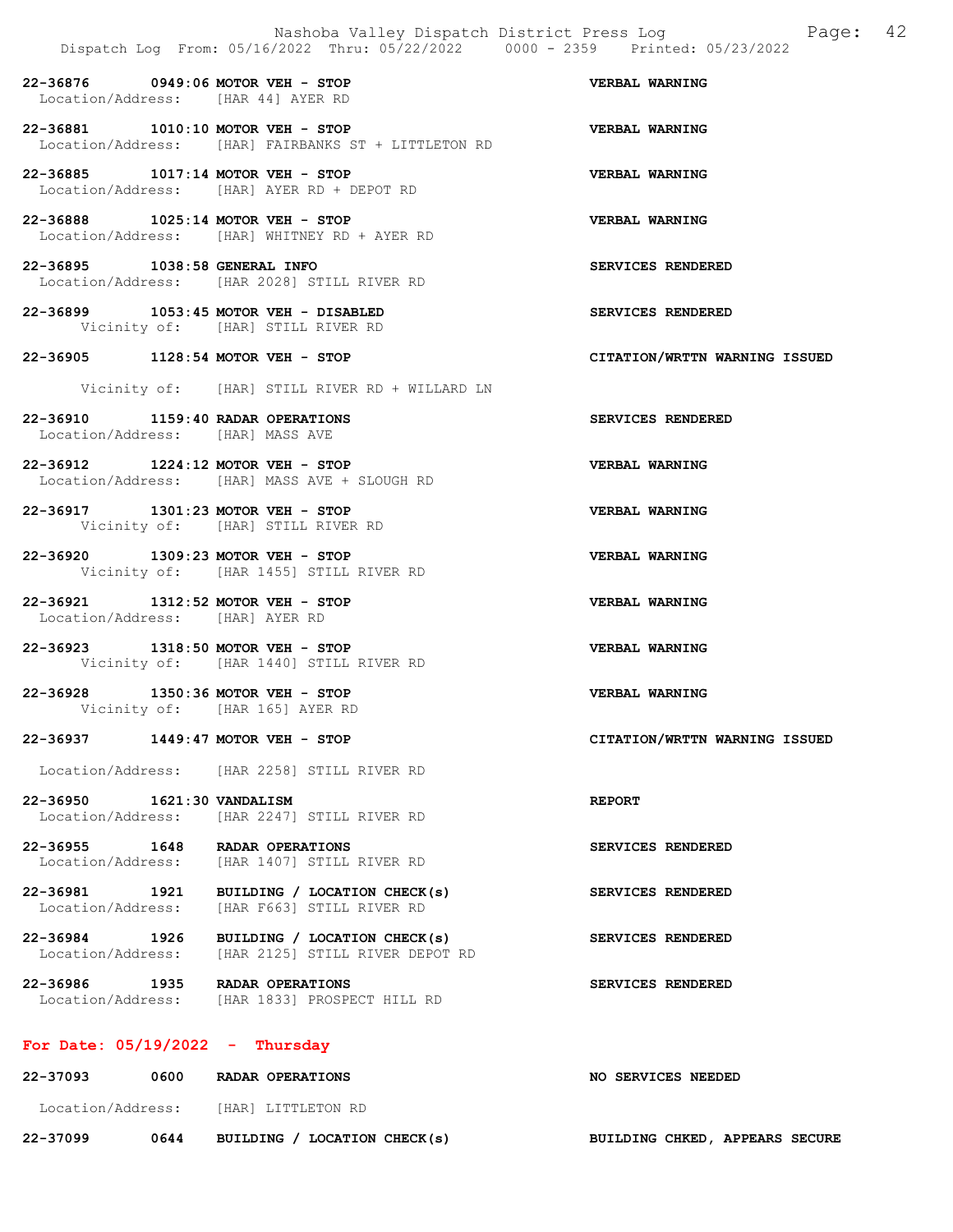Nashoba Valley Dispatch District Press Log Fage: 43

| Location/Address: [HAR 2044] PROSPECT HILL RD                                                   |                                  |  |                                                                           |                       |  |  |
|-------------------------------------------------------------------------------------------------|----------------------------------|--|---------------------------------------------------------------------------|-----------------------|--|--|
|                                                                                                 |                                  |  | 22-37100 0645 BUILDING / LOCATION CHECK(s) BUILDING CHKED, APPEARS SECURE |                       |  |  |
| Location/Address: [HAR 2247] STILL RIVER RD                                                     |                                  |  |                                                                           |                       |  |  |
|                                                                                                 |                                  |  | 22-37101 0657 BUILDING / LOCATION CHECK(s) BUILDING CHKED, APPEARS SECURE |                       |  |  |
| Location/Address: [HAR 2049] PINNACLE RD                                                        |                                  |  |                                                                           |                       |  |  |
|                                                                                                 |                                  |  | 22-37102 0705 BUILDING / LOCATION CHECK(s) BUILDING CHKED, APPEARS SECURE |                       |  |  |
| Location/Address: [HAR 2294] TRAIL RIDGE WAY                                                    |                                  |  |                                                                           |                       |  |  |
| 22-37136 1000:03 FD-INSPECTION<br>Location/Address: [HAR 2866] TRAIL RIDGE WAY                  |                                  |  |                                                                           | SERVICES RENDERED     |  |  |
| 22-37141 1026:45 FD-INSPECTION<br>Location/Address: [HAR 2162] AYER RD                          |                                  |  |                                                                           | SERVICES RENDERED     |  |  |
| 22-37148 1056:21 FD-INSPECTION<br>Location/Address: [HAR 2594] QUARRY LN                        |                                  |  |                                                                           | SERVICES RENDERED     |  |  |
| 22-37157 1127:36 FD-INSPECTION<br>Location/Address: [HAR 2766] TRAIL RIDGE WAY                  |                                  |  |                                                                           | SERVICES RENDERED     |  |  |
| 22-37166 1250:26 COMMUNITY POLICING<br>Location/Address: [HAR 2541] AYER RD                     |                                  |  |                                                                           | SERVICES RENDERED     |  |  |
| 22-37167 1258:32 FD-INSPECTION<br>Location/Address: [HAR] STILL RIVER RD                        |                                  |  |                                                                           | SERVICES RENDERED     |  |  |
| 22-37169 1319 RADAR OPERATIONS<br>Location: [HAR] TOWN WIDE                                     |                                  |  |                                                                           | SERVICES RENDERED     |  |  |
| 22-37171 1327:30 FD-INSPECTION<br>Location/Address: [HAR 1053] OLD SCHOOL HOUSE RD              |                                  |  |                                                                           | SERVICES RENDERED     |  |  |
| 22-37212 1721:36 MOTOR VEH - ACCIDENT W/INJURY<br>Location/Address: [HAR 2522] ROUTE 2 EAST HWY | Refer To Fire Case: 22HAR-117-IN |  |                                                                           | TRANSPORTED BLS       |  |  |
| 22-37213 1732 RADAR OPERATIONS<br>Location/Address: [HAR 1407] STILL RIVER RD                   |                                  |  |                                                                           | SERVICES RENDERED     |  |  |
| 22-37217 1826:09 MOTOR VEH - STOP                                                               | Vicinity of: [HAR 60] AYER RD    |  |                                                                           | <b>VERBAL WARNING</b> |  |  |
| 22-37273 2245 BUILDING / LOCATION CHECK(s)<br>Location/Address: [HAR 2034] MASS AVE             |                                  |  |                                                                           | SERVICES RENDERED     |  |  |
| 22-37274 2247 BUILDING / LOCATION CHECK(s)<br>Location/Address: [HAR 2033] MASS AVE             |                                  |  |                                                                           | SERVICES RENDERED     |  |  |

22-37275 2255 BUILDING / LOCATION CHECK(s) SERVICES RENDERED Location/Address: [HAR 1833] PROSPECT HILL RD

# For Date: 05/20/2022 - Friday

| 22-37309          | 0029 | BUILDING / LOCATION CHECK(s) | AREA CHECK COMPLETED |
|-------------------|------|------------------------------|----------------------|
| Location/Address: |      | [HAR 2049] PINNACLE RD       |                      |
| 22-37316          | 0038 | BUILDING / LOCATION CHECK(s) | AREA CHECK COMPLETED |
| Location/Address: |      | [HAR 2033] MASS AVE          |                      |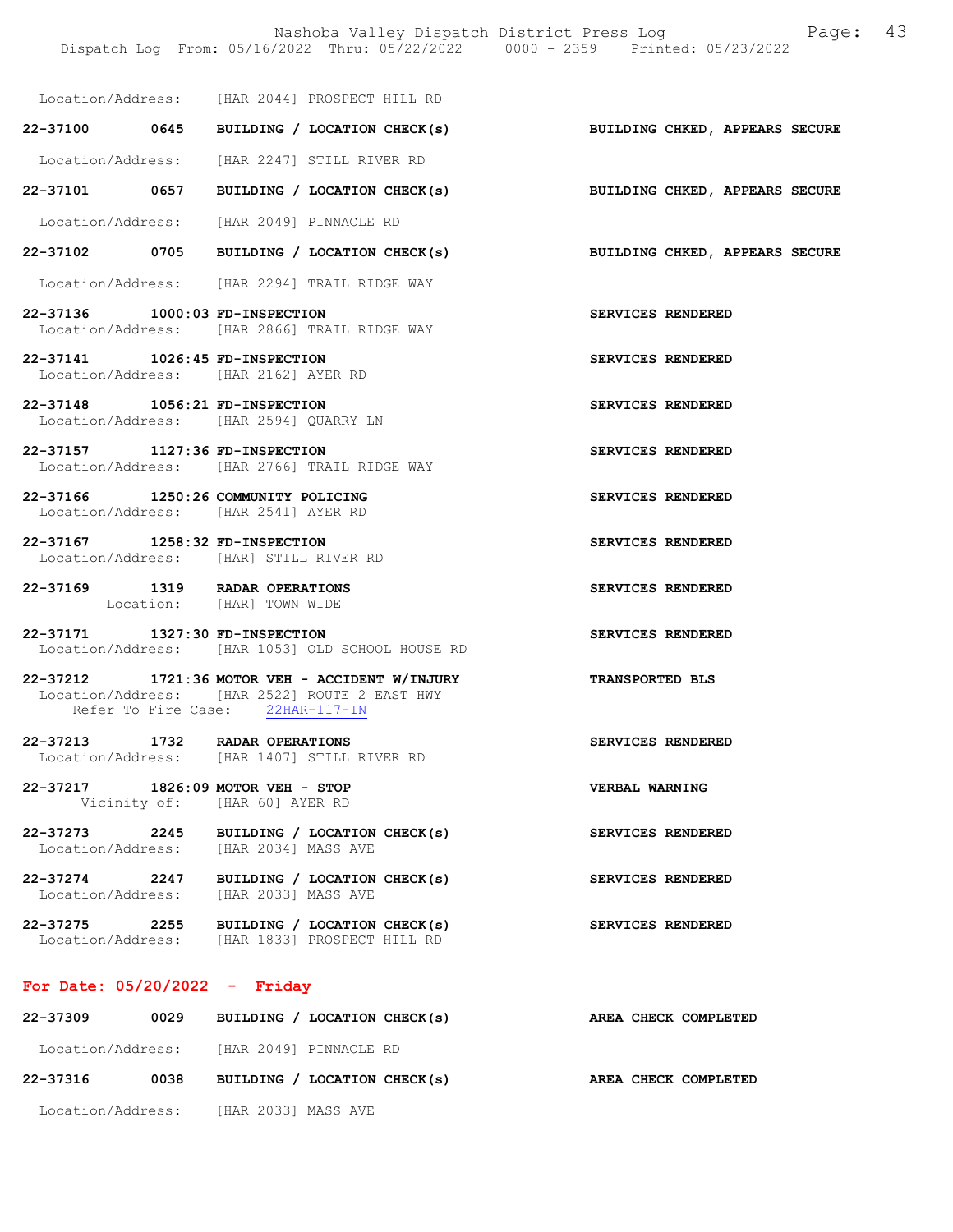Nashoba Valley Dispatch District Press Log Fage: 44

|                                | Dispatch Log From: 05/16/2022 Thru: 05/22/2022 0000 - 2359 Printed: 05/23/2022                  |                               |
|--------------------------------|-------------------------------------------------------------------------------------------------|-------------------------------|
|                                | 22-37318 0039 BUILDING / LOCATION CHECK(s) AREA CHECK COMPLETED                                 |                               |
|                                | Location/Address: [HAR 2034] MASS AVE                                                           |                               |
|                                | 22-37320 0042 BUILDING / LOCATION CHECK(s) AREA CHECK COMPLETED                                 |                               |
|                                | Location/Address: [HAR 2348] POND RD                                                            |                               |
|                                | 22-37324 0047 RADAR OPERATIONS<br>Location/Address: [HAR 2273] MASS AVE                         | SERVICES RENDERED             |
|                                | 22-37380 0616:47 RADAR OPERATIONS<br>Location/Address: [HAR] OLD LITTLETON RD                   | SERVICES RENDERED             |
|                                | 22-37382 0624 RADAR OPERATIONS<br>Location/Address: [HAR 2748] AYER RD                          | SERVICES RENDERED             |
|                                | 22-37390 0733:05 MOTOR VEH - COMPLAINT                                                          | CITATION/WRTTN WARNING ISSUED |
|                                | Location/Address: [HAR 2034] MASS AVE                                                           |                               |
|                                | 22-37404 0845:00 TRAFFIC CONTROL<br>Vicinity of: [HAR 2033] MASS AVE                            | SERVICES RENDERED             |
|                                | 22-37407 0846:30 TRAFFIC CONTROL<br>Vicinity of: [HAR] FAIRBANKS ST                             | SERVICES RENDERED             |
|                                | 22-37416 0933:05 RADAR OPERATIONS<br>Location/Address: [HAR] STILL RIVER RD                     | SERVICES RENDERED             |
|                                | 22-37419 0944:51 MOTOR VEH - STOP                                                               | CITATION/WRTTN WARNING ISSUED |
|                                | Location/Address: [HAR 2301] STILL RIVER RD                                                     |                               |
|                                | 22-37435 1058 RADAR OPERATIONS<br>Location/Address: [HAR] MASS AVE                              | SERVICES RENDERED             |
|                                | 22-37438 1110:02 MOTOR VEH - STOP                                                               | CITATION/WRTTN WARNING ISSUED |
|                                | Vicinity of: [HAR 798] MASS AVE                                                                 |                               |
|                                | 22-37452 1251:36 FIREARMS LICENSING<br>Location/Address: [HAR 2541] AYER RD                     | SERVICES RENDERED             |
|                                | 22-37464 1356:43 MOTOR VEH - STOP                                                               | CITATION/WRTTN WARNING ISSUED |
|                                | Vicinity of: [HAR] AYER RD + OLD MILL RD                                                        |                               |
| 22-37468                       | 1456 BUILDING / LOCATION CHECK(s)                                                               | AREA CHECK COMPLETED          |
|                                | Location/Address: [HAR 2125] STILL RIVER DEPOT RD                                               |                               |
| 22-37474 1555:11 FD-INSPECTION | Location/Address: [HAR 2033] MASS AVE                                                           | SERVICES RENDERED             |
|                                | 22-37484 1633 RADAR OPERATIONS<br>Location/Address: [HAR 2695] AYER RD                          | SERVICES RENDERED             |
|                                | 22-37489 1658:17 MOTOR VEH - STOP<br>Vicinity of: [HAR] AYER RD + OLD SHIRLEY RD                | <b>VERBAL WARNING</b>         |
|                                | 22-37490 1705 BUILDING / LOCATION CHECK(s)<br>Location/Address: [HAR 1830] LANCASTER COUNTY RD  | SERVICES RENDERED             |
|                                | 22-37493 1719 RADAR OPERATIONS<br>Location/Address: [HAR 246] BOLTON RD                         | SERVICES RENDERED             |
|                                | 22-37494 1724:02 MOTOR VEH - ACCIDENT NO INJURY<br>Location/Address: [HAR] MASS AVE + SLOUGH RD | <b>TRANSPORTED PARTY</b>      |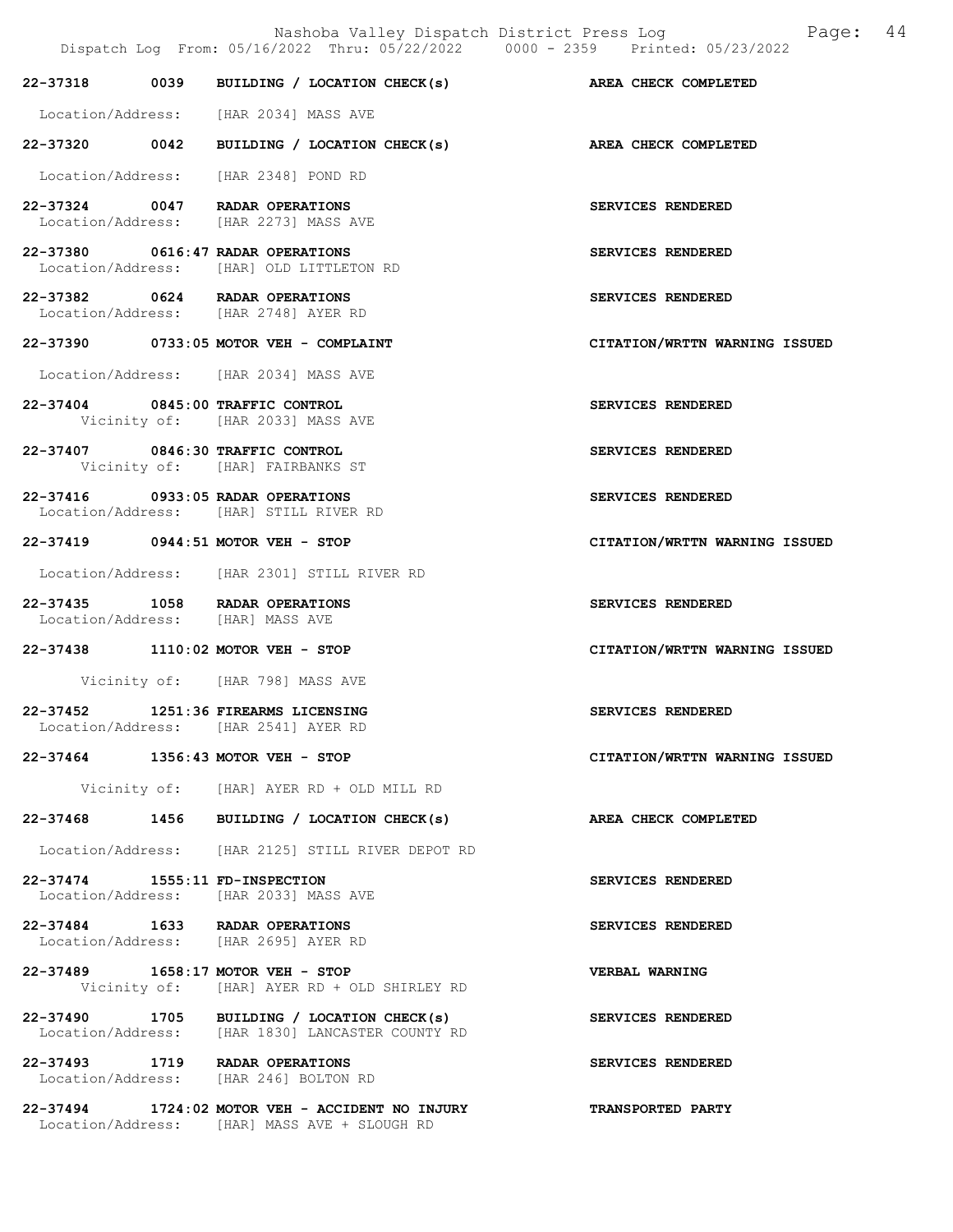|                                                                             | Nashoba Valley Dispatch District Press Log<br>Dispatch Log From: 05/16/2022 Thru: 05/22/2022 0000 - 2359 Printed: 05/23/2022 | 45<br>Page:                           |
|-----------------------------------------------------------------------------|------------------------------------------------------------------------------------------------------------------------------|---------------------------------------|
| 22-37500<br>1752                                                            | RADAR OPERATIONS<br>Location/Address: [HAR] STILL RIVER RD                                                                   | SERVICES RENDERED                     |
| 22-37501 1754 TRAFFIC CONTROL<br>Location/Address: [HAR 2033] MASS AVE      |                                                                                                                              | SERVICES RENDERED                     |
| 22-37520 1954 RADAR OPERATIONS                                              | Location/Address: [HAR 1833] PROSPECT HILL RD                                                                                | SERVICES RENDERED                     |
| Location/Address: [HAR 2033] MASS AVE                                       | 22-37575 2245:13 FD-FIRE ALARM, MASTER BOX<br>Refer To Fire Case: 22HAR-118-IN                                               | <b>FALSE ALARM</b>                    |
| For Date: $05/21/2022 -$ Saturday                                           |                                                                                                                              |                                       |
|                                                                             | 22-37619 0103 BUILDING / LOCATION CHECK(s)                                                                                   | <b>BUILDING CHKED, APPEARS SECURE</b> |
|                                                                             | Location: [HAR 1832] SCHOOLS-TOWN BEACH-LIBRARY                                                                              |                                       |
|                                                                             | 22-37627 0107 BUILDING / LOCATION CHECK(s)                                                                                   | AREA CHECK COMPLETED                  |
|                                                                             | Location/Address: [HAR 1830] LANCASTER COUNTY RD                                                                             |                                       |
| 0111<br>22-37628                                                            | BUILDING / LOCATION CHECK(s)                                                                                                 | AREA CHECK COMPLETED                  |
| Location/Address: [HAR 2695] AYER RD                                        |                                                                                                                              |                                       |
|                                                                             | 22-37630 0117 BUILDING / LOCATION CHECK(s)                                                                                   | AREA CHECK COMPLETED                  |
| Location/Address:                                                           | [HAR 2044] PROSPECT HILL RD                                                                                                  |                                       |
| 22-37632 0118                                                               | BUILDING / LOCATION CHECK(s)                                                                                                 | AREA CHECK COMPLETED                  |
|                                                                             | Location/Address: [HAR 1833] PROSPECT HILL RD                                                                                |                                       |
| 22-37636<br>0123                                                            | BUILDING / LOCATION CHECK(s)                                                                                                 | <b>AREA CHECK COMPLETED</b>           |
|                                                                             | Location/Address: [HAR 2247] STILL RIVER RD                                                                                  |                                       |
| 22-37642 0127                                                               | BUILDING / LOCATION CHECK(s)                                                                                                 | BUILDING CHKED, APPEARS SECURE        |
|                                                                             | Location/Address: [HAR 2049] PINNACLE RD                                                                                     |                                       |
|                                                                             | 22-37647 0128 BUILDING / LOCATION CHECK(s)                                                                                   | BUILDING CHKED, APPEARS SECURE        |
|                                                                             | Location/Address: [HAR 2294] TRAIL RIDGE WAY                                                                                 |                                       |
| 22-37697 0641 RADAR OPERATIONS<br>Location/Address: [HAR 2147] AYER RD      |                                                                                                                              | SERVICES RENDERED                     |
| Location/Address: [HAR 1542] STOW RD                                        | 22-37708 0907:52 MOTOR VEH - ACCIDENT NO INJURY                                                                              | <b>INVESTIGATED</b>                   |
| 22-37719 0957:13 FD-MEDICAL EMERGENCY                                       | Location/Address: [HAR 3028] ELDRIDGE RD                                                                                     | <b>TRANSPORTED BLS</b>                |
| 22-37731 1046 RADAR OPERATIONS                                              | Location/Address: [HAR] STILL RIVER RD                                                                                       | SERVICES RENDERED                     |
| 22-37750 1414:34 FD-SERVICE CALL                                            | Location/Address: [HAR 2534] HIGHLAND AVE                                                                                    | SERVICES RENDERED                     |
| 22-37757 1454:33 FD-MEDICAL EMERGENCY<br>Location/Address: [HAR 89] AYER RD | Refer To Fire Case: 22BOL-405-IN                                                                                             | <b>TRANSPORTED ALS</b>                |
| Location/Address: [HAR 2135] MASS AVE                                       | 22-37764 1616:05 MOTOR VEH - ACCIDENT NO INJURY                                                                              | <b>REPORT</b>                         |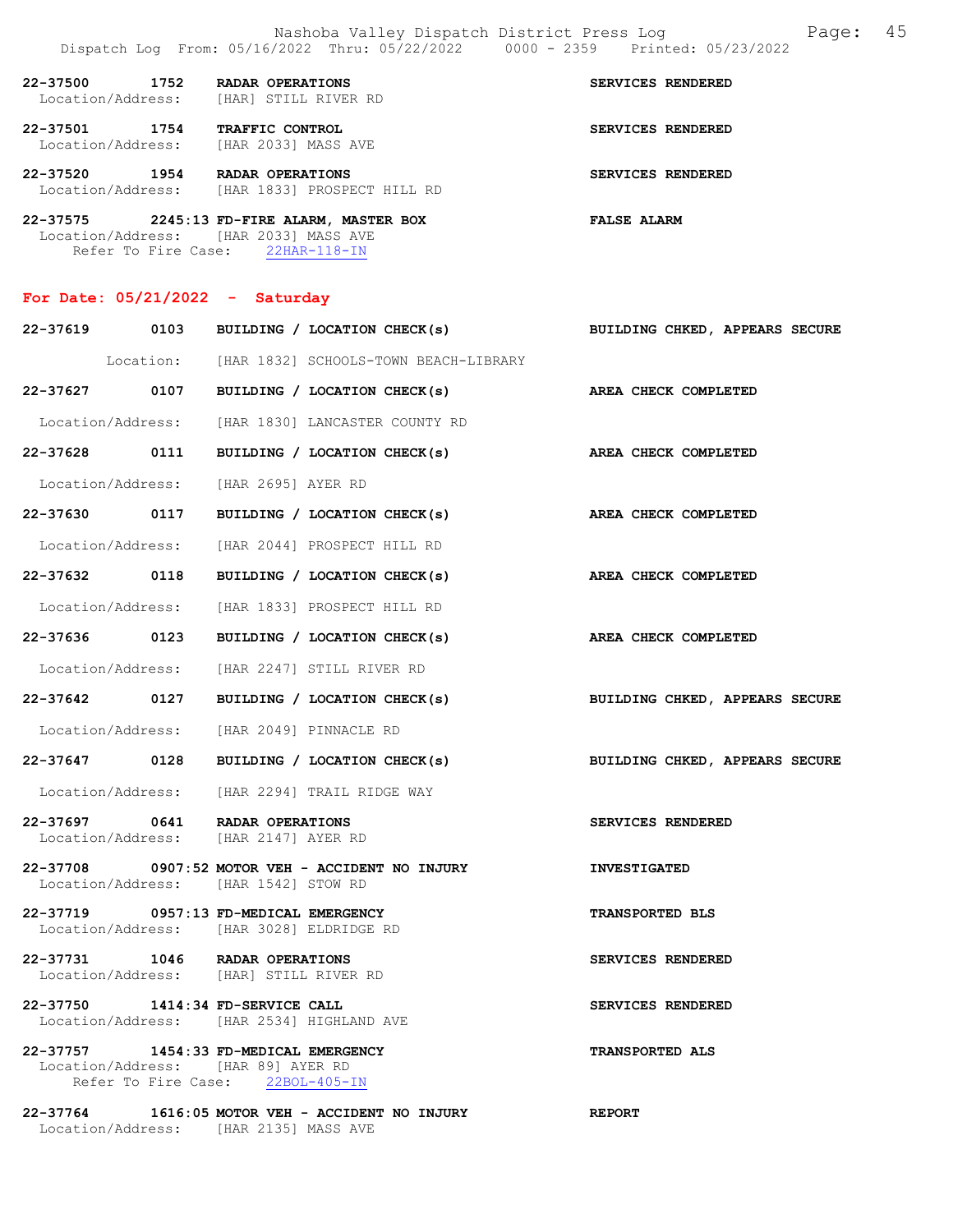22-37769 1640 BUILDING / LOCATION CHECK(s) SERVICES RENDERED Location/Address: [HAR 2348] POND RD

22-37771 1646 RADAR OPERATIONS SERVICES RENDERED Location/Address: [HAR 2034] MASS AVE

22-37780 1722:57 MOTOR VEH - LOCKOUT UNABLE TO SERVE Location/Address: [HAR 2348] POND RD

22-37787 1810:26 FD-MEDICAL EMERGENCY TRANSPORTED ALS Location/Address: [HAR 2044] PROSPECT HILL RD Refer To Fire Case: 22BOL-406-IN

22-37798 1935 RADAR OPERATIONS SERVICES RENDERED Location/Address: [HAR 1833] PROSPECT HILL RD

22-37817 2056 BUILDING / LOCATION CHECK(s) SERVICES RENDERED Location/Address: [HAR 2018] AYER RD

22-37819 2104 BUILDING / LOCATION CHECK(s) SERVICES RENDERED Location/Address: [HAR 1833] PROSPECT HILL RD

# For Date: 05/22/2022 - Sunday

| 22-37859 0032 RADAR OPERATIONS                                                                                        |                                 |                                                                 | NO SERVICES NEEDED            |
|-----------------------------------------------------------------------------------------------------------------------|---------------------------------|-----------------------------------------------------------------|-------------------------------|
| Location/Address: [HAR] AYER RD                                                                                       |                                 |                                                                 |                               |
| 22-37883 0107:40 MOTOR VEH - STOP                                                                                     | Vicinity of: [HAR 2024] AYER RD |                                                                 | VERBAL WARNING                |
|                                                                                                                       |                                 | 22-37906 0132 BUILDING / LOCATION CHECK(s) AREA CHECK COMPLETED |                               |
|                                                                                                                       |                                 | Location/Address: [HAR 1830] LANCASTER COUNTY RD                |                               |
|                                                                                                                       |                                 | 22-37911 0140 BUILDING / LOCATION CHECK(s) AREA CHECK COMPLETED |                               |
|                                                                                                                       |                                 | Location/Address: [HAR 2044] PROSPECT HILL RD                   |                               |
|                                                                                                                       |                                 | 22-37913 0143 BUILDING / LOCATION CHECK(s)                      | AREA CHECK COMPLETED          |
|                                                                                                                       |                                 | Location/Address: [HAR 2247] STILL RIVER RD                     |                               |
|                                                                                                                       |                                 | 22-37915 0152 BUILDING / LOCATION CHECK(s) AREA CHECK COMPLETED |                               |
|                                                                                                                       |                                 | Location: [HAR 1832] SCHOOLS-TOWN BEACH-LIBRARY                 |                               |
|                                                                                                                       |                                 | 22-37917 0202 BUILDING / LOCATION CHECK(s) AREA CHECK COMPLETED |                               |
| Location/Address: [HAR 2049] PINNACLE RD                                                                              |                                 |                                                                 |                               |
|                                                                                                                       |                                 | 22-37919 0212 BUILDING / LOCATION CHECK(s) AREA CHECK COMPLETED |                               |
|                                                                                                                       |                                 | Location/Address: [HAR 2893] TRAIL RIDGE WAY                    |                               |
| 22-37949 0804:38 FD-MEDICAL EMERGENCY<br>Location/Address: [HAR 499] FAIRBANKS ST<br>Refer To Fire Case: 22BOL-408-IN |                                 |                                                                 | <b>TRANSPORTED ALS</b>        |
| 22-37957 0827 RADAR OPERATIONS<br>Location/Address: [HAR] AYER RD                                                     |                                 |                                                                 | <b>SERVICES RENDERED</b>      |
| 22-37961 0840:59 MOTOR VEH - STOP                                                                                     |                                 |                                                                 | CITATION/WRTTN WARNING ISSUED |
| Location/Address: [HAR] AYER RD                                                                                       |                                 |                                                                 |                               |

22-38012 1440 BUILDING / LOCATION CHECK(s) AREA CHECK COMPLETED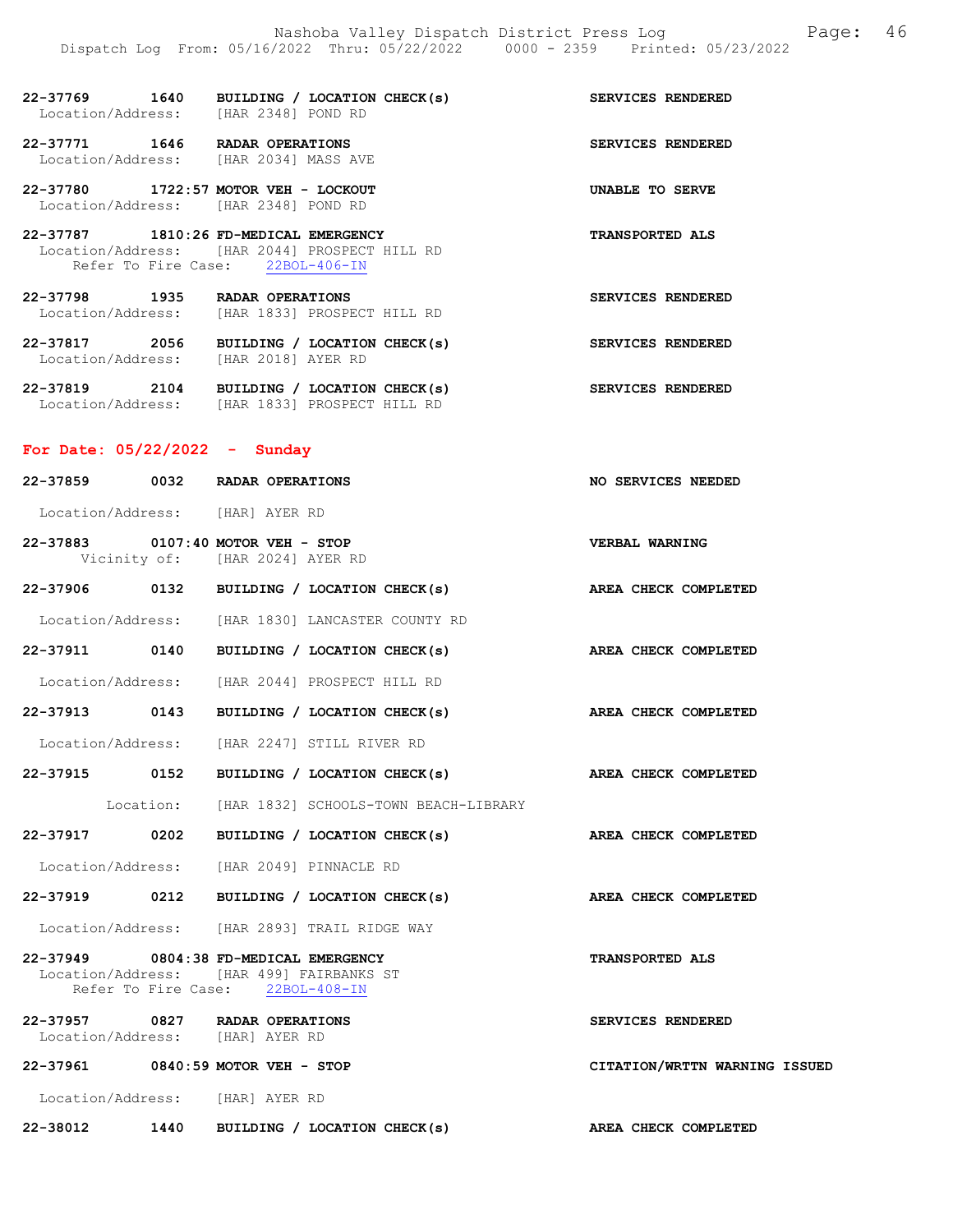Location/Address: [HAR 1830] LANCASTER COUNTY RD

22-38013 1455:14 MOTOR VEH - STOP VEHICLE TOWED Vicinity of: [HAR 2372] AYER RD Refer To Summons: 22HAR-13-AR

22-38035 1655:11 MOTOR VEH - DISABLED SERVICES RENDERED Location/Address: [HAR 2024] AYER RD

22-38042 1742:57 MOTOR VEH - ACCIDENT W/INJURY TRANSPORTED BLS Location/Address: [HAR 2193] AYER RD Refer To Fire Case: 22HAR-119-IN

### 22-38052 1911 BUILDING / LOCATION CHECK(s) BUILDING CHKED, APPEARS SECURE

Location/Address: [HAR 1833] PROSPECT HILL RD

22-38053 1912 RADAR OPERATIONS SERVICES RENDERED Location/Address: [HAR] STILL RIVER RD

22-38063 1935:28 ASSIST OTHER AGENCY SERVICES RENDERED Location/Address: [HAR 108] AYER RD Refer To Fire Case: 22HAR-120-IN

#### 22-38069 1958:04 FD-MEDICAL EMERGENCY PATIENT REFUSAL, NO TRANSPORT

Location/Address: [HAR] EAST BARE HILL RD + METTACOMETT PATH

# 22-38081 2132:51 FD-MEDICAL EMERGENCY TRANSPORTED ALS Location/Address: [HAR 2582] TURNER LN Refer To Fire Case: 22BOL-413-IN

| 22-38103 | 2350 | BUILDING / LOCATION CHECK(s) | AREA CHECK COMPLETED |
|----------|------|------------------------------|----------------------|
|          |      |                              |                      |

Location/Address: [HAR 2033] MASS AVE

# 22-38105 2353 BUILDING / LOCATION CHECK(s) AREA CHECK COMPLETED

Location/Address: [HAR 2034] MASS AVE

# 22-38107 2357 BUILDING / LOCATION CHECK(s) AREA CHECK COMPLETED

Location/Address: [HAR 2348] POND RD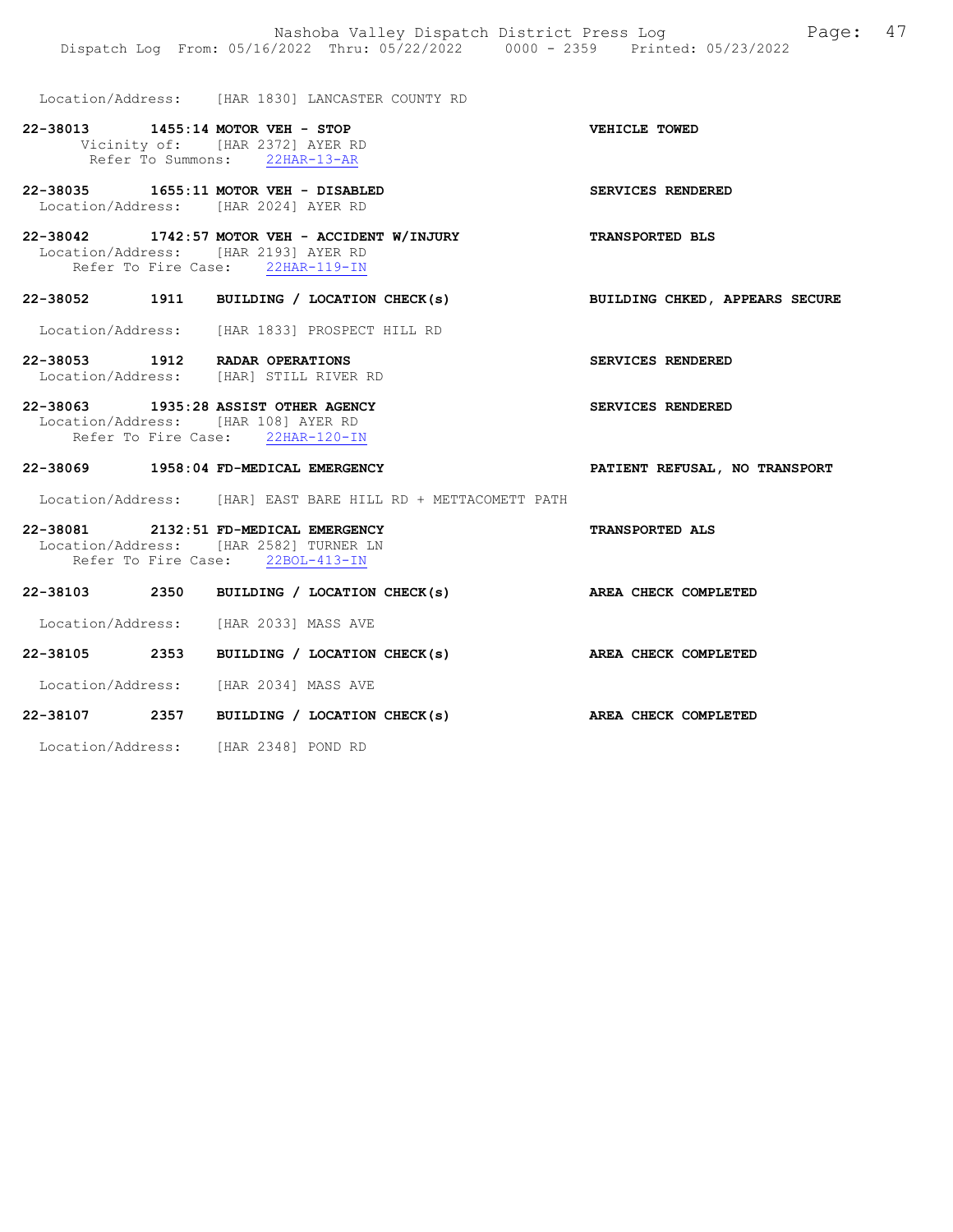# For Jurisdiction: LANCASTER, MA

| For Date: $05/16/2022 -$ Monday   |                                                                                                                                                             |                                |
|-----------------------------------|-------------------------------------------------------------------------------------------------------------------------------------------------------------|--------------------------------|
|                                   | 22-36025 0011 BUILDING / LOCATION CHECK(s) AREA CHECK COMPLETED                                                                                             |                                |
|                                   | Location/Address: [LAN 933] OLD UNION TPKE                                                                                                                  |                                |
|                                   | 22-36034 0017 BUILDING / LOCATION CHECK(s)                                                                                                                  | BUILDING CHKED, APPEARS SECURE |
|                                   | Location/Address: [LAN 1040] OLD UNION TPKE                                                                                                                 |                                |
|                                   | 22-36041 0025 BUILDING / LOCATION CHECK(s)                                                                                                                  | BUILDING CHKED, APPEARS SECURE |
|                                   | Location/Address: [LAN 855] OLD UNION TPKE                                                                                                                  |                                |
|                                   | 22-36076 0108 BUILDING / LOCATION CHECK(s)                                                                                                                  | BUILDING CHKED, APPEARS SECURE |
|                                   | Location: [LAN] SOUTH SIDE AREA CHECKS                                                                                                                      |                                |
|                                   | 22-36132 0346 BUILDING / LOCATION CHECK(s)                                                                                                                  | BUILDING CHKED, APPEARS SECURE |
|                                   | Location/Address: [LAN 856] LUNENBURG RD                                                                                                                    |                                |
|                                   | 22-36133 0347 BUILDING / LOCATION CHECK(s)                                                                                                                  | BUILDING CHKED, APPEARS SECURE |
|                                   | Location/Address: [LAN 1695] LUNENBURG RD                                                                                                                   |                                |
| 22-36157 0641:07 MOTOR VEH - STOP | Vicinity of: [LAN 1811] NORTH MAIN ST                                                                                                                       | VERBAL WARNING                 |
| 22-36175 0833:02 Property Damage  | Location/Address: [LAN 2184] PARKER RD                                                                                                                      | <b>REPORT</b>                  |
| 22-36187 0911:39 FD-INSPECTION    | Location/Address: [LAN 1296] BOLTON STATION RD                                                                                                              | SERVICES RENDERED              |
|                                   | 22-36219 1122:42 FD-MEDICAL EMERGENCY<br>Location/Address: [LAN 141] NORTH MAIN ST<br>Refer To Fire Case: 22BOL-389-IN<br>Refer To Fire Case: 22LAN-415-IN  | <b>TRANSPORTED ALS</b>         |
| 22-36224 1129:57 ANIMAL CALL      |                                                                                                                                                             | REFERRED TO OTHER AGENCY       |
|                                   | Location/Address: [LAN 574] BOGAN AVE                                                                                                                       |                                |
| 22-36226 1144:09 ASSIST CITIZEN   | Location/Address: [LAN 837] SOUTH MAIN ST                                                                                                                   | SERVICES RENDERED              |
|                                   | 22-36257 1354:51 LARCENY/ FORGERY/ FRAUD<br>Location/Address: [LAN 574] BOGAN AVE                                                                           | SPOKEN TO                      |
|                                   | 22-36259 1411:18 FD-MEDICAL EMERGENCY<br>Location/Address: [LAN 2110] OLD COMMON RD<br>Refer To Fire Case: 22BOL-390-IN<br>Refer To Fire Case: 22LAN-416-IN | <b>TRANSPORTED ALS</b>         |
|                                   | 22-36262 1423:12 SUSPICIOUS ACTIVITY<br>Vicinity of: [LAN 928] BROCKELMAN RD                                                                                | SPOKEN TO                      |
|                                   | 22-36281 1657:34 MOTOR VEH - DISABLED                                                                                                                       | REFERRED TO OTHER AGENCY       |
|                                   | Location/Address: [LAN] NORTH MAIN ST                                                                                                                       |                                |
| 22-36285 1731:45 ANIMAL CALL      | Location/Address: [LAN 1594] HIGH STREET EXT                                                                                                                | UNITS ADVISED                  |
|                                   | 22-36292 1809:05 FD-MEDICAL EMERGENCY                                                                                                                       | TRANSPORTED BLS                |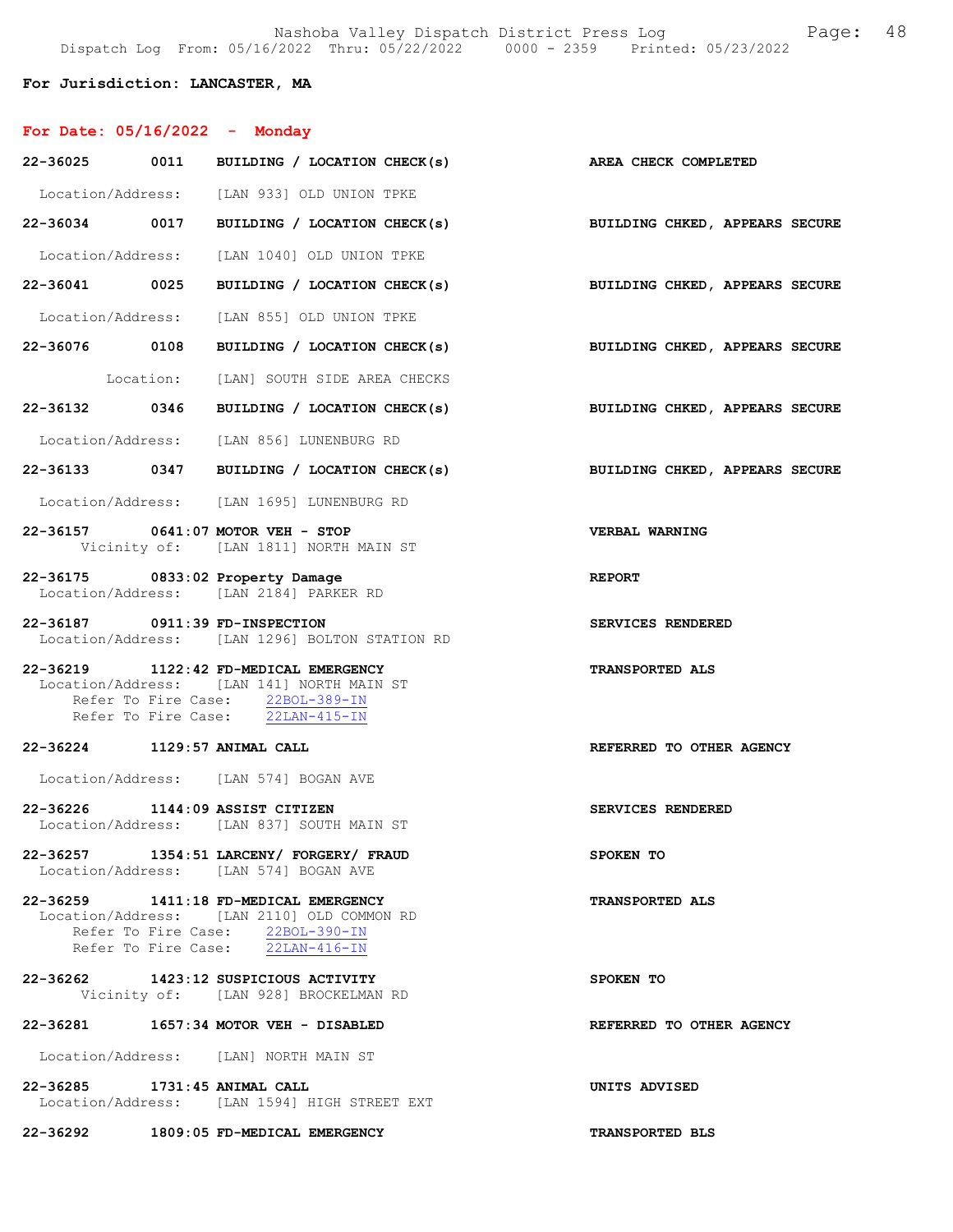|                                  |      | Nashoba Valley Dispatch District Press Log Nashoba Page:<br>Dispatch Log From: 05/16/2022 Thru: 05/22/2022 0000 - 2359 Printed: 05/23/2022 | 49                                    |
|----------------------------------|------|--------------------------------------------------------------------------------------------------------------------------------------------|---------------------------------------|
|                                  |      | Location/Address: [LAN 951] BIGELOW GARDENS<br>Refer To Fire Case: 22LAN-417-IN                                                            |                                       |
| 22-36297 1844:25 ANIMAL CALL     |      | Location/Address: [LAN 844] MAIN ST                                                                                                        | <b>NOTIFIED</b>                       |
|                                  |      | 22-36324 2128 BUILDING / LOCATION CHECK(s)                                                                                                 | <b>BUILDING CHKED, APPEARS SECURE</b> |
|                                  |      | Location/Address: [LAN 855] OLD UNION TPKE                                                                                                 |                                       |
| For Date: $05/17/2022 -$ Tuesday |      |                                                                                                                                            |                                       |
| 22-36340 0018                    |      | BUILDING / LOCATION CHECK(s)                                                                                                               | BUILDING CHKED, APPEARS SECURE        |
|                                  |      | Location/Address: [LAN 96] HIGH STREET EXT                                                                                                 |                                       |
| 22-36343 0021                    |      | BUILDING / LOCATION CHECK(s)                                                                                                               | BUILDING CHKED, APPEARS SECURE        |
| Location/Address:                |      | [LAN 1632] STILL RIVER RD                                                                                                                  |                                       |
| 22-36344 0022                    |      | BUILDING / LOCATION CHECK(s)                                                                                                               | BUILDING CHKED, APPEARS SECURE        |
| Location/Address:                |      | [LAN 867] HIGH STREET EXT                                                                                                                  |                                       |
| 22-36347 0027                    |      | BUILDING / LOCATION CHECK(s)                                                                                                               | BUILDING CHKED, APPEARS SECURE        |
| Location/Address:                |      | [LAN 1013] PRESCOTT ST                                                                                                                     |                                       |
| 22-36349 0029                    |      | BUILDING / LOCATION CHECK(s)                                                                                                               | <b>BUILDING CHKED, APPEARS SECURE</b> |
| Location/Address:                |      | [LAN 790] SOUTH MAIN ST                                                                                                                    |                                       |
| 22-36354 0033                    |      | BUILDING / LOCATION CHECK(s)                                                                                                               | BUILDING CHKED, APPEARS SECURE        |
| Location/Address:                |      | [LAN 76] SOUTH MAIN ST                                                                                                                     |                                       |
| 22-36357 0034                    |      | BUILDING / LOCATION CHECK(s)                                                                                                               | BUILDING CHKED, APPEARS SECURE        |
|                                  |      | Location/Address: [LAN 32] SOUTH MAIN ST                                                                                                   |                                       |
|                                  |      | 22-36359 0038 BUILDING / LOCATION CHECK(s) BUILDING CHKED, APPEARS SECURE                                                                  |                                       |
|                                  |      | Location/Address: [LAN 8] SOUTH MAIN ST                                                                                                    |                                       |
| 22-36360 0039                    |      | BUILDING / LOCATION CHECK(s)                                                                                                               | BUILDING CHKED, APPEARS SECURE        |
|                                  |      | Location/Address: [LAN 12] SOUTH MAIN ST                                                                                                   |                                       |
| 22-36377 0104                    |      | BUILDING / LOCATION CHECK(s)                                                                                                               | AREA CHECK COMPLETED                  |
| Location/Address:                |      | [LAN 901] PARKER RD                                                                                                                        |                                       |
| 22-36384 0117                    |      | BUILDING / LOCATION CHECK(s)                                                                                                               | BUILDING CHKED, APPEARS SECURE        |
| Location/Address:                |      | [LAN 1005] PACKARD ST                                                                                                                      |                                       |
| 22-36386                         | 0118 | BUILDING / LOCATION CHECK(s)                                                                                                               | AREA CHECK COMPLETED                  |
| Location/Address:                |      | [LAN 566] HOLLYWOOD DR                                                                                                                     |                                       |
| 22-36387 0120                    |      | BUILDING / LOCATION CHECK(s)                                                                                                               | BUILDING CHKED, APPEARS SECURE        |
| Location/Address:                |      | [LAN 1042] MAIN ST                                                                                                                         |                                       |
| 22-36388 0125                    |      | BUILDING / LOCATION CHECK(s)                                                                                                               | AREA CHECK COMPLETED                  |
|                                  |      | Location/Address: [LAN 1013] PRESCOTT ST                                                                                                   |                                       |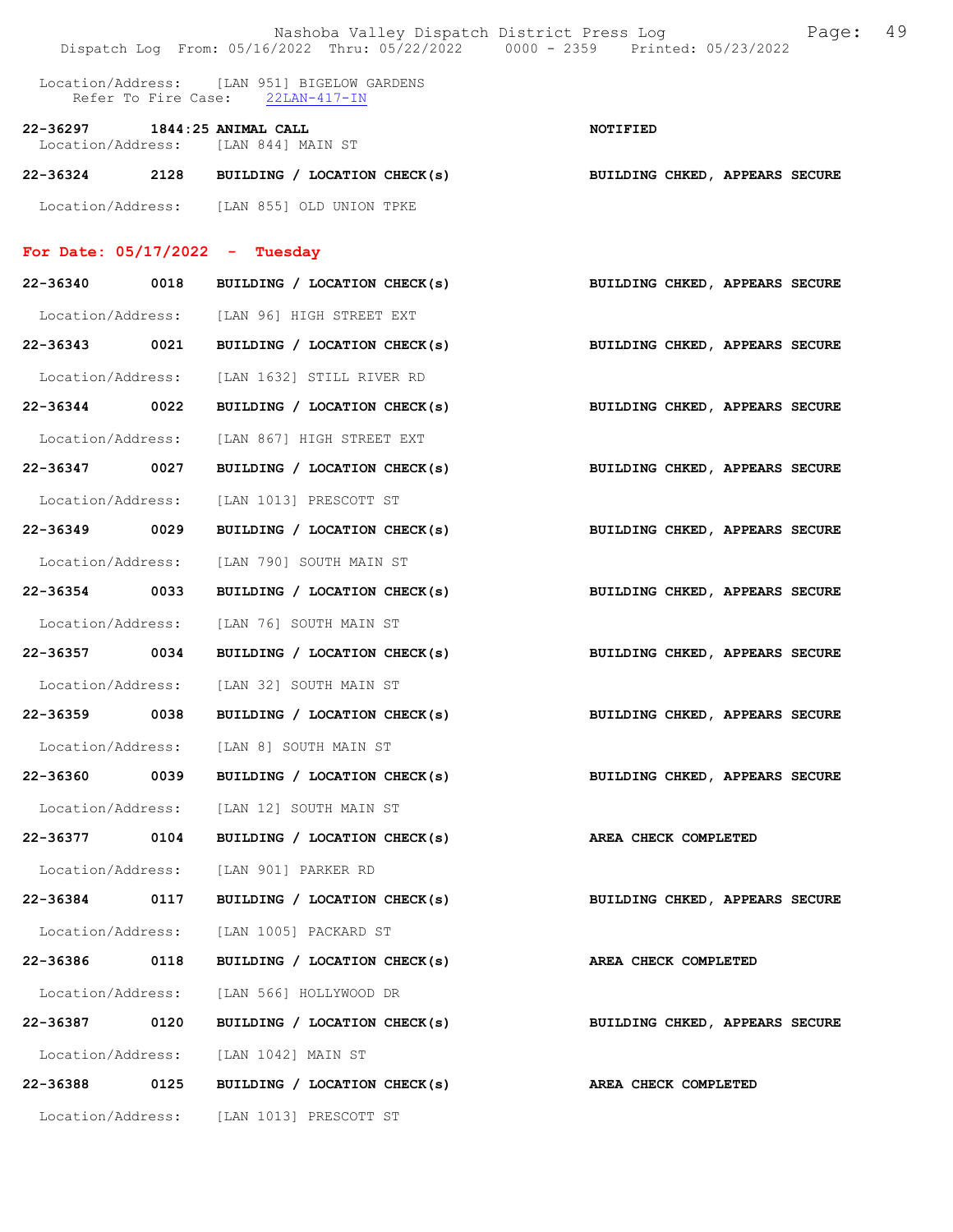|                                |           | Dispatch Log From: 05/16/2022 Thru: 05/22/2022 0000 - 2359 Printed: 05/23/2022        | Nashoba Valley Dispatch District Press Log Mashoba Valley Dispatch District Press Log Mass |
|--------------------------------|-----------|---------------------------------------------------------------------------------------|--------------------------------------------------------------------------------------------|
| 22-36390                       |           | 0130 BUILDING / LOCATION CHECK(s) AREA CHECK COMPLETED                                |                                                                                            |
|                                |           | Location/Address: [LAN 7] SOUTH MAIN ST                                               |                                                                                            |
|                                |           | 22-36399 0148 BUILDING / LOCATION CHECK(s) BUILDING CHKED, APPEARS SECURE             |                                                                                            |
|                                |           | Location/Address: [LAN 1695] LUNENBURG RD                                             |                                                                                            |
| 22-36402 0150                  |           | BUILDING / LOCATION CHECK(s) AREA CHECK COMPLETED                                     |                                                                                            |
|                                |           | Location/Address: [LAN] WHITE POND RD                                                 |                                                                                            |
| 22-36413 0201                  |           | BUILDING / LOCATION CHECK(s)                                                          | AREA CHECK COMPLETED                                                                       |
|                                |           | Location/Address: [LAN 928] BROCKELMAN RD                                             |                                                                                            |
| 22-36426 0213                  |           | BUILDING / LOCATION CHECK(s)                                                          | AREA CHECK COMPLETED                                                                       |
| Location/Address:              |           | [LAN 855] OLD UNION TPKE                                                              |                                                                                            |
| 22-36454 0243                  |           | BUILDING / LOCATION CHECK(s)                                                          | AREA CHECK COMPLETED                                                                       |
|                                |           | Location/Address: [LAN 96] HIGH STREET EXT                                            |                                                                                            |
| 22-36459 0257                  |           | BUILDING / LOCATION CHECK(s)                                                          | BUILDING CHKED, APPEARS SECURE                                                             |
|                                |           | Location/Address: [LAN 1062] OLD UNION TPKE                                           |                                                                                            |
| 22-36470 0349                  |           | BUILDING / LOCATION CHECK(s)                                                          | AREA CHECK COMPLETED                                                                       |
|                                |           | Location/Address: [LAN 7] SOUTH MAIN ST                                               |                                                                                            |
|                                |           | 22-36473 0441 RADAR OPERATIONS<br>Location/Address: [LAN 927] NORTH MAIN ST           | SERVICES RENDERED                                                                          |
|                                |           | $22-36480$ 0530:19 PROPERTY - Found or Lost<br>Location/Address: [LAN 2828] NARROW LN | UNABLE TO SERVE                                                                            |
|                                |           | 22-36484 0538:38 EQUIP TROUBLE/ MALF.                                                 | NO SERVICES NEEDED                                                                         |
|                                | Location: | [LAN] LANCASTER PD RADIO                                                              |                                                                                            |
|                                |           | 22-36501 0621 RADAR OPERATIONS<br>Location/Address: [LAN 869] MILL STREET EXT         | SERVICES RENDERED                                                                          |
| 22-36521 0813:23 FD-INSPECTION |           | Location/Address: [LAN 2121] FITCH RD                                                 | SERVICES RENDERED                                                                          |
|                                |           | 22-36522 0816 RADAR OPERATIONS<br>Location/Address: [LAN] MAIN ST                     | SERVICES RENDERED                                                                          |
|                                |           | 22-36523 0818:43 MOTOR VEH - STOP<br>Location/Address: [LAN] MAIN ST                  | <b>VERBAL WARNING</b>                                                                      |
|                                |           | 22-36536 0906:24 SUSPICIOUS ACTIVITY<br>Location/Address: [LAN] SEVEN BRIDGE RD       | SPOKEN TO                                                                                  |
| 22-36542 0941:41 ANIMAL CALL   |           |                                                                                       | REFERRED TO OTHER AGENCY                                                                   |
|                                |           | Location/Address: [LAN] BROCKELMAN RD                                                 |                                                                                            |
|                                |           | 22-36549 1013 RADAR OPERATIONS<br>Location/Address: [LAN] SEVEN BRIDGE RD             | SERVICES RENDERED                                                                          |
|                                |           | 22-36552 1015:38 MOTOR VEH - STOP                                                     | CITATION/WRTTN WARNING ISSUED                                                              |
|                                |           | Location/Address: [LAN] SEVEN BRIDGE RD                                               |                                                                                            |
|                                |           | 22-36557 1026:55 MOTOR VEH - STOP                                                     | VERBAL WARNING                                                                             |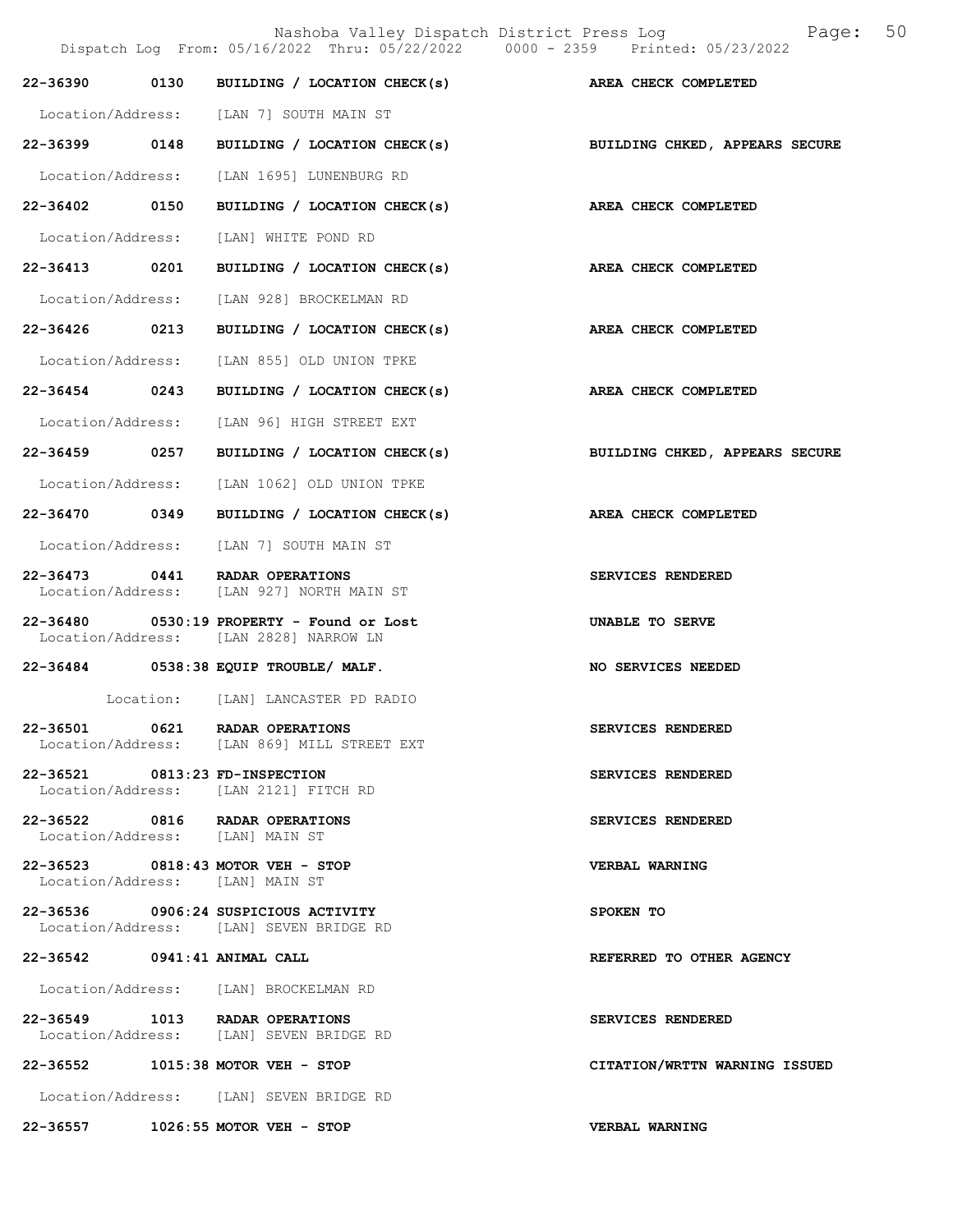|                                    |      | Dispatch Log From: 05/16/2022 Thru: 05/22/2022 0000 - 2359 Printed: 05/23/2022                 | Nashoba Valley Dispatch District Press Log Faqe: 51 |
|------------------------------------|------|------------------------------------------------------------------------------------------------|-----------------------------------------------------|
|                                    |      | Location/Address: [LAN] SEVEN BRIDGE RD                                                        |                                                     |
|                                    |      | 22-36562 1105:13 TRAFFIC CONTROL<br>Location/Address: [LAN 1836] NORTH MAIN ST                 | SERVICES RENDERED                                   |
|                                    |      | 22-36577 1158:27 MOTOR VEH - DISABLED<br>Vicinity of: [LAN 1836] NORTH MAIN ST + BROCKELMAN RD | SERVICES RENDERED                                   |
| 22-36581 1204:51 FD-FLUID SPILL    |      | Location/Address: [LAN 927] NORTH MAIN ST<br>Refer To Fire Case: 22LAN-418-IN                  | SERVICES RENDERED                                   |
|                                    |      | 22-36595 1306 RADAR OPERATIONS<br>Location/Address: [LAN] DEERSHORN RD                         | SERVICES RENDERED                                   |
|                                    |      | 22-36600 1327:32 MOTOR VEH - STOP<br>Location/Address: [LAN] DEERSHORN RD                      | VERBAL WARNING                                      |
|                                    |      | 22-36605 1348:41 MOTOR VEH - STOP<br>Location/Address: [LAN] DEERSHORN RD                      | <b>VERBAL WARNING</b>                               |
|                                    |      | 22-36613 1414 RADAR OPERATIONS<br>Location/Address: [LAN] CENTERBRIDGE RD                      | SERVICES RENDERED                                   |
|                                    |      | 22-36615 1418:18 MOTOR VEH - STOP                                                              | CITATION/WRTTN WARNING ISSUED                       |
|                                    |      | Location/Address: [LAN] CENTERBRIDGE RD                                                        |                                                     |
|                                    |      | 22-36620 1440 RADAR OPERATIONS<br>Location/Address: [LAN] BOLTON RD                            | SERVICES RENDERED                                   |
|                                    |      | 22-36626 1518 RADAR OPERATIONS<br>Location/Address: [LAN] BROCKELMAN RD                        | SERVICES RENDERED                                   |
| 22-36628 1525:26 ASSIST CITIZEN    |      | Location/Address: [LAN 616] SAWYER ST                                                          | SPOKEN TO                                           |
| 22-36627 1526:22 ROAD HAZARDS      |      | Vicinity of: [LAN] CHARLOTTE ST                                                                | Gone on Arrival                                     |
| 22-36633 1557:06 FD-INSPECTION     |      | Location/Address: [LAN 2877] STERLING ST                                                       | SERVICES RENDERED                                   |
|                                    |      | 22-36638 1636:02 ASSIST OTHER AGENCY<br>Location/Address: [LAN 2261] RUNAWAY BROOK RD          | NEGATIVE CONTACT                                    |
|                                    |      | 22-36647 1713:46 MOTOR VEH - COMPLAINT<br>Location/Address: [LAN] SOUTH MAIN ST                | NEGATIVE CONTACT                                    |
| 22-36668 1915:58 ANIMAL CALL       |      | Location/Address: [LAN 1693] KILBOURN RD                                                       | <b>NOTIFIED</b>                                     |
|                                    |      | $22-36678$ 2027:43 MOTOR VEH - ACCIDENT NO INJURY                                              | NO SERVICES NEEDED                                  |
|                                    |      | Location/Address: [LAN 548] NORTH MAIN ST                                                      |                                                     |
| For Date: $05/18/2022 -$ Wednesday |      |                                                                                                |                                                     |
| 22-36732                           |      | 0011 BUILDING / LOCATION CHECK(s)                                                              | AREA CHECK COMPLETED                                |
|                                    |      | Location/Address: [LAN] WHITE POND RD                                                          |                                                     |
| 22-36734                           | 0019 | BUILDING / LOCATION CHECK(s)                                                                   | BUILDING CHKED, APPEARS SECURE                      |

Location/Address: [LAN 1040] OLD UNION TPKE

22-36737 0024 BUILDING / LOCATION CHECK(s) BUILDING CHKED, APPEARS SECURE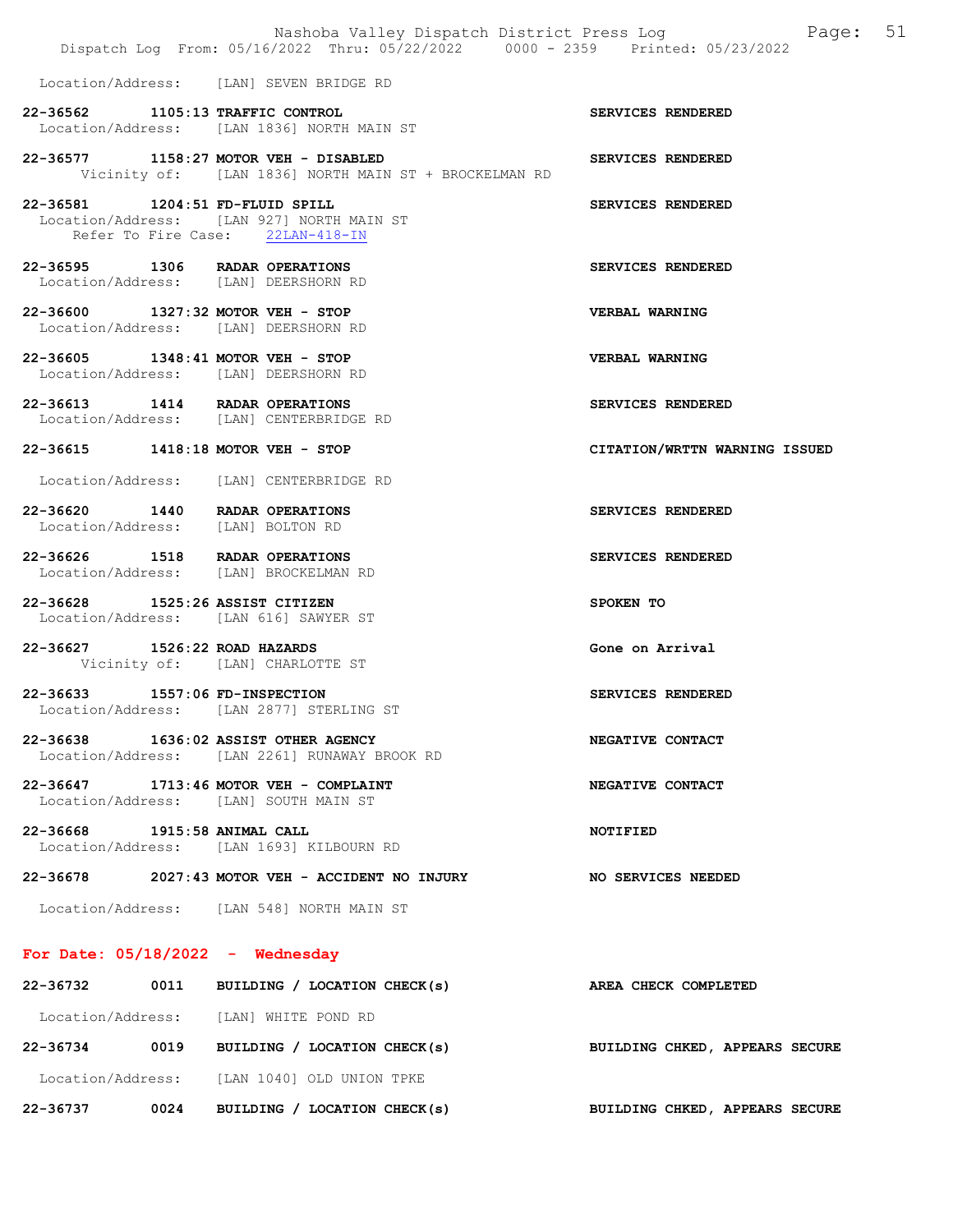|                   |           | Nashoba Valley Dispatch District Press Log<br>Dispatch Log From: 05/16/2022 Thru: 05/22/2022 0000 - 2359 Printed: 05/23/2022 | 52<br>Page:                    |
|-------------------|-----------|------------------------------------------------------------------------------------------------------------------------------|--------------------------------|
|                   |           | Location/Address: [LAN 855] OLD UNION TPKE                                                                                   |                                |
| 22-36741          | 0029      | BUILDING / LOCATION CHECK(s)                                                                                                 | AREA CHECK COMPLETED           |
| Location/Address: |           | [LAN 566] HOLLYWOOD DR                                                                                                       |                                |
| 22-36742 0032     |           | BUILDING / LOCATION CHECK(s)                                                                                                 | AREA CHECK COMPLETED           |
| Location/Address: |           | [LAN 933] OLD UNION TPKE                                                                                                     |                                |
| 22-36746 0037     |           | BUILDING / LOCATION CHECK(s)                                                                                                 | AREA CHECK COMPLETED           |
| Location/Address: |           | [LAN 931] LUNENBURG RD                                                                                                       |                                |
| 22-36748 0046     |           | BUILDING / LOCATION CHECK(s)                                                                                                 | AREA CHECK COMPLETED           |
| Location/Address: |           | [LAN 1696] LUNENBURG RD                                                                                                      |                                |
| 22-36749          | 0047      | BUILDING / LOCATION CHECK(s)                                                                                                 | AREA CHECK COMPLETED           |
| Location/Address: |           | [LAN 1695] LUNENBURG RD                                                                                                      |                                |
| 22-36750 0057     |           | BUILDING / LOCATION CHECK(s)                                                                                                 | BUILDING CHKED, APPEARS SECURE |
| Location/Address: |           | [LAN 1695] LUNENBURG RD                                                                                                      |                                |
| 22-36751 0059     |           | BUILDING / LOCATION CHECK(s)                                                                                                 | BUILDING CHKED, APPEARS SECURE |
| Location/Address: |           | [LAN 856] LUNENBURG RD                                                                                                       |                                |
| 22-36756          | 0116      | BUILDING / LOCATION CHECK(s)                                                                                                 | BUILDING CHKED, APPEARS SECURE |
| Location/Address: |           | [LAN 901] PARKER RD                                                                                                          |                                |
| 22-36757 0131     |           | BUILDING / LOCATION CHECK(s)                                                                                                 | BUILDING CHKED, APPEARS SECURE |
| Location/Address: |           | [LAN 1013] PRESCOTT ST                                                                                                       |                                |
| 22-36760 0137     |           | BUILDING / LOCATION CHECK(s)                                                                                                 | BUILDING CHKED, APPEARS SECURE |
|                   |           | Location/Address: [LAN 790] SOUTH MAIN ST                                                                                    |                                |
| 22-36761          | 0138      | BUILDING / LOCATION CHECK(s)                                                                                                 | BUILDING CHKED, APPEARS SECURE |
|                   |           | Location/Address: [LAN 76] SOUTH MAIN ST                                                                                     |                                |
| 22-36763 0140     |           | BUILDING / LOCATION CHECK(s)                                                                                                 | BUILDING CHKED, APPEARS SECURE |
|                   |           | Location/Address: [LAN 8] SOUTH MAIN ST                                                                                      |                                |
| 22-36764          | 0141      | BUILDING / LOCATION CHECK(s)                                                                                                 | BUILDING CHKED, APPEARS SECURE |
|                   |           | Location/Address: [LAN 12] SOUTH MAIN ST                                                                                     |                                |
| 22-36765 0144     |           | BUILDING / LOCATION CHECK(s)                                                                                                 | BUILDING CHKED, APPEARS SECURE |
|                   | Location: | [LAN] SOUTH SIDE AREA CHECKS                                                                                                 |                                |
| 22-36783 0231     |           | BUILDING / LOCATION CHECK(s)                                                                                                 | AREA CHECK COMPLETED           |
| Location/Address: |           | [LAN 96] HIGH STREET EXT                                                                                                     |                                |
| 22-36787          | 0237      | BUILDING / LOCATION CHECK(s)                                                                                                 | AREA CHECK COMPLETED           |
| Location/Address: |           | [LAN 855] OLD UNION TPKE                                                                                                     |                                |
| 22-36827          | 0558      | RADAR OPERATIONS<br>Location/Address: [LAN 1377] CHACE HILL RD                                                               | SERVICES RENDERED              |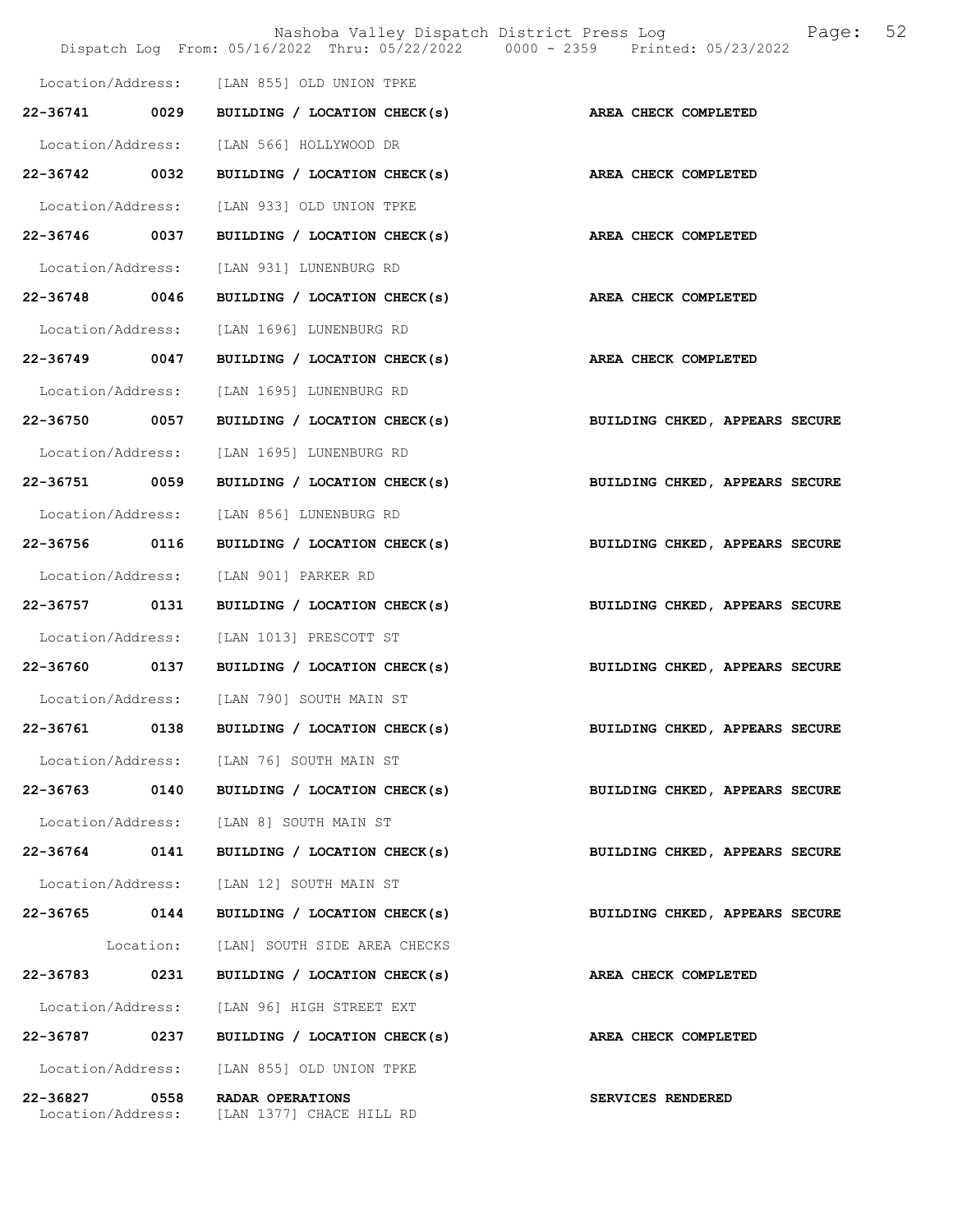|                                    | Nashoba Valley Dispatch District Press Loq<br>Dispatch Log From: 05/16/2022 Thru: 05/22/2022 0000 - 2359 Printed: 05/23/2022                                                               | Page: 53                       |
|------------------------------------|--------------------------------------------------------------------------------------------------------------------------------------------------------------------------------------------|--------------------------------|
|                                    | 22-36831 0622:32 MOTOR VEH - STOP<br>Vicinity of: [LAN] CHACE HILL RD                                                                                                                      | VERBAL WARNING                 |
|                                    | 22-36848 0805:42 FD-MEDICAL EMERGENCY<br>Location/Address: [LAN 4] STERLING RD<br>Refer To Fire Case: 22LAN-419-IN                                                                         | <b>TRANSPORTED ALS</b>         |
|                                    | 22-36861 0854:03 911 ABANDONED/MISDIAL/HANGUP<br>Location/Address: [LAN 2587] HARVARD RD<br>Refer To Fire Case: 22BOL-395-IN<br>Refer To Fire Case: 22LAN-420-IN                           | <b>TRANSPORTED BLS</b>         |
|                                    | 22-36874 0941:55 MOTOR VEH - ACCIDENT NO INJURY VEHICLE TOWED<br>Location/Address: [LAN] LUNENBURG RD + NORTH MAIN ST<br>Refer To Fire Case: 22LAN-421-IN<br>Refer To Summons: 22LAN-54-AR |                                |
| 22-36879 1006:42 THREATS           | Location/Address: [LAN 574] BOGAN AVE                                                                                                                                                      | SPOKEN TO                      |
| 22-36880 1009:18 FD-INSPECTION     | Location/Address: [LAN 203] MAIN ST                                                                                                                                                        | SERVICES RENDERED              |
| 22-36884 1014:12 FD-INSPECTION     | Location/Address: [LAN 202] MAIN ST                                                                                                                                                        | SERVICES RENDERED              |
| 22-36887 1019:04 FD-INSPECTION     | Location/Address: [LAN 201] MAIN ST                                                                                                                                                        | SERVICES RENDERED              |
| 22-36890 1027:07 FD-INSPECTION     | Location/Address: [LAN 190] PINFEATHER LN                                                                                                                                                  | SERVICES RENDERED              |
| 22-36892 1032:19 FD-INSPECTION     | Location/Address: [LAN 3006] PINFEATHER LN                                                                                                                                                 | SERVICES RENDERED              |
| 22-36894 1036:12 FD-INSPECTION     | Location/Address: [LAN 189] PINFEATHER LN                                                                                                                                                  | SERVICES RENDERED              |
|                                    | 22-36909 1158:23 MOTOR VEH - LOCKOUT<br>Location/Address: [LAN 2636] NORTH MAIN ST                                                                                                         | SERVICES RENDERED              |
|                                    | 22-36914 1241:05 MOTOR VEH - ACCIDENT NO INJURY<br>Location/Address: [LAN] MAIN ST + CENTERBRIDGE RD                                                                                       | SERVICES RENDERED              |
| 22-36916 1300:54 FD-INSPECTION     | Location/Address: [LAN 267] PRESCOTT ST                                                                                                                                                    | SERVICES RENDERED              |
|                                    | 22-36961 1728:33 911 ABANDONED/MISDIAL/HANGUP                                                                                                                                              | SEARCHED AREA, NEGATIVE RESULT |
| Location/Address: [LAN] SHIRLEY RD |                                                                                                                                                                                            |                                |
|                                    | $22-36968$ 1808:27 MOTOR VEH - PLATE LISTING<br>Location/Address: [LAN 844] MAIN ST                                                                                                        | SERVICES RENDERED              |
|                                    | 22-36974 1845:13 REQUEST TO SPEAK TO AN OFFICER<br>Location/Address: [LAN 844] MAIN ST                                                                                                     | SPOKEN TO                      |
|                                    | 22-36991 2020:54 MOTOR VEH - COMPLAINT<br>Location/Address: [LAN 96] HIGH STREET EXT                                                                                                       | Gone on Arrival                |
| For Date: $05/19/2022 - Thursday$  |                                                                                                                                                                                            |                                |
| 22-37010                           | 0012 BUILDING / LOCATION CHECK(s)                                                                                                                                                          | BUILDING CHKED, APPEARS SECURE |

Location/Address: [LAN 1062] OLD UNION TPKE

22-37019 0027 BUILDING / LOCATION CHECK(s) AREA CHECK COMPLETED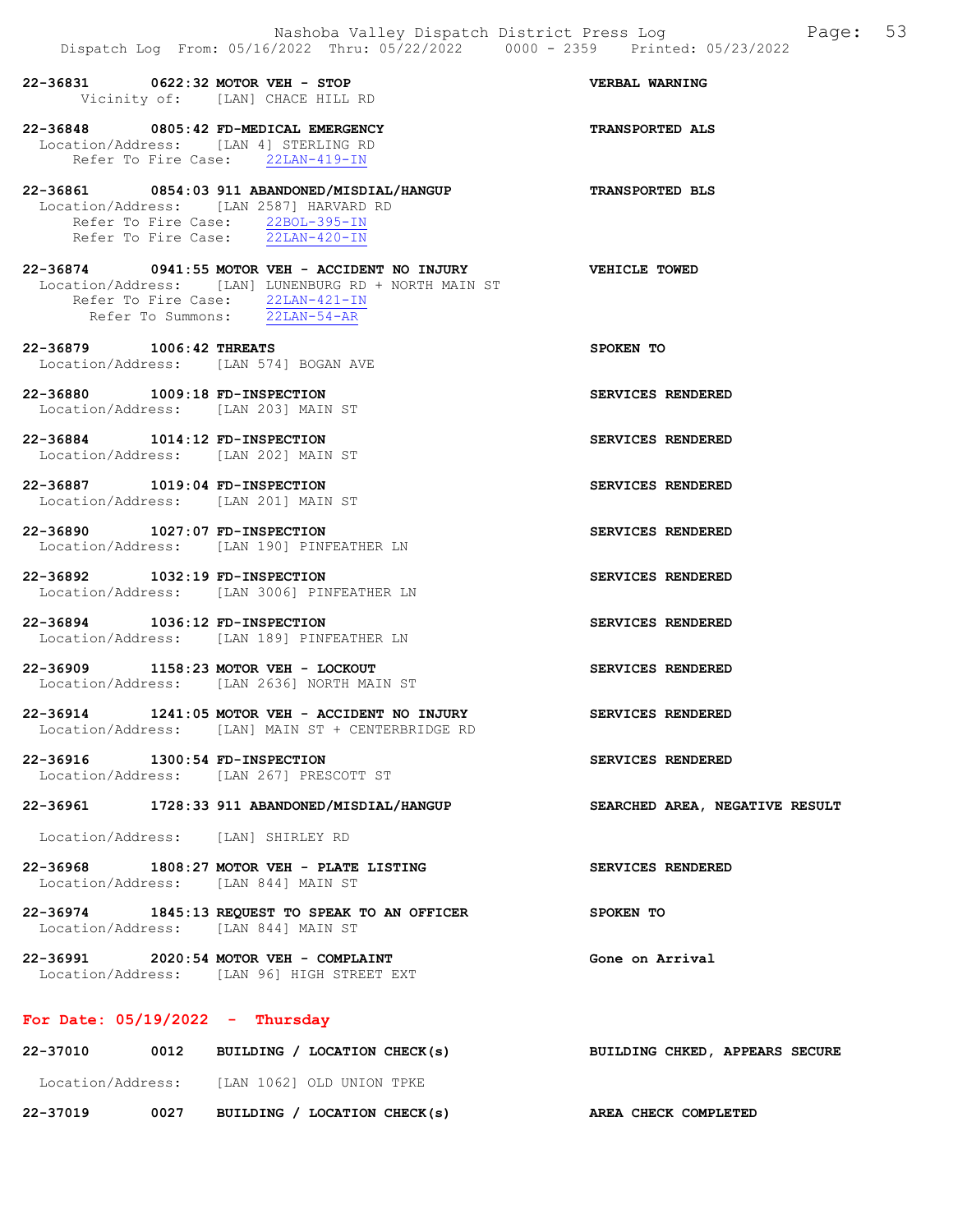|                               |           |                                               | 54<br>Nashoba Valley Dispatch District Press Log<br>Page:<br>Dispatch Log From: 05/16/2022 Thru: 05/22/2022 0000 - 2359 Printed: 05/23/2022 |
|-------------------------------|-----------|-----------------------------------------------|---------------------------------------------------------------------------------------------------------------------------------------------|
|                               |           | Location/Address: [LAN 566] HOLLYWOOD DR      |                                                                                                                                             |
| 22-37028 0035                 |           | BUILDING / LOCATION CHECK(s)                  | AREA CHECK COMPLETED                                                                                                                        |
| Location/Address:             |           | [LAN 96] HIGH STREET EXT                      |                                                                                                                                             |
| 22-37030 0039                 |           | BUILDING / LOCATION CHECK(s)                  | AREA CHECK COMPLETED                                                                                                                        |
| Location/Address:             |           | [LAN 1013] PRESCOTT ST                        |                                                                                                                                             |
| 22-37032 0042                 |           | BUILDING / LOCATION CHECK(s)                  | AREA CHECK COMPLETED                                                                                                                        |
| Location/Address:             |           | [LAN 790] SOUTH MAIN ST                       |                                                                                                                                             |
| 22-37036 0045                 |           | BUILDING / LOCATION CHECK(s)                  | AREA CHECK COMPLETED                                                                                                                        |
| Location/Address:             |           | [LAN 837] SOUTH MAIN ST                       |                                                                                                                                             |
| 22-37038                      | 0049      | BUILDING / LOCATION CHECK(s)                  | AREA CHECK COMPLETED                                                                                                                        |
| Location/Address:             |           | [LAN 841] SOUTH MAIN ST                       |                                                                                                                                             |
| 22-37043 0053                 |           | BUILDING / LOCATION CHECK(s)                  | AREA CHECK COMPLETED                                                                                                                        |
| Location/Address:             |           | [LAN 7] SOUTH MAIN ST                         |                                                                                                                                             |
| 22-37057 0138                 |           | BUILDING / LOCATION CHECK(s)                  | AREA CHECK COMPLETED                                                                                                                        |
| Location/Address:             |           | [LAN 901] PARKER RD                           |                                                                                                                                             |
| 22-37059                      | 0142      | BUILDING / LOCATION CHECK(s)                  | <b>AREA CHECK COMPLETED</b>                                                                                                                 |
| Location/Address:             |           | [LAN 895] SEVEN BRIDGE RD                     |                                                                                                                                             |
| 22-37061 0147                 |           | BUILDING / LOCATION CHECK(s)                  | AREA CHECK COMPLETED                                                                                                                        |
| Location/Address:             |           | [LAN 1695] LUNENBURG RD                       |                                                                                                                                             |
| 22-37063<br>Location/Address: | 0150      | COMMUNITY POLICING<br>[LAN 1696] LUNENBURG RD | SERVICES RENDERED                                                                                                                           |
| 22-37064                      | 0151      | BUILDING / LOCATION CHECK(s)                  | BUILDING CHKED, APPEARS SECURE                                                                                                              |
|                               |           | Location/Address: [LAN 867] HIGH STREET EXT   |                                                                                                                                             |
| 22-37065 0151                 |           | BUILDING / LOCATION CHECK(s)                  | BUILDING CHKED, APPEARS SECURE                                                                                                              |
| Location/Address:             |           | [LAN 1632] STILL RIVER RD                     |                                                                                                                                             |
| 22-37066                      | 0152      | BUILDING / LOCATION CHECK(s)                  | BUILDING CHKED, APPEARS SECURE                                                                                                              |
| Location/Address:             |           | [LAN 96] HIGH STREET EXT                      |                                                                                                                                             |
| 22-37067 0157                 |           | BUILDING / LOCATION CHECK(s)                  | AREA CHECK COMPLETED                                                                                                                        |
| Location/Address:             |           | [LAN 1005] PACKARD ST                         |                                                                                                                                             |
| 22-37069 0202                 |           | BUILDING / LOCATION CHECK(s)                  | BUILDING CHKED, APPEARS SECURE                                                                                                              |
|                               | Location: | [LAN] SOUTH SIDE AREA CHECKS                  |                                                                                                                                             |
| 22-37070                      | 0203      | BUILDING / LOCATION CHECK(s)                  | AREA CHECK COMPLETED                                                                                                                        |
| Location/Address:             |           | [LAN 855] OLD UNION TPKE                      |                                                                                                                                             |
| 22-37074 0231                 |           | BUILDING / LOCATION CHECK(s)                  | AREA CHECK COMPLETED                                                                                                                        |
| Location/Address:             |           | [LAN 1011] FORT POND RD                       |                                                                                                                                             |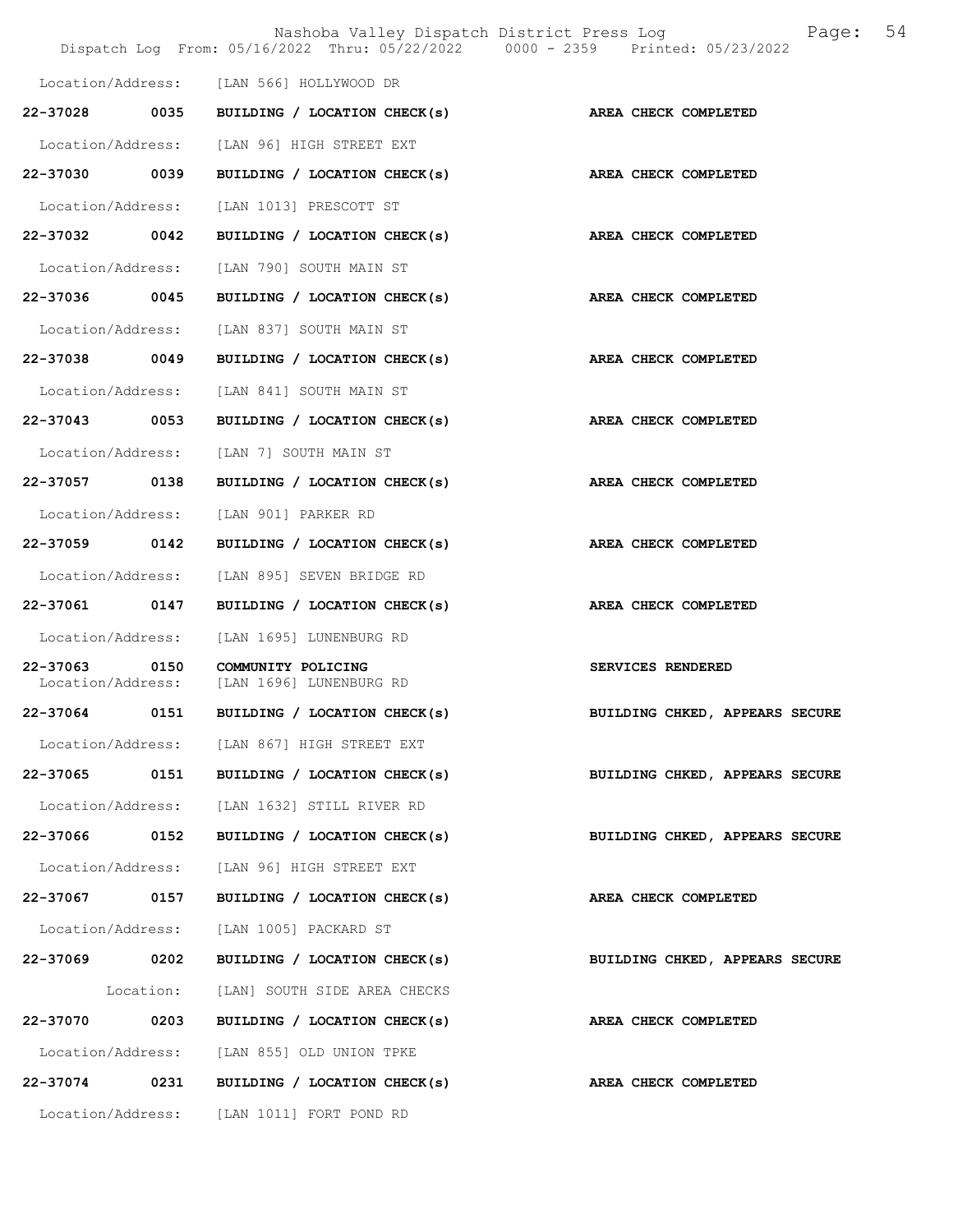Nashoba Valley Dispatch District Press Log Fage: 55 Dispatch Log From: 05/16/2022 Thru: 05/22/2022 0000 - 2359 Printed: 05/23/2022 22-37076 0235 BUILDING / LOCATION CHECK(s) AREA CHECK COMPLETED Location/Address: [LAN 933] OLD UNION TPKE 22-37078 0242 BUILDING / LOCATION CHECK(s) AREA CHECK COMPLETED Location/Address: [LAN 1063] MCGOVERN BLVD 22-37080 0253 BUILDING / LOCATION CHECK(s) AREA CHECK COMPLETED Location/Address: [LAN 96] HIGH STREET EXT 22-37091 0559 RADAR OPERATIONS SERVICES RENDERED Location/Address: [LAN 1813] NORTH MAIN ST 22-37098 0643:34 ALARM - COMMERCIAL BURGLARY SERVICES RENDERED Location/Address: [LAN 846] OLD UNION TPKE 22-37114 0905:19 FD-INSPECTION SERVICES RENDERED Location/Address: [LAN 2421] STERLING ST 22-37123 0932:32 FD-INSPECTION SERVICES RENDERED Location/Address: [LAN 1330] BULL HILL RD 22-37132 0958:03 FD-FIRE TRAINING/DRILL SERVICES RENDERED Location/Address: [LAN 68] LANGEN RD 22-37139 1015:08 911 ABANDONED/MISDIAL/HANGUP ACCIDENTAL 911 CALL Location/Address: [LAN 1164] SEVEN BRIDGE RD 22-37144 1036:46 FD-INSPECTION SERVICES RENDERED Location/Address: [LAN 2009] NARROW LN 22-37147 1048:47 MOTOR VEH - COMPLAINT VERBAL WARNING Location/Address: [LAN 932] SEVEN BRIDGE RD 22-37162 1205:05 FD-INSPECTION SERVICES RENDERED Location/Address: [LAN 2330] NORTH SHIRLEY RD 22-37164 1233:26 FD-MEDICAL EMERGENCY TRANSPORTED ALS Location/Address: [LAN 141] NORTH MAIN ST Refer To Fire Case:  $\frac{22BOL-398-IN}{22LAN-422-IN}$ Refer To Fire Case: 22-37165 1238:24 FOLLOW UP SERVICES RENDERED Location/Address: [LAN 566] HOLLYWOOD DR 22-37173 1331:16 FD-INSPECTION SERVICES RENDERED Location/Address: [LAN 2009] NARROW LN 22-37184 1445:01 ANIMAL CALL UNITS ADVISED Location/Address: [LAN 668] LEE ST 22-37191 1538:47 LARCENY/ FORGERY/ FRAUD REPORT Location/Address: [LAN 2287] SETTLERS PATH 22-37193 1543:30 ANIMAL CALL <br>Vicinity of: [LAN] HIGH STREET EXT **UNITS ADVISED**  Vicinity of: [LAN] HIGH STREET EXT 22-37211 1726:14 MOTOR VEH - STOP VERBAL WARNING Location/Address: [LAN] N MAIN ST + OTIS ST 22-37283 2344:09 ALARM - COMMERCIAL BURGLARY REPORT

For Date: 05/20/2022 - Friday

Location/Address: [LAN 1695] LUNENBURG RD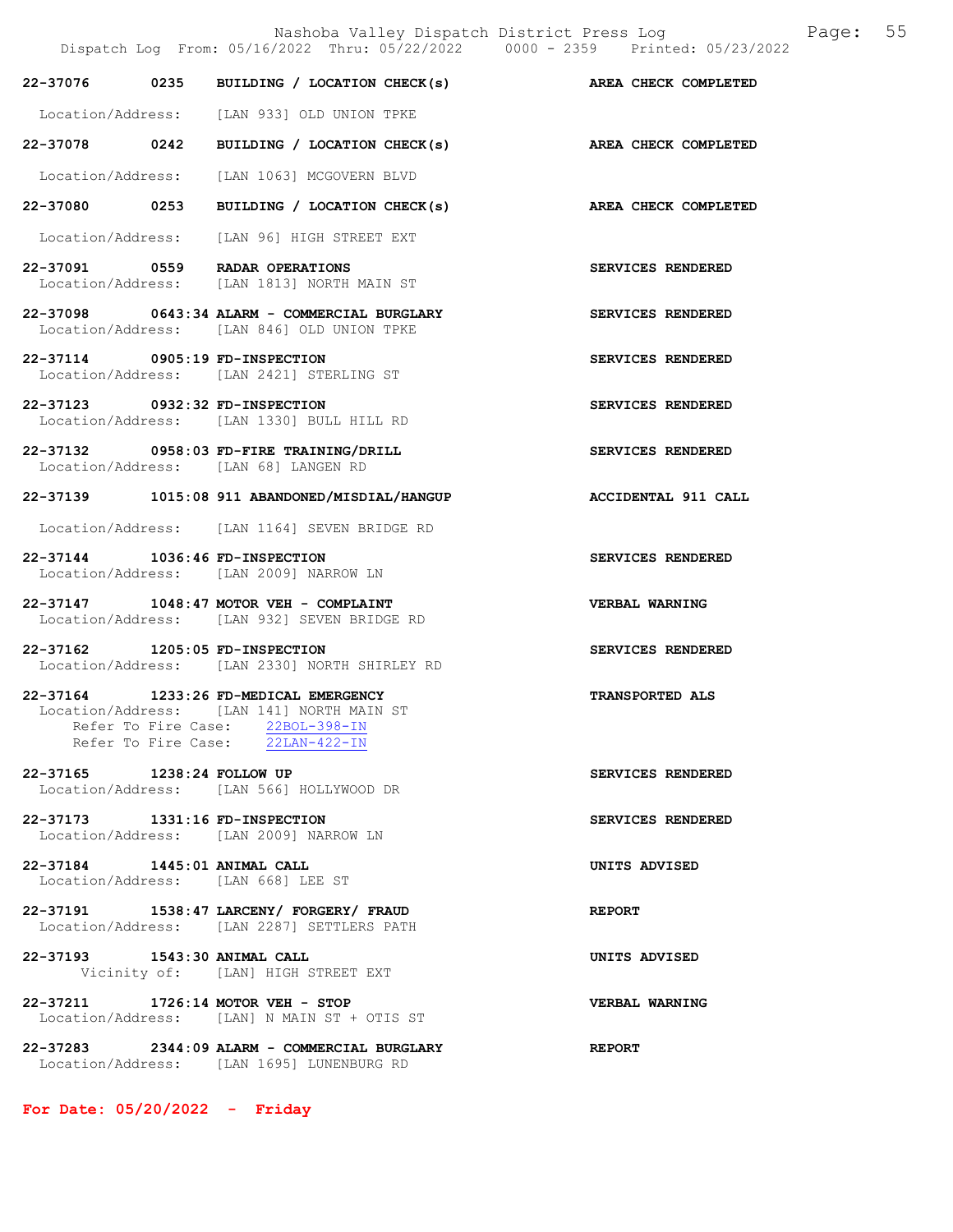|                                                                                                     |                                                                                                                        | Dispatch Log From: 05/16/2022 Thru: 05/22/2022 0000 - 2359 Printed: 05/23/2022 |
|-----------------------------------------------------------------------------------------------------|------------------------------------------------------------------------------------------------------------------------|--------------------------------------------------------------------------------|
|                                                                                                     | 22-37367 0342 BUILDING / LOCATION CHECK(s)                                                                             | AREA CHECK COMPLETED                                                           |
|                                                                                                     | Location/Address: [LAN 96] HIGH STREET EXT                                                                             |                                                                                |
|                                                                                                     | 22-37377 0559:58 FD-FIRE TRAINING/DRILL<br>Location/Address: [LAN 688] HARVARD RD                                      | SERVICES RENDERED                                                              |
| 22-37395 0816 RADAR OPERATIONS                                                                      | Location/Address: [LAN] LUNENBURG RD                                                                                   | SERVICES RENDERED                                                              |
| 22-37397 0833 RADAR OPERATIONS                                                                      | Location/Address: [LAN] OLD UNION TPKE                                                                                 | SERVICES RENDERED                                                              |
|                                                                                                     | 22-37403 0844:13 FD-MEDICAL EMERGENCY<br>Location/Address: [LAN 2611] LUNENBURG RD<br>Refer To Fire Case: 22LAN-424-IN | <b>TRANSPORTED BLS</b>                                                         |
| 22-37418 0936:44 FOLLOW UP                                                                          | Location/Address: [LAN 1696] LUNENBURG RD                                                                              | SERVICES RENDERED                                                              |
| 22-37420 0947:45 FD-MEDICAL EMERGENCY                                                               | Location/Address: [LAN 1454] FIRE #7 RD<br>Refer To Fire Case: 22BOL-399-IN<br>Refer To Fire Case: 22LAN-425-IN        | <b>TRANSPORTED ALS</b>                                                         |
| Location/Address: [LAN 29] DUVAL RD                                                                 | 22-37456 1319:54 LARCENY/ FORGERY/ FRAUD                                                                               | <b>REPORT</b>                                                                  |
|                                                                                                     | 22-37463 1353:07 MOTOR VEH - COMPLAINT<br>Location/Address: [LAN 2677] PACKARD ST                                      | SPOKEN TO                                                                      |
| 22-37465 1410:58 FOLLOW UP<br>Location/Address: [LAN 29] DUVAL RD                                   |                                                                                                                        | SERVICES RENDERED                                                              |
| 22-37479    1614:36 FOLLOW UP<br>Location/Address: [LAN 844] MAIN ST                                |                                                                                                                        | SPOKEN TO                                                                      |
| 22-37482 1629:00 FD-MEDICAL EMERGENCY                                                               | Location/Address: [LAN 1886] MARY CATHERINE DR<br>Refer To Fire Case: 22LAN-426-IN                                     | SERVICES RENDERED                                                              |
| 22-37508 1854:07 FD-MEDICAL EMERGENCY<br>Location/Address: [LAN 1733] LEE ST<br>Refer To Fire Case: | Refer To Fire Case: 22BOL-401-IN<br>22LAN-427-IN                                                                       | <b>TRANSPORTED BLS</b>                                                         |
| 22-37515 1937:25 MOTOR VEH - STOP                                                                   | Vicinity of: [LAN] BOLTON RD                                                                                           | VERBAL WARNING                                                                 |
| 22-37521 1956:06 FD-MEDICAL EMERGENCY                                                               | Location/Address: [LAN 39] NORTH SHIRLEY RD<br>Refer To Fire Case: 22LAN-428-IN                                        | <b>TRANSPORTED ALS</b>                                                         |
| 22-37538 2106:11 RUNAWAY<br>Location/Address: [LAN 202] MAIN ST                                     |                                                                                                                        | SERVICES RENDERED                                                              |
| For Date: $05/21/2022 -$ Saturday                                                                   |                                                                                                                        |                                                                                |
|                                                                                                     | 22-37637 0123 BUILDING / LOCATION CHECK(s)                                                                             | BUILDING CHKED, APPEARS SECURE                                                 |

 Location/Address: [LAN 856] LUNENBURG RD 22-37641 0127 BUILDING / LOCATION CHECK(s) BUILDING CHKED, APPEARS SECURE Location/Address: [LAN 855] OLD UNION TPKE 22-37655 0151 BUILDING / LOCATION CHECK(s) AREA CHECK COMPLETED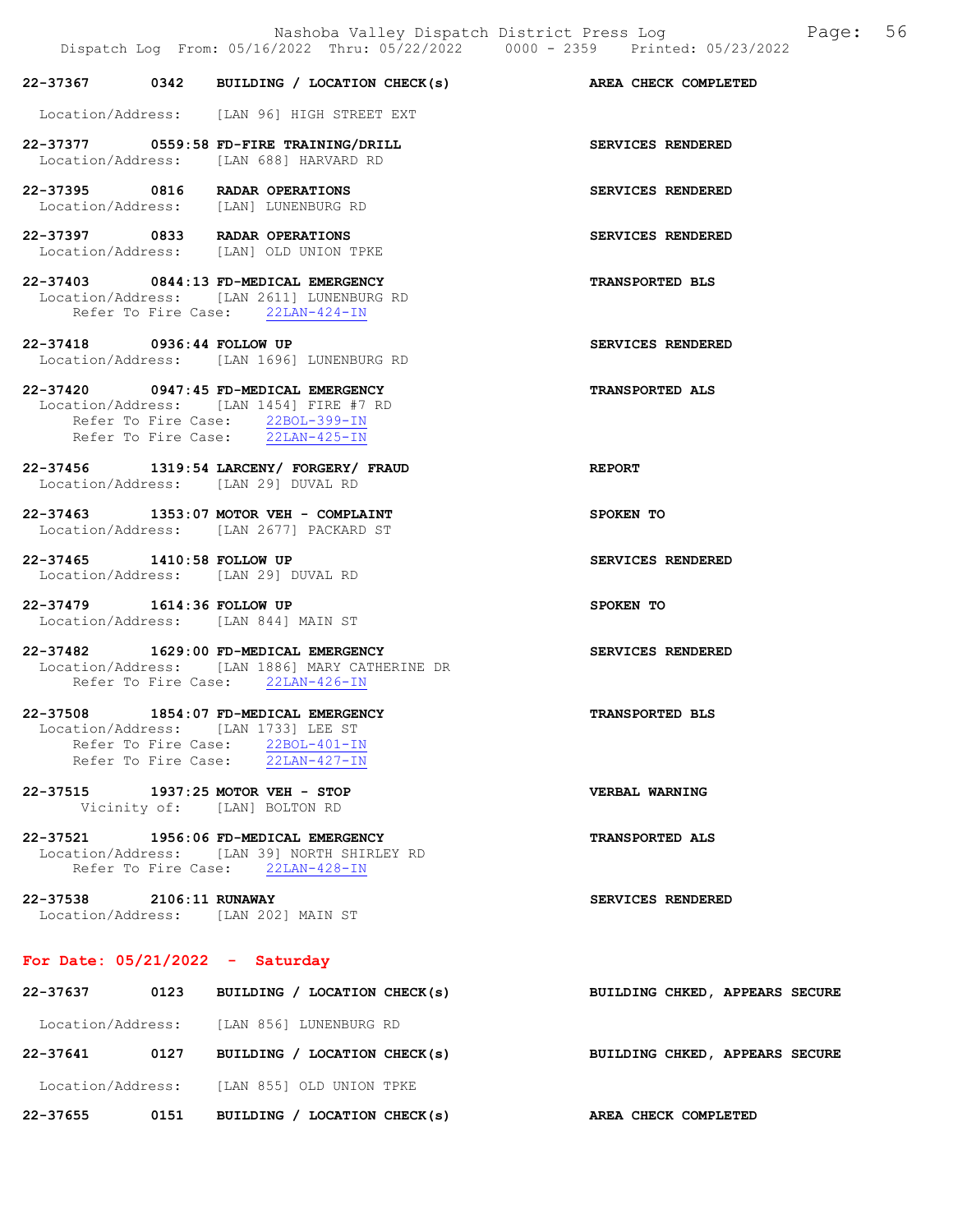|                               | Nashoba Valley Dispatch District Press Log<br>Dispatch Log From: 05/16/2022 Thru: 05/22/2022 0000 - 2359 Printed: 05/23/2022 | Page: 57                       |
|-------------------------------|------------------------------------------------------------------------------------------------------------------------------|--------------------------------|
|                               | Location/Address: [LAN] DUVAL RD                                                                                             |                                |
|                               | 22-37662 0205 BUILDING / LOCATION CHECK(s) AREA CHECK COMPLETED                                                              |                                |
|                               | Location/Address: [LAN] OLD UNION TPKE                                                                                       |                                |
|                               | 22-37691 0544:31 FD-MEDICAL EMERGENCY                                                                                        | PATIENT REFUSAL, NO TRANSPORT  |
|                               | Location/Address: [LAN 2587] HARVARD RD<br>Refer To Fire Case: 22BOL-404-IN<br>Refer To Fire Case: 22LAN-430-IN              |                                |
|                               | 22-37704 0848:02 MOTOR VEH - PLATE LISTING<br>Vicinity of: [LAN 874] SAWYER ST                                               | NOTIFIED                       |
|                               | 22-37738 1155:47 LARCENY/ FORGERY/ FRAUD<br>Location/Address: [LAN 1768] MAIN ST                                             | <b>INVESTIGATED</b>            |
| 22-37742 1218:21 ROAD HAZARDS | Location/Address: [LAN] BROCKELMAN RD                                                                                        | REMOVED HAZARD                 |
|                               | 22-37753 1434 RADAR OPERATIONS<br>Location/Address: [LAN] HIGH STREET EXT                                                    | SERVICES RENDERED              |
|                               | 22-37756 1450 RADAR OPERATIONS<br>Location/Address: [LAN] SOUTH MAIN ST                                                      | SERVICES RENDERED              |
|                               | 22-37758 1510 BUILDING / LOCATION CHECK(s)                                                                                   | CITATION/WRTTN WARNING ISSUED  |
|                               | Location/Address: [LAN 933] OLD UNION TPKE                                                                                   |                                |
|                               | 22-37759 1526:29 MOTOR VEH - PARKING VIOLATION<br>Location/Address: [LAN 933] OLD UNION TPKE                                 | SERVICES RENDERED              |
|                               | 22-37763 1603:08 FD-MEDICAL EMERGENCY<br>Location/Address: [LAN 1063] MCGOVERN BLVD<br>Refer To Fire Case: 22LAN-431-IN      | <b>TRANSPORTED BLS</b>         |
|                               | 22-37765 1616:59 WELL BEING CHECK<br>Location/Address: [LAN 813] NORTH MAIN ST                                               | NEGATIVE CONTACT               |
| 22-37784                      | 1737:28 PROPERTY - Found or Lost<br>Location/Address: [LAN 856] LUNENBURG RD                                                 | SERVICES RENDERED              |
|                               | 22-37791 1843 BUILDING / LOCATION CHECK(s)                                                                                   | BUILDING CHKED, APPEARS SECURE |
|                               | Location/Address: [LAN 933] OLD UNION TPKE                                                                                   |                                |
|                               | 22-37794 1908:08 COOKING FIRE REQUEST<br>Location/Address: [LAN 2907] FIRE # 12 RD                                           | NOTIFIED                       |
|                               | 22-37796 1915:48 FD-MEDICAL EMERGENCY                                                                                        | PATIENT REFUSAL, NO TRANSPORT  |
|                               | Location/Address: [LAN 1795] MAIN ST<br>Refer To Fire Case: 22LAN-432-IN                                                     |                                |
|                               | 22-37801 1958:23 COOKING FIRE REQUEST<br>Location/Address: [LAN 309] CENTERBRIDGE RD                                         | NOTIFIED                       |
|                               | 22-37822 2123:47 FD-MEDICAL EMERGENCY<br>Location/Address: [LAN 39] NORTH SHIRLEY RD<br>Refer To Fire Case: 22LAN-433-IN     | <b>TRANSPORTED BLS</b>         |
|                               | 22-37824 2141:13 MOTOR VEH - DISABLED<br>Location/Address: [LAN] N SHIRLEY RD + SHAKER RD                                    | SERVICES RENDERED              |
| 22-37827                      | $2238:18$ MOTOR VEH - STOP                                                                                                   | NO SERVICES NEEDED             |

Vicinity of: [LAN] SOUTH MAIN ST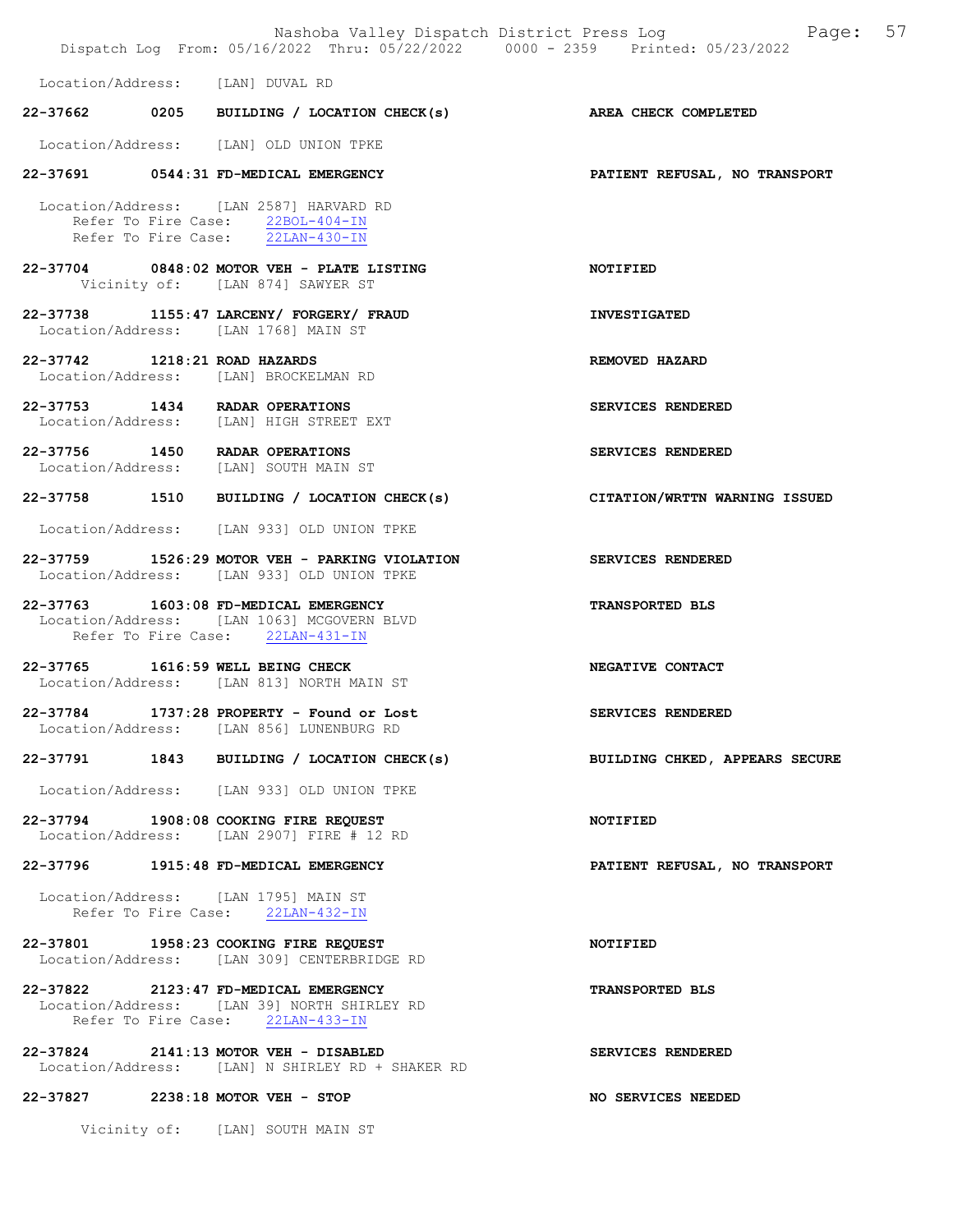Nashoba Valley Dispatch District Press Log Fage: 58 Dispatch Log From: 05/16/2022 Thru: 05/22/2022 0000 - 2359 Printed: 05/23/2022

| 22-37828          | 2246 | BUILDING / LOCATION CHECK(s)              | BUILDING CHKED, APPEARS SECURE |
|-------------------|------|-------------------------------------------|--------------------------------|
| Location/Address: |      | [LAN 855] OLD UNION TPKE                  |                                |
| 22-37829          | 2247 | BUILDING / LOCATION CHECK(s)              | AREA CHECK COMPLETED           |
|                   |      | Location/Address: [LAN 1695] LUNENBURG RD |                                |
| 22-37830          | 2252 | BUILDING / LOCATION CHECK(s)              | AREA CHECK COMPLETED           |
| Location/Address: |      | [LAN 1696] LUNENBURG RD                   |                                |
| 22-37831          | 2255 | BUILDING / LOCATION CHECK(s)              | AREA CHECK COMPLETED           |
| Location/Address: |      | [LAN 933] OLD UNION TPKE                  |                                |
| 22-37834          | 2319 | BUILDING / LOCATION CHECK(s)              | BUILDING CHKED, APPEARS SECURE |
| Location/Address: |      | TLAN 8561 LUNENBURG RD                    |                                |

# For Date: 05/22/2022 - Sunday

| 22-37844      | 0009 | BUILDING / LOCATION CHECK(s)                      | BUILDING CHKED, APPEARS SECURE |
|---------------|------|---------------------------------------------------|--------------------------------|
|               |      | Location/Address: [LAN 12] SOUTH MAIN ST          |                                |
| 22-37846 0011 |      | BUILDING / LOCATION CHECK(s)                      | BUILDING CHKED, APPEARS SECURE |
|               |      | Location/Address: [LAN 32] SOUTH MAIN ST          |                                |
| 22-37847 0013 |      | BUILDING / LOCATION CHECK(s)                      | BUILDING CHKED, APPEARS SECURE |
|               |      | Location/Address: [LAN 76] SOUTH MAIN ST          |                                |
| 22-37848 0013 |      | BUILDING / LOCATION CHECK(s)                      | AREA CHECK COMPLETED           |
|               |      | Location/Address: [LAN 856] LUNENBURG RD          |                                |
| 22-37849 0014 |      | BUILDING / LOCATION CHECK(s)                      | BUILDING CHKED, APPEARS SECURE |
|               |      | Location/Address: [LAN 790] SOUTH MAIN ST         |                                |
| 22-37851 0018 |      | BUILDING / LOCATION CHECK(s)                      | BUILDING CHKED, APPEARS SECURE |
|               |      | Location/Address: [LAN 1632] STILL RIVER RD       |                                |
| 22-37852 0019 |      | BUILDING / LOCATION CHECK(s) AREA CHECK COMPLETED |                                |
|               |      | Location/Address: [LAN 96] HIGH STREET EXT        |                                |
| 22-37854 0021 |      | BUILDING / LOCATION CHECK(s)                      | AREA CHECK COMPLETED           |
|               |      | Location/Address: [LAN 1696] LUNENBURG RD         |                                |
| 22-37855 0022 |      | BUILDING / LOCATION CHECK(s)                      | BUILDING CHKED, APPEARS SECURE |
|               |      | Location: [LAN] SOUTH SIDE AREA CHECKS            |                                |
| 22-37857 0028 |      | BUILDING / LOCATION CHECK(s)                      | BUILDING CHKED, APPEARS SECURE |
|               |      | Location/Address: [LAN 1695] LUNENBURG RD         |                                |
| 22-37863 0035 |      | BUILDING / LOCATION CHECK(s)                      | AREA CHECK COMPLETED           |
|               |      | Location/Address: [LAN 933] OLD UNION TPKE        |                                |
| 22-37870 0037 |      | BUILDING / LOCATION CHECK(s)                      | SPOKEN TO                      |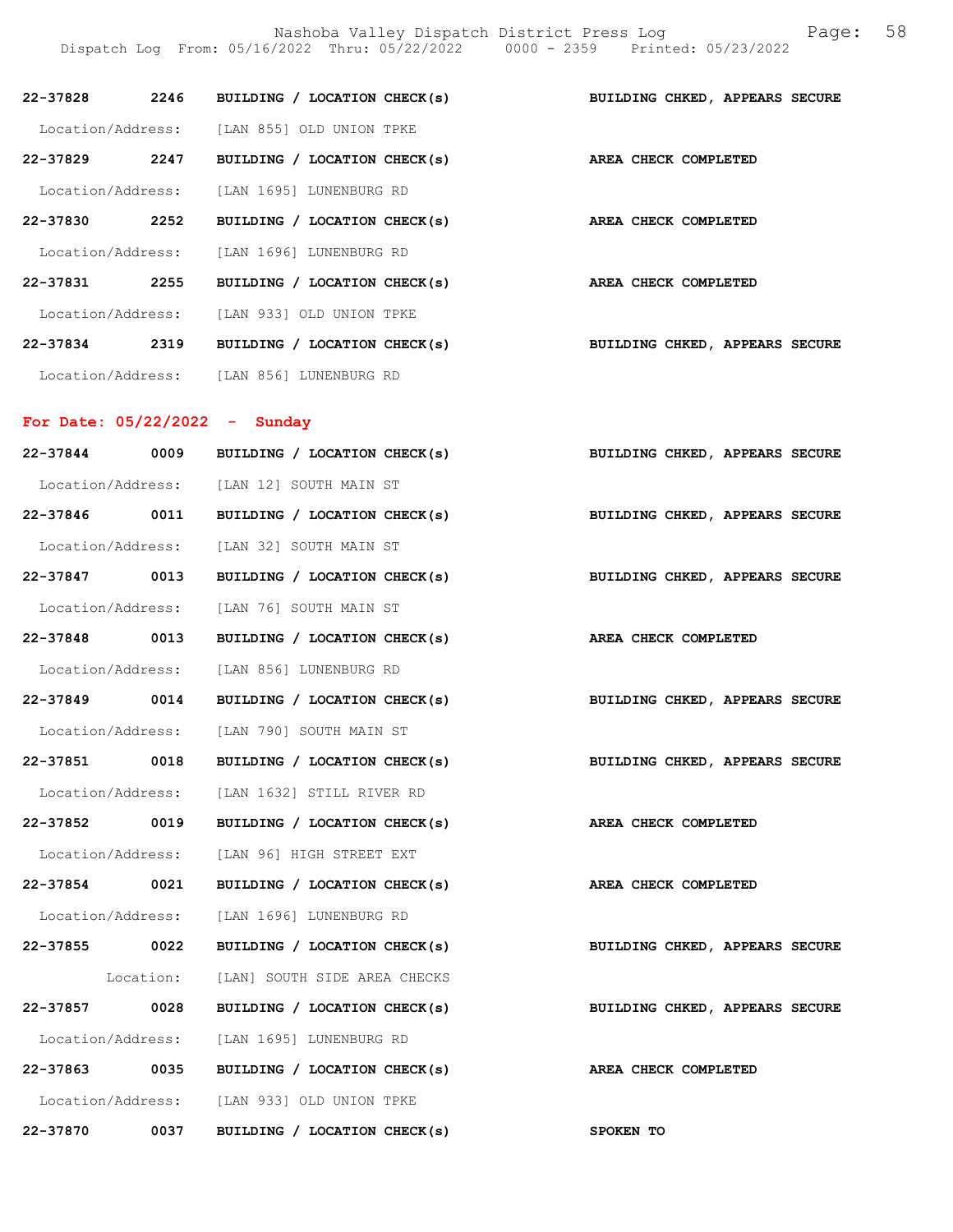|                                 | Nashoba Valley Dispatch District Press Log Nashoba Valley Dispatch District Press Log<br>Dispatch Log From: 05/16/2022 Thru: 05/22/2022 0000 - 2359 Printed: 05/23/2022 | 59                             |
|---------------------------------|-------------------------------------------------------------------------------------------------------------------------------------------------------------------------|--------------------------------|
|                                 | Location/Address: [LAN 1011] FORT POND RD                                                                                                                               |                                |
|                                 | 22-37875 0050 BUILDING / LOCATION CHECK(s)                                                                                                                              | AREA CHECK COMPLETED           |
|                                 | Location/Address: [LAN 855] OLD UNION TPKE                                                                                                                              |                                |
|                                 | 22-37881 0104 BUILDING / LOCATION CHECK(s)                                                                                                                              | AREA CHECK COMPLETED           |
|                                 | Location/Address: [LAN 1040] OLD UNION TPKE                                                                                                                             |                                |
| 22-37885 0108                   | BUILDING / LOCATION CHECK(s) BUILDING CHKED, APPEARS SECURE                                                                                                             |                                |
|                                 | Location/Address: [LAN 901] PARKER RD                                                                                                                                   |                                |
|                                 | 22-37924 0229 BUILDING / LOCATION CHECK(s)                                                                                                                              | BUILDING CHKED, APPEARS SECURE |
|                                 | Location/Address: [LAN 1062] OLD UNION TPKE                                                                                                                             |                                |
|                                 | 22-37927 0241 BUILDING / LOCATION CHECK(s)                                                                                                                              | AREA CHECK COMPLETED           |
|                                 | Location/Address: [LAN 96] HIGH STREET EXT                                                                                                                              |                                |
|                                 | 22-37945 0639:48 MOTOR VEH - DISABLED<br>Vicinity of: [LAN 1781] MAIN ST                                                                                                | SERVICES RENDERED              |
| 22-37946 0719:22 ROAD HAZARDS   | Location/Address: [LAN 272] REDSTONE HILL RD + STERLING ST                                                                                                              | SERVICES RENDERED              |
| 22-37948 0745:47 DISTURBANCE    |                                                                                                                                                                         | NO SERVICES NEEDED             |
| Location/Address: [LAN] GOSS LN |                                                                                                                                                                         |                                |
|                                 | 22-37980 1017:16 MOTOR VEH - PARKING VIOLATION CITATION/WRTTN WARNING ISSUED                                                                                            |                                |
|                                 | Location/Address: [LAN 933] OLD UNION TPKE                                                                                                                              |                                |
|                                 | 22-37985 1048:09 MOTOR VEH - STOP                                                                                                                                       | CITATION/WRTTN WARNING ISSUED  |
|                                 | Vicinity of: [LAN 1832] NORTH MAIN ST                                                                                                                                   |                                |
|                                 | 22-37990 1123:08 FD-MEDICAL EMERGENCY<br>Location/Address: [LAN 2251] RED TAIL WAY<br>Refer To Fire Case: 22LAN-434-IN                                                  | <b>TRANSPORTED BLS</b>         |
|                                 | 22-38002 1319:20 FD-MEDICAL EMERGENCY<br>Location/Address: [LAN 2600] KALEVA RD<br>Refer To Fire Case: 22BOL-410-IN<br>Refer To Fire Case: 22LAN-435-IN                 | <b>TRANSPORTED ALS</b>         |
|                                 | 22-38010 1413:57 MOTOR VEH - STOP<br>Vicinity of: [LAN] GEORGE HILL RD                                                                                                  | VERBAL WARNING                 |
| 22-38014 1505:52 ROAD HAZARDS   | Location/Address: [LAN 933] OLD UNION TPKE                                                                                                                              | SERVICES RENDERED              |
|                                 | 22-38016 1520:01 FD-FIRE ALARM, RESIDENTAL<br>Location/Address: [LAN 379] GEORGE HILL RD<br>Refer To Fire Case: 22LAN-436-IN                                            | <b>FALSE ALARM</b>             |
|                                 | 22-38027 1620 BUILDING / LOCATION CHECK(s)                                                                                                                              | BUILDING CHKED, APPEARS SECURE |
|                                 | Location/Address: [LAN 933] OLD UNION TPKE                                                                                                                              |                                |
|                                 | 22-38087 2204 BUILDING / LOCATION CHECK(s)                                                                                                                              | BUILDING CHKED, APPEARS SECURE |
|                                 | Location/Address: [LAN 933] OLD UNION TPKE                                                                                                                              |                                |
|                                 | 22-38098 2241:52 MOTOR VEH - STOP                                                                                                                                       | CITATION/WRTTN WARNING ISSUED  |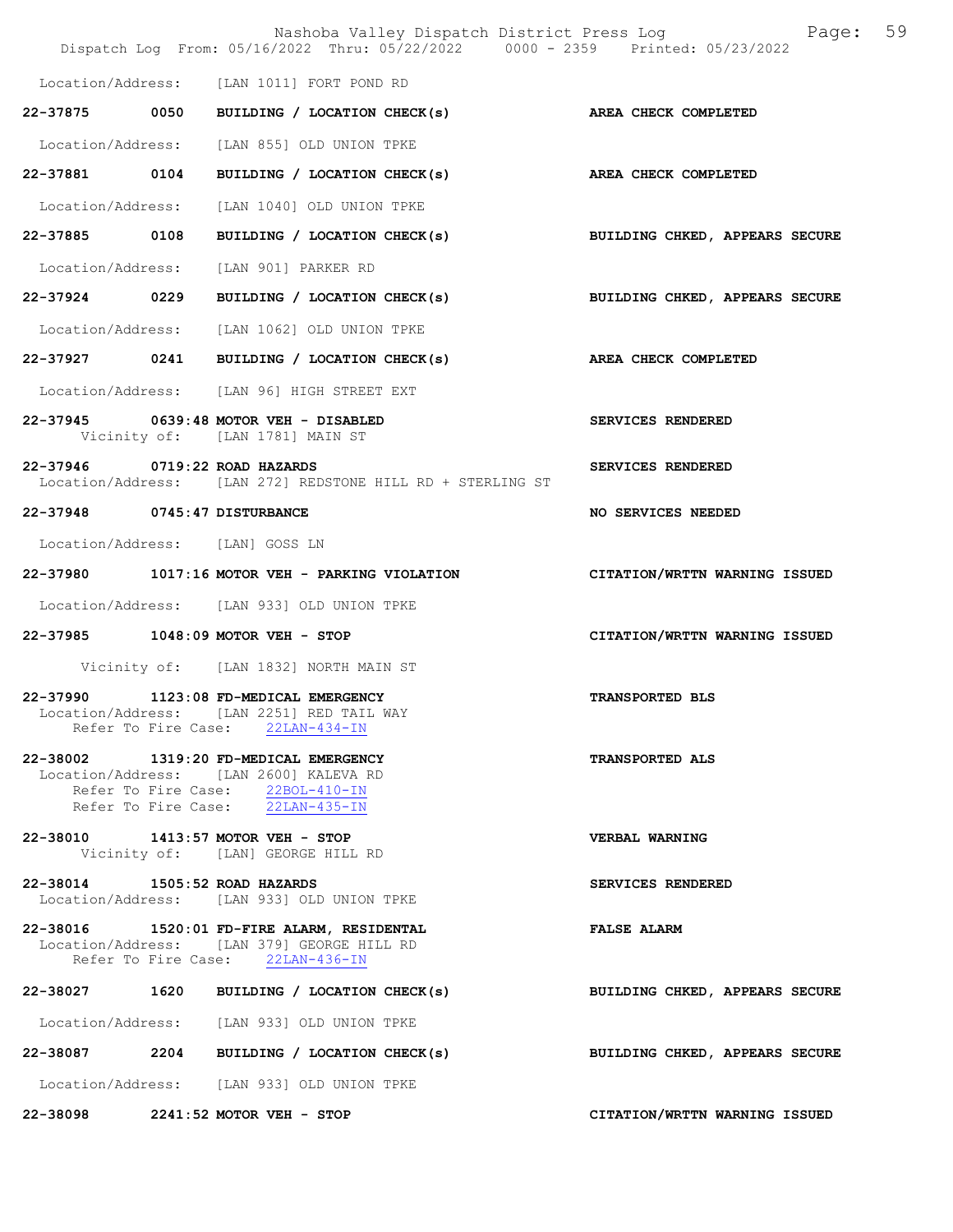Vicinity of: [LAN] MAIN ST + CENTERBRIDGE RD

# 22-38100 2318:47 FD-MEDICAL EMERGENCY NO SERVICES NEEDED

 Location/Address: [LAN 2251] RED TAIL WAY Refer To Fire Case: 22LAN-437-IN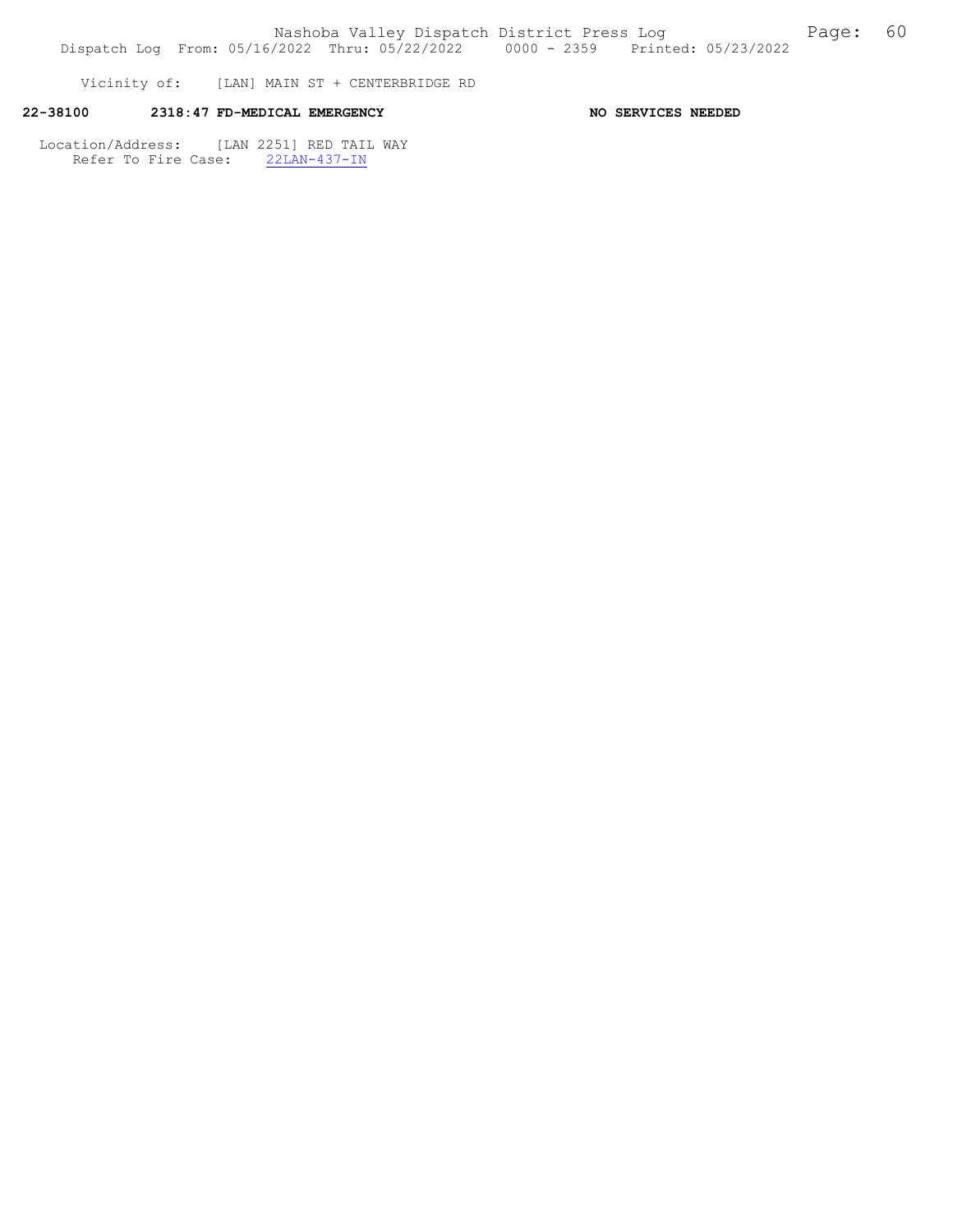# For Jurisdiction: LUNENBURG, MA

| For Date: $05/16/2022 -$ Monday |  |
|---------------------------------|--|
|                                 |  |

| 22-36015 0003     |      | BUILDING / LOCATION CHECK(s)                               | AREA CHECK COMPLETED |
|-------------------|------|------------------------------------------------------------|----------------------|
|                   |      | Location/Address: [LUN] SKYLARK LN                         |                      |
| 22-36017 0004     |      | BUILDING / LOCATION CHECK(s)                               | AREA CHECK COMPLETED |
| Location/Address: |      | [LUN 2268] MAIN ST                                         |                      |
| 22-36018 0004     |      | BUILDING / LOCATION CHECK(s)                               | AREA CHECK COMPLETED |
|                   |      | Location/Address: [LUN] WINDWARD TER                       |                      |
| 22-36019 0005     |      | BUILDING / LOCATION CHECK(s)                               | AREA CHECK COMPLETED |
| Location/Address: |      | [LUN] NORTHFIELD RD                                        |                      |
| 22-36020 0007     |      | BUILDING / LOCATION CHECK(s)                               | AREA CHECK COMPLETED |
| Location/Address: |      | [LUN] GILCHREST ST                                         |                      |
| 22-36021 0008     |      | BUILDING / LOCATION CHECK(s)                               | AREA CHECK COMPLETED |
|                   |      | Location/Address: [LUN] TURKEY HILL RD                     |                      |
| 22-36022 0009     |      | BUILDING / LOCATION CHECK(s)                               | AREA CHECK COMPLETED |
| Location/Address: |      | [LUN 4996] ELECTRIC AVE                                    |                      |
| 22-36023 0010     |      | BUILDING / LOCATION CHECK(s)                               | AREA CHECK COMPLETED |
| Location/Address: |      | [LUN] OAK AVE                                              |                      |
|                   |      |                                                            |                      |
| 22-36024 0010     |      | BUILDING / LOCATION CHECK(s)                               | AREA CHECK COMPLETED |
|                   |      | Location/Address: [LUN 4959] ELECTRIC AVE                  |                      |
| 22-36028 0012     |      | RADAR OPERATIONS<br>Location/Address: [LUN 4197] WHALOM RD | SERVICES RENDERED    |
| 22-36029 0012     |      | BUILDING / LOCATION CHECK(s)                               | AREA CHECK COMPLETED |
|                   |      | Location: [LUN] THE WOODLANDS                              |                      |
| 22-36031 0014     |      | BUILDING / LOCATION CHECK(s)                               | AREA CHECK COMPLETED |
| Location/Address: |      | [LUN] CUSHING LN                                           |                      |
| 22-36033          | 0016 | BUILDING / LOCATION CHECK(s)                               | AREA CHECK COMPLETED |
|                   |      | Location/Address: [LUN 2662] NORTHFIELD RD                 |                      |
| 22-36035          | 0019 | BUILDING / LOCATION CHECK(s)                               | AREA CHECK COMPLETED |
|                   |      | Location/Address: [LUN 2469] MASSACHUSETTS AVE             |                      |
| 22-36037          | 0022 | BUILDING / LOCATION CHECK(s)                               | AREA CHECK COMPLETED |
| Location/Address: |      | [LUN 4791] MASSACHUSETTS AVE                               |                      |
| 22-36038          | 0024 | BUILDING / LOCATION CHECK(s)                               | AREA CHECK COMPLETED |
|                   |      | Location/Address: [LUN 1699] HOLMAN ST                     |                      |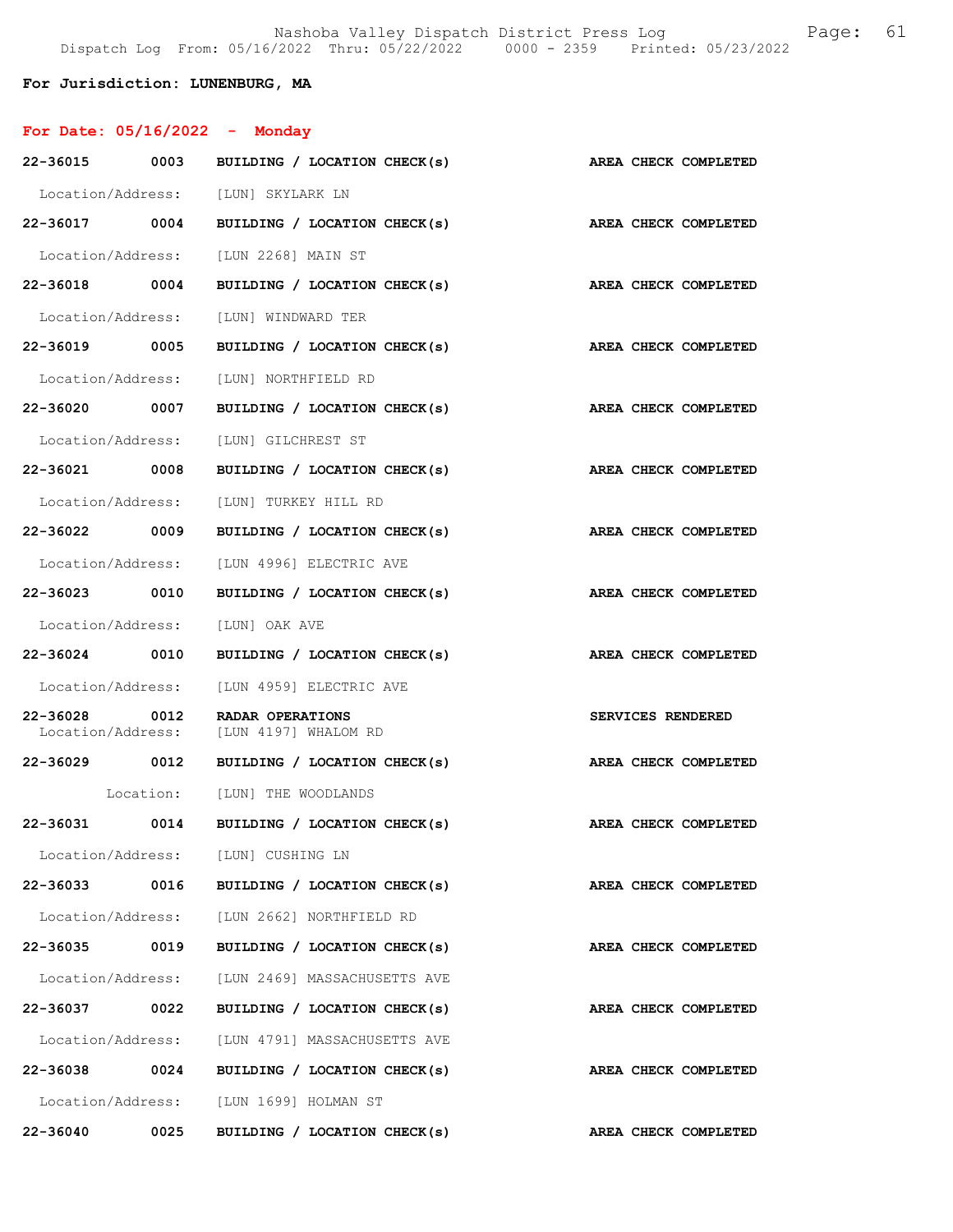Nashoba Valley Dispatch District Press Log Bage: 62<br>  $\frac{1}{2022}$  Thru: 05/22/2022 0000 - 2359 Printed: 05/23/2022 Dispatch Log From: 05/16/2022 Thru: 05/22/2022 0000 - 2359 Location/Address: [LUN 2398] MASSACHUSETTS AVE 22-36046 0029:10 BUILDING / LOCATION CHECK(s) INVESTIGATED<br>
Location/Address: [LUN 2328] MASSACHUSETTS AVE [LUN 2328] MASSACHUSETTS AVE 22-36048 0031 BUILDING / LOCATION CHECK(s) AREA CHECK COMPLETED Location/Address: [LUN 6] ELECTRIC AVE 22-36049 0032 BUILDING / LOCATION CHECK(s) AREA CHECK COMPLETED Location/Address: [LUN] HIGHLAND ST 22-36051 0035 BUILDING / LOCATION CHECK(s) BUILDING CHKED, APPEARS SECURE Location/Address: [LUN 2469] MASSACHUSETTS AVE 22-36052 0037 BUILDING / LOCATION CHECK(s) AREA CHECK COMPLETED Location/Address: [LUN 2475] MASSACHUSETTS AVE 22-36054 0041 RADAR OPERATIONS AREA CHECK COMPLETED Location/Address: [LUN 3665] SUMMER ST 22-36061 0052 BUILDING / LOCATION CHECK(s) AREA CHECK COMPLETED Location/Address: [LUN] FLAT HILL RD 22-36062 0053 BUILDING / LOCATION CHECK(s) AREA CHECK COMPLETED Location/Address: [LUN 4732] SUMMER ST 22-36063 0055 BUILDING / LOCATION CHECK(s) AREA CHECK COMPLETED Location/Address: [LUN 3651] SUMMER ST 22-36066 0057 BUILDING / LOCATION CHECK(s) AREA CHECK COMPLETED Location/Address: [LUN 3670] SUMMER ST 22-36072 0104 BUILDING / LOCATION CHECK(s) AREA CHECK COMPLETED Location/Address: [LUN 101] RESERVOIR RD 22-36077 0110 BUILDING / LOCATION CHECK(s) BUILDING CHKED, APPEARS SECURE Location/Address: [LUN 196] LEOMINSTER-SHIRLEY RD 22-36078 0118 BUILDING / LOCATION CHECK(s) AREA CHECK COMPLETED Location/Address: [LUN 3654] SUMMER ST 22-36079 0118 BUILDING / LOCATION CHECK(s) AREA CHECK COMPLETED Location/Address: [LUN 3651] SUMMER ST 22-36080 0123 BUILDING / LOCATION CHECK(s) AREA CHECK COMPLETED Location/Address: [LUN 2310] MASSACHUSETTS AVE 22-36081 0124 BUILDING / LOCATION CHECK(s) AREA CHECK COMPLETED Location/Address: [LUN 4777] ELECTRIC AVE 22-36082 0124 BUILDING / LOCATION CHECK(s) AREA CHECK COMPLETED Location/Address: [LUN 83] LAKEFRONT AVE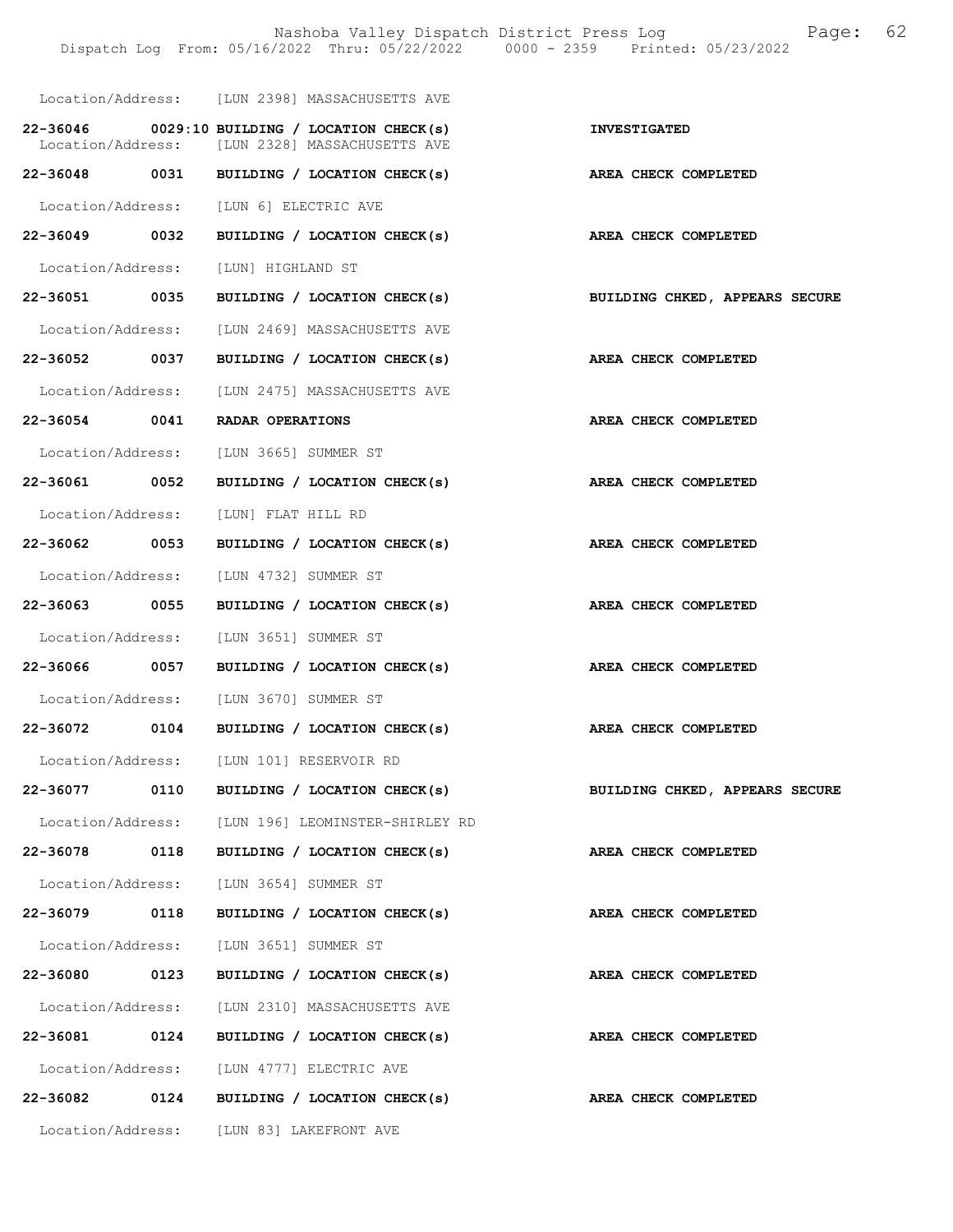|               | 22-36083 0127 BUILDING / LOCATION CHECK(s)                      | AREA CHECK COMPLETED        |
|---------------|-----------------------------------------------------------------|-----------------------------|
|               | Location/Address: [LUN 1959] LAKEFRONT AVE                      |                             |
|               | 22-36084 0131 BUILDING / LOCATION CHECK(s)                      | AREA CHECK COMPLETED        |
|               | Location/Address: [LUN 2317] MASSACHUSETTS AVE                  |                             |
|               | 22-36085 0132 BUILDING / LOCATION CHECK(s)                      | AREA CHECK COMPLETED        |
|               | Location/Address: [LUN 2328] MASSACHUSETTS AVE                  |                             |
| 22-36086 0132 | BUILDING / LOCATION CHECK(s)                                    | <b>AREA CHECK COMPLETED</b> |
|               | Location/Address: [LUN 2339] MASSACHUSETTS AVE                  |                             |
|               | 22-36087 0133 BUILDING / LOCATION CHECK(s)                      | AREA CHECK COMPLETED        |
|               | Location/Address: [LUN 1093] ELECTRIC AVE                       |                             |
|               | 22-36089 0140 BUILDING / LOCATION CHECK(s)                      | AREA CHECK COMPLETED        |
|               | Location/Address: [LUN 170] ELECTRIC AVE                        |                             |
| 22-36090 0141 | BUILDING / LOCATION CHECK(s)                                    | AREA CHECK COMPLETED        |
|               | Location/Address: [LUN 246] MASSACHUSETTS AVE                   |                             |
|               | 22-36092 0147 BUILDING / LOCATION CHECK(s)                      | AREA CHECK COMPLETED        |
|               | Location/Address: [LUN 247] MASSACHUSETTS AVE                   |                             |
|               | 22-36094 0151 BUILDING / LOCATION CHECK(s)                      | AREA CHECK COMPLETED        |
|               | Location/Address: [LUN 387] MASSACHUSETTS AVE                   |                             |
|               | 22-36095 0155 BUILDING / LOCATION CHECK(s)                      | AREA CHECK COMPLETED        |
|               | Location/Address: [LUN] BROADMEADOW DR                          |                             |
|               | 22-36097 0157 BUILDING / LOCATION CHECK(s) AREA CHECK COMPLETED |                             |
|               | Location/Address: [LUN] MAPLE PKWY                              |                             |
|               | 22-36098 0203 BUILDING / LOCATION CHECK(s)                      | AREA CHECK COMPLETED        |
|               | Location/Address: [LUN 830] CHASE RD                            |                             |
|               | 22-36099 0206 BUILDING / LOCATION CHECK(s)                      | AREA CHECK COMPLETED        |
|               | Location/Address: [LUN 838] CHASE RD                            |                             |
|               | 22-36100 0206 BUILDING / LOCATION CHECK(s)                      | AREA CHECK COMPLETED        |
|               | Location/Address: [LUN 840] CHASE RD                            |                             |
|               | 22-36101 0211 BUILDING / LOCATION CHECK(s)                      | AREA CHECK COMPLETED        |
|               | Location/Address: [LUN 4472] CHASE RD                           |                             |
|               | 22-36102 0214 BUILDING / LOCATION CHECK(s)                      | AREA CHECK COMPLETED        |
|               | Location/Address: [LUN 2346] MASSACHUSETTS AVE                  |                             |
|               | 22-36103 0217 BUILDING / LOCATION CHECK(s)                      | AREA CHECK COMPLETED        |
|               | Location/Address: [LUN] NORTHFIELD RD                           |                             |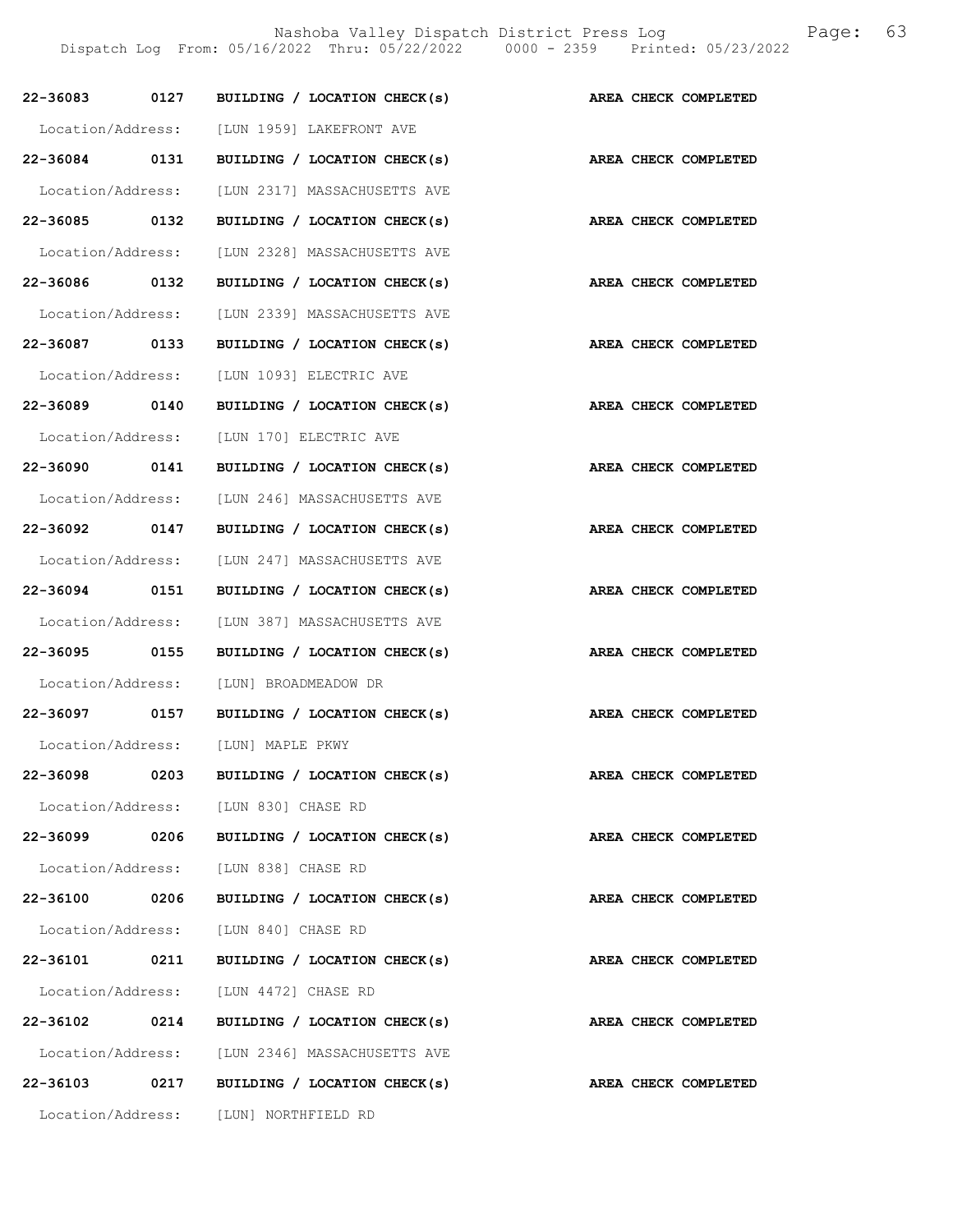Nashoba Valley Dispatch District Press Log Bage: 64<br>  $\frac{1}{2022}$  Thru: 05/22/2022 0000 - 2359 Printed: 05/23/2022 Dispatch Log From:  $05/16/2022$  Thru:  $05/22/2022$  0000 - 2359 22-36104 0220 BUILDING / LOCATION CHECK(s) AREA CHECK COMPLETED Location/Address: [LUN] GILCHREST ST 22-36109 0222:09 SUSPICIOUS ACTIVITY<br>
Vicinity of: [LUN 3954] VALLEY RD [LUN 3954] VALLEY RD 22-36113 0238 BUILDING / LOCATION CHECK(s) AREA CHECK COMPLETED Location: [LUN] THE WOODLANDS 22-36117 0245 BUILDING / LOCATION CHECK(s) AREA CHECK COMPLETED Location/Address: [LUN 831] CHASE RD 22-36122 0257 BUILDING / LOCATION CHECK(s) AREA CHECK COMPLETED Location/Address: [LUN 2469] MASSACHUSETTS AVE 22-36123 0257 BUILDING / LOCATION CHECK(s) SERVICES RENDERED Location/Address: [LUN] NORTHFIELD RD 22-36124 0300 BUILDING / LOCATION CHECK(s) AREA CHECK COMPLETED Location/Address: [LUN 3540] SCHOOL ST 22-36125 0301 BUILDING / LOCATION CHECK(s) BUILDING CHKED, APPEARS SECURE Location/Address: [LUN 4791] MASSACHUSETTS AVE 22-36126 0302 BUILDING / LOCATION CHECK(s) AREA CHECK COMPLETED Location/Address: [LUN 2457] MASSACHUSETTS AVE 22-36127 0303 BUILDING / LOCATION CHECK(s) BUILDING CHKED, APPEARS SECURE Location/Address: [LUN 2580] MEMORIAL DR 22-36128 0303 BUILDING / LOCATION CHECK(s) AREA CHECK COMPLETED Location/Address: [LUN 2268] MAIN ST 22-36129 0304 BUILDING / LOCATION CHECK(s) AREA CHECK COMPLETED Location/Address: [LUN 4656] MASSACHUSETTS AVE 22-36130 0305 BUILDING / LOCATION CHECK(s) AREA CHECK COMPLETED Location/Address: [LUN 2455] MASSACHUSETTS AVE 22-36135 0431 BUILDING / LOCATION CHECK(s) AREA CHECK COMPLETED Location/Address: [LUN 831] CHASE RD 22-36137 0520 BUILDING / LOCATION CHECK(s) AREA CHECK COMPLETED Location/Address: [LUN 2662] NORTHFIELD RD 22-36139 0521 BUILDING / LOCATION CHECK(s) AREA CHECK COMPLETED Location/Address: [LUN] OAK AVE + MAIN ST 22-36140 0523 BUILDING / LOCATION CHECK(s) AREA CHECK COMPLETED Location/Address: [LUN 2455] MASSACHUSETTS AVE 22-36148 0557 BUILDING / LOCATION CHECK(s) BUILDING CHKED, APPEARS SECURE Location/Address: [LUN 4996] ELECTRIC AVE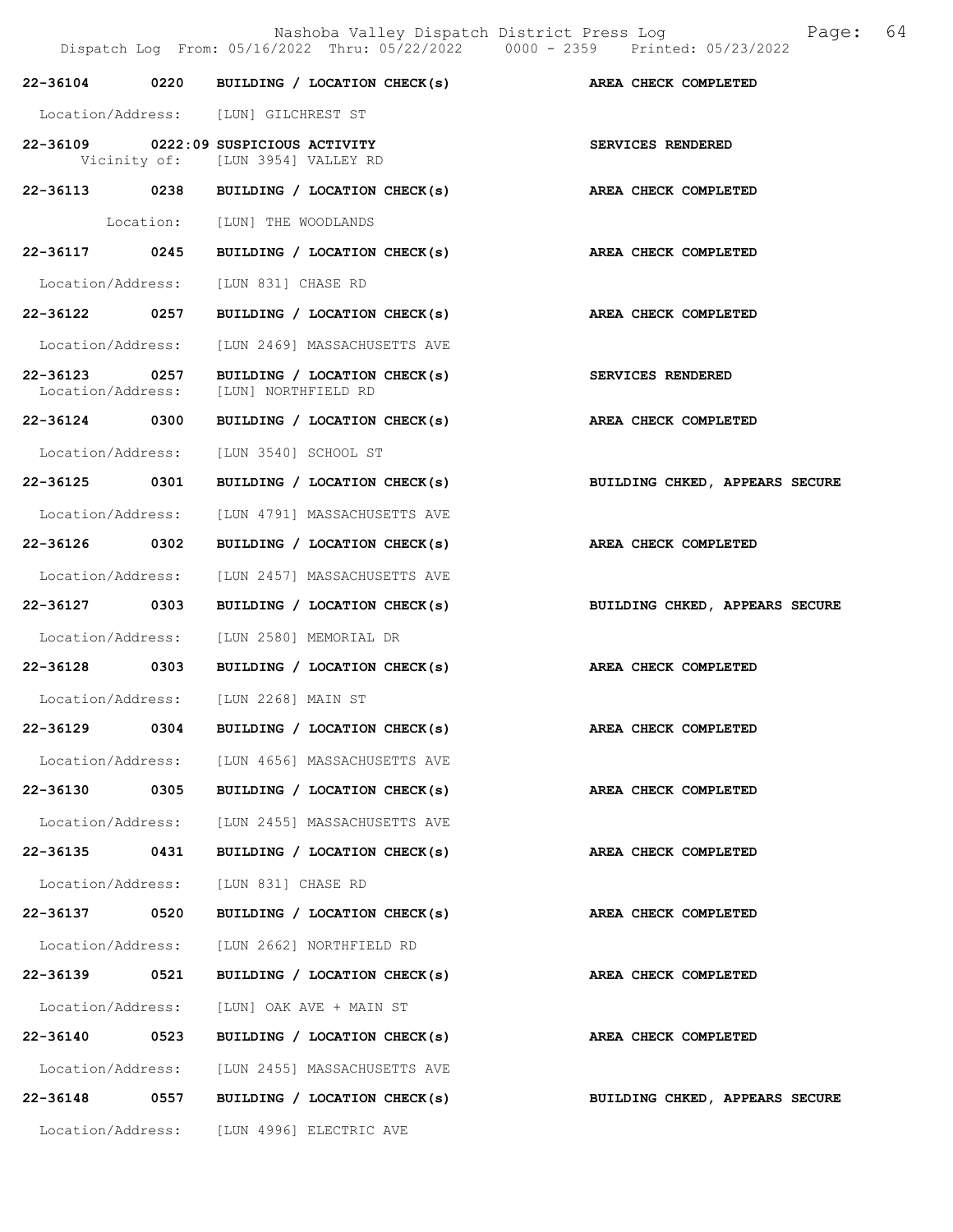| 22-36150          | 0559 | <b>RADAR OPERATIONS</b> |                         |  | SERVICES RENDERED |
|-------------------|------|-------------------------|-------------------------|--|-------------------|
| Location/Address: |      |                         | [LUN 1116] ELECTRIC AVE |  |                   |

22-36153 0612 RADAR OPERATIONS SERVICES RENDERED<br>
Location/Address: [LUN] WHALOM RD Location/Address:

22-36154 0617:33 MOTOR VEH - STOP VERBAL WARNING Location/Address: [LUN] WHALOM RD + JOSLIN ST

Location/Address: [LUN 1997] LANCASTER AVE

Location/Address: [LUN 1996] LANCASTER AVE

Location/Address: [LUN 2549] MASSACHUSETTS AVE

Location/Address: [LUN 2338] MASSACHUSETTS AVE

Location/Address: [LUN] LEOMINSTER-SHIRLEY RD

Location/Address: [LUN 2475] MASSACHUSETTS AVE

Location/Address: [LUN 4693] MASSACHUSETTS AVE

 Location/Address: [LUN 2338] MASSACHUSETTS AVE Refer To Summons: 22LUN-126-AR

Location/Address: [LUN 2469] MASSACHUSETTS AVE

Location/Address: [LUN 3825] TOWNSEND HARBOR RD

Vicinity of: [LUN 2516] MASSACHUSETTS AVE

Location/Address: [LUN] MASSACHUSETTS AVE<br>Refer To Summons: 22LUN-125-AR

Refer To Summons:

Location/Address: [LUN] CROSS RD + FISH ST

22-36168 0804 RADAR OPERATIONS SERVICES RENDERED

22-36172 0821 RADAR OPERATIONS NO SERVICES NEEDED

22-36173 0824:22 MOTOR VEH - COMPLAINT REMOVED HAZARD Location/Address: [LUN] CROSS RD + FISH ST

22-36176 0835 RADAR OPERATIONS INVESTIGATED

22-36184 0853 RADAR OPERATIONS NO SERVICES NEEDED

22-36185 0902 RADAR OPERATIONS NO SERVICES NEEDED

22-36186 0907:07 MOTOR VEH - STOP CITATION/WRTTN WARNING ISSUED

22-36192 0930 BUILDING / LOCATION CHECK(s) AREA CHECK COMPLETED

22-36194 0935 BUILDING / LOCATION CHECK(s) AREA CHECK COMPLETED

22-36216 1114:14 MOTOR VEH - STOP CRIMINAL COMPLAINT

22-36222 1131:48 VANDALISM REPORT

22-36227 1151:54 FD-MEDICAL EMERGENCY TRANSPORTED ALS

22-36247 1317:32 FD-INSPECTION SERVICES RENDERED

22-36248 1330:18 MOTOR VEH - ACCIDENT W/INJURY ARREST(S) MADE

 Refer To Fire Case: 22LUN-163-IN 22-36250 1332:34 FD-INSPECTION SERVICES RENDERED

Refer To Arrest: 22LUN-127-AR

Refer To Fire Case: 22TOW-549-IN

Location/Address: [LUN 4352] WILDWOOD RD

Location/Address: [LUN 1516] HEMLOCK DR

22-36251 1333:53 FD-MEDICAL EMERGENCY TRANSPORTED ALS Location/Address: [LUN 2475] MASSACHUSETTS AVE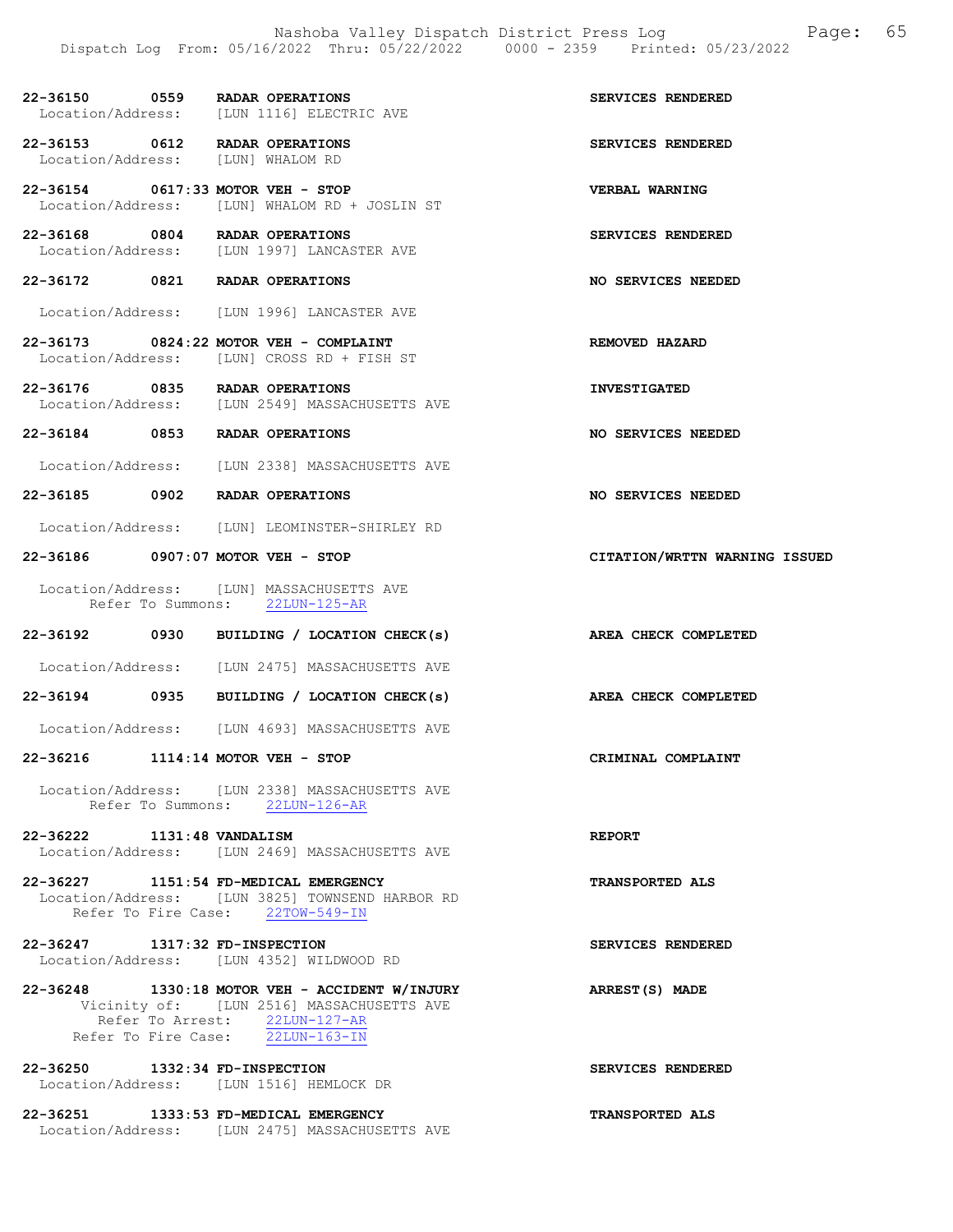|                                | Dispatch Log From: 05/16/2022 Thru: 05/22/2022 0000 - 2359 Printed: 05/23/2022       | Nashoba Valley Dispatch District Press Log Fage: 66 |
|--------------------------------|--------------------------------------------------------------------------------------|-----------------------------------------------------|
|                                | Refer To Fire Case: 22TOW-551-IN                                                     |                                                     |
|                                | 22-36253 1340:06 MOTOR VEH - COMPLAINT<br>Vicinity of: [LUN 2475] MASSACHUSETTS AVE  | Gone on Arrival                                     |
|                                | 22-36258 1401:43 FD-INSPECTION<br>Location/Address: [LUN 816] CHASE RD               | SERVICES RENDERED                                   |
| 22-36260 1419:21 FD-INSPECTION | Location/Address: [LUN 2292] MAPLE PKWY                                              | SERVICES RENDERED                                   |
|                                | $22-36264$ 1454:04 MOTOR VEH - ACCIDENT NO INJURY                                    | <b>PATIENT REFUSAL, NO TRANSPORT</b>                |
|                                | Location/Address: [LUN 3665] SUMMER ST<br>Refer To Fire Case: 22LUN-164-IN           |                                                     |
| 22-36266 1533:58 FD-INSPECTION | Location/Address: [LUN 306] OAK AVE                                                  | SERVICES RENDERED                                   |
| 22-36271 1606:26 INVESTIGATION | Location/Address: [LUN 4716] MASSACHUSETTS AVE                                       | SERVICES RENDERED                                   |
|                                | 22-36274 1636:52 COMMUNITY POLICING<br>Location/Address: [LUN 7] ELECTRIC AVE        | SERVICES RENDERED                                   |
| 22-36280 1657 GENERAL INFO     | Location/Address: [LUN 4716] MASSACHUSETTS AVE                                       | SERVICES RENDERED                                   |
| 22-36295 1823:22 ANIMAL CALL   | Location/Address: [LUN 3862] TOWNSEND HARBOR RD                                      | <b>NOTIFIED</b>                                     |
|                                | 22-36296 1826:05 MOTOR VEH - DISABLED<br>Vicinity of: [LUN 2077] LANCASTER AVE       | SERVICES RENDERED                                   |
| 22-36298 1849:52 ANIMAL CALL   | Location/Address: [LUN 5115] ARBOR ST                                                | <b>NOTIFIED</b>                                     |
| 22-36303 1907:20 HARASSMENT    | Vicinity of: [LUN 3960] WALLIS PARK                                                  | SPOKEN TO                                           |
|                                | 22-36305 1919:30 FD-MEDICAL LIFT ASSIST<br>Location/Address: [LUN 1284] FLAT HILL RD | SERVICES RENDERED                                   |
| 22-36306 1925:57 ROAD HAZARDS  | Location/Address: [LUN] MASSACHUSETTS AVE + ELECTRIC AVE                             | REMOVED HAZARD                                      |
|                                | 22-36308 1929:24 COMMUNITY POLICING<br>Location/Address: [LUN 4694] MEMORIAL DR      | SERVICES RENDERED                                   |
|                                | 22-36310 1945 BUILDING / LOCATION CHECK(s)                                           | AREA CHECK COMPLETED                                |
|                                | Location/Address: [LUN 2662] NORTHFIELD RD                                           |                                                     |
|                                | 22-36315 2017 RADAR OPERATIONS                                                       | AREA CHECK COMPLETED                                |
|                                | Location/Address: [LUN 2741] NORTHFIELD RD                                           |                                                     |
| 22-36316 2031                  | BUILDING / LOCATION CHECK(s)                                                         | AREA CHECK COMPLETED                                |
|                                | Location/Address: [LUN] LAKEFRONT AVE                                                |                                                     |
| 22-36318 2040:27 DISTURBANCE   | Vicinity of: [LUN 83] LAKEFRONT AVE                                                  | Gone on Arrival                                     |
|                                | 22-36319 2050 RADAR OPERATIONS<br>Location/Address: [LUN] SUMMER ST                  | SERVICES RENDERED                                   |
| 22-36321 2106                  | BUILDING / LOCATION CHECK(s)                                                         | AREA CHECK COMPLETED                                |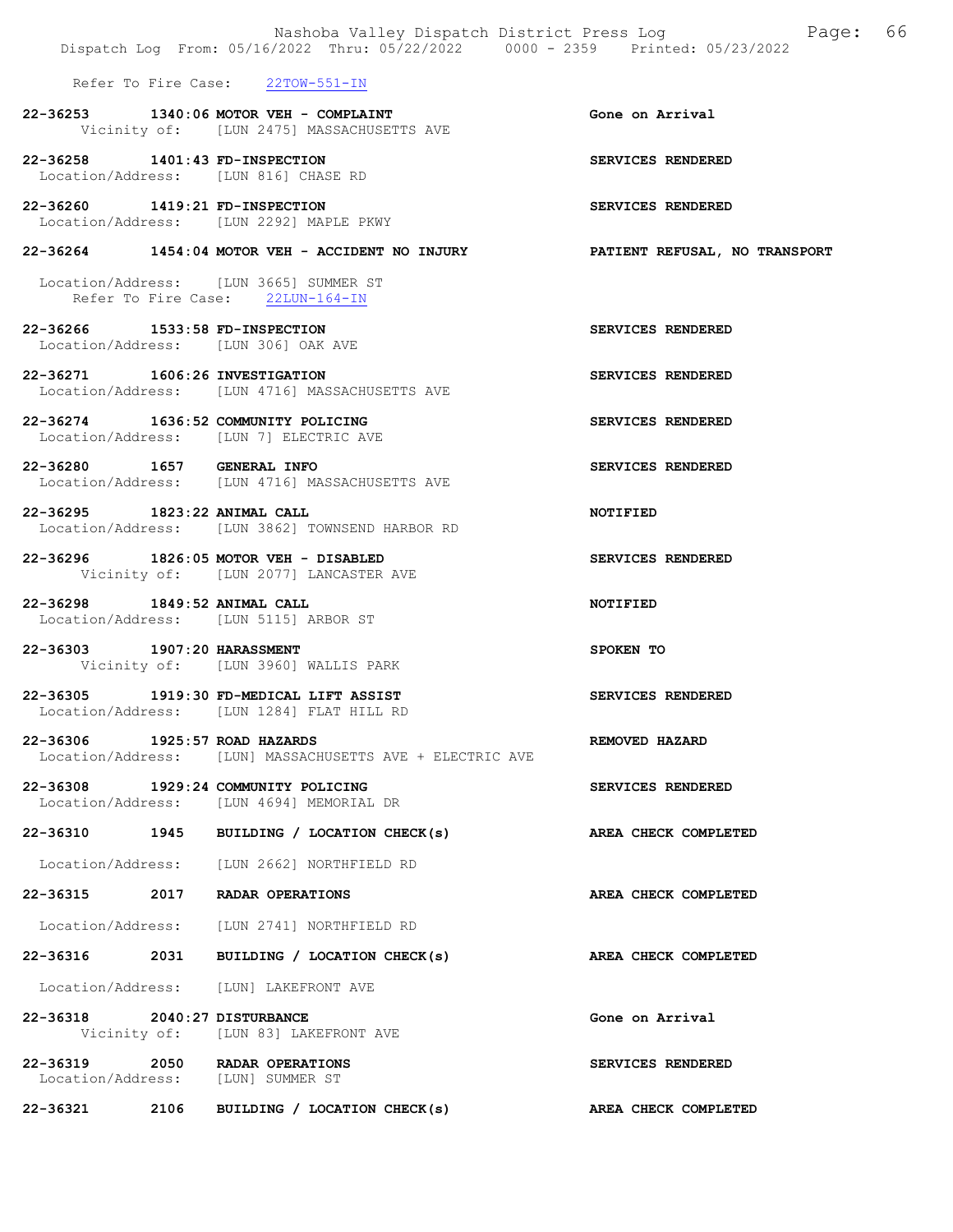|                                  |      |                                                                                   | Nashoba Valley Dispatch District Press Log Fage:<br>Dispatch Log From: 05/16/2022 Thru: 05/22/2022 0000 - 2359 Printed: 05/23/2022 | 67 |
|----------------------------------|------|-----------------------------------------------------------------------------------|------------------------------------------------------------------------------------------------------------------------------------|----|
|                                  |      | Location/Address: [LUN 2475] MASSACHUSETTS AVE                                    |                                                                                                                                    |    |
|                                  |      | 22-36323 2124:32 SUSPICIOUS ACTIVITY                                              | SEARCHED AREA, NEGATIVE RESULT                                                                                                     |    |
|                                  |      | Location/Address: [LUN 1170] ELMWOOD RD                                           |                                                                                                                                    |    |
|                                  |      | 22-36326 2153:16 WELL BEING CHECK<br>Vicinity of: [LUN 2332] MASSACHUSETTS AVE    | <b>TRANSPORTED PARTY</b>                                                                                                           |    |
|                                  |      | 22-36338 2315:00 REPORT WRITING<br>Location/Address: [LUN 4716] MASSACHUSETTS AVE | SERVICES RENDERED                                                                                                                  |    |
| For Date: $05/17/2022 -$ Tuesday |      |                                                                                   |                                                                                                                                    |    |
|                                  |      | 22-36339 0018 BUILDING / LOCATION CHECK(s)                                        | AREA CHECK COMPLETED                                                                                                               |    |
|                                  |      | Location/Address: [LUN 2268] MAIN ST                                              |                                                                                                                                    |    |
| 22-36341 0019                    |      | BUILDING / LOCATION CHECK(s) AREA CHECK COMPLETED                                 |                                                                                                                                    |    |
|                                  |      | Location/Address: [LUN] OAK AVE                                                   |                                                                                                                                    |    |
| 22-36342 0020                    |      | BUILDING / LOCATION CHECK(s)                                                      | AREA CHECK COMPLETED                                                                                                               |    |
| Location/Address:                |      | [LUN] NORTHFIELD RD                                                               |                                                                                                                                    |    |
| 22-36346 0024                    |      | BUILDING / LOCATION CHECK(s) AREA CHECK COMPLETED                                 |                                                                                                                                    |    |
| Location/Address:                |      | [LUN] TURKEY HILL RD                                                              |                                                                                                                                    |    |
| 22-36348 0028                    |      | BUILDING / LOCATION CHECK(s)                                                      | AREA CHECK COMPLETED                                                                                                               |    |
| Location/Address:                |      | [LUN] CUSHING LN                                                                  |                                                                                                                                    |    |
| 22-36358 0029                    |      | BUILDING / LOCATION CHECK(s) AREA CHECK COMPLETED                                 |                                                                                                                                    |    |
| Location/Address:                |      | [LUN] NORTHFIELD RD                                                               |                                                                                                                                    |    |
|                                  |      | 22-36351 0031 BUILDING / LOCATION CHECK(s)                                        | BUILDING CHKED, APPEARS SECURE                                                                                                     |    |
|                                  |      | Location/Address: [LUN 2475] MASSACHUSETTS AVE                                    |                                                                                                                                    |    |
| 22-36353                         | 0033 | BUILDING / LOCATION CHECK(s)                                                      | AREA CHECK COMPLETED                                                                                                               |    |
| Location/Address:                |      | [LUN] WOODLAND DR                                                                 |                                                                                                                                    |    |
| 22-36355 0034                    |      | BUILDING / LOCATION CHECK(s)                                                      | BUILDING CHKED, APPEARS SECURE                                                                                                     |    |
|                                  |      | Location/Address: [LUN 4791] MASSACHUSETTS AVE                                    |                                                                                                                                    |    |
| 22-36356                         | 0034 | BUILDING / LOCATION CHECK(s)                                                      | BUILDING CHKED, APPEARS SECURE                                                                                                     |    |
| Location/Address:                |      | [LUN] MEMORIAL DR                                                                 |                                                                                                                                    |    |
| 22-36363 0051                    |      | BUILDING / LOCATION CHECK(s)                                                      | AREA CHECK COMPLETED                                                                                                               |    |
| Location/Address:                |      | [LUN 2662] NORTHFIELD RD                                                          |                                                                                                                                    |    |
| 22-36365 0055                    |      | BUILDING / LOCATION CHECK(s)                                                      | AREA CHECK COMPLETED                                                                                                               |    |
| Location/Address:                |      | [LUN 2469] MASSACHUSETTS AVE                                                      |                                                                                                                                    |    |
| 22-36367                         | 0056 | BUILDING / LOCATION CHECK(s)                                                      | AREA CHECK COMPLETED                                                                                                               |    |
| Location/Address:                |      | [LUN 4791] MASSACHUSETTS AVE                                                      |                                                                                                                                    |    |
| 22-36368                         | 0056 | BUILDING / LOCATION CHECK(s)                                                      | ACCIDENTAL 911 CALL                                                                                                                |    |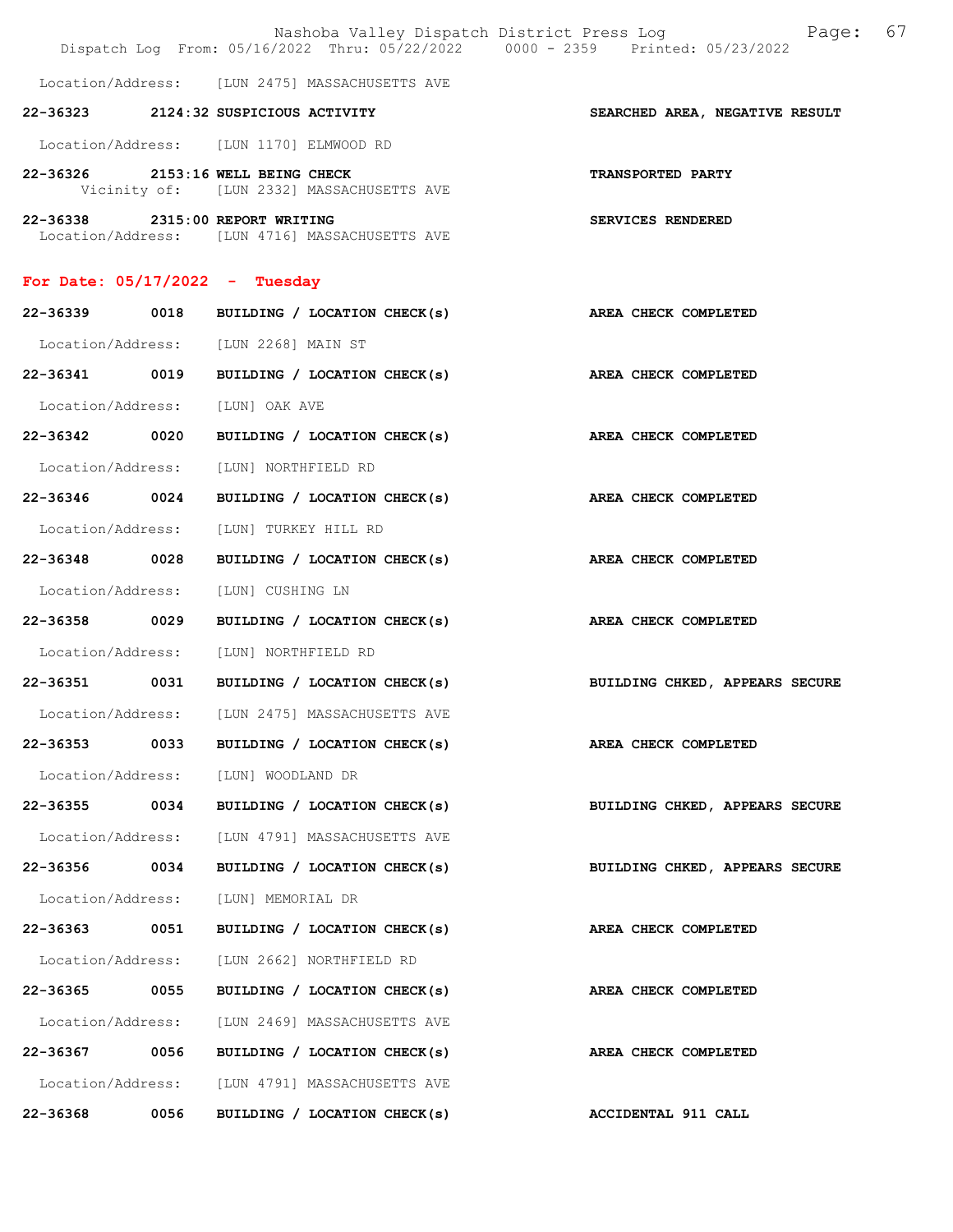|                               |      | Nashoba Valley Dispatch District Press Log<br>Dispatch Log From: 05/16/2022 Thru: 05/22/2022 0000 - 2359 Printed: 05/23/2022 | 68<br>Page:                    |
|-------------------------------|------|------------------------------------------------------------------------------------------------------------------------------|--------------------------------|
| Location/Address:             |      | [LUN] GILCHREST ST                                                                                                           |                                |
| 22-36372 0100                 |      | BUILDING / LOCATION CHECK(s)                                                                                                 | AREA CHECK COMPLETED           |
| Location/Address:             |      | [LUN 2388] MASSACHUSETTS AVE                                                                                                 |                                |
| 22-36373                      | 0101 | BUILDING / LOCATION CHECK(s)                                                                                                 | AREA CHECK COMPLETED           |
| Location/Address:             |      | [LUN 170] ELECTRIC AVE                                                                                                       |                                |
| 22-36375 0103                 |      | BUILDING / LOCATION CHECK(s)                                                                                                 | AREA CHECK COMPLETED           |
| Location/Address:             |      | [LUN 6] ELECTRIC AVE                                                                                                         |                                |
| 22-36378 0108                 |      | BUILDING / LOCATION CHECK(s)                                                                                                 | <b>ACCIDENTAL 911 CALL</b>     |
| Location/Address:             |      | [LUN] TURKEY HILL RD                                                                                                         |                                |
| 22-36381                      | 0116 | BUILDING / LOCATION CHECK(s)                                                                                                 | BUILDING CHKED, APPEARS SECURE |
| Location/Address:             |      | [LUN 326] MAIN ST                                                                                                            |                                |
| 22-36383 0116                 |      | BUILDING / LOCATION CHECK(s)                                                                                                 | BUILDING CHKED, APPEARS SECURE |
| Location/Address:             |      | [LUN 2455] MASSACHUSETTS AVE                                                                                                 |                                |
| 22-36385 0117                 |      | BUILDING / LOCATION CHECK(s)                                                                                                 | BUILDING CHKED, APPEARS SECURE |
| Location/Address:             |      | [LUN 2431] MASSACHUSETTS AVE                                                                                                 |                                |
| 22-36392                      | 0133 | BUILDING / LOCATION CHECK(s)                                                                                                 | AREA CHECK COMPLETED           |
| Location/Address:             |      | [LUN 215] MASSACHUSETTS AVE                                                                                                  |                                |
| 22-36393                      | 0135 | BUILDING / LOCATION CHECK(s)                                                                                                 | AREA CHECK COMPLETED           |
| Location/Address:             |      | [LUN 246] MASSACHUSETTS AVE                                                                                                  |                                |
| 22-36397 0137                 |      | BUILDING / LOCATION CHECK(s)                                                                                                 | BUILDING CHKED, APPEARS SECURE |
|                               |      | Location/Address: [LUN 2077] LANCASTER AVE                                                                                   |                                |
| 22-36394                      | 0139 | BUILDING / LOCATION CHECK(s)                                                                                                 | AREA CHECK COMPLETED           |
| Location/Address:             |      | [LUN 2328] MASSACHUSETTS AVE                                                                                                 |                                |
| 22-36395                      | 0140 | BUILDING / LOCATION CHECK(s)                                                                                                 | AREA CHECK COMPLETED           |
| Location/Address:             |      | [LUN 2310] MASSACHUSETTS AVE                                                                                                 |                                |
| 22-36396                      | 0141 | BUILDING / LOCATION CHECK(s)                                                                                                 | AREA CHECK COMPLETED           |
| Location/Address:             |      | [LUN 358] MASSACHUSETTS AVE                                                                                                  |                                |
| 22-36398                      | 0145 | BUILDING / LOCATION CHECK(s)                                                                                                 | BUILDING CHKED, APPEARS SECURE |
| Location/Address:             |      | [LUN 196] LEOMINSTER-SHIRLEY RD                                                                                              |                                |
| 22-36400                      | 0148 | BUILDING / LOCATION CHECK(s)                                                                                                 | AREA CHECK COMPLETED           |
| Location/Address:             |      | [LUN 2310] MASSACHUSETTS AVE                                                                                                 |                                |
| 22-36401                      | 0149 | BUILDING / LOCATION CHECK(s)                                                                                                 | BUILDING CHKED, APPEARS SECURE |
| Location/Address:             |      | [LUN 2143] LEOMINSTER-SHIRLEY RD                                                                                             |                                |
| 22-36403<br>Location/Address: | 0151 | RADAR OPERATIONS<br>[LUN] MASSACHUSETTS AVE                                                                                  | SERVICES RENDERED              |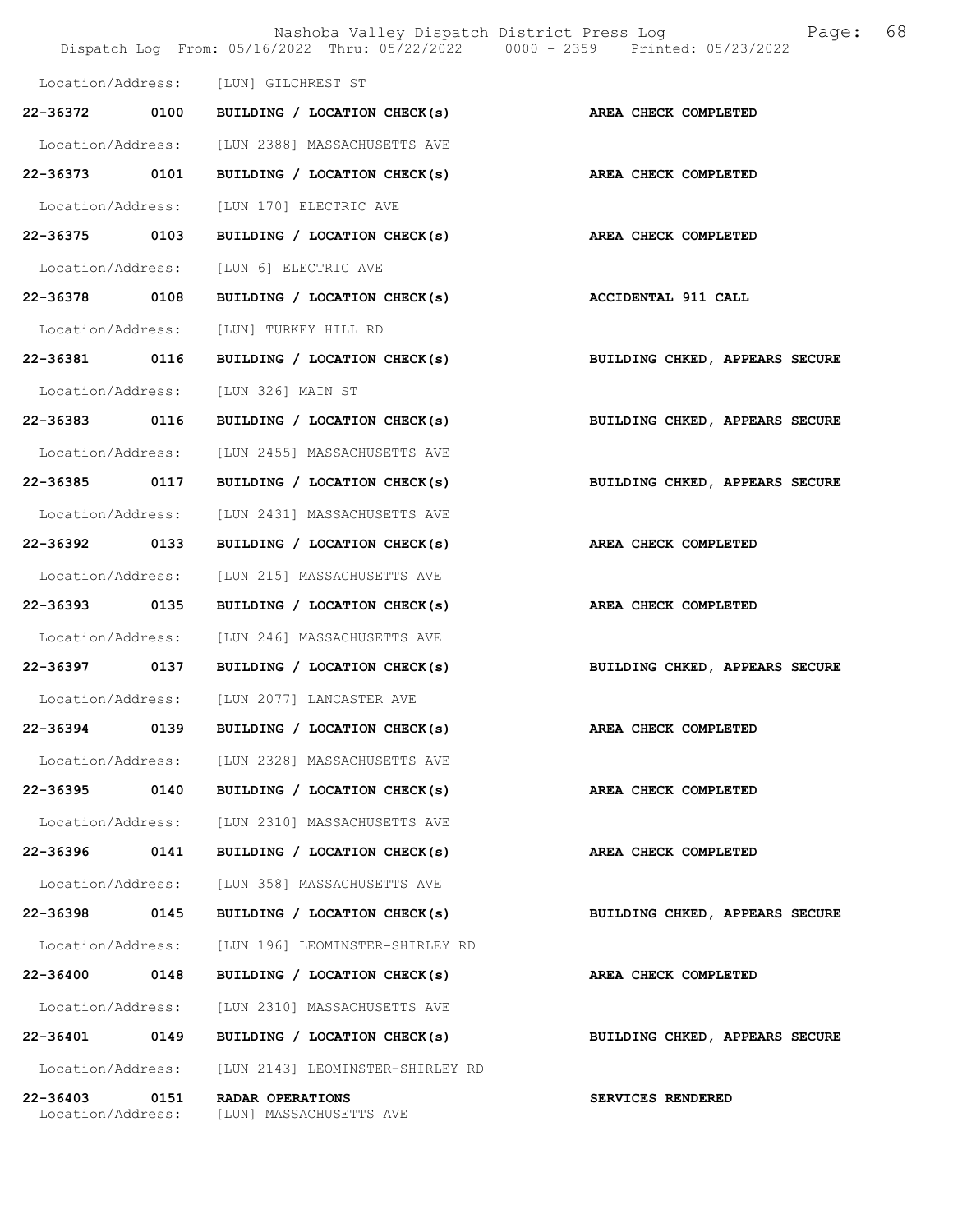|                                   |      | Nashoba Valley Dispatch District Press Log<br>Dispatch Log From: 05/16/2022 Thru: 05/22/2022 0000 - 2359 Printed: 05/23/2022 | 69<br>Page:                    |
|-----------------------------------|------|------------------------------------------------------------------------------------------------------------------------------|--------------------------------|
| 22-36411                          | 0201 | BUILDING / LOCATION CHECK(s)                                                                                                 | BUILDING CHKED, APPEARS SECURE |
|                                   |      | Location/Address: [LUN 387] MASSACHUSETTS AVE                                                                                |                                |
| 22-36415 0204                     |      | BUILDING / LOCATION CHECK(s)                                                                                                 | AREA CHECK COMPLETED           |
| Location/Address:                 |      | [LUN 2324] MASSACHUSETTS AVE                                                                                                 |                                |
| 22-36418 0206                     |      | BUILDING / LOCATION CHECK(s)                                                                                                 | AREA CHECK COMPLETED           |
| Location/Address:                 |      | [LUN] MAPLE PKWY                                                                                                             |                                |
| 22-36420                          | 0208 | BUILDING / LOCATION CHECK(s)                                                                                                 | AREA CHECK COMPLETED           |
| Location/Address:                 |      | [LUN] BROADMEADOW DR                                                                                                         |                                |
| 22-36423 0211                     |      | BUILDING / LOCATION CHECK(s)                                                                                                 | AREA CHECK COMPLETED           |
| Location/Address:                 |      | [LUN 4468] CHASE RD                                                                                                          |                                |
| 22-36431 0216                     |      | BUILDING / LOCATION CHECK(s)                                                                                                 | AREA CHECK COMPLETED           |
| Location/Address:                 |      | [LUN 4472] CHASE RD                                                                                                          |                                |
| 22-36434                          | 0219 | BUILDING / LOCATION CHECK(s)                                                                                                 | AREA CHECK COMPLETED           |
| Location/Address:                 |      | [LUN 838] CHASE RD                                                                                                           |                                |
| $22 - 36435$<br>Location/Address: | 0220 | BUILDING / LOCATION CHECK(s)<br>[LUN 840] CHASE RD                                                                           | SERVICES RENDERED              |
| $22 - 36442$<br>Location/Address: | 0221 | BUILDING / LOCATION CHECK(s)<br>[LUN 4732] SUMMER ST                                                                         | <b>INVESTIGATED</b>            |
| 22-36436                          | 0222 | BUILDING / LOCATION CHECK(s)                                                                                                 | AREA CHECK COMPLETED           |
| Location/Address:                 |      | [LUN 2316] MASSACHUSETTS AVE                                                                                                 |                                |
| 22-36438 0222                     |      | BUILDING / LOCATION CHECK(s)                                                                                                 | AREA CHECK COMPLETED           |
|                                   |      | Location/Address: [LUN 2338] MASSACHUSETTS AVE                                                                               |                                |
| 22-36441                          | 0224 | RADAR OPERATIONS                                                                                                             | NO SERVICES NEEDED             |
|                                   |      | Location/Address: [LUN] CHASE RD                                                                                             |                                |
| 22-36446 0235                     |      | BUILDING / LOCATION CHECK(s)                                                                                                 | AREA CHECK COMPLETED           |
| Location/Address:                 |      | [LUN 3670] SUMMER ST                                                                                                         |                                |
| 22-36447                          | 0236 | BUILDING / LOCATION CHECK(s)                                                                                                 | BUILDING CHKED, APPEARS SECURE |
| Location/Address:                 |      | [LUN 4248] WHALOM RD                                                                                                         |                                |
| 22-36452                          | 0238 | BUILDING / LOCATION CHECK(s)                                                                                                 | BUILDING CHKED, APPEARS SECURE |
| Location/Address:                 |      | [LUN 6] ELECTRIC AVE                                                                                                         |                                |
| 22-36458 0254                     |      | BUILDING / LOCATION CHECK(s)                                                                                                 | AREA CHECK COMPLETED           |
| Location/Address:                 |      | [LUN] LAKEFRONT AVE                                                                                                          |                                |
| 22-36460 0258                     |      | BUILDING / LOCATION CHECK(s)                                                                                                 | AREA CHECK COMPLETED           |
| Location/Address:                 |      | [LUN] PROSPECT ST                                                                                                            |                                |
| 22-36462                          | 0303 | BUILDING / LOCATION CHECK(s)<br>Location/Address: [LUN 2234] LEOMINSTER RD                                                   | <b>SERVICES RENDERED</b>       |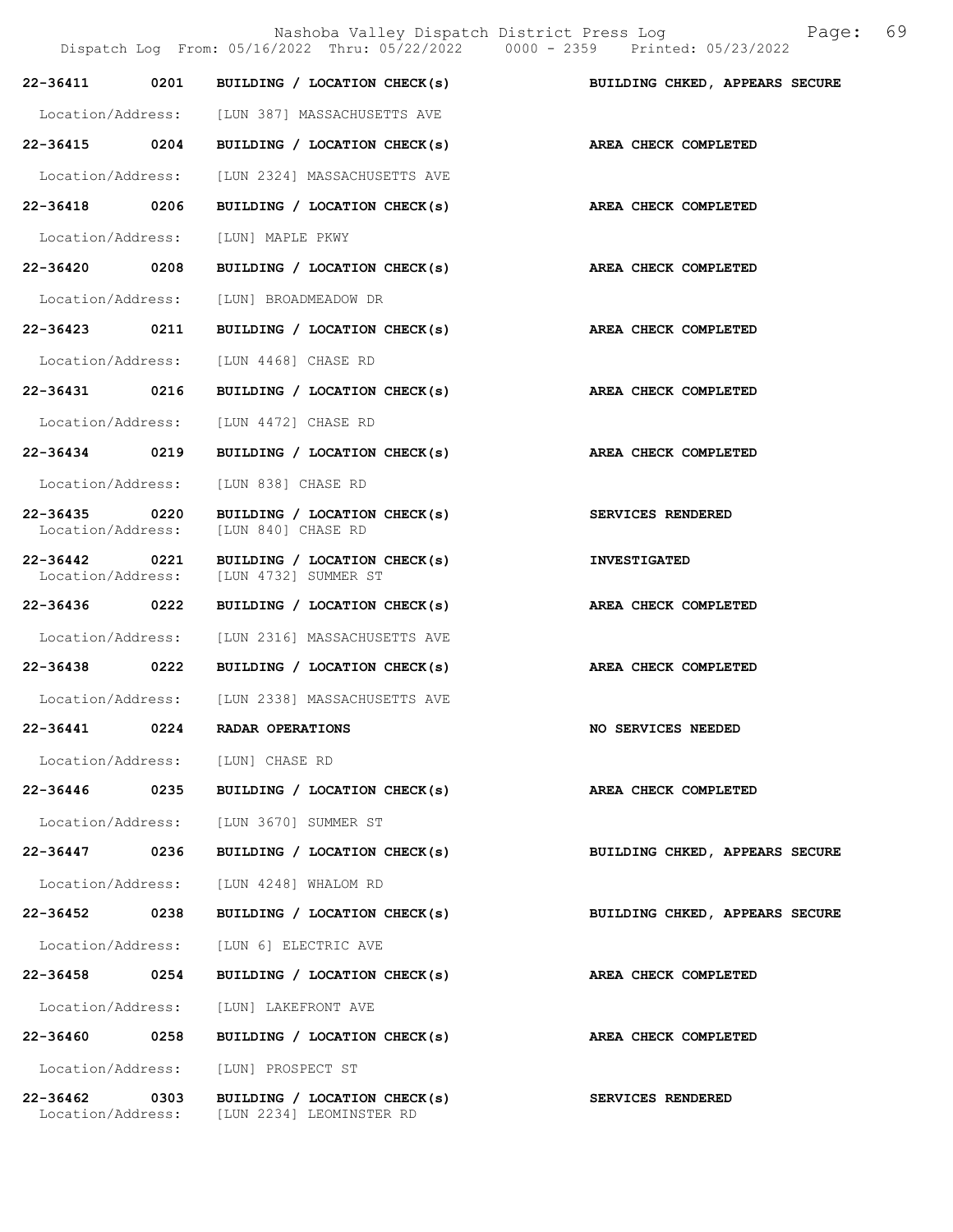|                                    |      | Nashoba Valley Dispatch District Press Log<br>Dispatch Log From: 05/16/2022 Thru: 05/22/2022 0000 - 2359 Printed: 05/23/2022 | 70<br>Page:                   |
|------------------------------------|------|------------------------------------------------------------------------------------------------------------------------------|-------------------------------|
| 22-36479                           |      | 0516:25 FD-MEDICAL EMERGENCY<br>Location/Address: [LUN 1189] ELMWOOD RD                                                      | <b>INVESTIGATED</b>           |
|                                    |      | 22-36482 0536 BUILDING / LOCATION CHECK(s)                                                                                   | AREA CHECK COMPLETED          |
| Location/Address:                  |      | [LUN] NORTHFIELD RD                                                                                                          |                               |
| 22-36485 0543                      |      | BUILDING / LOCATION CHECK(s)                                                                                                 | AREA CHECK COMPLETED          |
| Location/Address:                  |      | [LUN] HIGHLAND ST                                                                                                            |                               |
| 22-36486 0547                      |      | BUILDING / LOCATION CHECK(s) AREA CHECK COMPLETED                                                                            |                               |
| Location/Address:                  |      | [LUN 2268] MAIN ST                                                                                                           |                               |
| 22-36487 0549                      |      | BUILDING / LOCATION CHECK(s)                                                                                                 | AREA CHECK COMPLETED          |
| Location/Address:                  |      | [LUN 2457] MASSACHUSETTS AVE                                                                                                 |                               |
| 22-36489 0601<br>Location/Address: |      | RADAR OPERATIONS<br>[LUN] SUMMER ST                                                                                          | SERVICES RENDERED             |
| 22-36490 0602                      |      | BUILDING / LOCATION CHECK(s)                                                                                                 | AREA CHECK COMPLETED          |
| Location/Address:                  |      | [LUN 4731] CHASE RD                                                                                                          |                               |
| 22-36493 0608                      |      | BUILDING / LOCATION CHECK(s)                                                                                                 | AREA CHECK COMPLETED          |
| Location/Address:                  |      | [LUN 2375] MASSACHUSETTS AVE                                                                                                 |                               |
| 22-36494                           | 0611 | RADAR OPERATIONS                                                                                                             | NO SERVICES NEEDED            |
| Location/Address:                  |      | [LUN 2404] MASSACHUSETTS AVE                                                                                                 |                               |
| 22-36497 0616                      |      | BUILDING / LOCATION CHECK(s)                                                                                                 | AREA CHECK COMPLETED          |
| Location/Address:                  |      | [LUN 2431] MASSACHUSETTS AVE                                                                                                 |                               |
| 22-36498 0618                      |      | BUILDING / LOCATION CHECK(s)                                                                                                 | AREA CHECK COMPLETED          |
|                                    |      | Location/Address: [LUN] NORTHFIELD RD                                                                                        |                               |
| 22-36500                           | 0620 | BUILDING / LOCATION CHECK(s)                                                                                                 | AREA CHECK COMPLETED          |
|                                    |      | Location/Address: [LUN] TURKEY HILL RD                                                                                       |                               |
|                                    |      | 22-36504 0639 RADAR OPERATIONS<br>Location/Address: [LUN 1113] ELECTRIC AVE                                                  | SERVICES RENDERED             |
| 22-36307 0705:00 ROAD HAZARDS      |      |                                                                                                                              | REFERRED TO OTHER AGENCY      |
|                                    |      | Vicinity of: [LUN] ELECTRIC AVE + MASSACHUSETTS AVE                                                                          |                               |
|                                    |      | 22-36515 0738:18 MOTOR VEH - STOP                                                                                            | CITATION/WRTTN WARNING ISSUED |
|                                    |      | Vicinity of: [LUN 2347] MASSACHUSETTS AVE                                                                                    |                               |
| 22-36527 0839:35 FOLLOW UP         |      | Location/Address: [LUN] TRI-TOWN DR                                                                                          | SERVICES RENDERED             |
| 22-36532 0856:34 FD-INSPECTION     |      | Location/Address: [LUN 3964] WALLIS PARK                                                                                     | SERVICES RENDERED             |
|                                    |      | 22-36533 0906 RADAR OPERATIONS<br>Location/Address: [LUN 94] MASSACHUSETTS AVE                                               | SERVICES RENDERED             |
| 22-36534 0912:51 FD-INSPECTION     |      | Location/Address: [LUN] GILCHREST ST                                                                                         | SERVICES RENDERED             |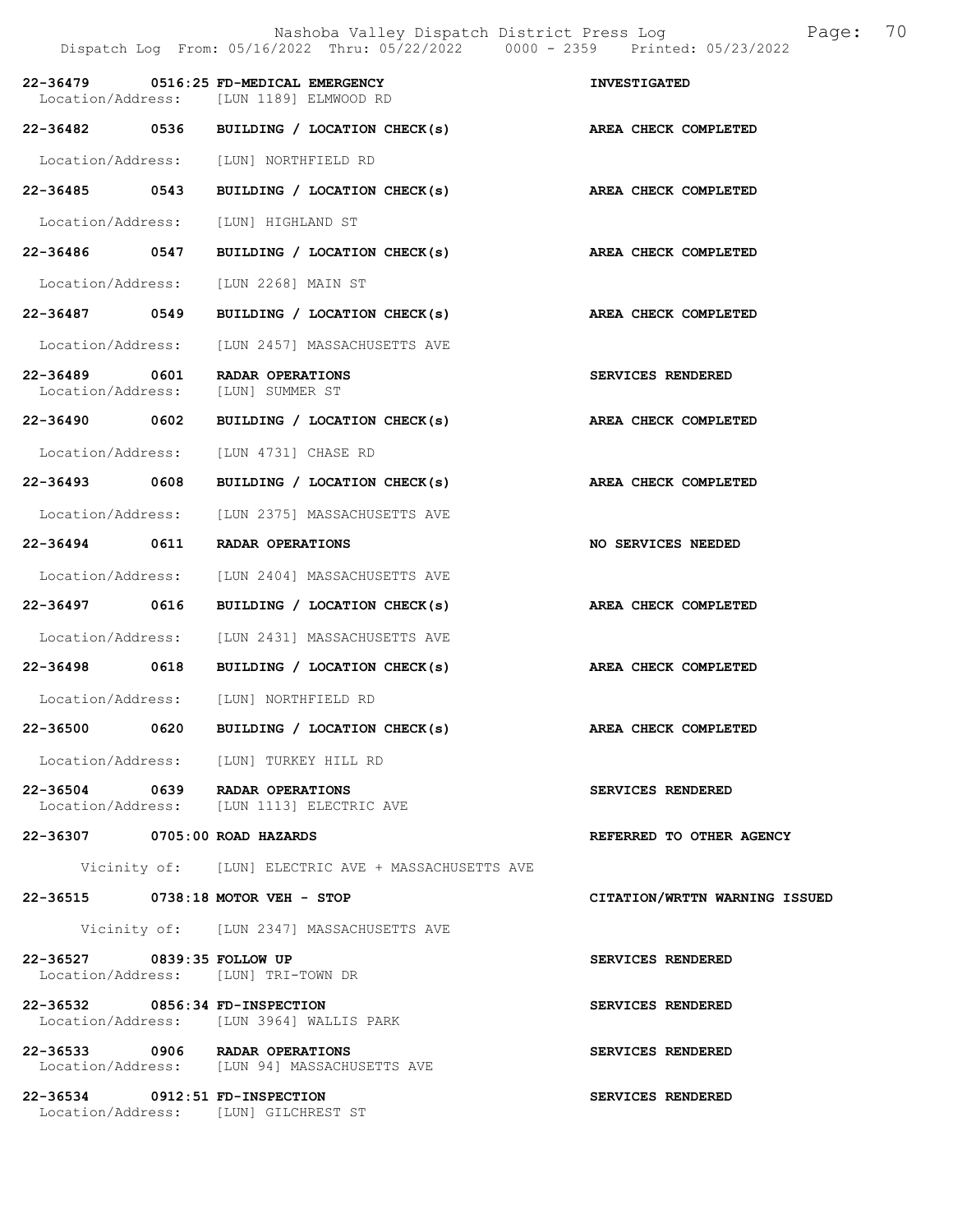|                                                                        | Nashoba Valley Dispatch District Press Log<br>Dispatch Log From: 05/16/2022 Thru: 05/22/2022 0000 - 2359 Printed: 05/23/2022 | 71<br>Page:                    |
|------------------------------------------------------------------------|------------------------------------------------------------------------------------------------------------------------------|--------------------------------|
| 22-36538 0923:31 MOTOR VEH - STOP                                      | Vicinity of: [LUN] MASSACHUSETTS AVE + ELMWOOD RD                                                                            | VERBAL WARNING                 |
|                                                                        | 22-36543 0950:11 FD-MEDICAL LIFT ASSIST<br>Location/Address: [LUN 1615] HIGHLAND ST                                          | SERVICES RENDERED              |
| 22-36546 1001 RADAR OPERATIONS                                         | Location/Address: [LUN] FORT POND RD + LEOMINSTER-SHIRLEY RD                                                                 | SERVICES RENDERED              |
| 22-36551 1015:27 MOTOR VEH - STOP                                      | Location/Address: [LUN] ELECTRIC AVE + WHALOM RD                                                                             | VERBAL WARNING                 |
|                                                                        | 22-36555 1019:26 ALARM - RESIDENTIAL BURGLARY                                                                                | BUILDING CHKED, APPEARS SECURE |
|                                                                        | Location/Address: [LUN 1711] HOLMAN ST                                                                                       |                                |
| 22-36565 1112:45 FD-MEDICAL EMERGENCY                                  | Location/Address: [LUN 126] CAROUSEL LN                                                                                      | <b>TRANSPORTED BLS</b>         |
| 22-36566 1124:51 FOLLOW UP<br>Location/Address: [LUN] TRI-TOWN DR      |                                                                                                                              | SERVICES RENDERED              |
| 22-36573 1149:39 MOTOR VEH - STOP                                      |                                                                                                                              | CITATION/WRTTN WARNING ISSUED  |
|                                                                        | Vicinity of: [LUN 3654] SUMMER ST                                                                                            |                                |
| 22-36578 1200:01 MOTOR VEH - STOP<br>Location/Address: [LUN] SUMMER ST |                                                                                                                              | VERBAL WARNING                 |
| 22-36585 1210:39 DISTURBANCE                                           | Location/Address: [LUN 3526] SANDY COVE RD                                                                                   | <b>TRANSPORTED BLS</b>         |
| 22-36619 1438:02 FOLLOW UP                                             | Location/Address: [LUN 3526] SANDY COVE RD                                                                                   | SERVICES RENDERED              |
| 22-36630 1534 RADAR OPERATIONS                                         |                                                                                                                              | AREA CHECK COMPLETED           |
|                                                                        | Location/Address: [LUN 2316] MASSACHUSETTS AVE                                                                               |                                |
| 22-36631 1534 RADAR OPERATIONS                                         | Location/Address: [LUN 1417] GOODRICH ST                                                                                     | SERVICES RENDERED              |
|                                                                        | 22-36634 1611:49 MOTOR VEH - COMPLAINT<br>Location/Address: [LUN] MASSACHUSETTS AVE                                          | UNITS ADVISED                  |
| 22-36637 1635:25 MOTOR VEH - STOP                                      |                                                                                                                              | CITATION/WRTTN WARNING ISSUED  |
|                                                                        | Vicinity of: [LUN] WHALOM RD                                                                                                 |                                |
| 22-36641 1655:51 MOTOR VEH - STOP                                      | Vicinity of: [LUN 4199] WHALOM RD                                                                                            | VERBAL WARNING                 |
| 22-36644 1703:58 MOTOR VEH - STOP                                      | Vicinity of: [LUN] WHALOM RD + PRATT ST                                                                                      | VERBAL WARNING                 |
| 22-36649 1723:39 MOTOR VEH - STOP                                      |                                                                                                                              | CITATION/WRTTN WARNING ISSUED  |
|                                                                        | Vicinity of: [LUN 4186] WHALOM RD                                                                                            |                                |
| 22-36655 1739 RADAR OPERATIONS<br>Location/Address: [LUN] PROSPECT ST  |                                                                                                                              | SERVICES RENDERED              |
| 22-36656 1746:13 MOTOR VEH - STOP                                      | Location/Address: [LUN 2442] MASSACHUSETTS AVE                                                                               | <b>VERBAL WARNING</b>          |
| 22-36659 1758 RADAR OPERATIONS                                         | Location/Address: [LUN 1997] LANCASTER AVE                                                                                   | SERVICES RENDERED              |
| 22-36660 1809:50 MOTOR VEH - STOP                                      |                                                                                                                              | CITATION/WRTTN WARNING ISSUED  |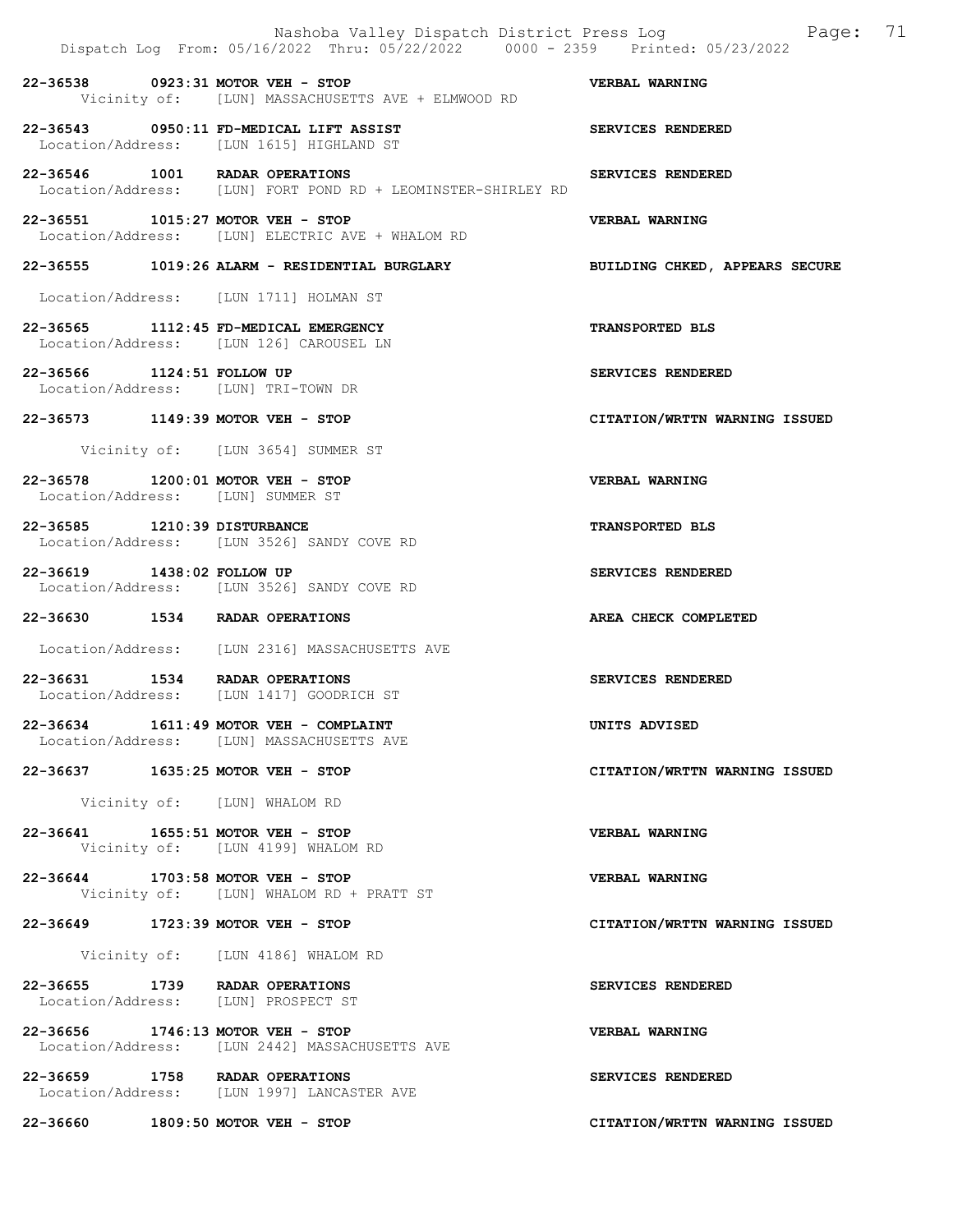|               |                                                                                                                             | Nashoba Valley Dispatch District Press Log Fage: 72<br>Dispatch Log From: 05/16/2022 Thru: 05/22/2022 0000 - 2359 Printed: 05/23/2022 |  |
|---------------|-----------------------------------------------------------------------------------------------------------------------------|---------------------------------------------------------------------------------------------------------------------------------------|--|
|               |                                                                                                                             |                                                                                                                                       |  |
|               | Location/Address: [LUN 1995] LANCASTER AVE                                                                                  |                                                                                                                                       |  |
|               | 22-36662 1828:58 MOTOR VEH - STOP                                                                                           | CITATION/WRTTN WARNING ISSUED                                                                                                         |  |
|               | Location/Address: [LUN] LANCASTER AVE + WHITING ST                                                                          |                                                                                                                                       |  |
|               | 22-36664 1850:40 MOTOR VEH - STOP<br>Vicinity of: [LUN 387] MASSACHUSETTS AVE<br>Refer To Arrest: 22LUN-128-AR              | ARREST(S) MADE                                                                                                                        |  |
|               | $22-36666$ 1857:10 FD-FIRE ALARM, TROUBLE<br>Location/Address: [LUN 276] ROSE GARDEN LN<br>Refer To Fire Case: 22LUN-165-IN | SERVICES RENDERED                                                                                                                     |  |
|               | 22-36672 1940:19 FD-FIRE ALARM, RESIDENTAL<br>Location/Address: [LUN 116] CAROUSEL LN<br>Refer To Fire Case: 22LUN-166-IN   | SERVICES RENDERED                                                                                                                     |  |
|               | 22-36675 2018:09 FD-FIRE ALARM, TROUBLE<br>Location/Address: [LUN 116] CAROUSEL LN<br>Refer To Fire Case: 22LUN-167-IN      | <b>INVESTIGATED</b>                                                                                                                   |  |
|               | 22-36676 2024 RADAR OPERATIONS<br>Location/Address: [LUN 830] CHASE RD                                                      | SERVICES RENDERED                                                                                                                     |  |
|               | 22-36677 2025 BUILDING / LOCATION CHECK(s)                                                                                  | AREA CHECK COMPLETED                                                                                                                  |  |
|               | Location/Address: [LUN] LAKEFRONT AVE                                                                                       |                                                                                                                                       |  |
|               | 22-36686 2111 BUILDING / LOCATION CHECK(s)                                                                                  | AREA CHECK COMPLETED                                                                                                                  |  |
|               | Location/Address: [LUN 2475] MASSACHUSETTS AVE                                                                              |                                                                                                                                       |  |
| 22-36688 2116 | BUILDING / LOCATION CHECK(s)                                                                                                | AREA CHECK COMPLETED                                                                                                                  |  |
|               | Location/Address: [LUN 4693] MASSACHUSETTS AVE                                                                              |                                                                                                                                       |  |
|               | 22-36689 2117 RADAR OPERATIONS<br>Location/Address: [LUN 830] CHASE RD                                                      | SERVICES RENDERED                                                                                                                     |  |
|               | 22-36690 2133:10 MOTOR VEH - STOP<br>Vicinity of: [LUN 843] CHASE RD                                                        | <b>VERBAL WARNING</b>                                                                                                                 |  |
|               | 22-36693 2141:42 MOTOR VEH - STOP<br>Location/Address: [LUN 843] CHASE RD                                                   | <b>VERBAL WARNING</b>                                                                                                                 |  |
|               | 22-36702 2201 RADAR OPERATIONS                                                                                              | AREA CHECK COMPLETED                                                                                                                  |  |
|               | Location/Address: [LUN] SUMMER ST                                                                                           |                                                                                                                                       |  |
|               | 22-36703 2221:15 FD-MEDICAL EMERGENCY<br>Location/Address: [LUN 4498] GOODRICH ST<br>Refer To Fire Case: 22TOW-557-IN       | <b>TRANSPORTED ALS</b>                                                                                                                |  |
|               | 22-36723 2348 BUILDING / LOCATION CHECK(s)                                                                                  | AREA CHECK COMPLETED                                                                                                                  |  |
|               | Location/Address: [LUN 59] LANCASTER AVE                                                                                    |                                                                                                                                       |  |
| 22-36724 2350 | BUILDING / LOCATION CHECK(s)                                                                                                | AREA CHECK COMPLETED                                                                                                                  |  |
|               | Location/Address: [LUN 2457] MASSACHUSETTS AVE                                                                              |                                                                                                                                       |  |
| 22-36725 2352 | BUILDING / LOCATION CHECK(s)                                                                                                | AREA CHECK COMPLETED                                                                                                                  |  |
|               | Location/Address: [LUN] MEADOW LN                                                                                           |                                                                                                                                       |  |
|               | 22-36726 2353 BUILDING / LOCATION CHECK(s)                                                                                  | AREA CHECK COMPLETED                                                                                                                  |  |
|               | Location/Address: [LUN] ROLLING ACRES RD                                                                                    |                                                                                                                                       |  |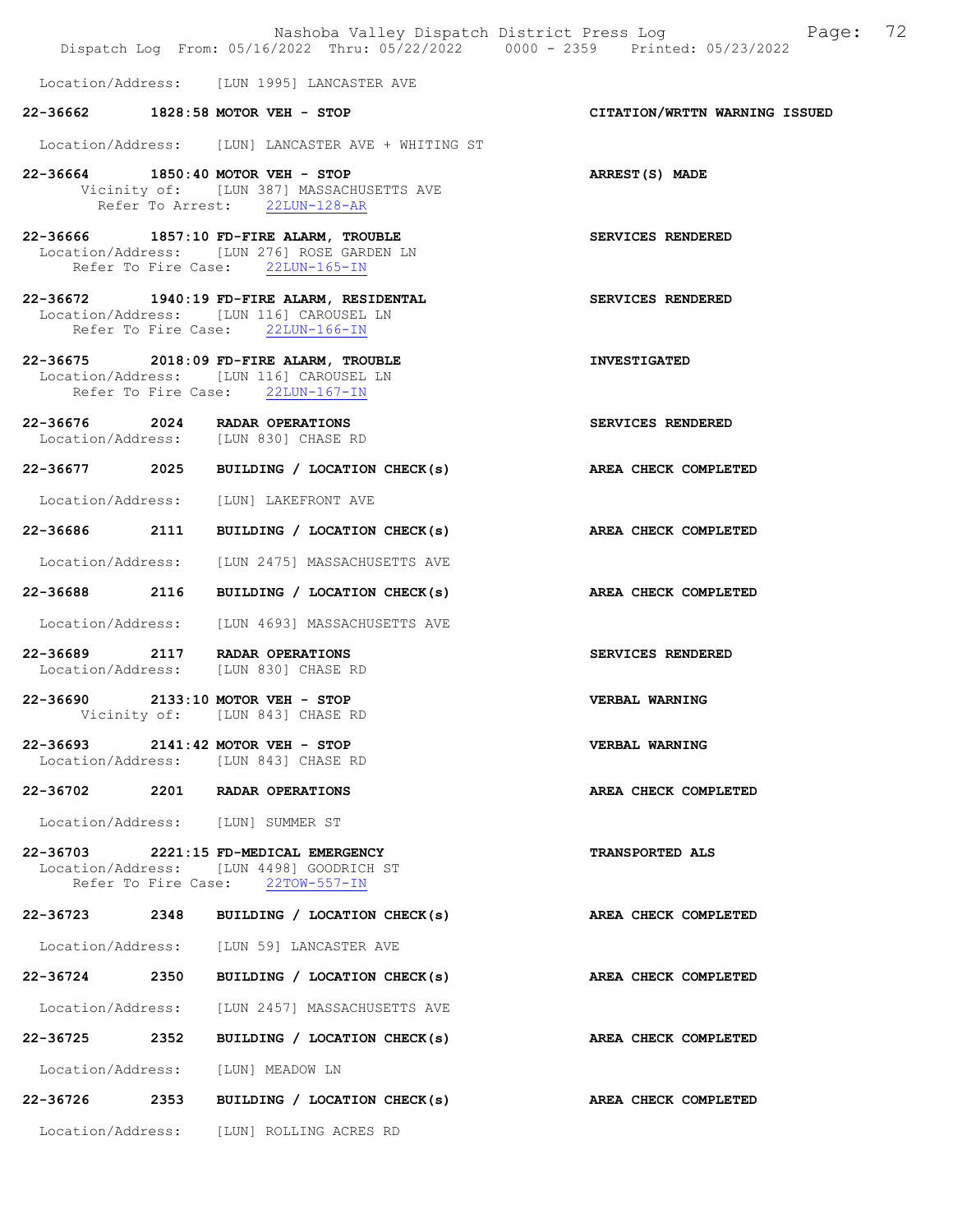Nashoba Valley Dispatch District Press Log Fage: 73 Dispatch Log From: 05/16/2022 Thru: 05/22/2022 0000 - 2359 Printed: 05/23/2022

|               |      | 22-36727 2354 RADAR OPERATIONS                                     | NO SERVICES NEEDED             |
|---------------|------|--------------------------------------------------------------------|--------------------------------|
|               |      | Location/Address: [LUN] SUMMER ST                                  |                                |
|               |      | 22-36728 2356 BUILDING / LOCATION CHECK(s) AREA CHECK COMPLETED    |                                |
|               |      | Location/Address: [LUN] WHITING ST                                 |                                |
|               |      | 22-36729 2359 BUILDING / LOCATION CHECK(s) AREA CHECK COMPLETED    |                                |
|               |      | Location/Address: [LUN 2495] MASSACHUSETTS AVE                     |                                |
|               |      | For Date: $05/18/2022 -$ Wednesday                                 |                                |
|               |      | 22-36730 0004:57 BUILDING / LOCATION CHECK(s) AREA CHECK COMPLETED |                                |
|               |      | Location/Address: [LUN] MASSACHUSETTS AVE + MEMORIAL DR            |                                |
|               |      | 22-36731 0010 BUILDING / LOCATION CHECK(s) AREA CHECK COMPLETED    |                                |
|               |      | Location/Address: [LUN] LANCASTER AVE                              |                                |
|               |      | 22-36733 0016 COMMUNITY POLICING                                   | AREA CHECK COMPLETED           |
|               |      | Location/Address: [LUN 196] LEOMINSTER-SHIRLEY RD                  |                                |
|               |      | 22-36735 0018 BUILDING / LOCATION CHECK(s)                         | BUILDING CHKED, APPEARS SECURE |
|               |      | Location/Address: [LUN 4996] ELECTRIC AVE                          |                                |
| 22-36738 0027 |      | BUILDING / LOCATION CHECK(s) AREA CHECK COMPLETED                  |                                |
|               |      | Location/Address: [LUN 2234] LEOMINSTER RD                         |                                |
| 22-36739 0028 |      | BUILDING / LOCATION CHECK(s)                                       | AREA CHECK COMPLETED           |
|               |      | Location/Address: [LUN] NORTHFIELD RD                              |                                |
|               |      | 22-36740 0028 BUILDING / LOCATION CHECK(s) AREA CHECK COMPLETED    |                                |
|               |      | Location/Address: [LUN] LEOMINSTER RD                              |                                |
|               |      | 22-36744 0032 BUILDING / LOCATION CHECK(s)                         | AREA CHECK COMPLETED           |
|               |      | Location: [LUN 3133] THE WOODLANDS                                 |                                |
| $22 - 36743$  | 0033 | RADAR OPERATIONS<br>Location/Address: [LUN] LANCASTER AVE          | SERVICES RENDERED              |
| 22-36747 0039 |      | BUILDING / LOCATION CHECK(s)                                       | AREA CHECK COMPLETED           |
|               |      | Location/Address: [LUN] GILCHREST ST                               |                                |
|               |      | 22-36752 0100 BUILDING / LOCATION CHECK(s)                         | BUILDING CHKED, APPEARS SECURE |
|               |      | Location/Address: [LUN 170] ELECTRIC AVE                           |                                |
|               |      | 22-36754 0111 BUILDING / LOCATION CHECK(s)                         | AREA CHECK COMPLETED           |
|               |      | Location/Address: [LUN 4791] MASSACHUSETTS AVE                     |                                |
|               |      | $22-36755$ 0115:10 BUILDING / LOCATION CHECK(s)                    | AREA CHECK COMPLETED           |
|               |      | Vicinity of: [LUN 2469] MASSACHUSETTS AVE                          |                                |
|               |      | 22-36762 0138 BUILDING / LOCATION CHECK(s)                         | <b>AREA CHECK COMPLETED</b>    |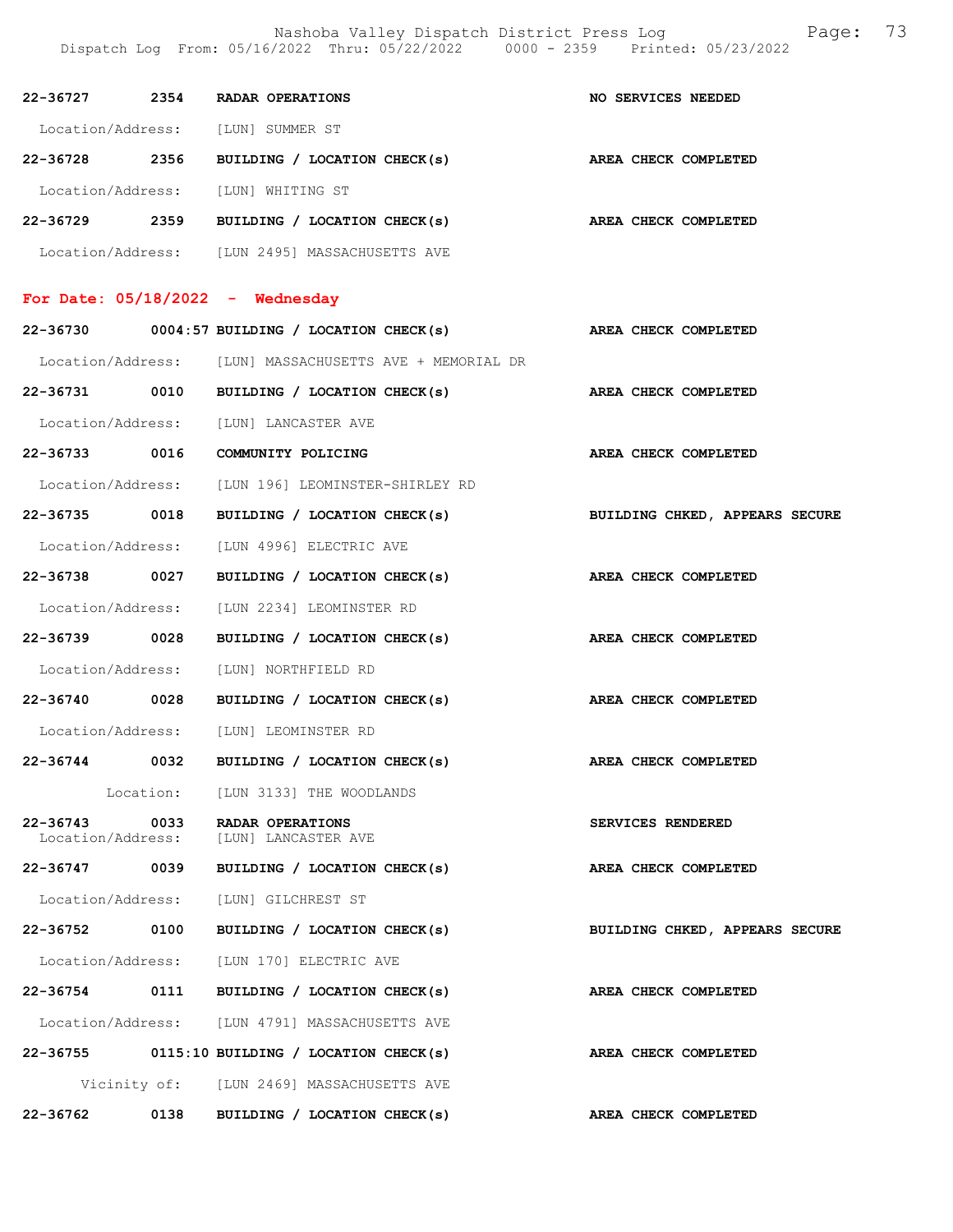|                                    |      | Nashoba Valley Dispatch District Press Log<br>Dispatch Log From: 05/16/2022 Thru: 05/22/2022 0000 - 2359 Printed: 05/23/2022 | 74<br>Page:                    |
|------------------------------------|------|------------------------------------------------------------------------------------------------------------------------------|--------------------------------|
|                                    |      | Location/Address: [LUN] MEMORIAL DR                                                                                          |                                |
|                                    |      | 22-36766 0146 BUILDING / LOCATION CHECK(s)                                                                                   | BUILDING CHKED, APPEARS SECURE |
|                                    |      | Location/Address: [LUN 838] CHASE RD                                                                                         |                                |
| 22-36768 0152                      |      | BUILDING / LOCATION CHECK(s)                                                                                                 | AREA CHECK COMPLETED           |
|                                    |      | Location/Address: [LUN 2890] PAGE ST                                                                                         |                                |
| 22-36767 0153                      |      | BUILDING / LOCATION CHECK(s)                                                                                                 | AREA CHECK COMPLETED           |
| Location/Address:                  |      | [LUN] GILCHREST ST                                                                                                           |                                |
| 22-36770 0159                      |      | BUILDING / LOCATION CHECK(s)                                                                                                 | AREA CHECK COMPLETED           |
| Location/Address:                  |      | [LUN] HOUGHTONS MILL RD                                                                                                      |                                |
| 22-36771                           | 0202 | BUILDING / LOCATION CHECK(s)                                                                                                 | AREA CHECK COMPLETED           |
| Location/Address:                  |      | [LUN] TURKEY HILL RD                                                                                                         |                                |
| 22-36772 0204                      |      | BUILDING / LOCATION CHECK(s)                                                                                                 | AREA CHECK COMPLETED           |
| Location/Address:                  |      | [LUN 101] RESERVOIR RD                                                                                                       |                                |
| 22-36773 0207                      |      | BUILDING / LOCATION CHECK(s)                                                                                                 | AREA CHECK COMPLETED           |
| Location/Address:                  |      | [LUN 247] MASSACHUSETTS AVE                                                                                                  |                                |
| 22-36774                           | 0208 | BUILDING / LOCATION CHECK(s)                                                                                                 | AREA CHECK COMPLETED           |
| Location/Address:                  |      | [LUN 2143] LEOMINSTER-SHIRLEY RD                                                                                             |                                |
| 22-36775 0209<br>Location/Address: |      | BUILDING / LOCATION CHECK(s)<br>[LUN] LEOMINSTER-SHIRLEY RD + PIONEER DR                                                     | SERVICES RENDERED              |
| 22-36777 0216                      |      | BUILDING / LOCATION CHECK(s)                                                                                                 | BUILDING CHKED, APPEARS SECURE |
| Location/Address:                  |      | [LUN 1962] LAKEFRONT AVE                                                                                                     |                                |
| 22-36778                           | 0216 | BUILDING / LOCATION CHECK(s)                                                                                                 | BUILDING CHKED, APPEARS SECURE |
|                                    |      | Location/Address: [LUN 1958] LAKEFRONT AVE                                                                                   |                                |
|                                    |      | 22-36779 0217 BUILDING / LOCATION CHECK(s)                                                                                   | BUILDING CHKED, APPEARS SECURE |
|                                    |      | Location/Address: [LUN 4487] ELECTRIC AVE                                                                                    |                                |
| 22-36784 0230                      |      | BUILDING / LOCATION CHECK(s)                                                                                                 | BUILDING CHKED, APPEARS SECURE |
|                                    |      | Location/Address: [LUN 2324] MASSACHUSETTS AVE                                                                               |                                |
|                                    |      | $22-36785$ 0234:10 BUILDING / LOCATION CHECK(s)                                                                              | AREA CHECK COMPLETED           |
|                                    |      | Location/Address: [LUN 3109] PLEASANT ST                                                                                     |                                |
|                                    |      | 22-36789 0241 BUILDING / LOCATION CHECK(s)                                                                                   | AREA CHECK COMPLETED           |
|                                    |      | Location/Address: [LUN] RESERVOIR RD                                                                                         |                                |
| 22-36790                           | 0246 | BUILDING / LOCATION CHECK(s)                                                                                                 | AREA CHECK COMPLETED           |
|                                    |      | Location/Address: [LUN] ARBOR ST                                                                                             |                                |
|                                    |      | 22-36794 0251 BUILDING / LOCATION CHECK(s)                                                                                   | AREA CHECK COMPLETED           |
|                                    |      | Location/Address: [LUN 4693] MASSACHUSETTS AVE                                                                               |                                |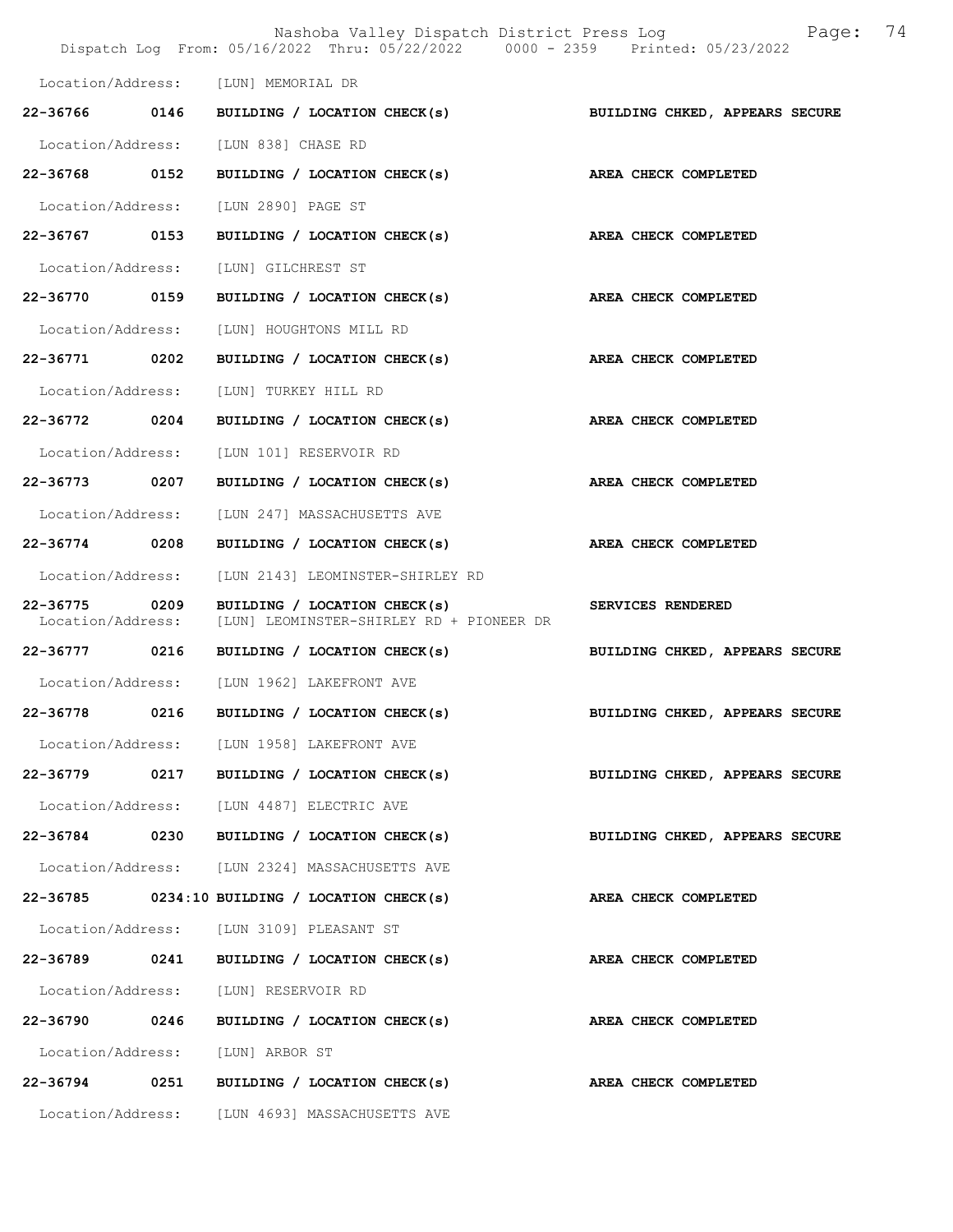|                                    | Nashoba Valley Dispatch District Press Log<br>Dispatch Log From: 05/16/2022 Thru: 05/22/2022 0000 - 2359 Printed: 05/23/2022 | 75<br>Page:                   |
|------------------------------------|------------------------------------------------------------------------------------------------------------------------------|-------------------------------|
|                                    | 22-36798 0254 BUILDING / LOCATION CHECK(s) AREA CHECK COMPLETED                                                              |                               |
|                                    | Location/Address: [LUN] NORTHFIELD RD                                                                                        |                               |
|                                    | $22-36807$ 0302:59 BUILDING / LOCATION CHECK(s)<br>Location/Address: [LUN 836] CHASE RD                                      | <b>INVESTIGATED</b>           |
|                                    | 22-36812 0337 BUILDING / LOCATION CHECK(s)                                                                                   | AREA CHECK COMPLETED          |
|                                    | Location/Address: [LUN 3673] SUMMER ST                                                                                       |                               |
| 22-36813 0340                      | BUILDING / LOCATION CHECK(s)                                                                                                 | AREA CHECK COMPLETED          |
|                                    | Location/Address: [LUN 3670] SUMMER ST                                                                                       |                               |
|                                    | 22-36814 0341 BUILDING / LOCATION CHECK(s)                                                                                   | AREA CHECK COMPLETED          |
| Location/Address:                  | [LUN 32] TRI-TOWN DR                                                                                                         |                               |
| 22-36825 0554                      | RADAR OPERATIONS<br>Location/Address: [LUN] LANCASTER AVE                                                                    | SERVICES RENDERED             |
| 22-36826 0556                      | RADAR OPERATIONS                                                                                                             | NO SERVICES NEEDED            |
| Location/Address:                  | [LUN] WHALOM RD + RAMGREN RD                                                                                                 |                               |
| 22-36832 0623                      | BUILDING / LOCATION CHECK(s)                                                                                                 | AREA CHECK COMPLETED          |
| Location/Address:                  | [LUN 2580] MEMORIAL DR                                                                                                       |                               |
| 22-36835 0629<br>Location/Address: | RADAR OPERATIONS<br>[LUN 4330] WHITING ST                                                                                    | SERVICES RENDERED             |
| 22-36843 0735<br>Location/Address: | RADAR OPERATIONS<br>[LUN 2669] NORTHFIELD RD                                                                                 | SERVICES RENDERED             |
|                                    | 22-36845 0759 RADAR OPERATIONS                                                                                               | AREA CHECK COMPLETED          |
|                                    | Location/Address: [LUN 4549] MASSACHUSETTS AVE                                                                               |                               |
|                                    | 22-36846 0804:23 MOTOR VEH - STOP                                                                                            | CITATION/WRTTN WARNING ISSUED |
|                                    | Vicinity of: [LUN] HOWARD ST + WEST TOWNSEND RD                                                                              |                               |
|                                    | 22-36849 0810:36 MOTOR VEH - STOP                                                                                            | CITATION/WRTTN WARNING ISSUED |
|                                    | Vicinity of: [LUN] HOWARD ST                                                                                                 |                               |
|                                    | 22-36851 0823 RADAR OPERATIONS<br>Location/Address: [LUN 1766] HOWARD ST                                                     | SERVICES RENDERED             |
|                                    | 22-36853 0831:34 MOTOR VEH - STOP                                                                                            | CITATION/WRTTN WARNING ISSUED |
|                                    | Vicinity of: [LUN 1765] HOWARD ST                                                                                            |                               |
|                                    | 22-36856 0840:12 MOTOR VEH - STOP                                                                                            | CITATION/WRTTN WARNING ISSUED |
|                                    | Location/Address: [LUN] WHALOM RD + GRAHAM ST                                                                                |                               |
|                                    | 22-36857 0843:11 FD-MEDICAL EMERGENCY<br>Location/Address: [LUN 9] ELECTRIC AVE                                              | <b>TRANSPORTED ALS</b>        |
|                                    | 22-36860 0848:04 FD-FIRE ALARM, COMMERCIAL<br>Location/Address: [LUN 4996] ELECTRIC AVE<br>Refer To Fire Case: 22LUN-169-IN  | <b>FALSE ALARM</b>            |
|                                    | 22-36864 0912:58 MOTOR VEH - STOP<br>Vicinity of: [LUN] WEST TOWNSEND RD                                                     | VERBAL WARNING                |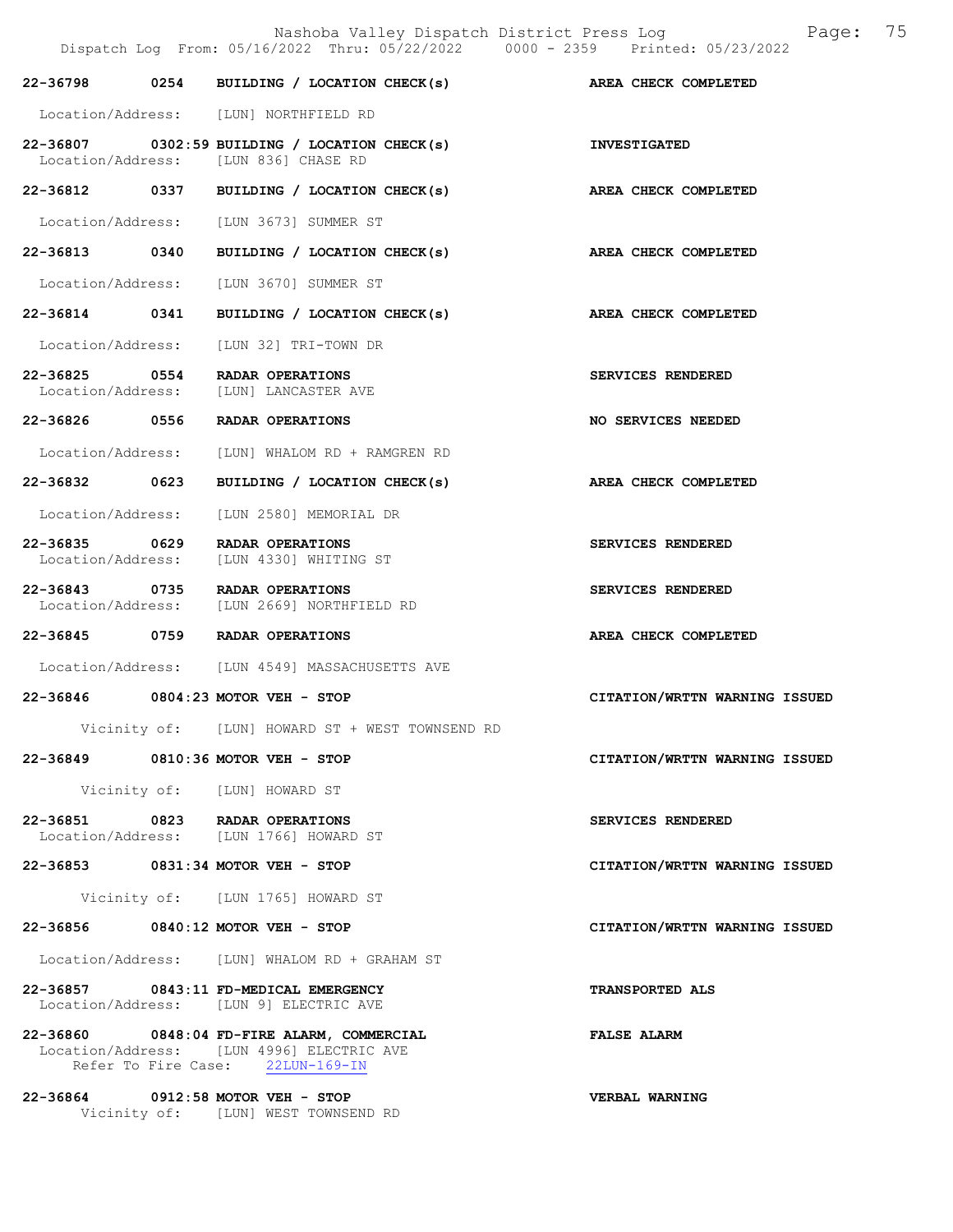|  | Dispatch Log From: 05/16/2022 Thru: 05/22/2022 0000 - 2359 Printed: 05/23/2022                                         | Nashoba Valley Dispatch District Press Log Faqe: 76 |
|--|------------------------------------------------------------------------------------------------------------------------|-----------------------------------------------------|
|  | 22-36866 0917:30 MOTOR VEH - ACCIDENT NO INJURY<br>Location/Address: [LUN] MASSACHUSETTS AVE + ELECTRIC AVE            | SERVICES RENDERED                                   |
|  | $22-36868$ 0923 BUILDING / LOCATION CHECK(s)                                                                           | AREA CHECK COMPLETED                                |
|  | Location/Address: [LUN 2347] MASSACHUSETTS AVE                                                                         |                                                     |
|  | 22-36871 0931:40 FD-MEDICAL EMERGENCY<br>Location/Address: [LUN 3600] SOUTH ROW RD<br>Refer To Fire Case: 22TOW-559-IN | <b>TRANSPORTED ALS</b>                              |
|  | 22-36882 1012 BUILDING / LOCATION CHECK(s)                                                                             | AREA CHECK COMPLETED                                |
|  | Location/Address: [LUN 4959] ELECTRIC AVE                                                                              |                                                     |
|  | 22-36896 1041 RADAR OPERATIONS<br>Location/Address: [LUN] WHITING ST                                                   | SERVICES RENDERED                                   |
|  | 22-36897 1049:20 MOTOR VEH - STOP                                                                                      | CITATION/WRTTN WARNING ISSUED                       |
|  | Vicinity of: [LUN 4325] WHITING ST                                                                                     |                                                     |
|  | 22-36904 1109:39 MOTOR VEH - STOP                                                                                      | CITATION/WRTTN WARNING ISSUED                       |
|  | Location/Address: [LUN 4777] ELECTRIC AVE                                                                              |                                                     |
|  | 22-36907 1136 RADAR OPERATIONS<br>Location/Address: [LUN 2898] PAGE ST                                                 | SERVICES RENDERED                                   |
|  | 22-36918 1304 RADAR OPERATIONS                                                                                         | AREA CHECK COMPLETED                                |
|  | Location/Address: [LUN] MASSACHUSETTS AVE + WHITE ST                                                                   |                                                     |
|  | 22-36919 1307:07 MOTOR VEH - STOP                                                                                      | CITATION/WRTTN WARNING ISSUED                       |
|  | Vicinity of: [LUN 4635] MASSACHUSETTS AVE                                                                              |                                                     |
|  | 22-36926 1337:52 MOTOR VEH - STOP                                                                                      | CITATION/WRTTN WARNING ISSUED                       |
|  | Vicinity of: [LUN] SUMMER ST + WEATHERBEE ST                                                                           |                                                     |
|  | 22-36934 1419:48 FD-MEDICAL LIFT ASSIST                                                                                | PATIENT REFUSAL, NO TRANSPORT                       |
|  | Location/Address: [LUN 1615] HIGHLAND ST                                                                               |                                                     |
|  | 22-36939 1454:20 MOTOR VEH - ACCIDENT HIT & RUN<br>Location/Address: [LUN 2475] MASSACHUSETTS AVE                      | <b>INVESTIGATED</b>                                 |
|  | $22-36945$ 1530:48 MOTOR VEH - ACCIDENT NO INJURY<br>Location/Address: [LUN 725] BURRAGE ST                            | <b>VEHICLE TOWED</b>                                |
|  | 22-36946 1551:34 MOTOR VEH - COMPLAINT<br>Location/Address: [LUN 2364] MASSACHUSETTS AVE                               | PEACE RESTORED                                      |
|  | 22-36947 1557:16 FD-MEDICAL LIFT ASSIST<br>Location/Address: [LUN 3656] SUMMER ST                                      | SERVICES RENDERED                                   |
|  | 22-36949 1619 RADAR OPERATIONS<br>Location/Address: [LUN 2317] MASSACHUSETTS AVE                                       | SERVICES RENDERED                                   |
|  | 22-36952 1629:58 MOTOR VEH - STOP<br>Vicinity of: [LUN 247] MASSACHUSETTS AVE                                          | VERBAL WARNING                                      |
|  | 22-36956 1657 BUILDING / LOCATION CHECK(s)                                                                             | BUILDING CHKED, APPEARS SECURE                      |
|  | Location/Address: [LUN 4996] ELECTRIC AVE                                                                              |                                                     |

22-36957 1659 BUILDING / LOCATION CHECK(s) ACCIDENTAL 911 CALL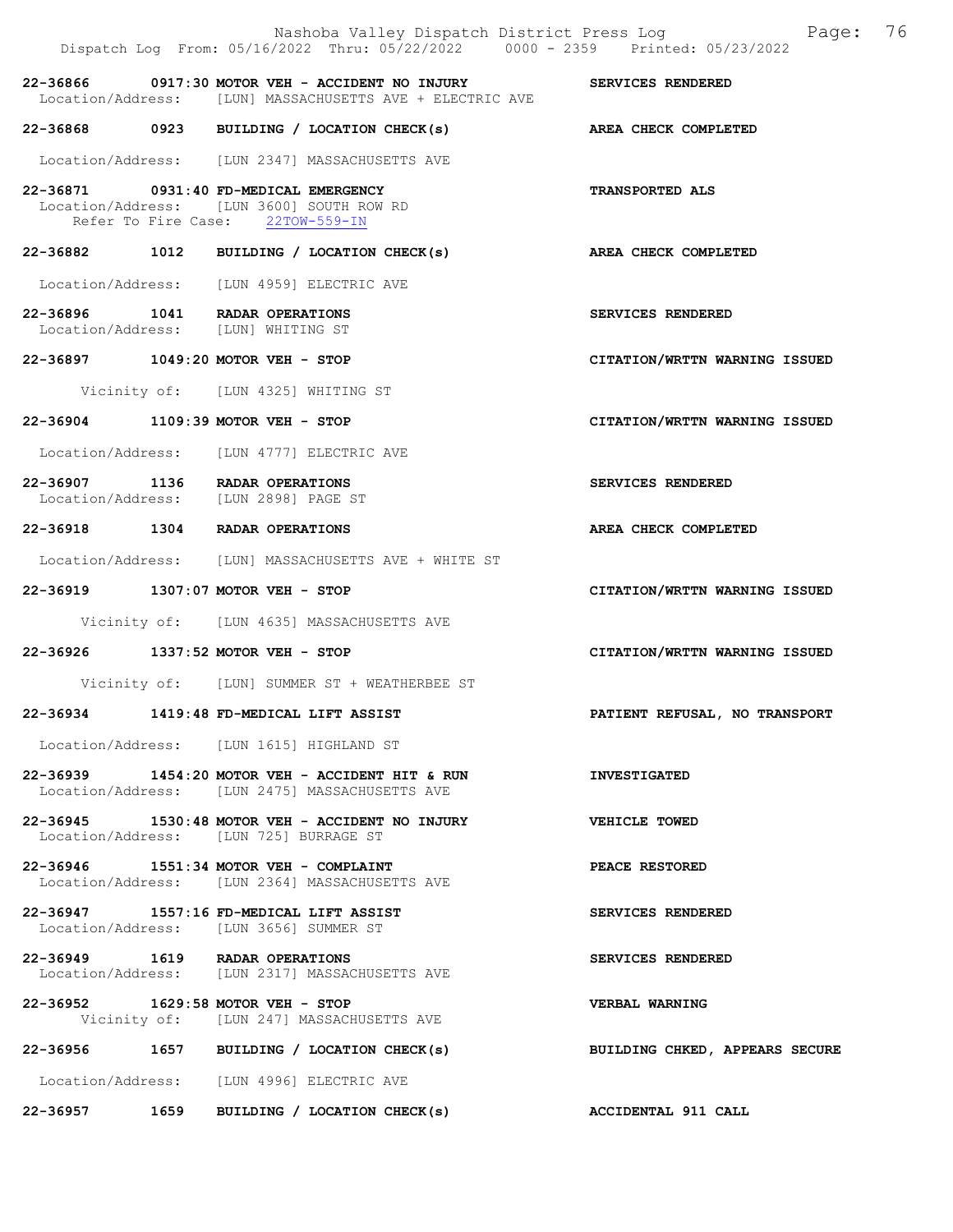|                                   |      | Nashoba Valley Dispatch District Press Log Nashoba Valley Dispatch District Press Log<br>Dispatch Log From: 05/16/2022 Thru: 05/22/2022 0000 - 2359 Printed: 05/23/2022 |                             | 77 |
|-----------------------------------|------|-------------------------------------------------------------------------------------------------------------------------------------------------------------------------|-----------------------------|----|
|                                   |      | Location/Address: [LUN] LAKEFRONT AVE                                                                                                                                   |                             |    |
|                                   |      | 22-36959 1711 RADAR OPERATIONS                                                                                                                                          | NO SERVICES NEEDED          |    |
|                                   |      | Location/Address: [LUN] CHASE RD                                                                                                                                        |                             |    |
|                                   |      | 22-36963 1740:52 ALARM - COMMERCIAL BURGLARY<br>Location/Address: [LUN 4487] ELECTRIC AVE                                                                               | <b>FALSE ALARM</b>          |    |
|                                   |      | 22-36978 1904 RADAR OPERATIONS                                                                                                                                          | AREA CHECK COMPLETED        |    |
|                                   |      | Location/Address: [LUN] WHITE ST + PEARL BROOK RD                                                                                                                       |                             |    |
|                                   |      | 22-36979 1907:26 MOTOR VEH - STOP<br>Location/Address: [LUN 4272] WHITE ST                                                                                              | <b>VERBAL WARNING</b>       |    |
|                                   |      | 22-36980 1907 RADAR OPERATIONS                                                                                                                                          | NO SERVICES NEEDED          |    |
|                                   |      | Location/Address: [LUN 2092] LANCASTER AVE                                                                                                                              |                             |    |
|                                   |      | 22-36983 1926:20 MOTOR VEH - STOP<br>Location/Address: [LUN] CHASE RD                                                                                                   | VERBAL WARNING              |    |
|                                   |      | 22-36985 1933 BUILDING / LOCATION CHECK(s)                                                                                                                              | AREA CHECK COMPLETED        |    |
|                                   |      | Location/Address: [LUN 246] MASSACHUSETTS AVE                                                                                                                           |                             |    |
|                                   |      | 22-36987 1943 BUILDING / LOCATION CHECK(s)                                                                                                                              | AREA CHECK COMPLETED        |    |
|                                   |      | Location/Address: [LUN 4732] SUMMER ST                                                                                                                                  |                             |    |
|                                   |      | 22-36988 1952 COMMUNITY POLICING                                                                                                                                        | AREA CHECK COMPLETED        |    |
|                                   |      | Location/Address: [LUN 2234] LEOMINSTER RD                                                                                                                              |                             |    |
| 22-36990 2020:18 DISTURBANCE      |      | Location/Address: [LUN 3344] RESERVOIR RD                                                                                                                               | TRANSPORTED BLS             |    |
|                                   |      | 22-37001 2334 BUILDING / LOCATION CHECK(s)                                                                                                                              | AREA CHECK COMPLETED        |    |
|                                   |      | Location/Address: [LUN 2475] MASSACHUSETTS AVE                                                                                                                          |                             |    |
| 22-37003                          | 2349 | BUILDING / LOCATION CHECK(s)                                                                                                                                            | AREA CHECK COMPLETED        |    |
|                                   |      | Location/Address: [LUN 94] MASSACHUSETTS AVE                                                                                                                            |                             |    |
|                                   |      | 22-37005 2358 BUILDING / LOCATION CHECK(s)                                                                                                                              | <b>AREA CHECK COMPLETED</b> |    |
|                                   |      | Location/Address: [LUN] GILCHREST ST + VALLEY RD                                                                                                                        |                             |    |
| For Date: $05/19/2022 - Thursday$ |      |                                                                                                                                                                         |                             |    |
| 22-37006 0000                     |      | BUILDING / LOCATION CHECK(s)                                                                                                                                            | AREA CHECK COMPLETED        |    |
|                                   |      | Location/Address: [LUN 1710] HOLMAN ST                                                                                                                                  |                             |    |
| 22-37008                          | 0004 | BUILDING / LOCATION CHECK(s)                                                                                                                                            | AREA CHECK COMPLETED        |    |
|                                   |      | Location/Address: [LUN] NORTHFIELD RD                                                                                                                                   |                             |    |
| 22-37011                          |      | 0012 BUILDING / LOCATION CHECK(s)                                                                                                                                       | AREA CHECK COMPLETED        |    |
|                                   |      | Location/Address: [LUN 2234] LEOMINSTER RD                                                                                                                              |                             |    |
|                                   |      | 22-37015 0021 RADAR OPERATIONS                                                                                                                                          | NO SERVICES NEEDED          |    |
|                                   |      | Location/Address: [LUN] SUMMER ST                                                                                                                                       |                             |    |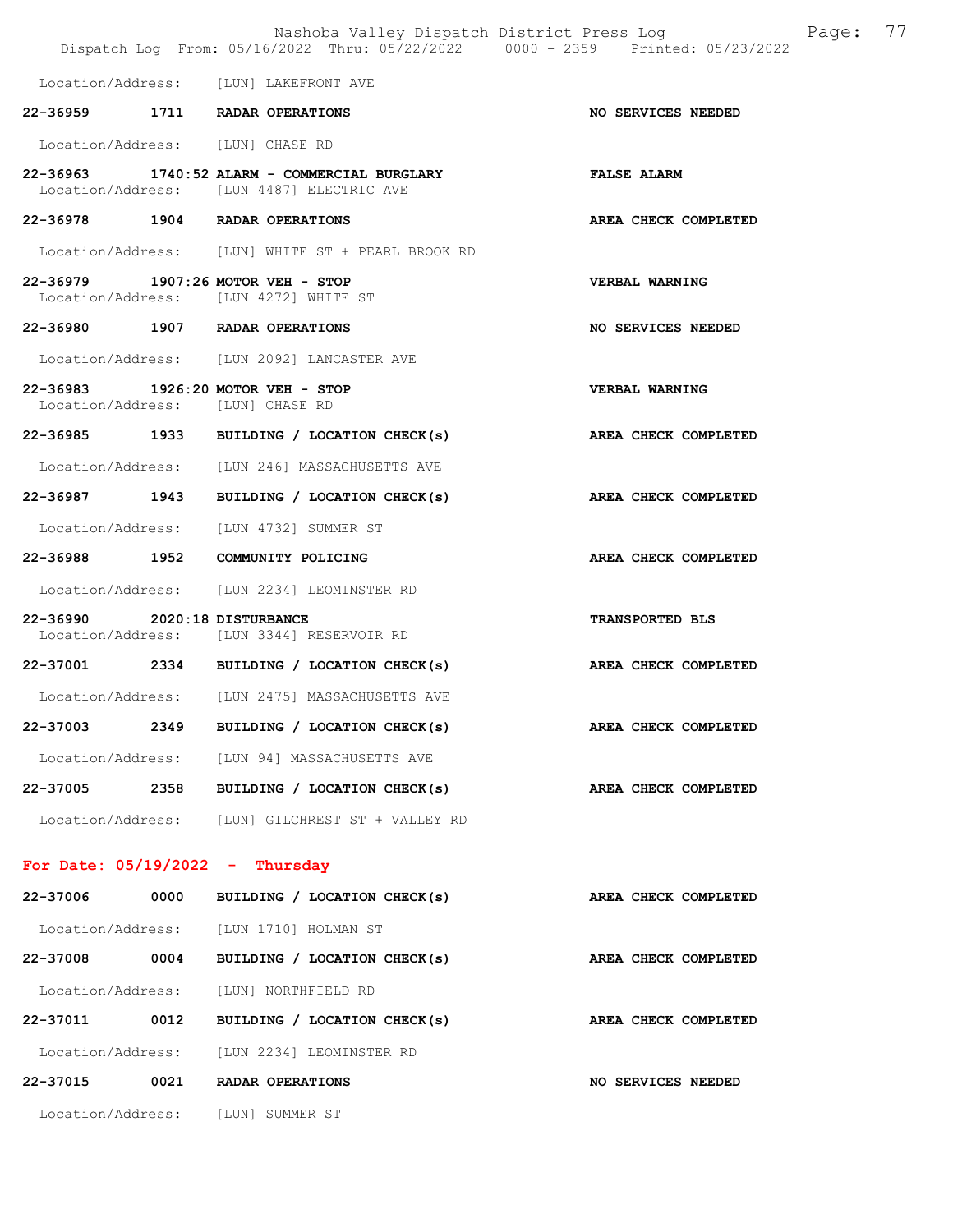|                               |      |                                                               | 78<br>Nashoba Valley Dispatch District Press Log<br>Page:<br>Dispatch Log From: 05/16/2022 Thru: 05/22/2022 0000 - 2359 Printed: 05/23/2022 |
|-------------------------------|------|---------------------------------------------------------------|---------------------------------------------------------------------------------------------------------------------------------------------|
| 22-37018                      | 0026 | BUILDING / LOCATION CHECK(s)                                  | AREA CHECK COMPLETED                                                                                                                        |
| Location/Address:             |      | [LUN 196] LEOMINSTER-SHIRLEY RD                               |                                                                                                                                             |
| 22-37021 0029                 |      | BUILDING / LOCATION CHECK(s)                                  | AREA CHECK COMPLETED                                                                                                                        |
| Location/Address:             |      | [LUN 121] LEOMINSTER-SHIRLEY RD                               |                                                                                                                                             |
| 22-37023 0033                 |      | BUILDING / LOCATION CHECK(s)                                  | AREA CHECK COMPLETED                                                                                                                        |
| Location/Address:             |      | [LUN] RESERVOIR RD                                            |                                                                                                                                             |
| 22-37026                      | 0034 | BUILDING / LOCATION CHECK(s)                                  | AREA CHECK COMPLETED                                                                                                                        |
| Location/Address:             |      | [LUN 2662] NORTHFIELD RD                                      |                                                                                                                                             |
| 22-37033 0043                 |      | BUILDING / LOCATION CHECK(s)                                  | AREA CHECK COMPLETED                                                                                                                        |
| Location/Address:             |      | [LUN 2542] MASSACHUSETTS AVE                                  |                                                                                                                                             |
| 22-37034 0043                 |      | BUILDING / LOCATION CHECK(s)                                  | BUILDING CHKED, APPEARS SECURE                                                                                                              |
| Location/Address:             |      | [LUN 3670] SUMMER ST                                          |                                                                                                                                             |
| 22-37035                      | 0044 | BUILDING / LOCATION CHECK(s)                                  | AREA CHECK COMPLETED                                                                                                                        |
| Location/Address:             |      | [LUN 2475] MASSACHUSETTS AVE                                  |                                                                                                                                             |
| 22-37039                      | 0050 | BUILDING / LOCATION CHECK(s)                                  | AREA CHECK COMPLETED                                                                                                                        |
| Location/Address:             |      | [LUN 193] CHESTNUT ST                                         |                                                                                                                                             |
| 22-37040 0051                 |      | BUILDING / LOCATION CHECK(s)                                  | BUILDING CHKED, APPEARS SECURE                                                                                                              |
| Location/Address:             |      | [LUN 3960] WALLIS PARK                                        |                                                                                                                                             |
| 22-37042                      | 0053 | BUILDING / LOCATION CHECK(s)                                  | BUILDING CHKED, APPEARS SECURE                                                                                                              |
| Location/Address:             |      | [LUN 1962] LAKEFRONT AVE                                      |                                                                                                                                             |
| $22 - 37044$                  | 0056 | BUILDING / LOCATION CHECK(s)                                  | BUILDING CHKED, APPEARS SECURE                                                                                                              |
| Location/Address:             |      | [LUN 4777] ELECTRIC AVE                                       |                                                                                                                                             |
| 22-37046                      | 0104 | BUILDING / LOCATION CHECK(s)                                  | BUILDING CHKED, APPEARS SECURE                                                                                                              |
| Location/Address:             |      | [LUN 2310] MASSACHUSETTS AVE                                  |                                                                                                                                             |
| 22-37049                      | 0111 | BUILDING / LOCATION CHECK(s)                                  | AREA CHECK COMPLETED                                                                                                                        |
| Location/Address:             |      | [LUN] NORTHFIELD RD                                           |                                                                                                                                             |
| 22-37051                      | 0116 | BUILDING / LOCATION CHECK(s)                                  | AREA CHECK COMPLETED                                                                                                                        |
| Location/Address:             |      | [LUN 3] TOWNSEND HARBOR RD                                    |                                                                                                                                             |
| 22-37054                      | 0130 | BUILDING / LOCATION CHECK(s)                                  | BUILDING CHKED, APPEARS SECURE                                                                                                              |
| Location/Address:             |      | [LUN 2375] MASSACHUSETTS AVE                                  |                                                                                                                                             |
| 22-37055                      | 0132 | BUILDING / LOCATION CHECK(s)                                  | AREA CHECK COMPLETED                                                                                                                        |
| Location/Address:             |      | [LUN 247] MASSACHUSETTS AVE                                   |                                                                                                                                             |
| 22-37056<br>Location/Address: | 0134 | BUILDING / LOCATION CHECK(s)<br>[LUN 4] LEOMINSTER-SHIRLEY RD | SERVICES RENDERED                                                                                                                           |
| 22-37060                      | 0145 | BUILDING / LOCATION CHECK(s)                                  | BUILDING CHKED, APPEARS SECURE                                                                                                              |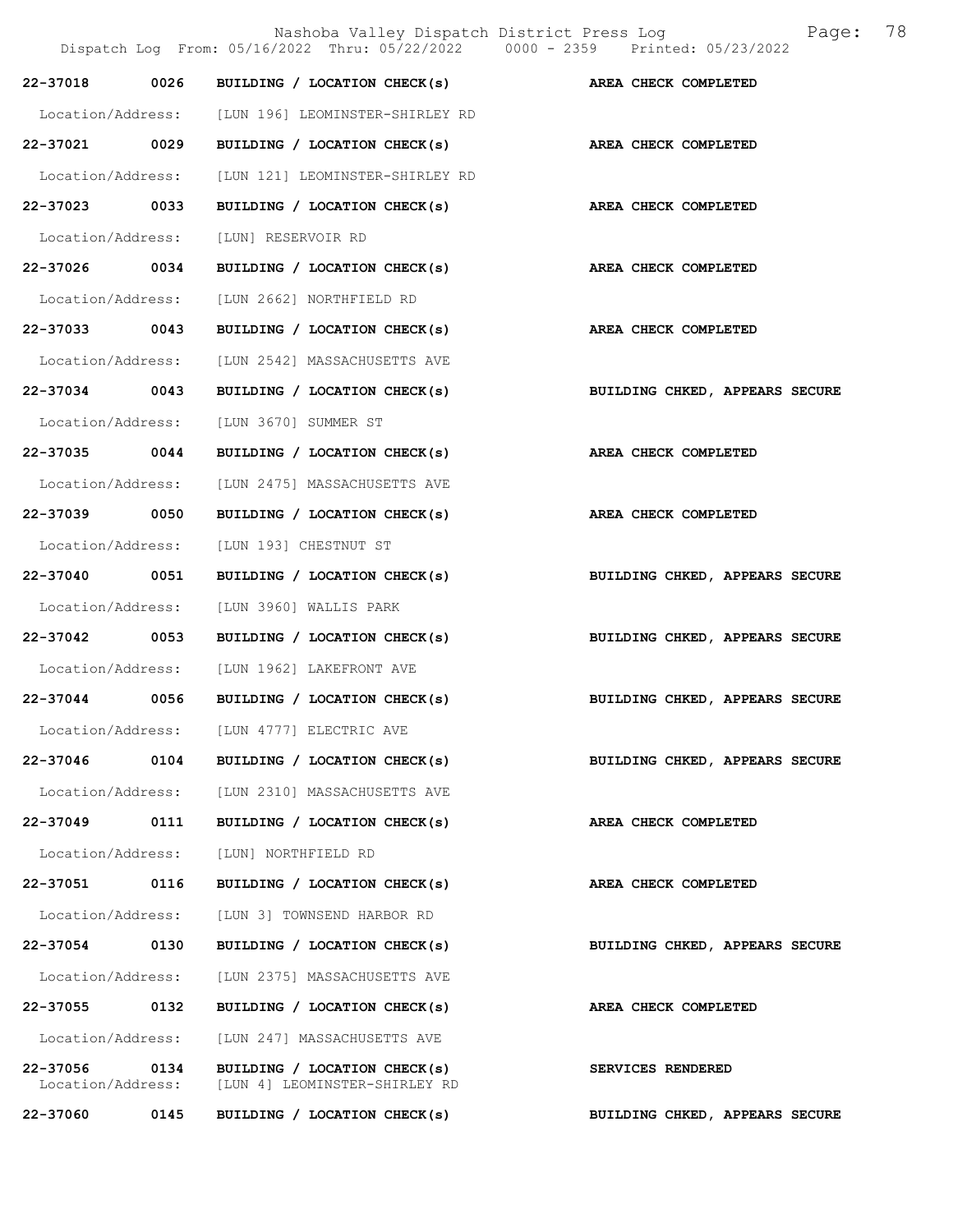|                                 | Nashoba Valley Dispatch District Press Log<br>Dispatch Log From: 05/16/2022 Thru: 05/22/2022 0000 - 2359 Printed: 05/23/2022          | 79<br>Page:                    |
|---------------------------------|---------------------------------------------------------------------------------------------------------------------------------------|--------------------------------|
|                                 | Location/Address: [LUN 1130] ELECTRIC AVE                                                                                             |                                |
|                                 | 22-37071 0205 BUILDING / LOCATION CHECK(s)                                                                                            | BUILDING CHKED, APPEARS SECURE |
|                                 | Location/Address: [LUN 170] ELECTRIC AVE                                                                                              |                                |
|                                 | 22-37084 0505:38 FD-MEDICAL LIFT ASSIST                                                                                               | PATIENT REFUSAL, NO TRANSPORT  |
|                                 | Location/Address: [LUN 4653] WINDERMERE DR                                                                                            |                                |
| Location/Address:               | 22-37085 0510 RADAR OPERATIONS<br>[LUN] LANCASTER AVE                                                                                 | SERVICES RENDERED              |
| 22-37086 0531                   | BUILDING / LOCATION CHECK(s)                                                                                                          | AREA CHECK COMPLETED           |
|                                 | Location/Address: [LUN 2475] MASSACHUSETTS AVE                                                                                        |                                |
| 22-37087 0543                   | RADAR OPERATIONS                                                                                                                      | NO SERVICES NEEDED             |
|                                 | Location/Address: [LUN 1116] ELECTRIC AVE                                                                                             |                                |
| 22-37089 0551                   | BUILDING / LOCATION CHECK(s)                                                                                                          | AREA CHECK COMPLETED           |
| Location/Address:               | [LUN] FLAT HILL RD                                                                                                                    |                                |
|                                 | 22-37092 0600 RADAR OPERATIONS                                                                                                        | NO SERVICES NEEDED             |
| Location/Address:               | [LUN] WHALOM RD + RAMGREN RD                                                                                                          |                                |
| 22-37095 0616                   | BUILDING / LOCATION CHECK(s)                                                                                                          | AREA CHECK COMPLETED           |
|                                 | Location/Address: [LUN 5150] HOLMAN ST                                                                                                |                                |
|                                 | 22-37096 0630:53 MOTOR VEH - STOP                                                                                                     | CITATION/WRTTN WARNING ISSUED  |
|                                 | Vicinity of: [LUN 2160] LEOMINSTER RD                                                                                                 |                                |
| 22-37106                        | 0815:34 FD-MEDICAL EMERGENCY<br>Location/Address: [LUN 1189] ELMWOOD RD                                                               | <b>TRANSPORTED BLS</b>         |
|                                 | 22-37118 0919 RADAR OPERATIONS<br>Location/Address: [LUN 2049] LANCASTER AVE                                                          | SERVICES RENDERED              |
| 22-37127 0942:46 UNWANTED PARTY | Location/Address: [LUN 4087] WEST ACRES DR                                                                                            | <b>REPORT</b>                  |
|                                 | 22-37130 0955 BUILDING / LOCATION CHECK(s)                                                                                            | AREA CHECK COMPLETED           |
|                                 | Location/Address: [LUN 246] MASSACHUSETTS AVE                                                                                         |                                |
|                                 | 22-37134 0959:36 MOTOR VEH - STOP<br>Location/Address: [LUN 2338] MASSACHUSETTS AVE                                                   | VERBAL WARNING                 |
|                                 | 22-37146 1044 RADAR OPERATIONS<br>Location/Address: [LUN] WHITING ST                                                                  | SERVICES RENDERED              |
|                                 | 22-37150 1102:09 MOTOR VEH - ACCIDENT W/INJURY<br>Vicinity of: [LUN] MASSACHUSETTS AVE + CHASE RD<br>Refer To Fire Case: 22LUN-171-IN | VEHICLE TOWED                  |
|                                 | 22-37168 1259 COMMUNITY POLICING<br>Location/Address: [LUN 4996] ELECTRIC AVE                                                         | SERVICES RENDERED              |
|                                 | 22-37175 1351 RADAR OPERATIONS<br>Location/Address: [LUN 1113] ELECTRIC AVE                                                           | SERVICES RENDERED              |
|                                 | 22-37180 1413:31 FD-MEDICAL EMERGENCY<br>Location/Address: [LUN 503] ARBOR ST<br>Refer To Fire Case: 22TOW-569-IN                     | <b>TRANSPORTED ALS</b>         |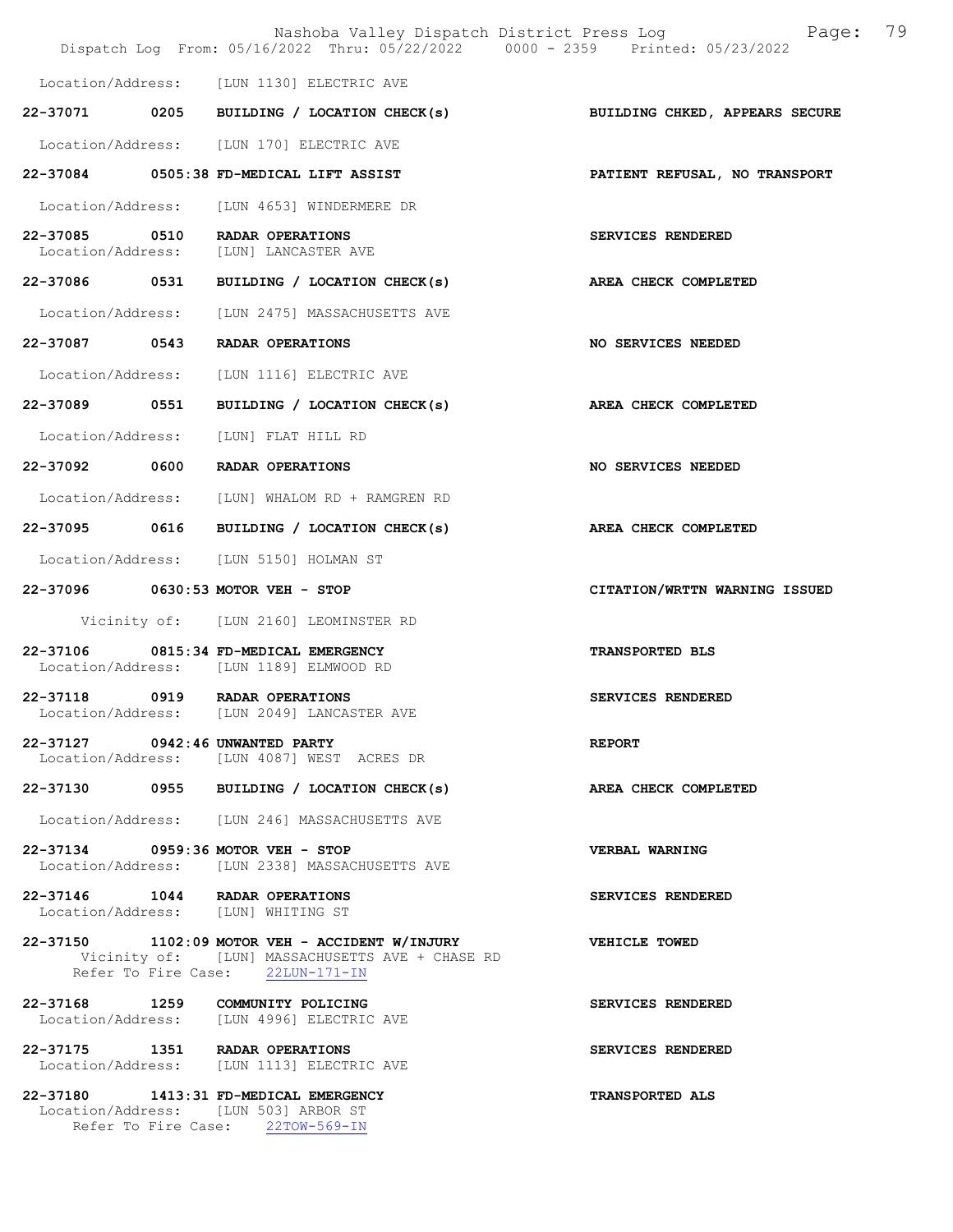|                                   |      | Dispatch Log From: 05/16/2022 Thru: 05/22/2022 0000 - 2359 Printed: 05/23/2022                    |                                |
|-----------------------------------|------|---------------------------------------------------------------------------------------------------|--------------------------------|
|                                   |      | 22-37195 1551 COMMUNITY POLICING<br>Location/Address: [LUN 196] LEOMINSTER-SHIRLEY RD             | SERVICES RENDERED              |
| 22-37196 1603 RADAR OPERATIONS    |      |                                                                                                   | NO SERVICES NEEDED             |
|                                   |      | Location/Address: [LUN 5031] MASSACHUSETTS AVE                                                    |                                |
|                                   |      | 22-37197 1623 BUILDING / LOCATION CHECK(s)                                                        | AREA CHECK COMPLETED           |
|                                   |      | Location/Address: [LUN 246] MASSACHUSETTS AVE                                                     |                                |
|                                   |      | 22-37201 1637 RADAR OPERATIONS<br>Location/Address: [LUN] LANCASTER AVE                           | SERVICES RENDERED              |
| 22-37204 1655:54 ROAD HAZARDS     |      | Location/Address: [LUN 1468] GOODRICH ST                                                          | <b>REPORT</b>                  |
| 22-37205 1703:28 MOTOR VEH - STOP |      |                                                                                                   | CITATION/WRTTN WARNING ISSUED  |
|                                   |      | Vicinity of: [LUN] WHITING ST + MASSACHUSETTS AVE                                                 |                                |
|                                   |      | 22-37214 1742:22 ALARM - COMMERCIAL BURGLARY<br>Location/Address: [LUN 830] CHASE RD              | <b>FALSE ALARM</b>             |
|                                   |      | 22-37215 1752:54 REQUEST TO SPEAK TO AN OFFICER<br>Location/Address: [LUN 4716] MASSACHUSETTS AVE | <b>REPORT</b>                  |
|                                   |      | 22-37216 1808:14 FD-MEDICAL EMERGENCY<br>Location/Address: [LUN 4910] RILEY RD                    | <b>TRANSPORTED BLS</b>         |
|                                   |      | 22-37228 1934 BUILDING / LOCATION CHECK(s)                                                        | AREA CHECK COMPLETED           |
|                                   |      | Location/Address: [LUN 2310] MASSACHUSETTS AVE                                                    |                                |
|                                   |      | 22-37229 1944 COMMUNITY POLICING<br>Location/Address: [LUN 83] LAKEFRONT AVE                      | SERVICES RENDERED              |
| 22-37232 1952                     |      | COMMUNITY POLICING<br>Location/Address: [LUN 2475] MASSACHUSETTS AVE                              | SERVICES RENDERED              |
|                                   |      | $22-37236$ 2013 BUILDING / LOCATION CHECK(s)LU                                                    | AREA CHECK COMPLETED           |
| Location/Address:                 |      | [LUN 2890] PAGE ST                                                                                |                                |
| 22-37238                          | 2019 | BUILDING / LOCATION CHECK(s)                                                                      | AREA CHECK COMPLETED           |
|                                   |      | Location/Address: [LUN 101] RESERVOIR RD                                                          |                                |
| 22-37240 2022                     |      | RADAR OPERATIONS<br>Location/Address: [LUN] LEOMINSTER-SHIRLEY RD                                 | SERVICES RENDERED              |
| 22-37242 2031 RADAR OPERATIONS    |      | Location/Address: [LUN 2324] MASSACHUSETTS AVE                                                    | SERVICES RENDERED              |
| 22-37244 2033:09 MOTOR VEH - STOP |      |                                                                                                   | CITATION/WRTTN WARNING ISSUED  |
|                                   |      | Vicinity of: [LUN] LANCASTER AVE + GOODRICH ST                                                    |                                |
| $22 - 37247$                      |      | $2106:15$ MOTOR VEH - STOP<br>Location/Address: [LUN 2338] MASSACHUSETTS AVE                      | <b>VERBAL WARNING</b>          |
|                                   |      | 22-37251 2125 BUILDING / LOCATION CHECK(s)                                                        | BUILDING CHKED, APPEARS SECURE |
|                                   |      | Location/Address: [LUN 2375] MASSACHUSETTS AVE                                                    |                                |
| 22-37254                          | 2146 | BUILDING / LOCATION CHECK(s)                                                                      | AREA CHECK COMPLETED           |
|                                   |      | Location/Address: [LUN 193] CHESTNUT ST                                                           |                                |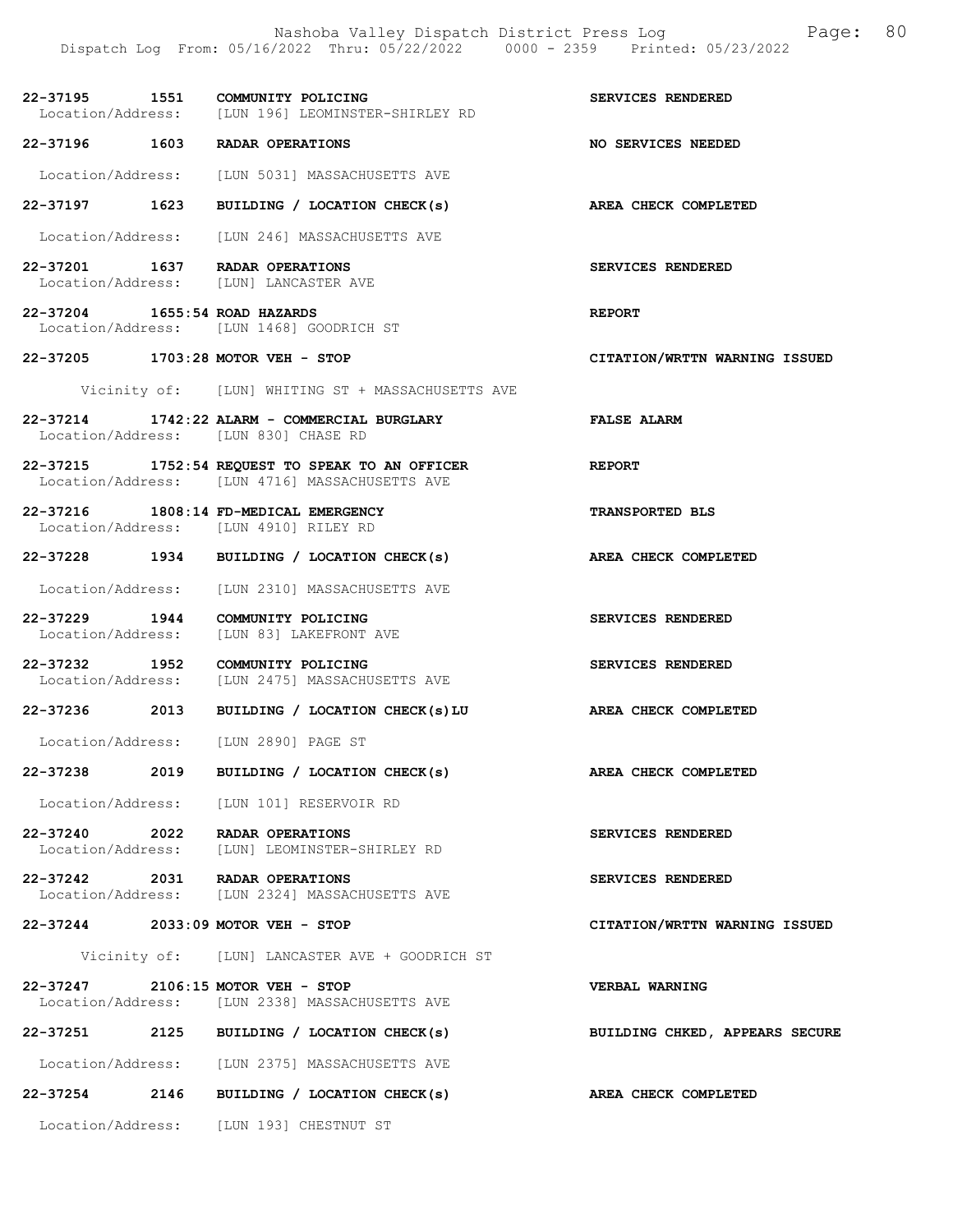|                   |              | Dispatch Log From: 05/16/2022 Thru: 05/22/2022 0000 - 2359 Printed: 05/23/2022   |                      |                                |
|-------------------|--------------|----------------------------------------------------------------------------------|----------------------|--------------------------------|
|                   |              | 22-37255 2153 BUILDING / LOCATION CHECK(s)                                       |                      | AREA CHECK COMPLETED           |
|                   |              | Location/Address: [LUN 2550] MASSACHUSETTS AVE                                   |                      |                                |
|                   |              | 22-37258 2157 BUILDING / LOCATION CHECK(s)                                       |                      | AREA CHECK COMPLETED           |
|                   |              | Location/Address: [LUN 94] MASSACHUSETTS AVE                                     |                      |                                |
|                   |              | 22-37262 2200 BUILDING / LOCATION CHECK(s) AREA CHECK COMPLETED                  |                      |                                |
|                   |              | Location/Address: [LUN 2509] MASSACHUSETTS AVE                                   |                      |                                |
|                   |              | 22-37264 2205:34 MOTOR VEH - COMPLAINT                                           |                      | CRIMINAL COMPLAINT             |
|                   |              | Location/Address: [LUN 2505] MASSACHUSETTS AVE<br>Refer To Summons: 22LUN-129-AR |                      |                                |
|                   |              | 22-37276 2334 BUILDING / LOCATION CHECK(s)                                       |                      | AREA CHECK COMPLETED           |
|                   |              | Location/Address: [LUN 2398] MASSACHUSETTS AVE                                   |                      |                                |
|                   |              | 22-37277 2335 BUILDING / LOCATION CHECK(s)                                       | AREA CHECK COMPLETED |                                |
|                   |              | Location/Address: [LUN 2375] MASSACHUSETTS AVE                                   |                      |                                |
| 22-37278 2336     |              | BUILDING / LOCATION CHECK(s) AREA CHECK COMPLETED                                |                      |                                |
|                   |              | Location/Address: [LUN 170] ELECTRIC AVE                                         |                      |                                |
| 22–37279 2337     |              | BUILDING / LOCATION CHECK(s) AREA CHECK COMPLETED                                |                      |                                |
| Location/Address: |              | [LUN] NORTHFIELD RD                                                              |                      |                                |
|                   |              | 22-37280 2337 BUILDING / LOCATION CHECK(s) AREA CHECK COMPLETED                  |                      |                                |
|                   |              | Location/Address: [LUN 6] ELECTRIC AVE                                           |                      |                                |
|                   |              | 22-37281 2341 RADAR OPERATIONS<br>Location/Address: [LUN 3665] SUMMER ST         |                      | SERVICES RENDERED              |
|                   |              | 22-37282 2343 BUILDING / LOCATION CHECK(s)                                       |                      | BUILDING CHKED, APPEARS SECURE |
| Location/Address: |              | [LUN 2475] MASSACHUSETTS AVE                                                     |                      |                                |
| 22-37284          | 2345         | BUILDING / LOCATION CHECK(s)                                                     |                      | BUILDING CHKED, APPEARS SECURE |
| Location/Address: |              | [LUN 2469] MASSACHUSETTS AVE                                                     |                      |                                |
| 22-37287          | 2346         | BUILDING / LOCATION CHECK(s)                                                     |                      | BUILDING CHKED, APPEARS SECURE |
|                   |              | Location/Address: [LUN 2662] NORTHFIELD RD                                       |                      |                                |
|                   |              | 22-37285 2347:08 MOTOR VEH - STOP                                                |                      | CITATION/WRTTN WARNING ISSUED  |
|                   | Vicinity of: | [LUN 3673] SUMMER ST                                                             |                      |                                |

# For Date: 05/20/2022 - Friday

| 22-37296          | 0013 | BUILDING / LOCATION CHECK(s)    | AREA CHECK COMPLETED           |
|-------------------|------|---------------------------------|--------------------------------|
| Location/Address: |      | [LUN 196] LEOMINSTER-SHIRLEY RD |                                |
| 22-37293          | 0009 | BUILDING / LOCATION CHECK(s)    | BUILDING CHKED, APPEARS SECURE |
| Location/Address: |      | [LUN 4732] SUMMER ST            |                                |
| 22-37291          | 0004 | BUILDING / LOCATION CHECK(s)    | AREA CHECK COMPLETED           |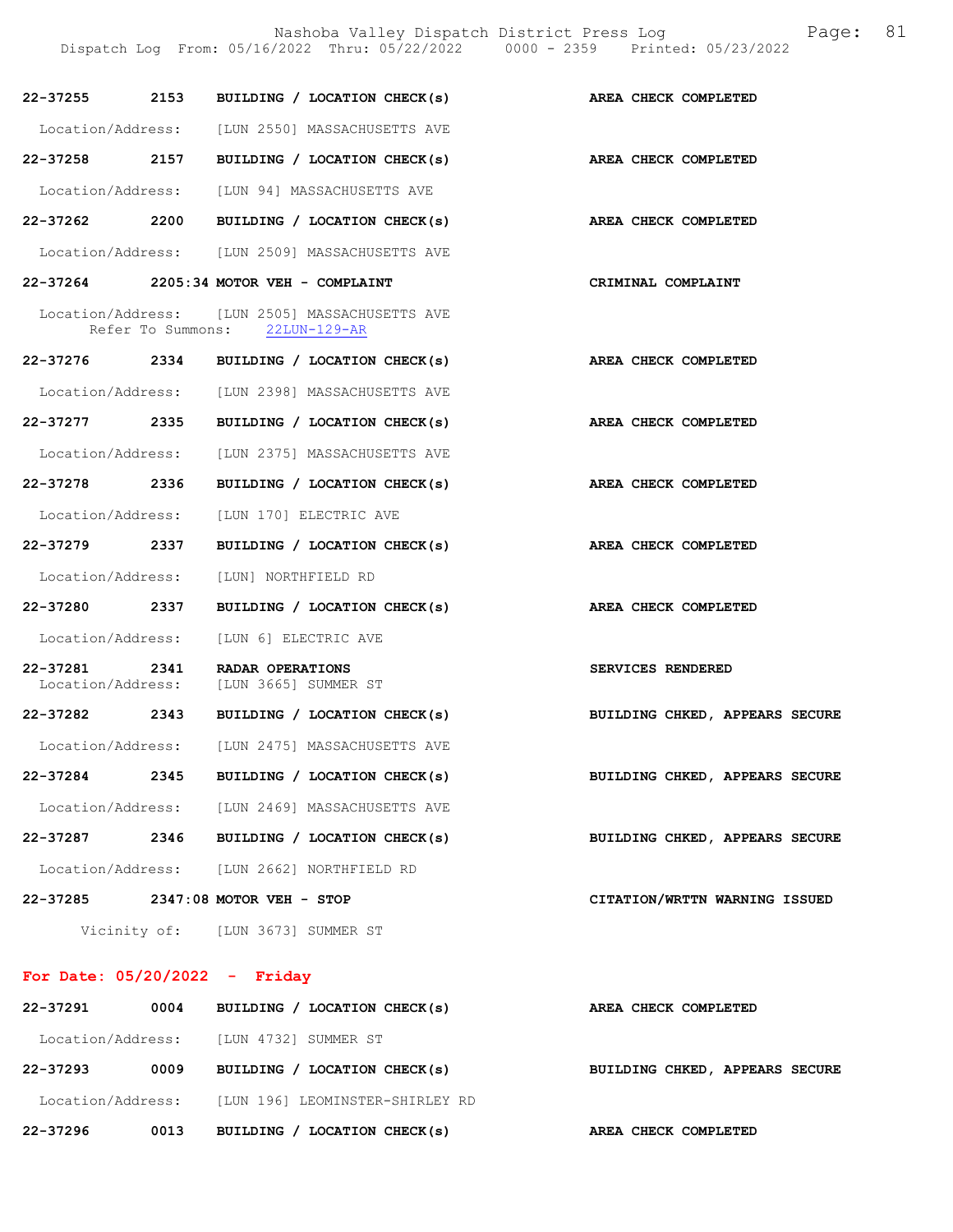|               |      | Location/Address: [LUN 2234] LEOMINSTER RD                                                |                                |
|---------------|------|-------------------------------------------------------------------------------------------|--------------------------------|
|               |      | $22-37302$ 0019:25 BUILDING / LOCATION CHECK(s)                                           | AREA CHECK COMPLETED           |
|               |      | Vicinity of: [LUN] LEOMINSTER-SHIRLEY RD                                                  |                                |
|               |      | $22-37311$ 0033 BUILDING / LOCATION CHECK(s)                                              | SEARCHED AREA, NEGATIVE RESULT |
|               |      | Location/Address: [LUN 2154] LEOMINSTER-SHIRLEY RD                                        |                                |
|               |      | 22-37319 0039 BUILDING / LOCATION CHECK(s)                                                | AREA CHECK COMPLETED           |
|               |      | Location/Address: [LUN 83] LAKEFRONT AVE                                                  |                                |
|               |      | 22-37321 0044 BUILDING / LOCATION CHECK(s)                                                | AREA CHECK COMPLETED           |
|               |      | Location/Address: [LUN 3660] SUMMER ST                                                    |                                |
|               |      | 22-37323 0045 BUILDING / LOCATION CHECK(s) AREA CHECK COMPLETED                           |                                |
|               |      | Location/Address: [LUN 3651] SUMMER ST                                                    |                                |
|               |      | 22-37325 0048 BUILDING / LOCATION CHECK(s)                                                | AREA CHECK COMPLETED           |
|               |      | Location/Address: [LUN 4996] ELECTRIC AVE                                                 |                                |
|               |      | 22-37326 0056:42 ASSIST OTHER AGENCY<br>Location/Address: [LUN 196] LEOMINSTER-SHIRLEY RD | SERVICES RENDERED              |
|               |      | 22-37330 0112 BUILDING / LOCATION CHECK(s)                                                | AREA CHECK COMPLETED           |
|               |      | Location/Address: [LUN] RESERVOIR RD                                                      |                                |
| 22-37333 0116 |      | BUILDING / LOCATION CHECK(s)                                                              | AREA CHECK COMPLETED           |
|               |      | Location/Address: [LUN 4656] MASSACHUSETTS AVE                                            |                                |
| 22-37337 0120 |      | BUILDING / LOCATION CHECK(s)                                                              | AREA CHECK COMPLETED           |
|               |      | Location/Address: [LUN 2338] MASSACHUSETTS AVE                                            |                                |
|               |      | 22-37339 0121 BUILDING / LOCATION CHECK(s)                                                | AREA CHECK COMPLETED           |
|               |      | Location/Address: [LUN 2328] MASSACHUSETTS AVE                                            |                                |
| 22-37340      | 0122 | BUILDING / LOCATION CHECK(s)                                                              | AREA CHECK COMPLETED           |
|               |      | Location/Address: [LUN 2317] MASSACHUSETTS AVE                                            |                                |
|               |      | 22-37341 0124 BUILDING / LOCATION CHECK(s)                                                | AREA CHECK COMPLETED           |
|               |      | Location/Address: [LUN 387] MASSACHUSETTS AVE                                             |                                |
| 22-37343 0126 |      | BUILDING / LOCATION CHECK(s)                                                              | AREA CHECK COMPLETED           |
|               |      | Location/Address: [LUN] CORTLAND CIR                                                      |                                |
| 22-37346 0132 |      | BUILDING / LOCATION CHECK(s)                                                              | AREA CHECK COMPLETED           |
|               |      | Location/Address: [LUN] FLAT HILL RD                                                      |                                |
|               |      | 22-37347 0134 BUILDING / LOCATION CHECK(s)                                                | AREA CHECK COMPLETED           |
|               |      | Location/Address: [LUN] ROBBS HILL RD                                                     |                                |
|               |      | 22-37348 0141 BUILDING / LOCATION CHECK(s)                                                | AREA CHECK COMPLETED           |
|               |      | Location/Address: [LUN 2339] MASSACHUSETTS AVE                                            |                                |
|               |      |                                                                                           |                                |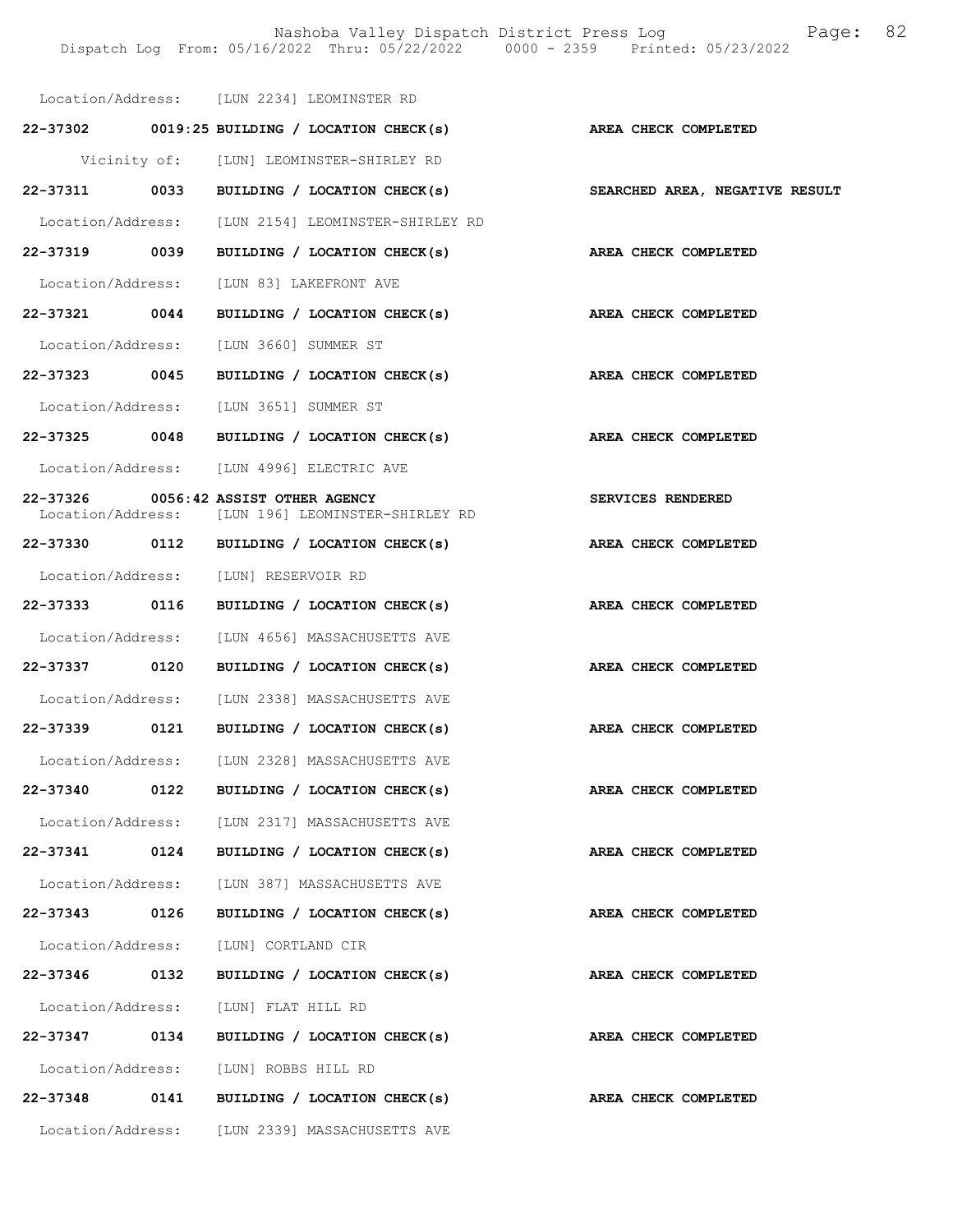Nashoba Valley Dispatch District Press Log Fage: 83

Dispatch Log From: 05/16/2022 Thru: 05/22/2022 0000 - 2359 Printed: 05/23/2022

|               | 22-37350 0144 BUILDING / LOCATION CHECK(s) AREA CHECK COMPLETED                                                 |                                |
|---------------|-----------------------------------------------------------------------------------------------------------------|--------------------------------|
|               | Location/Address: [LUN 247] MASSACHUSETTS AVE                                                                   |                                |
| 22-37351 0148 | BUILDING / LOCATION CHECK(s)                                                                                    | BUILDING CHKED, APPEARS SECURE |
|               | Location/Address: [LUN 2455] MASSACHUSETTS AVE                                                                  |                                |
| 22-37353 0200 | BUILDING / LOCATION CHECK(s)                                                                                    | BUILDING CHKED, APPEARS SECURE |
|               | Location/Address: [LUN 2234] LEOMINSTER RD                                                                      |                                |
|               | 22-37354 0218 BUILDING / LOCATION CHECK(s) BUILDING CHKED, APPEARS SECURE                                       |                                |
|               | Location/Address: [LUN 2495] MASSACHUSETTS AVE                                                                  |                                |
|               | 22-37355 0221 RADAR OPERATIONS<br>Location/Address: [LUN] MASSACHUSETTS AVE                                     | SERVICES RENDERED              |
| 22-37371 0455 | BUILDING / LOCATION CHECK(s)                                                                                    | AREA CHECK COMPLETED           |
|               | Location/Address: [LUN] WEST TOWNSEND RD                                                                        |                                |
| 22-37372 0529 | BUILDING / LOCATION CHECK(s) BUILDING CHKED, APPEARS SECURE                                                     |                                |
|               | Location/Address: [LUN 4791] MASSACHUSETTS AVE                                                                  |                                |
| 22-37373 0540 | BUILDING / LOCATION CHECK(s)                                                                                    | AREA CHECK COMPLETED           |
|               | Location/Address: [LUN 830] CHASE RD                                                                            |                                |
| 22-37374 0544 | BUILDING / LOCATION CHECK(s)                                                                                    | <b>AREA CHECK COMPLETED</b>    |
|               | Location/Address: [LUN 4471] CHASE RD                                                                           |                                |
|               |                                                                                                                 |                                |
|               | 22-37375 0549 RADAR OPERATIONS<br>Location/Address: [LUN] PROSPECT ST                                           | SERVICES RENDERED              |
|               | 22-37378 0606:54 SUSPICIOUS ACTIVITY<br>Location/Address: [LUN 3656] SUMMER ST                                  | <b>UNFOUNDED</b>               |
|               | 22-37381 0618 RADAR OPERATIONS                                                                                  | NO SERVICES NEEDED             |
|               | Location/Address: [LUN] WHALOM RD + RAMGREN RD                                                                  |                                |
|               | 22-37384 0631:30 FD-MEDICAL EMERGENCY<br>Location/Address: [LUN 55] CAROUSEL LN                                 | <b>TRANSPORTED ALS</b>         |
|               | $22-37387$ 0644:10 BURGLARY - BREAK & ENTERING<br>Location/Address: [LUN 4430] YOUNGS RD                        | TRANSPORTED BLS                |
|               | 22-37408 0858 BUILDING / LOCATION CHECK(s)                                                                      | AREA CHECK COMPLETED           |
|               | Location/Address: [LUN 83] LAKEFRONT AVE                                                                        |                                |
|               | 22-37411 0911:57 FD-INVESTIGATION<br>Location/Address: [LUN 1699] HOLMAN ST<br>Refer To Fire Case: 22LUN-172-IN | SERVICES RENDERED              |
|               | 22-37412 0912 BUILDING / LOCATION CHECK(s)                                                                      | AREA CHECK COMPLETED           |
|               | Location/Address: [LUN 246] MASSACHUSETTS AVE                                                                   |                                |
|               | 22-37413 0916 BUILDING / LOCATION CHECK(s)                                                                      | AREA CHECK COMPLETED           |
|               | Location/Address: [LUN 2310] MASSACHUSETTS AVE                                                                  |                                |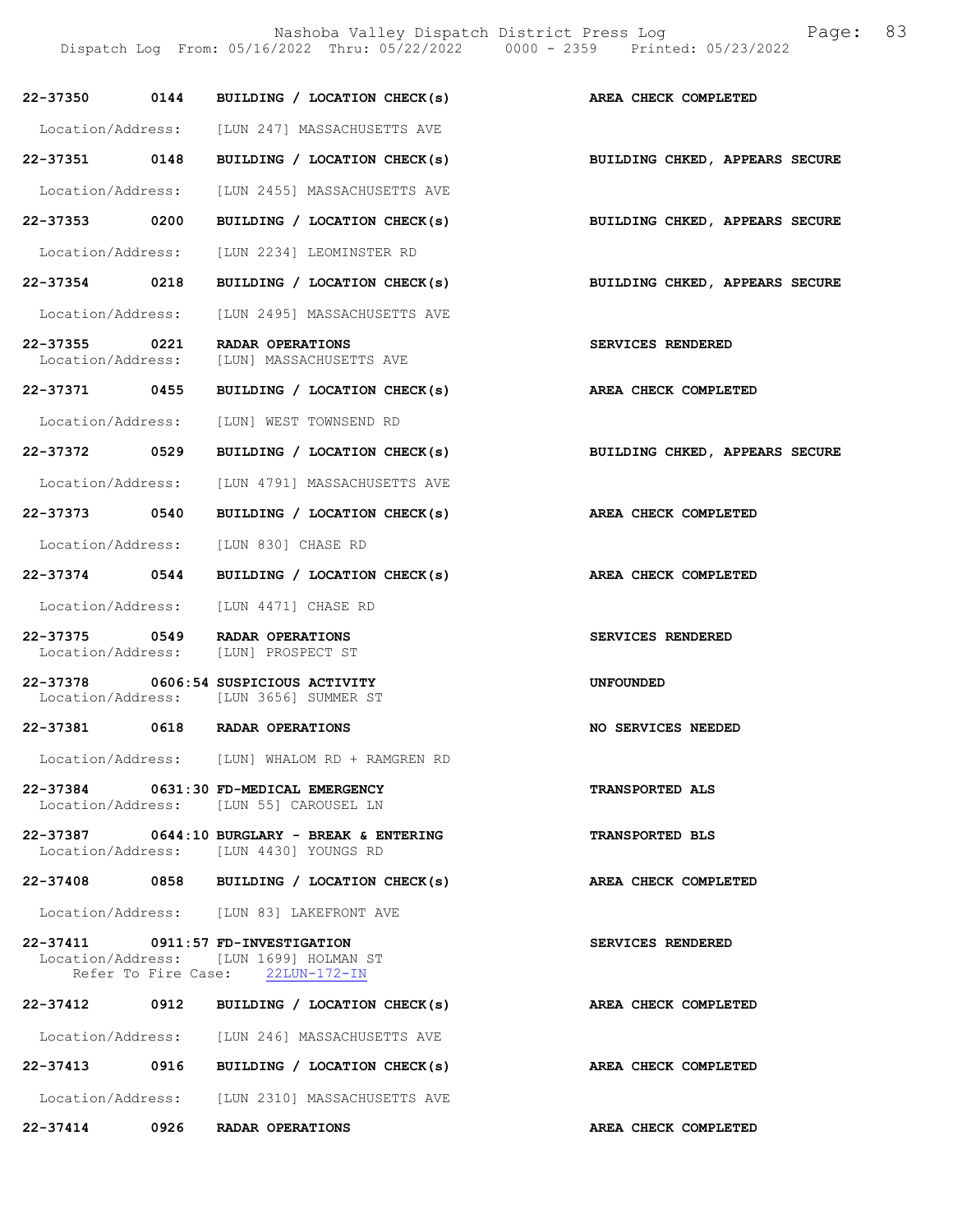|                                 | Nashoba Valley Dispatch District Press Log Nashoba Valley<br>Dispatch Log From: 05/16/2022 Thru: 05/22/2022 0000 - 2359 Printed: 05/23/2022 |                       | 84 |
|---------------------------------|---------------------------------------------------------------------------------------------------------------------------------------------|-----------------------|----|
|                                 | Location/Address: [LUN 94] MASSACHUSETTS AVE                                                                                                |                       |    |
|                                 | 22-37417 0935:45 MOTOR VEH - STOP<br>Vicinity of: [LUN] MASSACHUSETTS AVE                                                                   | <b>VERBAL WARNING</b> |    |
| 22-37424 1008:17 FD-INSPECTION  | Location/Address: [LUN 519] ARBOR ST                                                                                                        | SERVICES RENDERED     |    |
|                                 | 22-37428 1025 RADAR OPERATIONS<br>Location/Address: [LUN 4290] WHITE ST                                                                     | SERVICES RENDERED     |    |
|                                 | 22-37436 1058:46 MOTOR VEH - DISABLED<br>Vicinity of: [LUN] LEOMINSTER-SHIRLEY RD + LANCASTER AVE                                           | VEHICLE TOWED         |    |
|                                 | 22-37437 1107 RADAR OPERATIONS<br>Location/Address: [LUN] SUMMER ST                                                                         | SERVICES RENDERED     |    |
|                                 | 22-37439 1117:18 MOTOR VEH - STOP<br>Vicinity of: [LUN] SUMMER ST                                                                           | STOP COMPLETED        |    |
| Location/Address: [LUN] OTIS ST | 22-37440 1129:31 FD-INVESTIGATION<br>Refer To Fire Case: 22LUN-173-IN                                                                       | <b>INVESTIGATED</b>   |    |
|                                 | 22-37445 1217 RADAR OPERATIONS                                                                                                              | AREA CHECK COMPLETED  |    |
|                                 | Location/Address: [LUN] LANCASTER AVE                                                                                                       |                       |    |
|                                 | 22-37448 1230:43 MOTOR VEH - STOP<br>Vicinity of: [LUN] LANCASTER AVE                                                                       | <b>VERBAL WARNING</b> |    |
|                                 | 22-37451 1246:10 SUSPICIOUS ACTIVITY<br>Location/Address: [LUN 6] ELECTRIC AVE                                                              | SPOKEN TO             |    |
| 22-37458 1321:25 ANIMAL CALL    | Vicinity of: [LUN 2628] MULPUS RD                                                                                                           | SERVICES RENDERED     |    |
|                                 | 22-37459 1333:31 FD-FIRE ALARM, COMMERCIAL<br>Location/Address: [LUN 2475] MASSACHUSETTS AVE<br>Refer To Fire Case: 22LUN-174-IN            | <b>FALSE ALARM</b>    |    |
| 22-37462 1343:01 VANDALISM      | Location/Address: [LUN 3029] PENINSULA DR                                                                                                   | <b>INVESTIGATED</b>   |    |
|                                 | 22-37467 1439:29 FD-MEDICAL EMERGENCY<br>Location/Address: [LUN 1722] HORIZON ISLAND RD                                                     | TRANSPORTED ALS       |    |
|                                 | 22-37469 1505:56 PROPERTY - Found or Lost<br>Location/Address: [LUN 4716] MASSACHUSETTS AVE                                                 | <b>REPORT</b>         |    |
|                                 | 22-37471 1524 RADAR OPERATIONS<br>Location/Address: [LUN 2550] MASSACHUSETTS AVE                                                            | SERVICES RENDERED     |    |
|                                 | 22-37477 1612 RADAR OPERATIONS<br>Location/Address: [LUN] SUMMER ST                                                                         | <b>INVESTIGATED</b>   |    |
|                                 | 22-37480 1627 RADAR OPERATIONS<br>Location/Address: [LUN] LEOMINSTER-SHIRLEY RD + PIONEER DR                                                | <b>INVESTIGATED</b>   |    |
|                                 | 22-37483 1630 RADAR OPERATIONS<br>Location/Address: [LUN 2550] MASSACHUSETTS AVE                                                            | SERVICES RENDERED     |    |
|                                 | 22-37487 1655:11 MOTOR VEH - STOP<br>Vicinity of: [LUN 94] MASSACHUSETTS AVE                                                                | VERBAL WARNING        |    |
|                                 | 22-37492 1716:57 MOTOR VEH - STOP<br>Location/Address: [LUN 3654] SUMMER ST                                                                 | VERBAL WARNING        |    |
|                                 | 22-37497 1740 BUILDING / LOCATION CHECK(s)                                                                                                  | AREA CHECK COMPLETED  |    |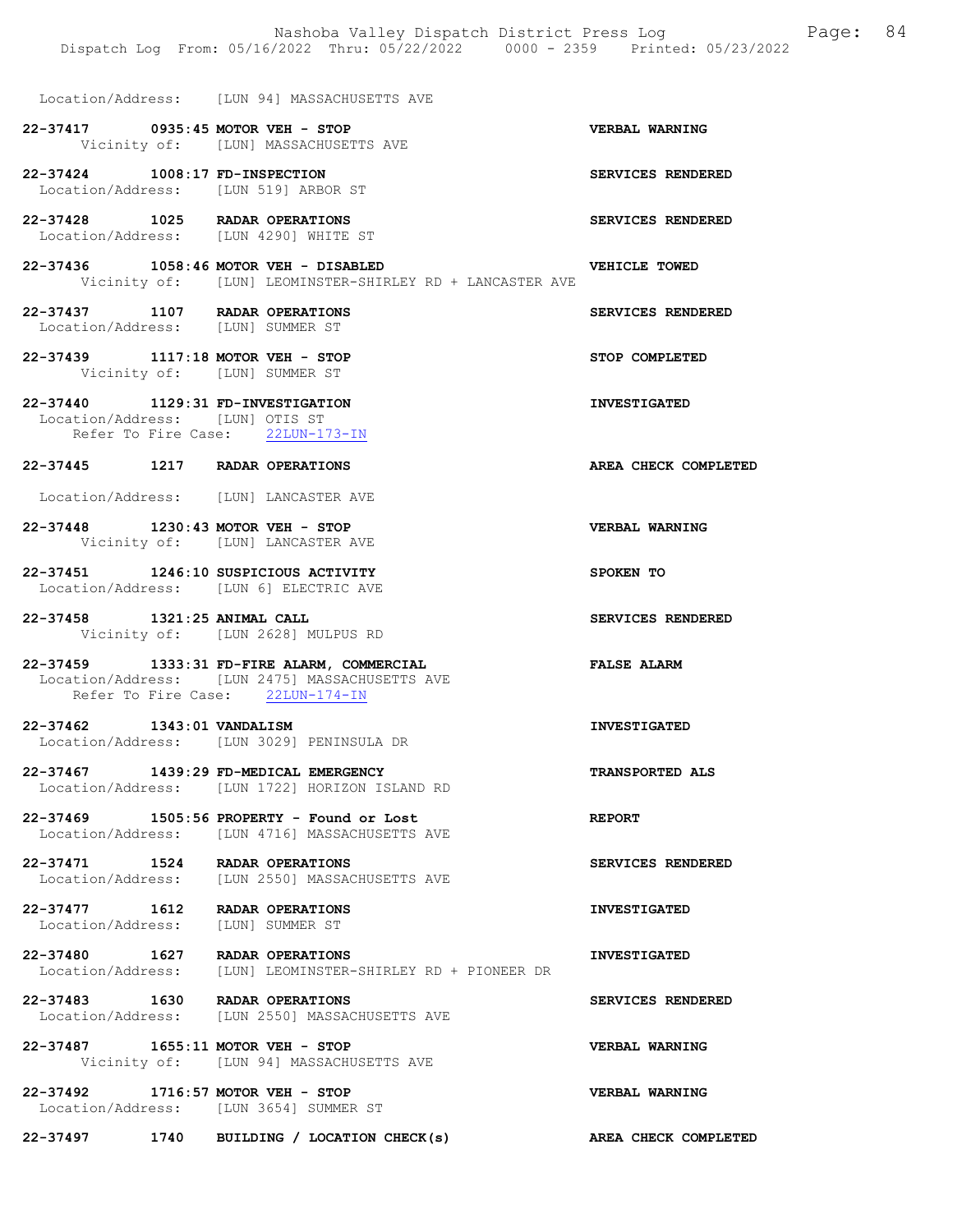|                                   | Dispatch Log From: 05/16/2022 Thru: 05/22/2022 0000 - 2359 Printed: 05/23/2022     |                             |
|-----------------------------------|------------------------------------------------------------------------------------|-----------------------------|
|                                   | Location/Address: [LUN 196] LEOMINSTER-SHIRLEY RD                                  |                             |
|                                   | 22-37498 1745:55 FD-MEDICAL EMERGENCY<br>Location/Address: [LUN 2848] OAK RIDGE RD | TRANSPORTED ALS             |
| 22-37506 1831:42 MOTOR VEH - STOP | Location/Address: [LUN 787] CHASE RD                                               | <b>VERBAL WARNING</b>       |
|                                   | 22-37507 1842 BUILDING / LOCATION CHECK(s)                                         | AREA CHECK COMPLETED        |
|                                   | Location/Address: [LUN] LAKEFRONT AVE                                              |                             |
| 22-37513 1914 RADAR OPERATIONS    | Location/Address: [LUN 830] CHASE RD                                               | <b>INVESTIGATED</b>         |
| 22-37519 1953 RADAR OPERATIONS    | Location/Address: [LUN] LANCASTER AVE + ROLLING ACRES RD                           | SERVICES RENDERED           |
| 22-37523 1959 RADAR OPERATIONS    | Location/Address: [LUN 2339] MASSACHUSETTS AVE                                     | NEGATIVE CONTACT            |
| 22-37524 2004:25 MOTOR VEH - STOP | Vicinity of: [LUN 101] RESERVOIR RD                                                | STOP COMPLETED              |
| 22-37529 2023 RADAR OPERATIONS    | Location/Address: [LUN 3960] WALLIS PARK                                           | <b>INVESTIGATED</b>         |
| 22-37537 2106                     | BUILDING / LOCATION CHECK(s)                                                       | AREA CHECK COMPLETED        |
| Location/Address:                 | [LUN 2475] MASSACHUSETTS AVE                                                       |                             |
| 22-37540 2111                     | BUILDING / LOCATION CHECK(s)                                                       | AREA CHECK COMPLETED        |
| Location/Address:                 | [LUN 4732] SUMMER ST                                                               |                             |
| 22-37542 2117                     | BUILDING / LOCATION CHECK(s)                                                       | AREA CHECK COMPLETED        |
| Location/Address:                 | [LUN 3960] WALLIS PARK                                                             |                             |
| $22 - 37543$<br>2119              | BUILDING / LOCATION CHECK(s)                                                       | <b>AREA CHECK COMPLETED</b> |
|                                   | Location/Address: [LUN] LAKEFRONT AVE                                              |                             |
| 2121<br>22-37545                  | BUILDING / LOCATION CHECK(s)                                                       | AREA CHECK COMPLETED        |
|                                   | Location/Address: [LUN 6] ELECTRIC AVE                                             |                             |
| 22-37546<br>2124                  | BUILDING / LOCATION CHECK(s)                                                       | AREA CHECK COMPLETED        |
|                                   | Location/Address: [LUN 3660] SUMMER ST                                             |                             |
| 2125<br>22-37547                  | BUILDING / LOCATION CHECK(s)                                                       | AREA CHECK COMPLETED        |
| Location/Address:                 | [LUN 3654] SUMMER ST                                                               |                             |
| 22-37549 2129                     | BUILDING / LOCATION CHECK(s)                                                       | AREA CHECK COMPLETED        |
|                                   | Location/Address: [LUN 2310] MASSACHUSETTS AVE                                     |                             |
| 22-37551                          | 2138 BUILDING / LOCATION CHECK(s)                                                  | AREA CHECK COMPLETED        |
|                                   | Location/Address: [LUN 246] MASSACHUSETTS AVE                                      |                             |
| 22-37562                          | 2159:43 MOTOR VEH - LOCKOUT<br>Location/Address: [LUN 196] LEOMINSTER-SHIRLEY RD   | SERVICES RENDERED           |
|                                   | 22-37568 2211 BUILDING / LOCATION CHECK(s)                                         | AREA CHECK COMPLETED        |

Nashoba Valley Dispatch District Press Log Fage: 85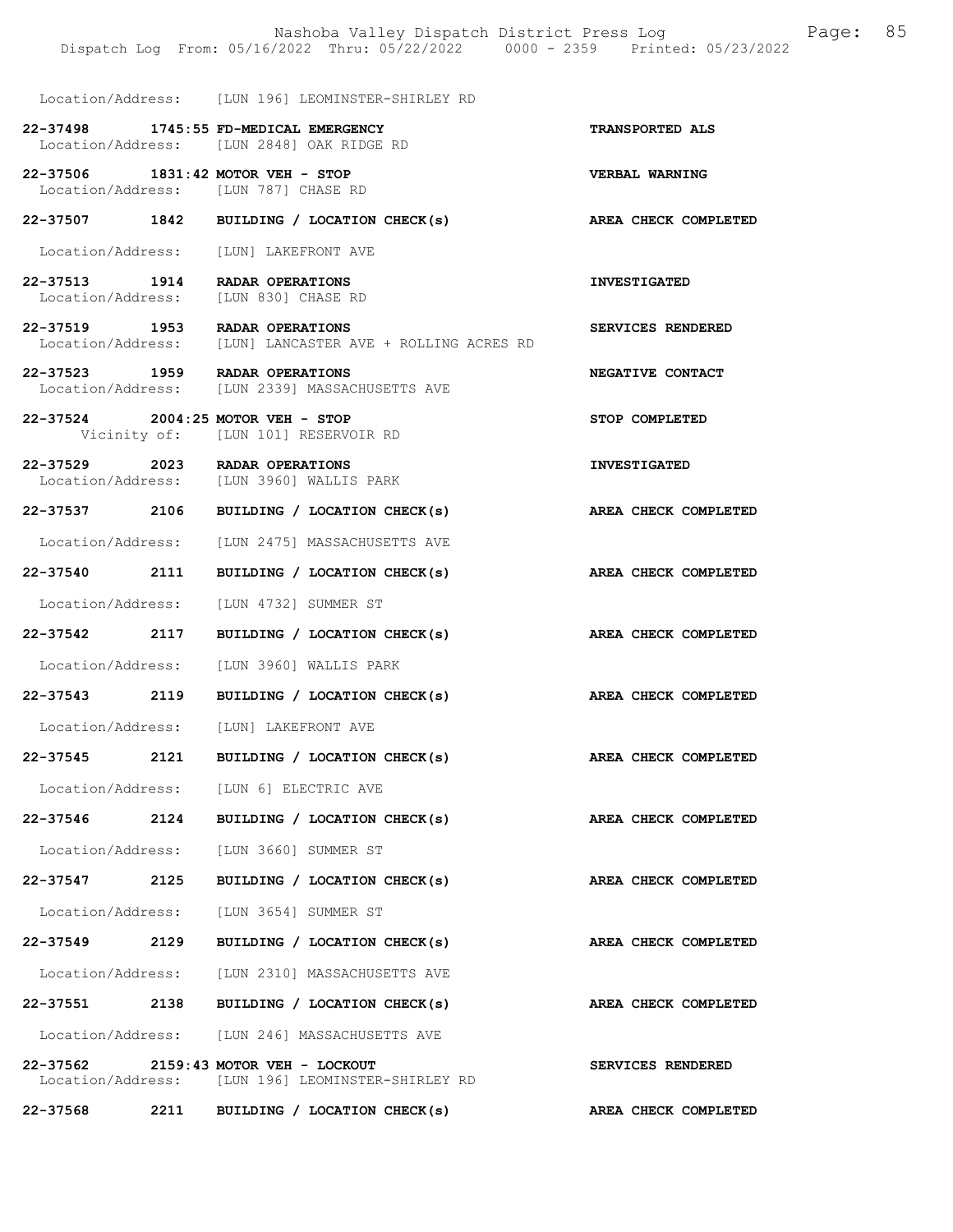|                   |      |                                                                                        | Nashoba Valley Dispatch District Press Log Nashoba Valley Dispatch District Press Log<br>Dispatch Log From: 05/16/2022 Thru: 05/22/2022 0000 - 2359 Printed: 05/23/2022 | 86 |
|-------------------|------|----------------------------------------------------------------------------------------|-------------------------------------------------------------------------------------------------------------------------------------------------------------------------|----|
|                   |      | Location/Address: [LUN 5150] HOLMAN ST                                                 |                                                                                                                                                                         |    |
|                   |      | 22-37577 2329 BUILDING / LOCATION CHECK(s)                                             | AREA CHECK COMPLETED                                                                                                                                                    |    |
|                   |      | Location/Address: [LUN 2388] MASSACHUSETTS AVE                                         |                                                                                                                                                                         |    |
| 22-37578 2330     |      | BUILDING / LOCATION CHECK(s) AREA CHECK COMPLETED                                      |                                                                                                                                                                         |    |
|                   |      | Location/Address: [LUN 170] ELECTRIC AVE                                               |                                                                                                                                                                         |    |
| 22-37579 2332     |      | BUILDING / LOCATION CHECK(s) AREA CHECK COMPLETED                                      |                                                                                                                                                                         |    |
|                   |      | Location/Address: [LUN 6] ELECTRIC AVE                                                 |                                                                                                                                                                         |    |
|                   |      | 22-37580 2333 BUILDING / LOCATION CHECK(s) AREA CHECK COMPLETED                        |                                                                                                                                                                         |    |
|                   |      | Location/Address: [LUN 83] LAKEFRONT AVE                                               |                                                                                                                                                                         |    |
|                   |      | 22-37582 2336:41 JUVENILE PROBLEM GENERAL<br>Location/Address: [LUN 1276] FLAT HILL RD | UNFOUNDED                                                                                                                                                               |    |
|                   |      | For Date: $05/21/2022 -$ Saturday                                                      |                                                                                                                                                                         |    |
|                   |      | 22-37592 0011 BUILDING / LOCATION CHECK(s)                                             | AREA CHECK COMPLETED                                                                                                                                                    |    |
|                   |      | Location/Address: [LUN] NORTHFIELD RD                                                  |                                                                                                                                                                         |    |
|                   |      | 22-37596 0015 BUILDING / LOCATION CHECK(s) AREA CHECK COMPLETED                        |                                                                                                                                                                         |    |
|                   |      | Location: [LUN 3507] THE WOODLANDS                                                     |                                                                                                                                                                         |    |
|                   |      | 22-37595 0017:31 MOTOR VEH - STOP                                                      | CITATION/WRTTN WARNING ISSUED                                                                                                                                           |    |
|                   |      | Vicinity of: [LUN 3660] SUMMER ST                                                      |                                                                                                                                                                         |    |
|                   |      | 22-37598 0023 BUILDING / LOCATION CHECK(s)                                             | AREA CHECK COMPLETED                                                                                                                                                    |    |
|                   |      | Location/Address: [LUN 4732] SUMMER ST                                                 |                                                                                                                                                                         |    |
|                   |      | 22-37599 0023 BUILDING / LOCATION CHECK(s) AREA CHECK COMPLETED                        |                                                                                                                                                                         |    |
|                   |      | Location/Address: [LUN] GILCHREST ST                                                   |                                                                                                                                                                         |    |
| 22-37600          | 0025 | BUILDING / LOCATION CHECK(s)                                                           | AREA CHECK COMPLETED                                                                                                                                                    |    |
|                   |      | Location/Address: [LUN 3649] SUMMER ST                                                 |                                                                                                                                                                         |    |
| 22-37602 0028     |      | BUILDING / LOCATION CHECK(s)                                                           | AREA CHECK COMPLETED                                                                                                                                                    |    |
| Location/Address: |      | [LUN] TURKEY HILL RD                                                                   |                                                                                                                                                                         |    |
| 22-37601 0029     |      | RADAR OPERATIONS<br>Location/Address: [LUN] SUMMER ST + WHALOM RD                      | SERVICES RENDERED                                                                                                                                                       |    |
|                   |      | $22-37606$ 0034:07 BUILDING / LOCATION CHECK(s)                                        | AREA CHECK COMPLETED                                                                                                                                                    |    |
|                   |      | Location/Address: [LUN] CUSHING LN                                                     |                                                                                                                                                                         |    |
| 22-37617 0101     |      | BUILDING / LOCATION CHECK(s)                                                           | AREA CHECK COMPLETED                                                                                                                                                    |    |
|                   |      | Location/Address: [LUN 3673] SUMMER ST                                                 |                                                                                                                                                                         |    |
|                   |      | 22-37618 0102 BUILDING / LOCATION CHECK(s)                                             | BUILDING CHKED, APPEARS SECURE                                                                                                                                          |    |
|                   |      | Location/Address: [LUN 2234] LEOMINSTER RD                                             |                                                                                                                                                                         |    |
| 22-37623          | 0106 | BUILDING / LOCATION CHECK(s)                                                           | AREA CHECK COMPLETED                                                                                                                                                    |    |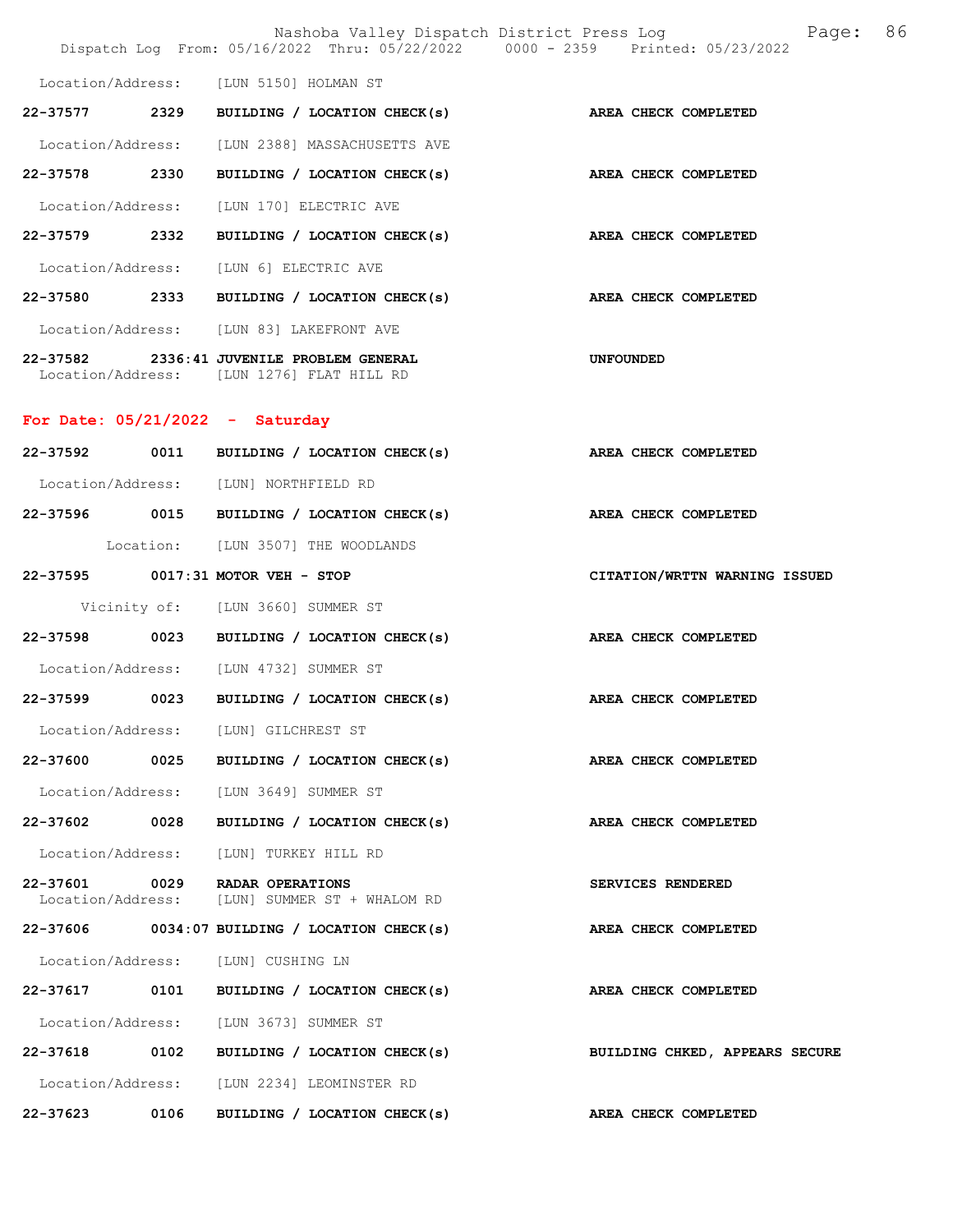|                               |      | Dispatch Log From: 05/16/2022 Thru: 05/22/2022 0000 - 2359 Printed: 05/23/2022 | Nashoba Valley Dispatch District Press Log<br>Page: | 87 |
|-------------------------------|------|--------------------------------------------------------------------------------|-----------------------------------------------------|----|
|                               |      | Location/Address: [LUN] GOODRICH ST                                            |                                                     |    |
| 22-37624                      | 0107 | BUILDING / LOCATION CHECK(s)                                                   | AREA CHECK COMPLETED                                |    |
| Location/Address:             |      | [LUN 1962] LAKEFRONT AVE                                                       |                                                     |    |
| 22-37631                      | 0118 | BUILDING / LOCATION CHECK(s)                                                   | BUILDING CHKED, APPEARS SECURE                      |    |
| Location/Address:             |      | [LUN 196] LEOMINSTER-SHIRLEY RD                                                |                                                     |    |
| 22-37633 0121                 |      | BUILDING / LOCATION CHECK(s)                                                   | AREA CHECK COMPLETED                                |    |
| Location/Address:             |      | [LUN 4777] ELECTRIC AVE                                                        |                                                     |    |
| 22-37635 0123                 |      | BUILDING / LOCATION CHECK(s)                                                   | AREA CHECK COMPLETED                                |    |
| Location/Address:             |      | [LUN 4488] ELECTRIC AVE                                                        |                                                     |    |
| 22-37638                      | 0123 | BUILDING / LOCATION CHECK(s)                                                   | AREA CHECK COMPLETED                                |    |
| Location/Address:             |      | [LUN 4996] ELECTRIC AVE                                                        |                                                     |    |
| 22-37640 0125                 |      | BUILDING / LOCATION CHECK(s)                                                   | AREA CHECK COMPLETED                                |    |
| Location/Address:             |      | [LUN 4487] ELECTRIC AVE                                                        |                                                     |    |
| 22-37643                      | 0128 | BUILDING / LOCATION CHECK(s)                                                   | AREA CHECK COMPLETED                                |    |
| Location/Address:             |      | [LUN 2338] MASSACHUSETTS AVE                                                   |                                                     |    |
| $22 - 37644$                  | 0129 | BUILDING / LOCATION CHECK(s)                                                   | AREA CHECK COMPLETED                                |    |
| Location/Address:             |      | [LUN 2328] MASSACHUSETTS AVE                                                   |                                                     |    |
| 22-37645 0131                 |      | BUILDING / LOCATION CHECK(s)                                                   | AREA CHECK COMPLETED                                |    |
| Location/Address:             |      | [LUN 2318] MASSACHUSETTS AVE                                                   |                                                     |    |
| 22-37648 0135                 |      | BUILDING / LOCATION CHECK(s)                                                   | AREA CHECK COMPLETED                                |    |
|                               |      | Location/Address: [LUN 2317] MASSACHUSETTS AVE                                 |                                                     |    |
| 22-37650                      | 0137 | BUILDING / LOCATION CHECK(s)                                                   | AREA CHECK COMPLETED                                |    |
|                               |      | Location/Address: [LUN 2310] MASSACHUSETTS AVE                                 |                                                     |    |
| 22-37651 0138                 |      | BUILDING / LOCATION CHECK(s)                                                   | AREA CHECK COMPLETED                                |    |
| Location/Address:             |      | [LUN 5000] MASSACHUSETTS AVE                                                   |                                                     |    |
| 22-37652<br>Location/Address: | 0143 | RADAR OPERATIONS<br>[LUN] ELECTRIC AVE                                         | SERVICES RENDERED                                   |    |
| 22-37654 0150                 |      | BUILDING / LOCATION CHECK(s)                                                   | BUILDING CHKED, APPEARS SECURE                      |    |
| Location/Address:             |      | [LUN 6] ELECTRIC AVE                                                           |                                                     |    |
| 22-37658                      | 0158 | BUILDING / LOCATION CHECK(s)                                                   | BUILDING CHKED, APPEARS SECURE                      |    |
| Location/Address:             |      | [LUN 4996] ELECTRIC AVE                                                        |                                                     |    |
| 22-37667                      | 0250 | BUILDING / LOCATION CHECK(s)                                                   | AREA CHECK COMPLETED                                |    |
|                               |      | Location/Address: [LUN 2398] MASSACHUSETTS AVE                                 |                                                     |    |
|                               |      | 22-37668 0251 BUILDING / LOCATION CHECK(s)                                     | AREA CHECK COMPLETED                                |    |
|                               |      | Location/Address: [LUN 215] MASSACHUSETTS AVE                                  |                                                     |    |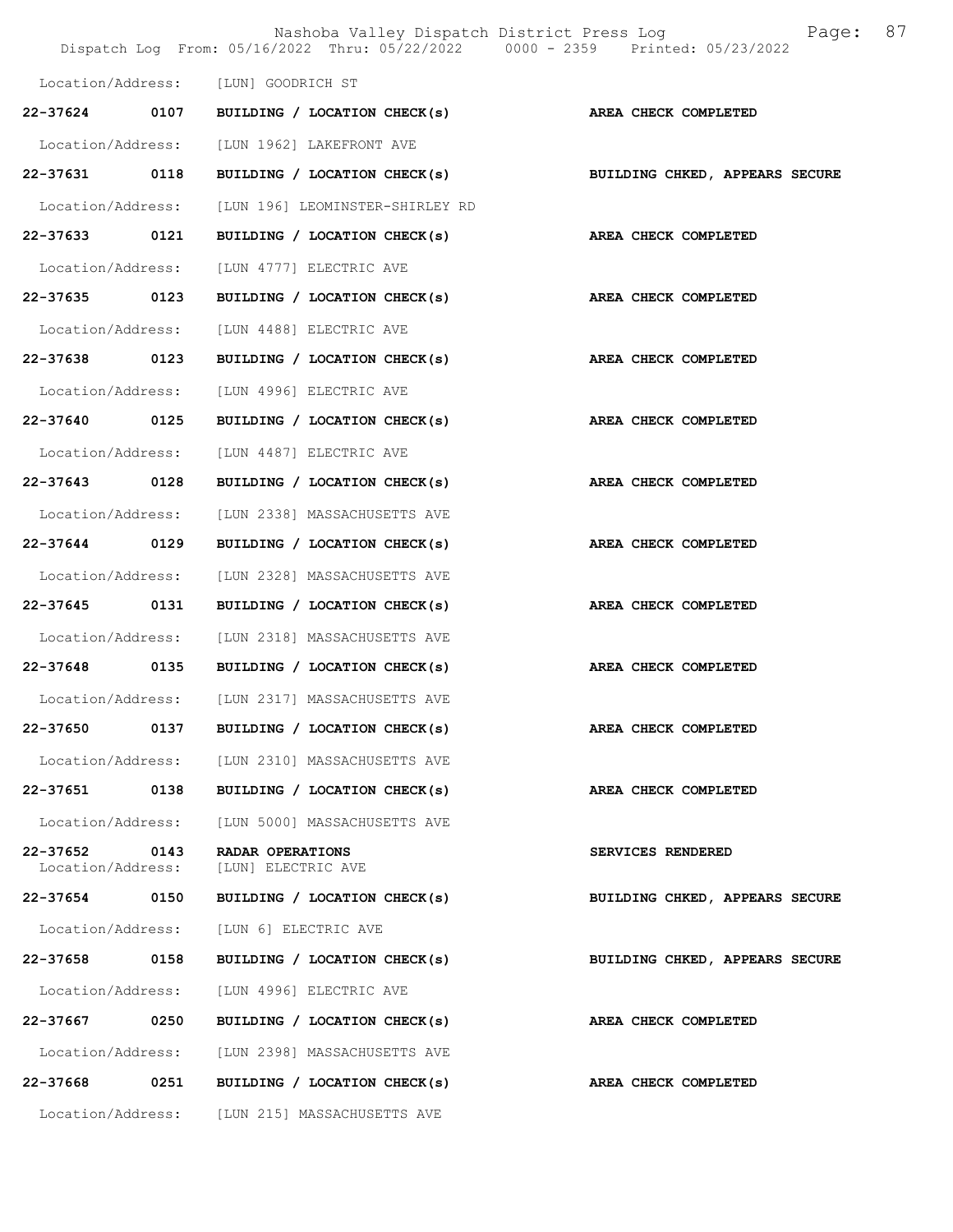|  | Dispatch Log From: 05/16/2022 Thru: 05/22/2022 0000 - 2359 Printed: 05/23/2022                     | 88<br>Nashoba Valley Dispatch District Press Log<br>Paqe: |
|--|----------------------------------------------------------------------------------------------------|-----------------------------------------------------------|
|  | 22-37671 0255 BUILDING / LOCATION CHECK(s) AREA CHECK COMPLETED                                    |                                                           |
|  | Location/Address: [LUN 18] NORTHFIELD RD                                                           |                                                           |
|  | 22-37677 0310 BUILDING / LOCATION CHECK(s) AREA CHECK COMPLETED                                    |                                                           |
|  | Location/Address: [LUN 830] CHASE RD                                                               |                                                           |
|  | 22-37693 0550 BUILDING / LOCATION CHECK(s) AREA CHECK COMPLETED                                    |                                                           |
|  | Location/Address: [LUN 4731] CHASE RD                                                              |                                                           |
|  | 22-37696 0641:13 VIOLATION OF 209A/258E<br>Location/Address: [LUN 1479] GRAHAM ST                  | <b>REPORT</b>                                             |
|  | 22-37699 0713 BUILDING / LOCATION CHECK(s)                                                         | AREA CHECK COMPLETED                                      |
|  | Location/Address: [LUN 246] MASSACHUSETTS AVE                                                      |                                                           |
|  | 22-37700 0730 BUILDING / LOCATION CHECK(s)                                                         | AREA CHECK COMPLETED                                      |
|  | Location/Address: [LUN 215] MASSACHUSETTS AVE                                                      |                                                           |
|  | 22-37701 0733 BUILDING / LOCATION CHECK(s)                                                         | AREA CHECK COMPLETED                                      |
|  | Location/Address: [LUN 3960] WALLIS PARK                                                           |                                                           |
|  | 22-37702 0753:38 911 ABANDONED/MISDIAL/HANGUP<br>Location/Address: [LUN 4178] WHALOM RD            | <b>TRANSPORTED BLS</b>                                    |
|  | 22-37713 0931:28 MOTOR VEH - DISABLED<br>Location/Address: [LUN] WEST TOWNSEND RD                  | SPOKEN TO                                                 |
|  | 22-37716 0945 ASSIST CITIZEN<br>Location/Address: [LUN 830] CHASE RD                               | SERVICES RENDERED                                         |
|  | 22-37718 0948:59 COMMUNITY POLICING<br>Location/Address: [LUN 2475] MASSACHUSETTS AVE              | SERVICES RENDERED                                         |
|  | 22-37720 0958:06 MOTOR VEH - STOP                                                                  | CITATION/WRTTN WARNING ISSUED                             |
|  | Location/Address: [LUN 2346] MASSACHUSETTS AVE                                                     |                                                           |
|  | 22-37728 1024:22 SUSPICIOUS ACTIVITY<br>Location/Address: [LUN 2350] MASSACHUSETTS AVE             | <b>SECURED BUILDING</b>                                   |
|  | 22-37730 1044:31 MOTOR VEH - STOP<br>Vicinity of: [LUN 2431] MASSACHUSETTS AVE                     | VERBAL WARNING                                            |
|  | 22-37737 1149 RADAR OPERATIONS<br>Location/Address: [LUN] SUMMER ST                                | SERVICES RENDERED                                         |
|  | 22-37739 1159:35 WELL BEING CHECK<br>Location/Address: [LUN 5046] TRI-TOWN DR                      | SERVICES RENDERED                                         |
|  | 22-37746 1321 BUILDING / LOCATION CHECK(s)<br>Location/Address: [LUN 2469] MASSACHUSETTS AVE       | SERVICES RENDERED                                         |
|  | 22-37748 1353:24 WELL BEING CHECK<br>Location/Address: [LUN 3109] PLEASANT ST                      | <b>REPORT</b>                                             |
|  | 22-37751 1416:38 MOTOR VEH - ACCIDENT NO INJURY<br>Location/Address: [LUN] LAKEVIEW AVE + CROSS RD | <b>REPORT</b>                                             |
|  | 22-37762 1558 BUILDING / LOCATION CHECK(s)                                                         | AREA CHECK COMPLETED                                      |
|  | Location/Address: [LUN 246] MASSACHUSETTS AVE                                                      |                                                           |

22-37766 1619 BUILDING / LOCATION CHECK(s) AREA CHECK COMPLETED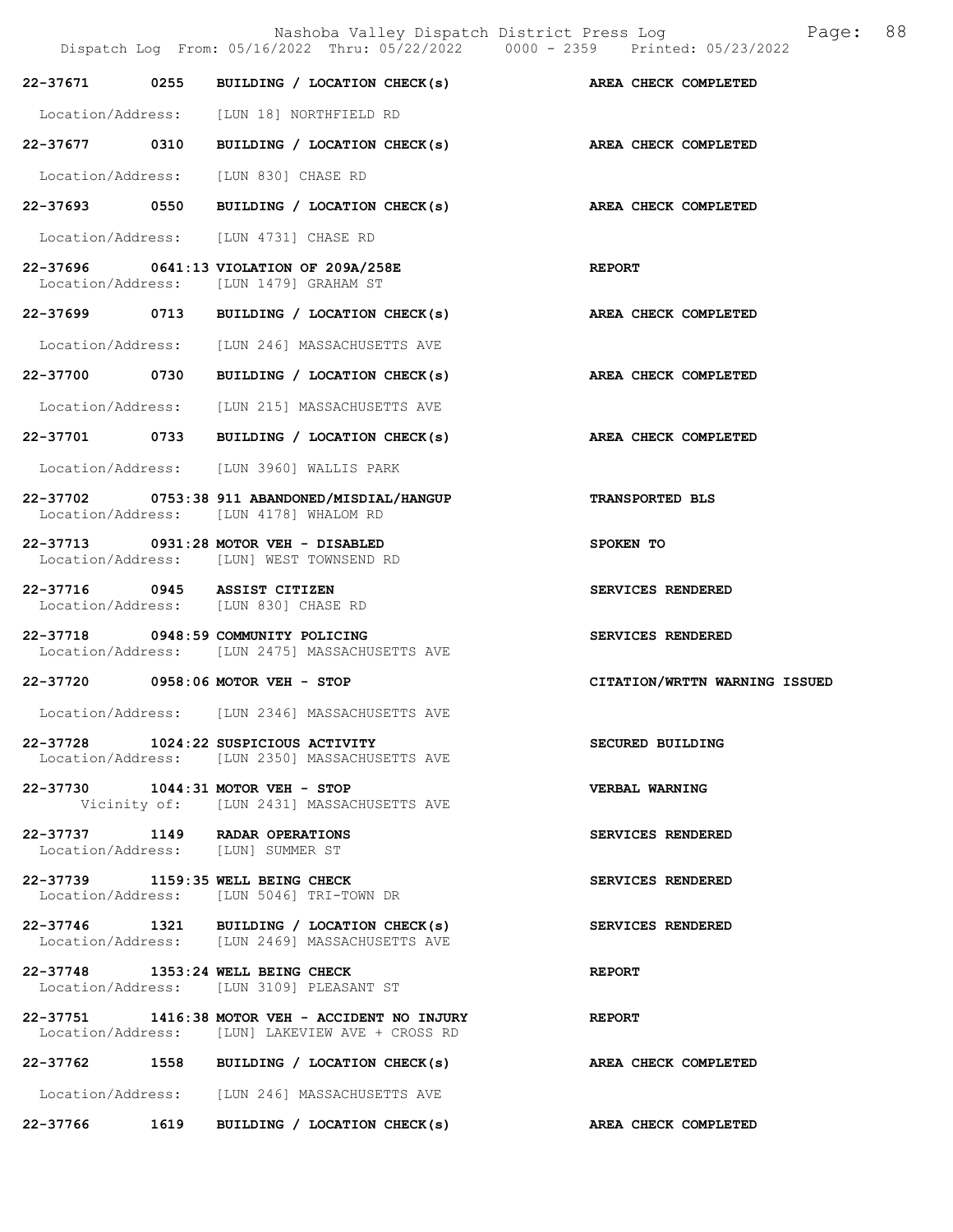Location/Address: [LUN] LAKEFRONT AVE

|                                 | $22-37768$ 1634:45 BUILDING / LOCATION CHECK(s)                                                                         | AREA CHECK COMPLETED  |
|---------------------------------|-------------------------------------------------------------------------------------------------------------------------|-----------------------|
|                                 | Location/Address: [LUN 59] LANCASTER AVE                                                                                |                       |
|                                 | 22-37770 1645 BUILDING / LOCATION CHECK(s)                                                                              | AREA CHECK COMPLETED  |
|                                 | Location/Address: [LUN 3368] RESERVOIR RD                                                                               |                       |
|                                 | 22-37775 1650 BUILDING / LOCATION CHECK(s)                                                                              | AREA CHECK COMPLETED  |
|                                 | Location/Address: [LUN 2549] MASSACHUSETTS AVE                                                                          |                       |
|                                 | 22-37776 1653 RADAR OPERATIONS<br>Location/Address: [LUN 2339] MASSACHUSETTS AVE                                        | NEGATIVE CONTACT      |
|                                 | 22-37777 1657:29 PROPERTY - Found or Lost<br>Location/Address: [LUN 2347] MASSACHUSETTS AVE                             | SERVICES RENDERED     |
| 22-37779 1713:09 AUDIBLE ALARM  | Location/Address: [LUN 824] CHASE RD                                                                                    | SERVICES RENDERED     |
|                                 | 22-37797 1919:55 SUSPICIOUS ACTIVITY<br>Location/Address: [LUN 3109] PLEASANT ST                                        | <b>UNFOUNDED</b>      |
|                                 | 22-37803 2014:16 SUSPICIOUS ACTIVITY<br>Location/Address: [LUN 83] LAKEFRONT AVE                                        | SPOKEN TO             |
|                                 | 22-37809 2030:28 MOTOR VEH - STOP<br>Vicinity of: [LUN 2332] MASSACHUSETTS AVE                                          | <b>VERBAL WARNING</b> |
|                                 | 22-37810 2030:44 FD-INVESTIGATION<br>Location/Address: [LUN 4552] MASSACHUSETTS AVE<br>Refer To Fire Case: 22LUN-175-IN | SERVICES RENDERED     |
|                                 |                                                                                                                         |                       |
|                                 | 22-37811 2033:51 MOTOR VEH - STOP<br>Vicinity of: [LUN] CHASE RD + HOLMAN ST                                            | <b>VERBAL WARNING</b> |
|                                 | 22-37813 2051 BUILDING / LOCATION CHECK(s)                                                                              | AREA CHECK COMPLETED  |
|                                 | Location/Address: [LUN 3660] SUMMER ST                                                                                  |                       |
|                                 | 22-37814 2051 BUILDING / LOCATION CHECK(s)                                                                              | AREA CHECK COMPLETED  |
|                                 | Location/Address: [LUN 3654] SUMMER ST                                                                                  |                       |
| 22-37815<br>2054                | BUILDING / LOCATION CHECK(s)                                                                                            | AREA CHECK COMPLETED  |
|                                 | Location/Address: [LUN] LAKEFRONT AVE                                                                                   |                       |
|                                 | 22-37816 2055 BUILDING / LOCATION CHECK(s)                                                                              | AREA CHECK COMPLETED  |
|                                 | Location/Address: [LUN 6] ELECTRIC AVE                                                                                  |                       |
| 22-37820 2116:36 ASSIST CITIZEN | Location/Address: [LUN 4716] MASSACHUSETTS AVE<br>Refer To Arrest: 22LUN-130-AR                                         | SERVICES RENDERED     |
|                                 | 22-37835 2325:06 VIOLATION OF 209A/258E<br>Location/Address: [LUN 1479] GRAHAM ST                                       | <b>INVESTIGATED</b>   |
| 22-37836 2333 ASSIST CITIZEN    | Location/Address: [LUN 4716] MASSACHUSETTS AVE                                                                          | SERVICES RENDERED     |
| 22-37837 2341                   | BUILDING / LOCATION CHECK(s)                                                                                            | AREA CHECK COMPLETED  |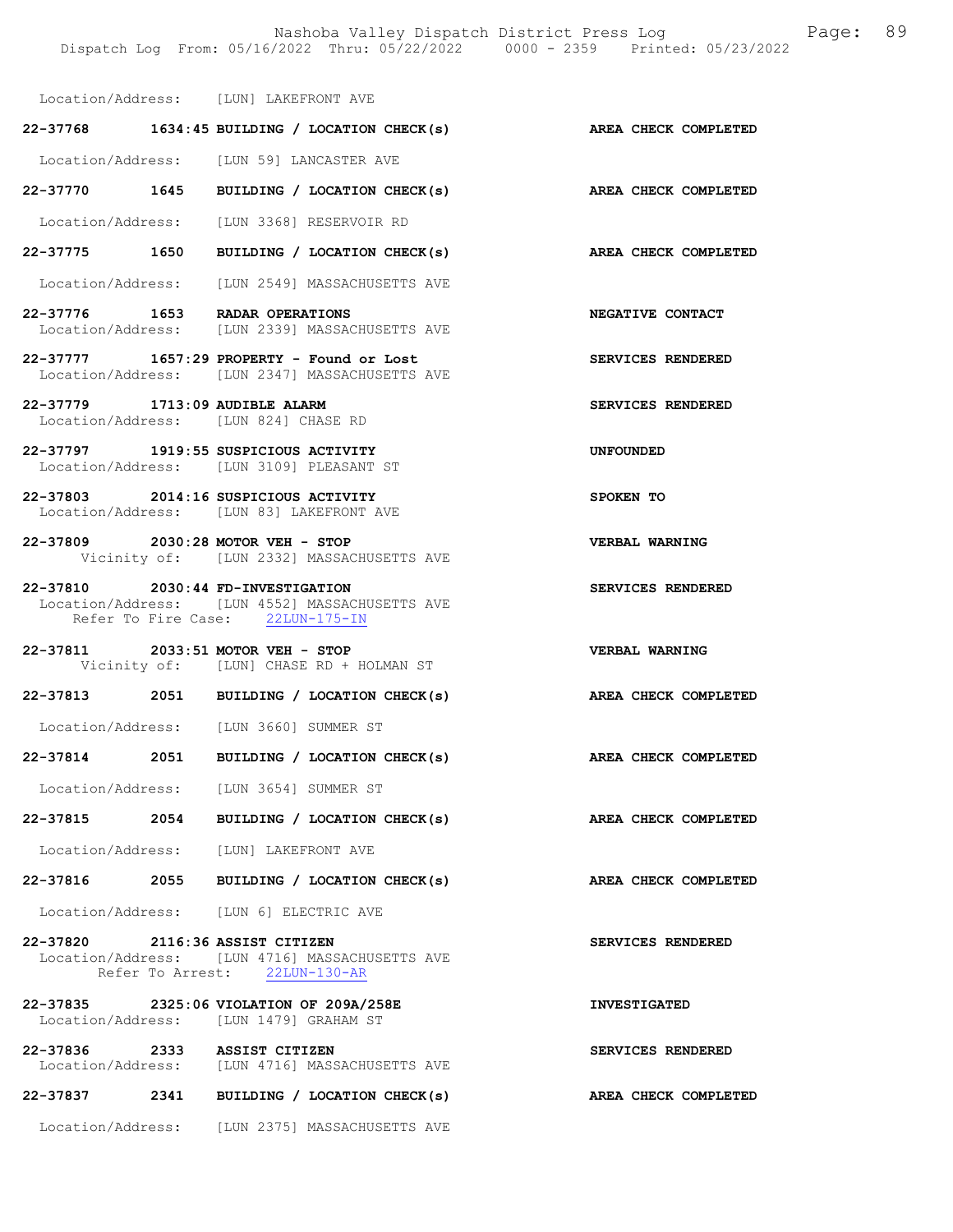| 22-37838          | 2342 | RADAR OPERATIONS   | SERVICES RENDERED |
|-------------------|------|--------------------|-------------------|
| Location/Address: |      | TLUN 8301 CHASE RD |                   |

# For Date: 05/22/2022 - Sunday

|                               | 22-37843 0000:42 MOTOR VEH - STOP<br>Vicinity of: [LUN 836] CHASE RD                        | VERBAL WARNING              |
|-------------------------------|---------------------------------------------------------------------------------------------|-----------------------------|
|                               | 22-37850 0017:15 BUILDING / LOCATION CHECK(s)<br>Location/Address: [LUN 2662] NORTHFIELD RD | <b>INVESTIGATED</b>         |
|                               | 22-37892 0116 BUILDING / LOCATION CHECK(s)                                                  | AREA CHECK COMPLETED        |
|                               | Location/Address: [LUN 2268] MAIN ST                                                        |                             |
|                               | 22-37893 0117 BUILDING / LOCATION CHECK(s)                                                  | AREA CHECK COMPLETED        |
|                               | Location/Address: [LUN 4656] MASSACHUSETTS AVE                                              |                             |
| 22-37894 0117                 | BUILDING / LOCATION CHECK(s)                                                                | AREA CHECK COMPLETED        |
|                               | Location/Address: [LUN 2455] MASSACHUSETTS AVE                                              |                             |
| 22-37896 0118                 | BUILDING / LOCATION CHECK(s)                                                                | <b>AREA CHECK COMPLETED</b> |
|                               | Location/Address: [LUN 3540] SCHOOL ST                                                      |                             |
|                               | 22-37898 0120 BUILDING / LOCATION CHECK(s)                                                  | AREA CHECK COMPLETED        |
|                               | Location/Address: [LUN 2457] MASSACHUSETTS AVE                                              |                             |
| 22-37900 0125                 | BUILDING / LOCATION CHECK(s)                                                                | AREA CHECK COMPLETED        |
|                               | Location/Address: [LUN 246] MASSACHUSETTS AVE                                               |                             |
|                               | 22-37903 0129 BUILDING / LOCATION CHECK(s)                                                  | AREA CHECK COMPLETED        |
|                               | Location/Address: [LUN 2328] MASSACHUSETTS AVE                                              |                             |
| 22-37904 0130                 | BUILDING / LOCATION CHECK(s)                                                                | AREA CHECK COMPLETED        |
|                               | Location/Address: [LUN 396] MASSACHUSETTS AVE                                               |                             |
| 22-37905 0131                 | BUILDING / LOCATION CHECK(s)                                                                | AREA CHECK COMPLETED        |
|                               | Location/Address: [LUN 358] MASSACHUSETTS AVE                                               |                             |
|                               | 22-37908 0133 BUILDING / LOCATION CHECK(s)                                                  | AREA CHECK COMPLETED        |
| Location/Address:             | [LUN 2310] MASSACHUSETTS AVE                                                                |                             |
| 22-37909<br>Location/Address: | 0135 RADAR OPERATIONS<br>[LUN] MASSACHUSETTS AVE                                            | SERVICES RENDERED           |
|                               | 22-37918 0211 BUILDING / LOCATION CHECK(s)                                                  | AREA CHECK COMPLETED        |
|                               | Location/Address: [LUN 3670] SUMMER ST                                                      |                             |
| 22-37920 0214                 | BUILDING / LOCATION CHECK(s)                                                                | AREA CHECK COMPLETED        |
|                               | Location/Address: [LUN 1962] LAKEFRONT AVE                                                  |                             |
| 22-37921 0215                 | BUILDING / LOCATION CHECK(s)                                                                | AREA CHECK COMPLETED        |
|                               | Location/Address: [LUN 4732] SUMMER ST                                                      |                             |
|                               | 22-37922 0217 RADAR OPERATIONS                                                              | SERVICES RENDERED           |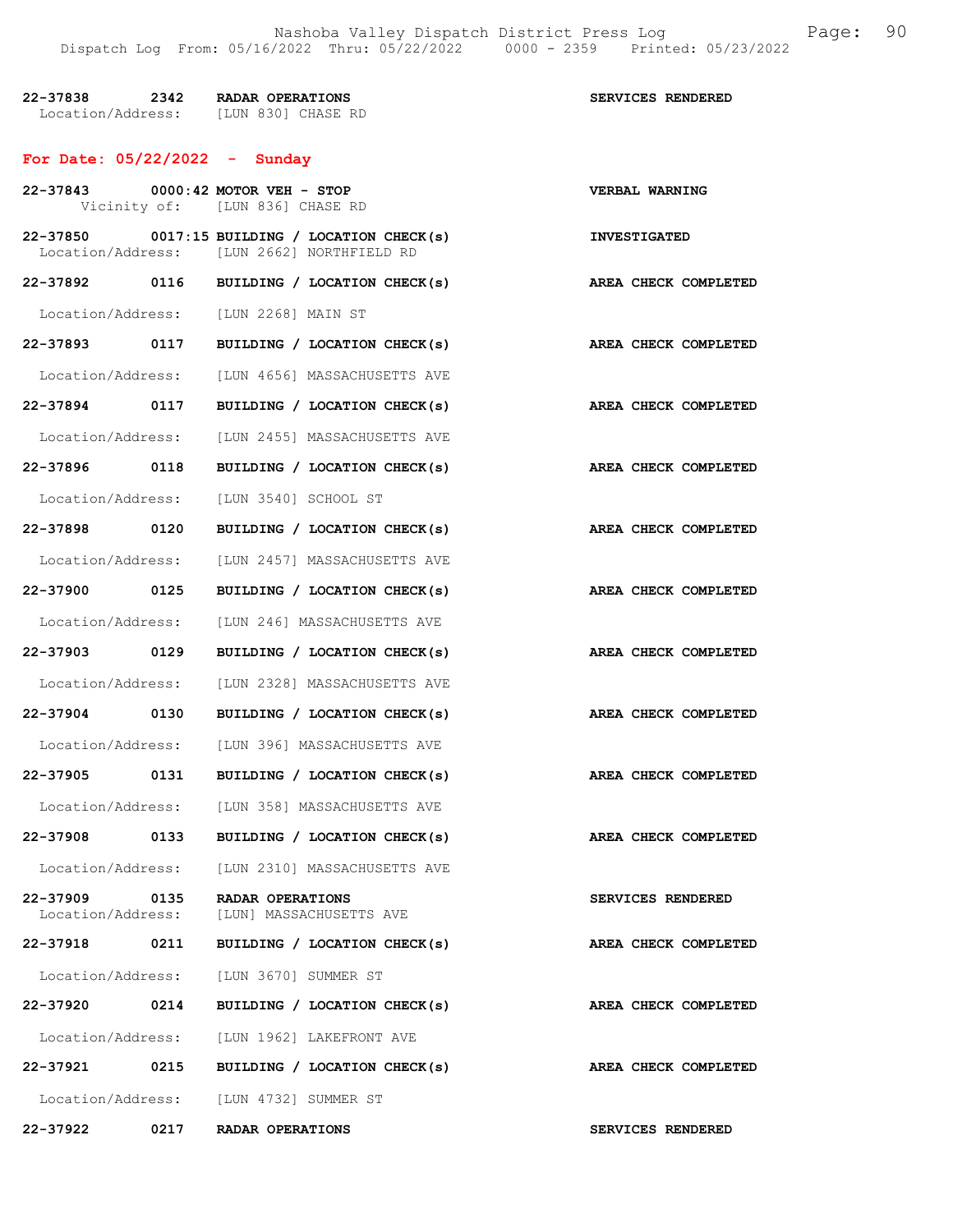|                                                                            | Nashoba Valley Dispatch District Press Log<br>Dispatch Log From: 05/16/2022 Thru: 05/22/2022 0000 - 2359 Printed: 05/23/2022 | Page: 91                       |
|----------------------------------------------------------------------------|------------------------------------------------------------------------------------------------------------------------------|--------------------------------|
|                                                                            | Location/Address: [LUN] SUMMER ST + YOUNGS RD                                                                                |                                |
| 22-37928 0257:56 ASSIST OTHER AGENCY                                       | Location/Address: [LUN] LEOMINSTER RD + FISH ST                                                                              | <b>INVESTIGATED</b>            |
|                                                                            | 22-37929 0325 BUILDING / LOCATION CHECK(s)                                                                                   | <b>AREA CHECK COMPLETED</b>    |
|                                                                            | Location/Address: [LUN 2475] MASSACHUSETTS AVE                                                                               |                                |
|                                                                            | 22-37930 0331 BUILDING / LOCATION CHECK(s)                                                                                   | AREA CHECK COMPLETED           |
|                                                                            | Location/Address: [LUN 2662] NORTHFIELD RD                                                                                   |                                |
| 22-37931 0335:29 MOTOR VEH - STOP                                          |                                                                                                                              | CITATION/WRTTN WARNING ISSUED  |
|                                                                            | Location/Address: [LUN] NORTHFIELD RD + HOLMAN ST                                                                            |                                |
| 22-37940 0551:52 ANIMAL CALL<br>Location/Address: [LUN 4269] WHITE ST      |                                                                                                                              | SERVICES RENDERED              |
| 22-37941 0604 TRAFFIC CONTROL                                              | Location/Address: [LUN] MASSACHUSETTS AVE + ELECTRIC AVE                                                                     | SERVICES RENDERED              |
| 22-37943 0627 RADAR OPERATIONS<br>Location/Address: [LUN 4472] CHASE RD    |                                                                                                                              | SERVICES RENDERED              |
| 22-37950 0813 RADAR OPERATIONS                                             | Location/Address: [LUN 94] MASSACHUSETTS AVE                                                                                 | SERVICES RENDERED              |
| 22-37952 0814:07 MOTOR VEH - STOP                                          | Location/Address: [LUN] MASSACHUSETTS AVE                                                                                    | VERBAL WARNING                 |
|                                                                            | 22-37953 0815:08 ALARM - RESIDENTIAL BURGLARY                                                                                | BUILDING CHKED, APPEARS SECURE |
|                                                                            | Location/Address: [LUN 2733] NORTHFIELD RD                                                                                   |                                |
| 22-37960 0840:59 MOTOR VEH - STOP                                          |                                                                                                                              | CITATION/WRTTN WARNING ISSUED  |
|                                                                            | Location/Address: [LUN 2475] MASSACHUSETTS AVE                                                                               |                                |
|                                                                            | 22-37983 1038 RADAR OPERATIONS<br>Location/Address: [LUN 2143] LEOMINSTER-SHIRLEY RD                                         | SERVICES RENDERED              |
|                                                                            | 22-37984 1045 BUILDING / LOCATION CHECK(s)                                                                                   | AREA CHECK COMPLETED           |
|                                                                            | Location/Address: [LUN 246] MASSACHUSETTS AVE                                                                                |                                |
|                                                                            | 22-37987 1048:02 MOTOR VEH - ACCIDENT HIT & RUN<br>Location/Address: [LUN 2347] MASSACHUSETTS AVE                            | <b>REPORT</b>                  |
|                                                                            | 22-37988 1104 BUILDING / LOCATION CHECK(s)                                                                                   | AREA CHECK COMPLETED           |
|                                                                            | Location/Address: [LUN] FLAT HILL RD + PAGE ST                                                                               |                                |
|                                                                            | 22-37997 1240:57 FD-FIRE ALARM, COMMERCIAL<br>Location/Address: [LUN 4996] ELECTRIC AVE<br>Refer To Fire Case: 22LUN-176-IN  | SERVICES RENDERED              |
| 22-38001 1307 RADAR OPERATIONS<br>Location/Address: [LUN 830] CHASE RD     |                                                                                                                              | SERVICES RENDERED              |
| 22-38017 1529 COMMUNITY POLICING                                           | Location/Address: [LUN 83] LAKEFRONT AVE                                                                                     | SERVICES RENDERED              |
| 22-38019 1539:41 MOTOR VEH - DISABLED                                      | Location/Address: [LUN 2148] LEOMINSTER-SHIRLEY RD                                                                           | SPOKEN TO                      |
| 22-38020 1546:20 MOTOR VEH - COMPLAINT<br>Location/Address: [LUN] CHASE RD |                                                                                                                              | VERBAL WARNING                 |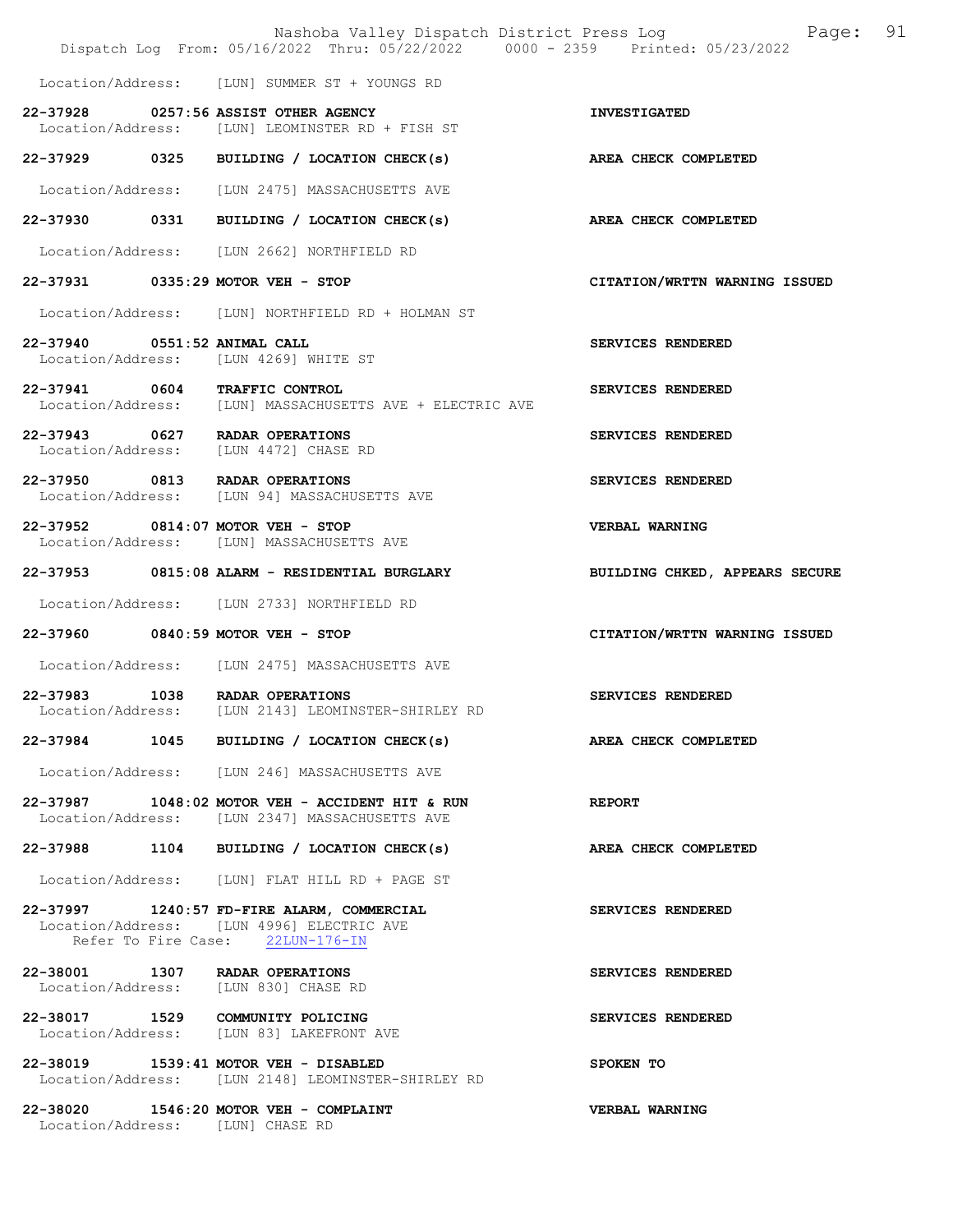Nashoba Valley Dispatch District Press Log Fage: 92 Dispatch Log From: 05/16/2022 Thru: 05/22/2022 0000 - 2359 Printed: 05/23/2022

|                               | 22-38021 1549 RADAR OPERATIONS                                                                                                                                                                                 | NO SERVICES NEEDED             |
|-------------------------------|----------------------------------------------------------------------------------------------------------------------------------------------------------------------------------------------------------------|--------------------------------|
|                               | Location/Address: [LUN] LEOMINSTER-SHIRLEY RD                                                                                                                                                                  |                                |
|                               | 22-38022 1604:18 MOTOR VEH - STOP                                                                                                                                                                              | CITATION/WRTTN WARNING ISSUED  |
|                               | Vicinity of: [LUN 2272] MAIN ST                                                                                                                                                                                |                                |
|                               | 22-38023 1608:28 FD-INVESTIGATION<br>Location/Address: [LUN 2879] OTIS ST<br>Refer To Fire Case: 22LUN-177-IN                                                                                                  | SPOKEN TO                      |
|                               | 22-38024 1613 RADAR OPERATIONS                                                                                                                                                                                 | NO SERVICES NEEDED             |
|                               | Location/Address: [LUN 2012] LANCASTER AVE                                                                                                                                                                     |                                |
|                               | 22-38025 1618:55 MOTOR VEH - STOP                                                                                                                                                                              | CITATION/WRTTN WARNING ISSUED  |
|                               | Location/Address: [LUN] SUMMER ST                                                                                                                                                                              |                                |
|                               | 22-38029 1623 RADAR OPERATIONS<br>Location/Address: [LUN 2339] MASSACHUSETTS AVE                                                                                                                               | NEGATIVE CONTACT               |
|                               | 22-38032 1641:02 MOTOR VEH - STOP<br>Vicinity of: [LUN 2334] MASSACHUSETTS AVE + TILTON AVE                                                                                                                    | VERBAL WARNING                 |
|                               | 22-38033 1641:20 MOTOR VEH - LOCKOUT<br>Location/Address: [LUN 1135] ELIZABETH ST                                                                                                                              | SERVICES RENDERED              |
|                               | 22-38036 1700 BUILDING / LOCATION CHECK(s) BUILDING CHKED, APPEARS SECURE                                                                                                                                      |                                |
|                               | Location/Address: [LUN 2234] LEOMINSTER RD                                                                                                                                                                     |                                |
|                               |                                                                                                                                                                                                                |                                |
|                               |                                                                                                                                                                                                                |                                |
|                               | 22-38039 1716 RADAR OPERATIONS                                                                                                                                                                                 | NO SERVICES NEEDED             |
|                               | Location/Address: [LUN 2540] MASSACHUSETTS AVE<br>22-38045 1804:47 MOTOR VEH - ACCIDENT HIT & RUN SERVICES RENDERED                                                                                            |                                |
|                               | Location/Address: [LUN 3796] THE LANE<br>22-38056 1914:38 MOTOR VEH - ACCIDENT W/INJURY TRANSPORTED ALS<br>Location/Address: [LUN 2094] LANCASTER AVE + LEOMINSTER-SHIRLEY RD<br>Refer To Arrest: 22LUN-131-AR |                                |
|                               | Refer To Fire Case: 22LUN-178-IN                                                                                                                                                                               |                                |
|                               | 22-38058 1922:28 911 ABANDONED/MISDIAL/HANGUP                                                                                                                                                                  | REFERRED TO OTHER AGENCY       |
|                               | Location/Address: [LUN 3796] THE LANE                                                                                                                                                                          |                                |
|                               | 22-38070 2016:44 ALARM - COMMERCIAL BURGLARY                                                                                                                                                                   | BUILDING CHKED, APPEARS SECURE |
|                               | Location/Address: [LUN] WEST TOWNSEND RD                                                                                                                                                                       |                                |
| 22-38071 2024:37 ROAD HAZARDS | Vicinity of: [LUN] LANCASTER AVE + LEOMINSTER RD                                                                                                                                                               | REMOVED HAZARD                 |
|                               | 22-38072 2024:04 ALARM - COMMERCIAL BURGLARY                                                                                                                                                                   | REPORTING PARTY CANCELED       |
|                               | Location/Address: [LUN 2469] MASSACHUSETTS AVE                                                                                                                                                                 |                                |
|                               | 22-38076 2112:34 LARCENY/ FORGERY/ FRAUD<br>Location/Address: [LUN 2477] MASSACHUSETTS AVE                                                                                                                     | <b>REPORT</b>                  |
|                               | 22-38078 2127 BUILDING / LOCATION CHECK(s)                                                                                                                                                                     | AREA CHECK COMPLETED           |
|                               | Location/Address: [LUN] LAKEFRONT AVE                                                                                                                                                                          |                                |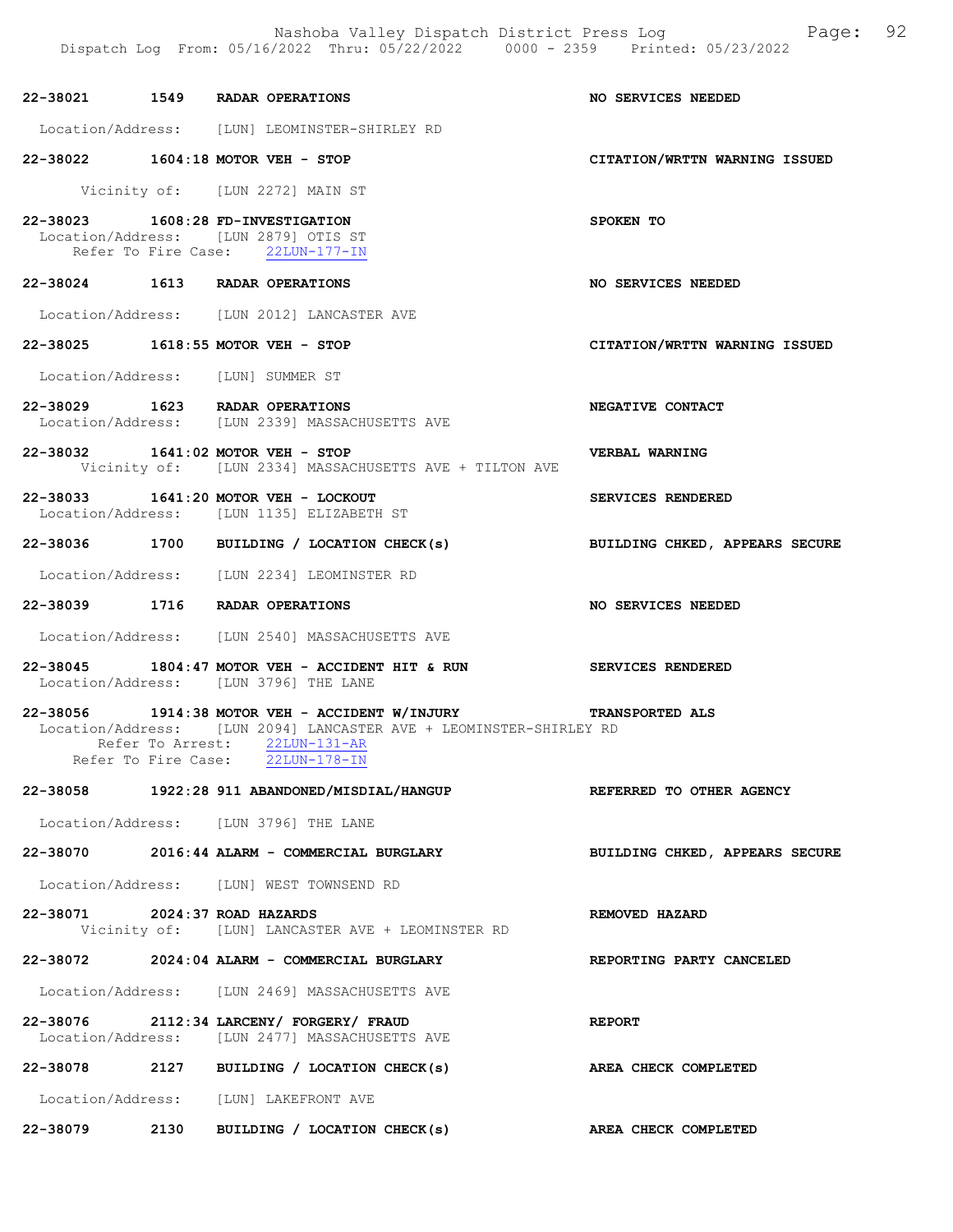|                                    | Location/Address: [LUN 1959] LAKEFRONT AVE        |                      |
|------------------------------------|---------------------------------------------------|----------------------|
| 22-38083 2137                      | BUILDING / LOCATION CHECK(s) AREA CHECK COMPLETED |                      |
|                                    | Location/Address: [LUN 4732] SUMMER ST            |                      |
| 22-38084 2146                      | BUILDING / LOCATION CHECK(s)                      | AREA CHECK COMPLETED |
|                                    | Location/Address: [LUN 2310] MASSACHUSETTS AVE    |                      |
| 2208<br>22-38088                   | BUILDING / LOCATION CHECK(s)                      | AREA CHECK COMPLETED |
|                                    | Location/Address: [LUN 2475] MASSACHUSETTS AVE    |                      |
| 22-38099 2244                      | BUILDING / LOCATION CHECK(s)                      | AREA CHECK COMPLETED |
| Location/Address:                  | ILUN 8301 CHASE RD                                |                      |
| 22-38102 2351                      | BUILDING / LOCATION CHECK(s)                      | AREA CHECK COMPLETED |
|                                    | Location/Address: [LUN 215] MASSACHUSETTS AVE     |                      |
| 22-38104<br>2352                   | BUILDING / LOCATION CHECK(s)                      | AREA CHECK COMPLETED |
|                                    | Location/Address: [LUN 170] ELECTRIC AVE          |                      |
| 22-38106 2353<br>Location/Address: | COMMUNITY POLICING<br>[LUN 4996] ELECTRIC AVE     | SERVICES RENDERED    |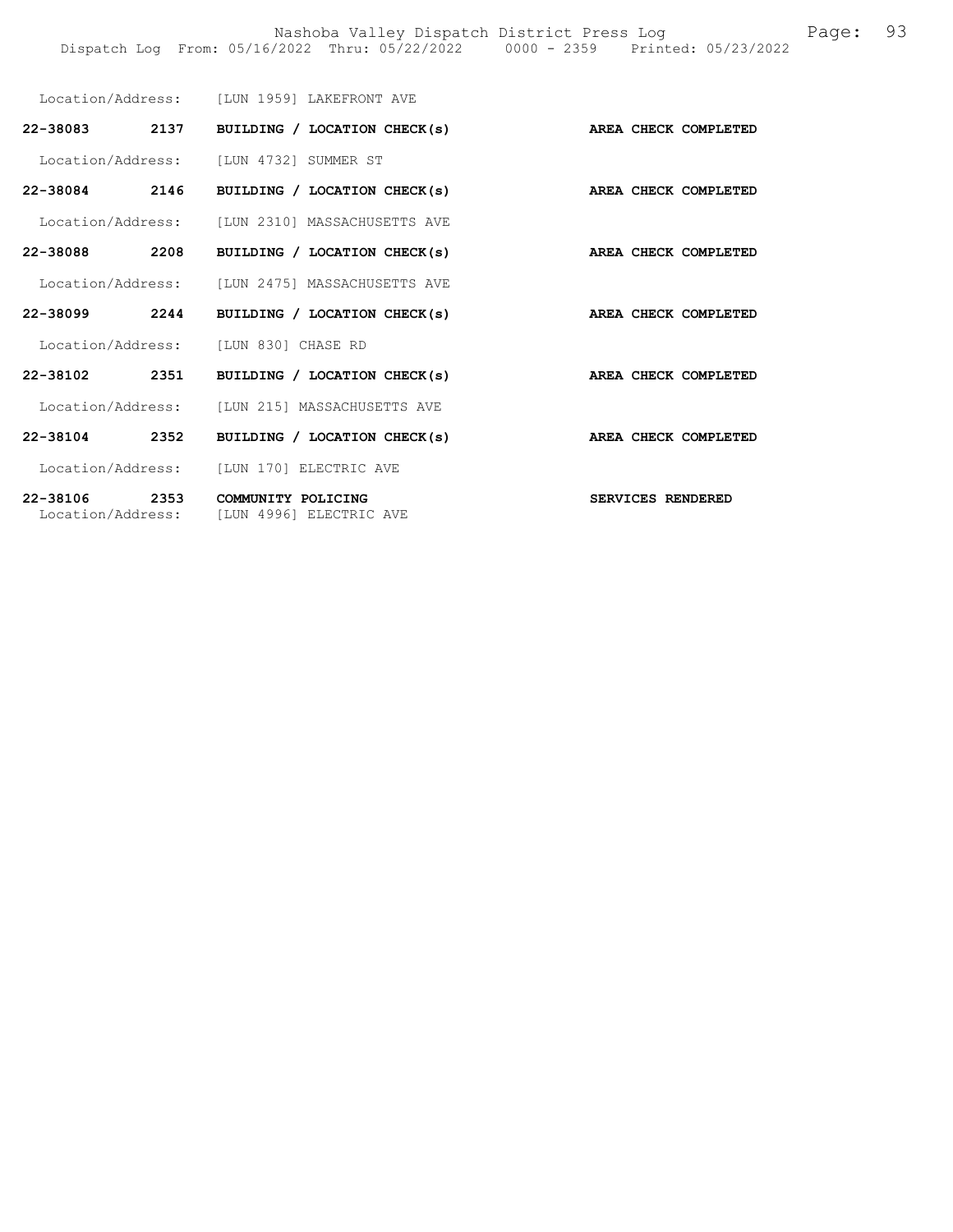### For Jurisdiction: DEVENS RFTA, MA

#### For Date: 05/16/2022 - Monday

| 22-36232                     | $1204:10$ MOTOR VEH - STOP |  | VERBAL WARNING |  |
|------------------------------|----------------------------|--|----------------|--|
| Vicinity of: [MLT] QUEBEC ST |                            |  |                |  |

### For Date: 05/21/2022 - Saturday

- 22-37709 0911:06 FD-FIRE ALARM (BOX DETAIL) SERVICES RENDERED Location/Address: [MLT 173] DIXIE RD
- 22-37714 0933:32 FD-FIRE ALARM (BOX DETAIL) SERVICES RENDERED Location/Address: [MLT 13] LOVELL RD
- 22-37715 0942:28 FD-FIRE ALARM (BOX DETAIL) SERVICES RENDERED Location/Address: [MLT 19] QUEBEC ST

22-37783 1734:44 FD-MEDICAL EMERGENCY TRANSPORTED BLS Location/Address: [MLT 175] JACKSON RD Refer To Fire Case: 22DEV-314-IN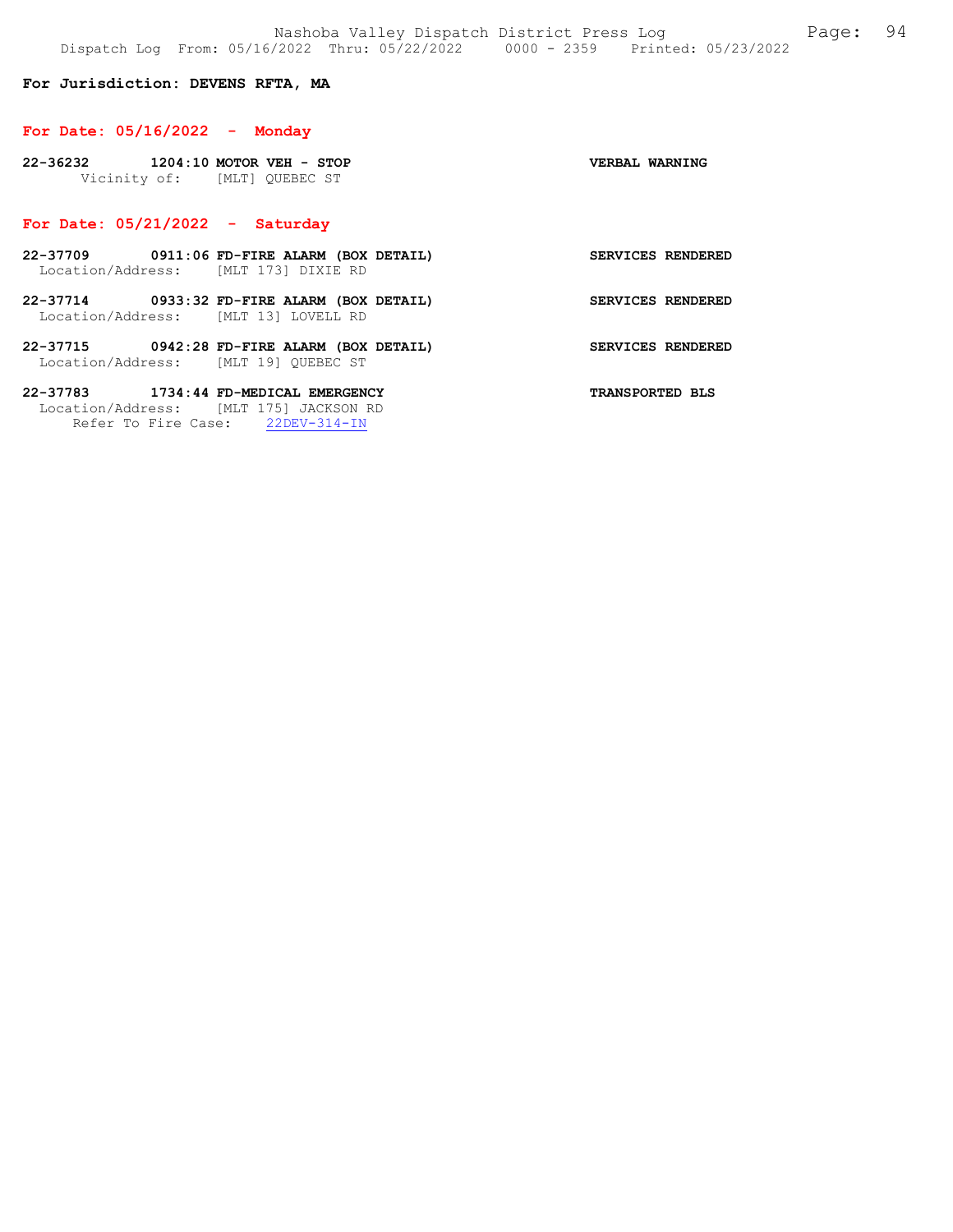Nashoba Valley Dispatch District Press Log Fage: 95 Dispatch Log From: 05/16/2022 Thru: 05/22/2022 0000 - 2359 Printed: 05/23/2022

## For Jurisdiction: TOWNSEND, MA

# For Date: 05/16/2022 - Monday

| 22-36027 0012                                   | BUILDING / LOCATION CHECK(s)                                                                                           | AREA CHECK COMPLETED           |
|-------------------------------------------------|------------------------------------------------------------------------------------------------------------------------|--------------------------------|
|                                                 | Location/Address: [TOW 100] MAIN ST                                                                                    |                                |
| 22-36036 0022                                   | BUILDING / LOCATION CHECK(s) BUILDING CHKED, APPEARS SECURE                                                            |                                |
|                                                 | Location/Address: [TOW 36] FITCHBURG RD                                                                                |                                |
| 22-36047 0029<br>Location/Address: [TOW] ELM ST | RADAR OPERATIONS                                                                                                       | SERVICES RENDERED              |
| 22-36069 0102                                   | BUILDING / LOCATION CHECK(s)                                                                                           | BUILDING CHKED, APPEARS SECURE |
|                                                 | Location/Address: [TOW 45] ELM ST                                                                                      |                                |
| 22-36091 0145                                   | BUILDING / LOCATION CHECK(s) AREA CHECK COMPLETED                                                                      |                                |
|                                                 | Location/Address: [TOW 214] MAIN ST                                                                                    |                                |
| 22-36093 0149                                   | BUILDING / LOCATION CHECK(s) AREA CHECK COMPLETED                                                                      |                                |
|                                                 | Location/Address: [TOW 149] MASON RD                                                                                   |                                |
|                                                 | 22-36096 0156 RADAR OPERATIONS<br>Location/Address: [TOW 168] MASON RD                                                 | SERVICES RENDERED              |
| 22-36131 0312                                   | BUILDING / LOCATION CHECK(s) BUILDING CHKED, APPEARS SECURE                                                            |                                |
|                                                 | Location/Address: [TOW P10017] WHITCOMB ST                                                                             |                                |
|                                                 | 22-36136 0517 BUILDING / LOCATION CHECK(s) BUILDING CHKED, APPEARS SECURE                                              |                                |
|                                                 | Location/Address: [TOW P10195] DUDLEY RD                                                                               |                                |
|                                                 | 22-36138 0520 BUILDING / LOCATION CHECK(s)                                                                             | BUILDING CHKED, APPEARS SECURE |
|                                                 | Location/Address: [TOW P10020] BROOKLINE RD                                                                            |                                |
|                                                 | 22-36189 0923:07 PROPERTY - Found or Lost<br>Vicinity of: [TOW] MAIN ST                                                | SERVICES RENDERED              |
| Location/Address: [TOW] MAIN ST                 | 22-36201 0955:20 MOTOR VEH - COMPLAINT                                                                                 | UNITS ADVISED                  |
|                                                 | 22-36206 1026:56 ASSIST OTHER AGENCY<br>Location/Address: [TOW P10033] MAIN ST                                         | SERVICES RENDERED              |
| 22-36211 1102:34 FD-INSPECTION                  | Location/Address: [TOW] BLOOD RD                                                                                       | SERVICES RENDERED              |
|                                                 | 22-36235 1223:02 REQUEST TO SPEAK TO AN OFFICER<br>Location/Address: [TOW P10462] BROOKLINE RD                         | NOTIFIED                       |
|                                                 | 22-36261 1420:40 FD-FIRE ALARM, COMMERCIAL<br>Location/Address: [TOW] FITCHBURG RD<br>Refer To Fire Case: 22TOW-550-IN | <b>INVESTIGATED</b>            |
| 22-36265                                        | 1507:59 FD-MEDICAL EMERGENCY                                                                                           | PATIENT REFUSAL, NO TRANSPORT  |
|                                                 | Location/Address: [TOW] MAIN ST<br>Refer To Fire Case: 22TOW-552-IN                                                    |                                |
| 22-36275 1639:47 ANIMAL CALL                    |                                                                                                                        | REFERRED TO OTHER AGENCY       |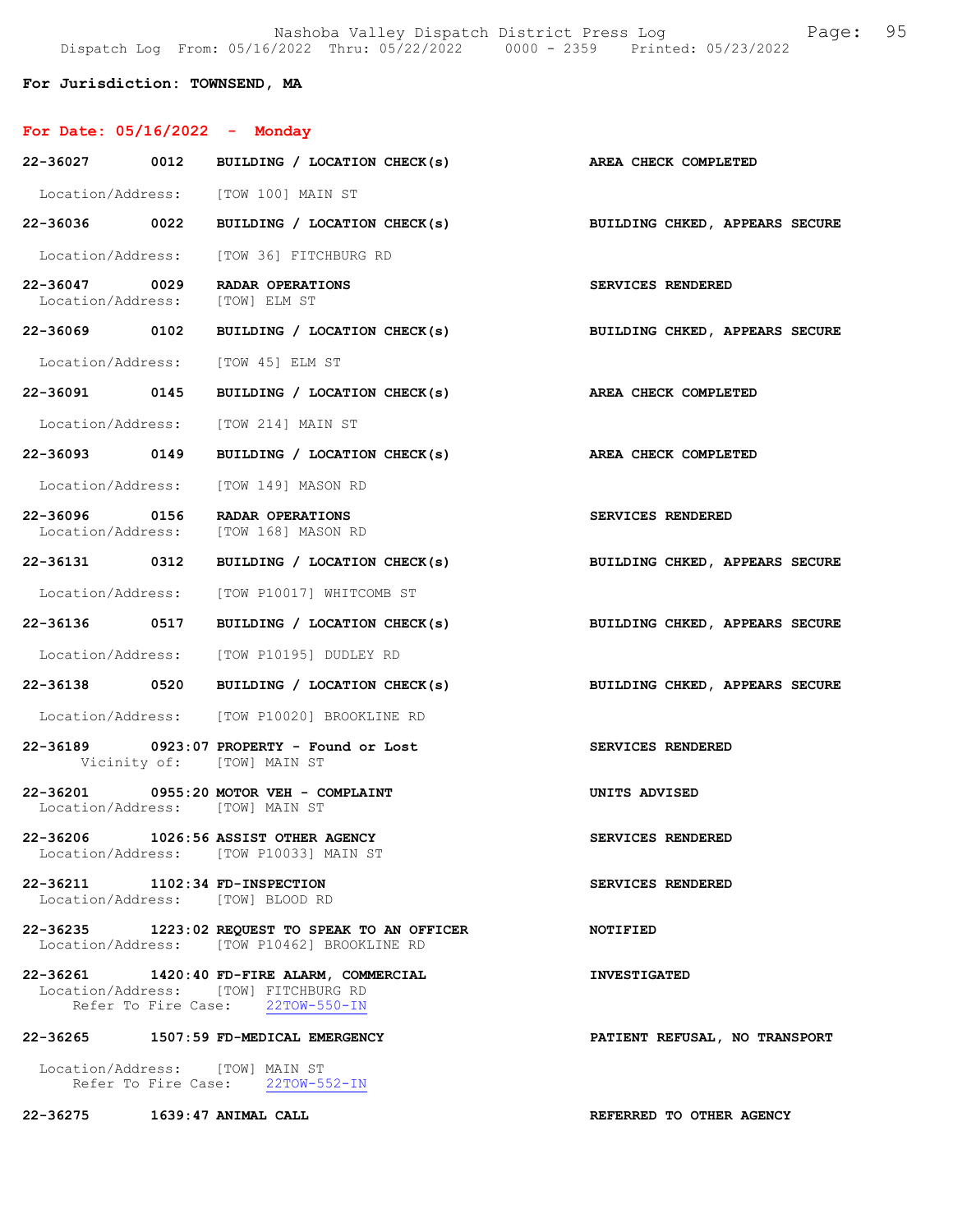|                                  |      | Nashoba Valley Dispatch District Press Log<br>Dispatch Log From: 05/16/2022 Thru: 05/22/2022 0000 - 2359 Printed: 05/23/2022 | 96<br>Page:                    |
|----------------------------------|------|------------------------------------------------------------------------------------------------------------------------------|--------------------------------|
|                                  |      | Location/Address: [TOW 99] MAIN ST                                                                                           |                                |
|                                  |      | 22-36278 1653 BUILDING / LOCATION CHECK(s)                                                                                   | AREA CHECK COMPLETED           |
|                                  |      | Location: [TOW 197] TIMBERLEE PARK                                                                                           |                                |
|                                  |      | 22-36282 1705 BUILDING / LOCATION CHECK(s)                                                                                   | AREA CHECK COMPLETED           |
|                                  |      | Location: [TOW 198] PINE TREE HAVEN                                                                                          |                                |
| 22-36283 1715 ROAD HAZARDS       |      | Location/Address: [TOW] S ROW RD                                                                                             | SERVICES RENDERED              |
|                                  |      | 22-36293 1812:06 FD-MEDICAL EMERGENCY<br>Location/Address: [TOW 672] SQUANNACOOK TER<br>Refer To Fire Case: 22TOW-553-IN     | <b>TRANSPORTED ALS</b>         |
|                                  |      | 22-36294 1820:18 ASSIST OTHER AGENCY<br>Location/Address: [TOW] OLD TURNPIKE RD                                              | SPOKEN TO                      |
|                                  |      | 22-36300 1856 COMMUNITY POLICING<br>Location/Address: [TOW 112] EMERY RD                                                     | SPOKEN TO                      |
|                                  |      | 22-36304 1916:47 FD-FIRE ALARM, COMMERCIAL<br>Location/Address: [TOW 18] FITCHBURG RD<br>Refer To Fire Case: 22TOW-554-IN    | <b>FALSE ALARM</b>             |
|                                  |      | 22-36311 1946 BUILDING / LOCATION CHECK(s)                                                                                   | AREA CHECK COMPLETED           |
|                                  |      | Location/Address: [TOW 214] MAIN ST                                                                                          |                                |
|                                  |      | 22-36314 2007:28 FD-FIRE ALARM, COMMERCIAL<br>Location/Address: [TOW 18] FITCHBURG RD<br>Refer To Fire Case: 22TOW-555-IN    | SERVICES RENDERED              |
| For Date: $05/17/2022 - Tuesday$ |      |                                                                                                                              |                                |
|                                  |      | 22-36345 0023 BUILDING / LOCATION CHECK(s)                                                                                   | BUILDING CHKED, APPEARS SECURE |
|                                  |      | Location/Address: [TOW 171] BROOKLINE ST                                                                                     |                                |
| 22-36350                         | 0029 | BUILDING / LOCATION CHECK(s)                                                                                                 | BUILDING CHKED, APPEARS SECURE |
| Location/Address:                |      | [TOW 78] MAIN ST                                                                                                             |                                |
| 22-36352<br>Location/Address:    | 0033 | RADAR OPERATIONS<br>[TOW 214] MAIN ST                                                                                        | SERVICES RENDERED              |
| 22-36376                         | 0103 | BUILDING / LOCATION CHECK(s)                                                                                                 | BUILDING CHKED, APPEARS SECURE |
| Location/Address:                |      | [TOW 232] MAIN ST                                                                                                            |                                |
| 22-36382 0116                    |      | BUILDING / LOCATION CHECK(s)                                                                                                 | BUILDING CHKED, APPEARS SECURE |
| Location/Address:                |      | [TOW P10206] MAIN ST                                                                                                         |                                |
| 22-36389                         | 0130 | BUILDING / LOCATION CHECK(s)                                                                                                 | BUILDING CHKED, APPEARS SECURE |
| Location/Address:                |      | [TOW 40] MAIN ST                                                                                                             |                                |
| 22-36421                         | 0209 | BUILDING / LOCATION CHECK(s)                                                                                                 | BUILDING CHKED, APPEARS SECURE |
|                                  |      | Location/Address: [TOW P10127] RAILROAD ST                                                                                   |                                |
| 22-36422                         |      | 0210:07 SUSPICIOUS ACTIVITY<br>Location/Address: [TOW] NEW FITCHBURG RD                                                      | <b>INVESTIGATED</b>            |
| 22-36444                         | 0232 | BUILDING / LOCATION CHECK(s)                                                                                                 | AREA CHECK COMPLETED           |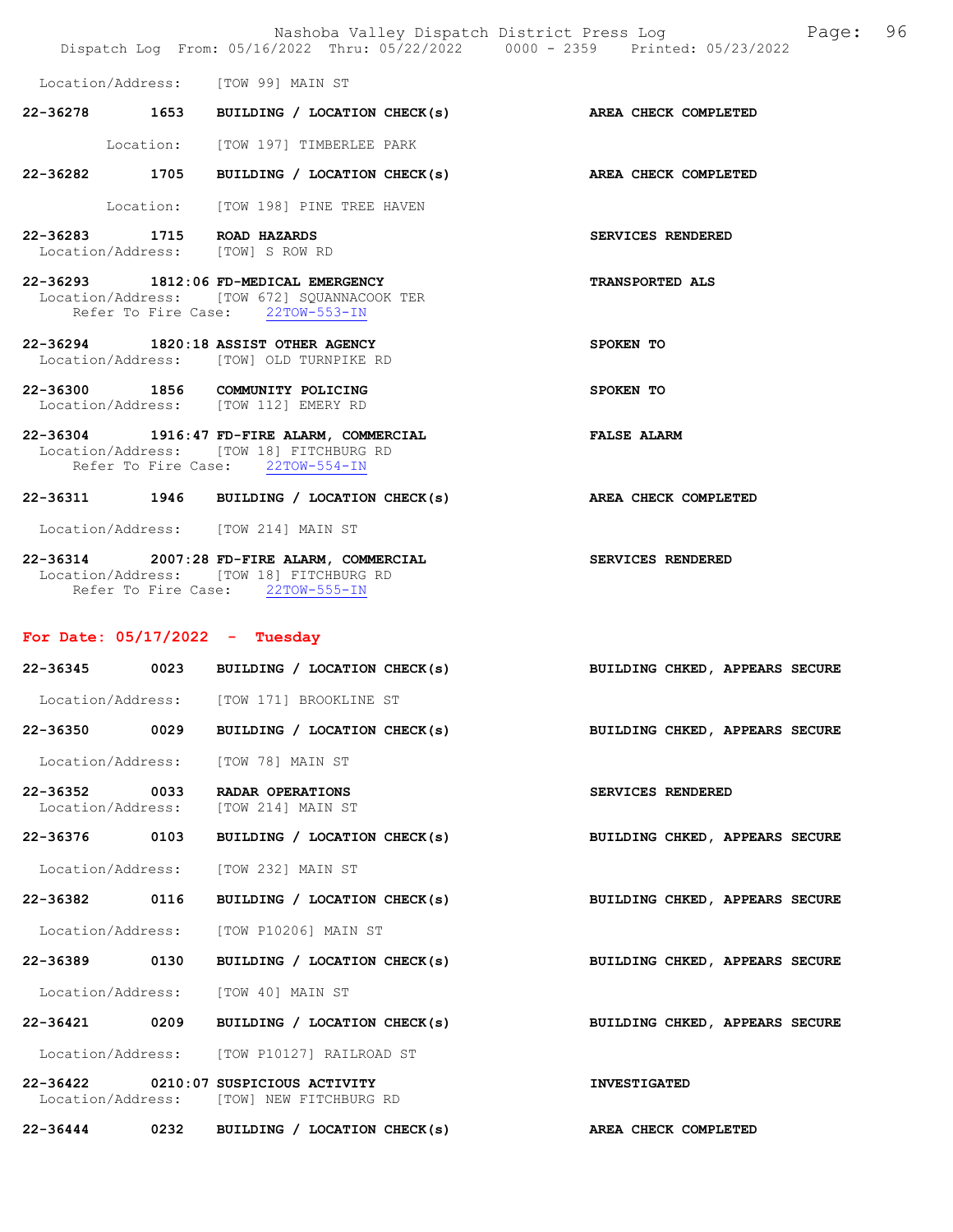Nashoba Valley Dispatch District Press Log Fage: 97 Dispatch Log From: 05/16/2022 Thru: 05/22/2022 0000 - 2359 Printed: 05/23/2022

|                   |      | Location/Address: [TOW 100] MAIN ST                                                   |                                |
|-------------------|------|---------------------------------------------------------------------------------------|--------------------------------|
| 22-36448 0237     |      | BUILDING / LOCATION CHECK(s) AREA CHECK COMPLETED                                     |                                |
| Location/Address: |      | [TOW 149] MASON RD                                                                    |                                |
| 22-36456 0246     |      | BUILDING / LOCATION CHECK(s)                                                          | BUILDING CHKED, APPEARS SECURE |
| Location/Address: |      | [TOW 74] ELM ST                                                                       |                                |
| 22-36461 0259     |      | RADAR OPERATIONS                                                                      | AREA CHECK COMPLETED           |
|                   |      | Location/Address: [TOW P10252] ELM ST                                                 |                                |
| 22-36465 0324     |      | BUILDING / LOCATION CHECK(s)                                                          | BUILDING CHKED, APPEARS SECURE |
| Location/Address: |      | [TOW P10101] HIGHLAND ST                                                              |                                |
| $22 - 36477$      | 0508 | BUILDING / LOCATION CHECK(s)                                                          | BUILDING CHKED, APPEARS SECURE |
| Location/Address: |      | [TOW P10017] WHITCOMB ST                                                              |                                |
| 22-36478 0514     |      | RADAR OPERATIONS<br>Location/Address: [TOW 149] MASON RD                              | SERVICES RENDERED              |
|                   |      | 22-36507 0653:10 MOTOR VEH - DISABLED<br>Vicinity of: [TOW P10124] WHEELER RD         | Gone on Arrival                |
| 22-36508 0656     |      | COMMUNITY POLICING<br>Location/Address: [TOW P10020] BROOKLINE RD                     | SERVICES RENDERED              |
| 22-36509 0711     |      | RADAR OPERATIONS<br>Location/Address: [TOW] PROCTOR RD                                | SERVICES RENDERED              |
| 22-36510 0715     |      | BUILDING / LOCATION CHECK(s)                                                          | AREA CHECK COMPLETED           |
| Location/Address: |      | [TOW P10033] MAIN ST                                                                  |                                |
| 22-36512          | 0728 | BUILDING / LOCATION CHECK(s)                                                          | AREA CHECK COMPLETED           |
|                   |      | Location/Address: [TOW 232] MAIN ST                                                   |                                |
| 22-36514<br>0730  |      | COMMUNITY POLICING<br>Location/Address: [TOW P10206] MAIN ST                          | SERVICES RENDERED              |
| 22-36516          | 0750 | <b>JUVENILE PROBLEM GENERAL</b><br>Location/Address: [TOW P10020] BROOKLINE RD        | SERVICES RENDERED              |
|                   |      | 22-36519 0808:57 MOTOR VEH - COMPLAINT<br>Location/Address: [TOW P10020] BROOKLINE RD | SERVICES RENDERED              |
|                   |      | 22-36526 0815 RADAR OPERATIONS<br>Location/Address: [TOW 171] BROOKLINE ST            | SERVICES RENDERED              |
|                   |      | 22-36525 0834 BUILDING / LOCATION CHECK(s)                                            | AREA CHECK COMPLETED           |
|                   |      | Location: [TOW 193] SECTOR THREE                                                      |                                |
| 22-36528          |      | 0843 BUILDING / LOCATION CHECK(s)                                                     | AREA CHECK COMPLETED           |
|                   |      | Location/Address: [TOW 214] MAIN ST                                                   |                                |
|                   |      | 22-36554 1021:02 MOTOR VEH - STOP                                                     | CITATION/WRTTN WARNING ISSUED  |
|                   |      | Vicinity of: [TOW] MASON RD + BRIAR WAY                                               |                                |
| 22-36558          |      | 1030 RADAR OPERATIONS                                                                 | AREA CHECK COMPLETED           |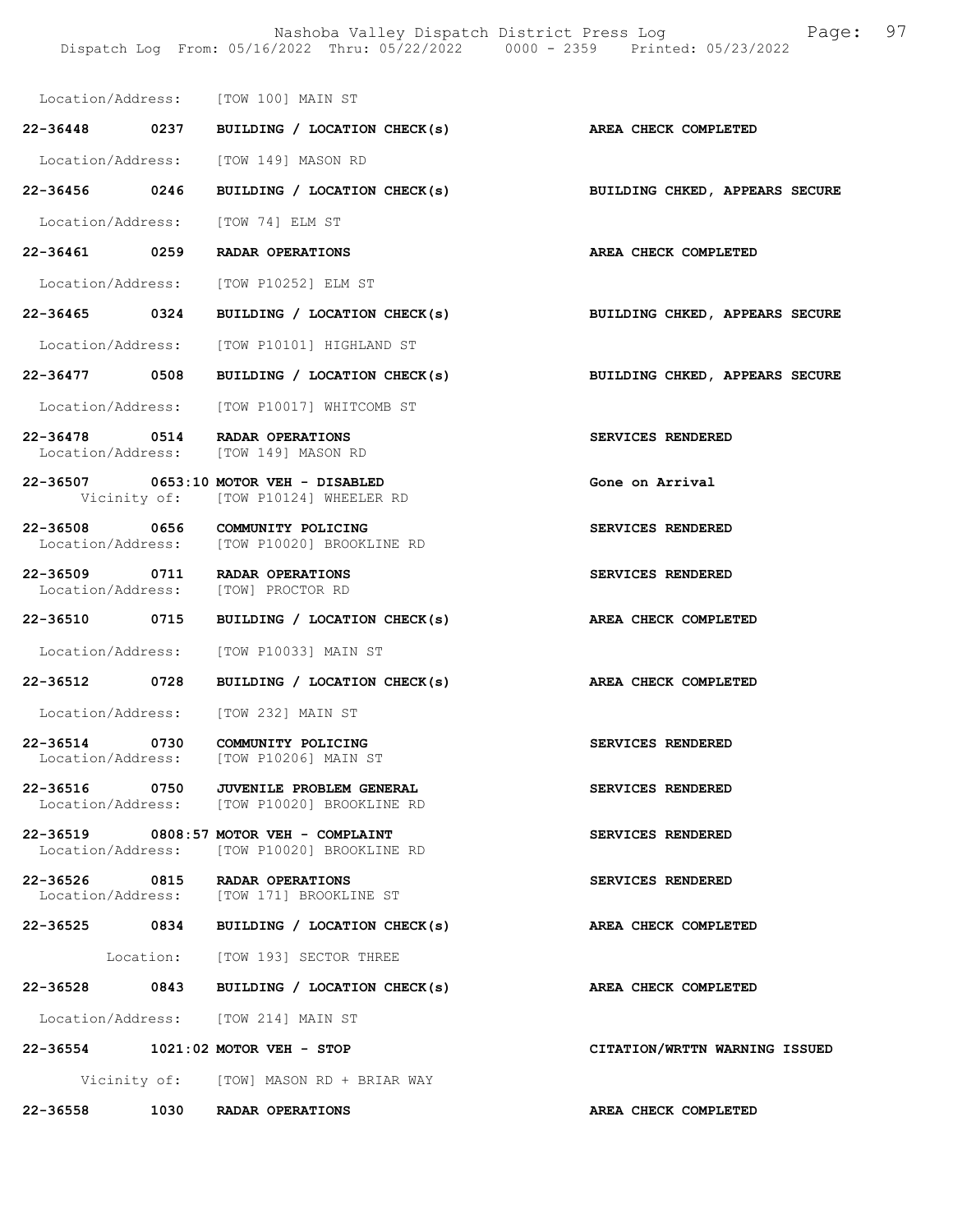|                                 |                                                                                            | Nashoba Valley Dispatch District Press Log Mashoba Valley Dispatch District Press Log<br>Dispatch Log From: 05/16/2022 Thru: 05/22/2022 0000 - 2359 Printed: 05/23/2022 |  |
|---------------------------------|--------------------------------------------------------------------------------------------|-------------------------------------------------------------------------------------------------------------------------------------------------------------------------|--|
|                                 | Location/Address: [TOW] MASON RD                                                           |                                                                                                                                                                         |  |
|                                 | 22-36561 1058:09 MOTOR VEH - STOP                                                          | CITATION/WRTTN WARNING ISSUED                                                                                                                                           |  |
|                                 | Vicinity of: [TOW] MASON RD                                                                |                                                                                                                                                                         |  |
| 22-36568 1124:52 GENERAL INFO   | Location/Address: [TOW P10105] MAIN ST                                                     | <b>NOTIFIED</b>                                                                                                                                                         |  |
| 22-36591 1232:35 FOLLOW UP      | Location/Address: [TOW 341] NORTH END RD                                                   | SERVICES RENDERED                                                                                                                                                       |  |
| 22-36602 1333:18 TREE/WIRE DOWN | Vicinity of: [TOW] MAIN ST + PEPPERELL RD                                                  | REMOVED HAZARD                                                                                                                                                          |  |
|                                 | 22-36607 1355:36 MOTOR VEH - STOP<br>Vicinity of: [TOW] WALLACE HILL RD                    | <b>VERBAL WARNING</b>                                                                                                                                                   |  |
|                                 | 22-36618 1400 RADAR OPERATIONS<br>Location/Address: [TOW 656] WALLACE HILL RD              | SERVICES RENDERED                                                                                                                                                       |  |
|                                 | 22-36612 1409:19 MOTOR VEH - STOP                                                          | CITATION/WRTTN WARNING ISSUED                                                                                                                                           |  |
|                                 | Location/Address: [TOW] WALLACE HILL RD                                                    |                                                                                                                                                                         |  |
| 22-36622 1439:28 ROAD HAZARDS   | Vicinity of: [TOW] CROSS ST                                                                | REMOVED HAZARD                                                                                                                                                          |  |
|                                 | 22-36632 1536:04 REQUEST TO SPEAK TO AN OFFICER<br>Location/Address: [TOW] COPPERSMITH WAY | SPOKEN TO                                                                                                                                                               |  |
|                                 | 22-36640 1650 COMMUNITY POLICING                                                           | AREA CHECK COMPLETED                                                                                                                                                    |  |
|                                 | Location/Address: [TOW 214] MAIN ST                                                        |                                                                                                                                                                         |  |
|                                 | 22-36648 1719 BUILDING / LOCATION CHECK(s)                                                 | AREA CHECK COMPLETED                                                                                                                                                    |  |
|                                 | Location/Address: [TOW 214] MAIN ST                                                        |                                                                                                                                                                         |  |
|                                 | 22-36674 2016 BUILDING / LOCATION CHECK(s)                                                 | BUILDING CHKED, APPEARS SECURE                                                                                                                                          |  |
|                                 | Location/Address: [TOW P10206] MAIN ST                                                     |                                                                                                                                                                         |  |
|                                 | For Date: $05/18/2022 -$ Wednesday                                                         |                                                                                                                                                                         |  |
|                                 | $22-36758$ 0131:21 ALARM - COMMERCIAL BURGLARY<br>Location/Address: [TOW 92] MAIN ST       | SERVICES RENDERED                                                                                                                                                       |  |
|                                 | 22-36776 0210:32 ALARM - COMMERCIAL BURGLARY                                               | BUILDING CHKED, APPEARS SECURE                                                                                                                                          |  |
|                                 | Location/Address: [TOW P10101] HIGHLAND ST                                                 |                                                                                                                                                                         |  |
|                                 | 22-36780 0220:02 BUILDING / LOCATION CHECK(s)                                              | AREA CHECK COMPLETED                                                                                                                                                    |  |
|                                 | Vicinity of: [TOW 171] BROOKLINE ST                                                        |                                                                                                                                                                         |  |
| 22-36781                        | 0227 BUILDING / LOCATION CHECK(s)                                                          | BUILDING CHKED, APPEARS SECURE                                                                                                                                          |  |
|                                 | Location/Address: [TOW 232] MAIN ST                                                        |                                                                                                                                                                         |  |

22-36786 0236 BUILDING / LOCATION CHECK(s) BUILDING CHKED, APPEARS SECURE

22-36788 0240 BUILDING / LOCATION CHECK(s) BUILDING CHKED, APPEARS SECURE

Location/Address: [TOW 42] MAIN ST

Location/Address: [TOW P10206] MAIN ST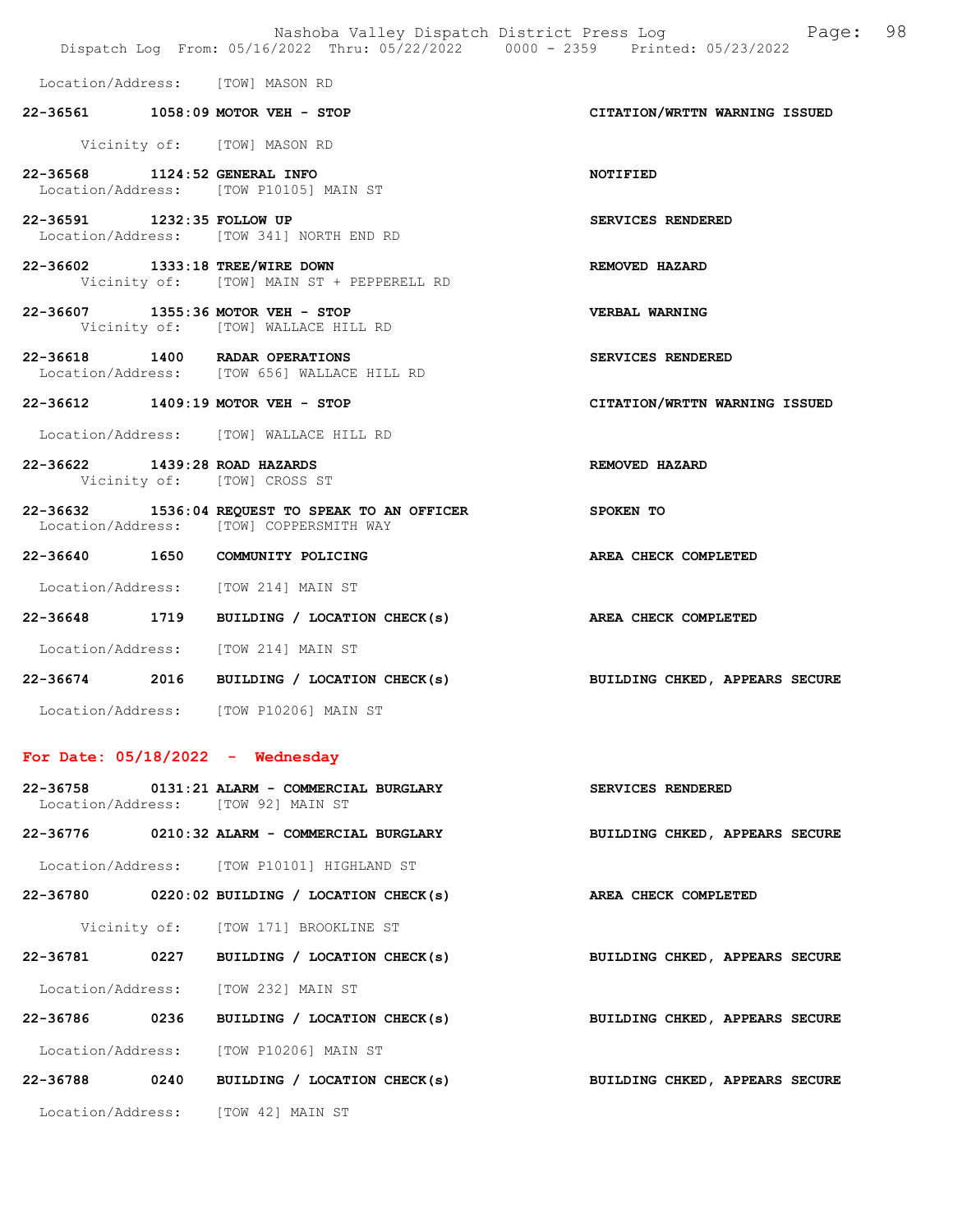|  |                                                                                                                                                  | Nashoba Valley Dispatch District Press Log<br>Page: 99<br>Dispatch Log From: 05/16/2022 Thru: 05/22/2022 0000 - 2359 Printed: 05/23/2022 |
|--|--------------------------------------------------------------------------------------------------------------------------------------------------|------------------------------------------------------------------------------------------------------------------------------------------|
|  | 22-36797 0254:17 ROAD HAZARDS<br>Location/Address: [TOW 328] FITCHBURG RD                                                                        | REMOVED HAZARD                                                                                                                           |
|  |                                                                                                                                                  | 22-36803 0259 BUILDING / LOCATION CHECK(s) BUILDING CHKED, APPEARS SECURE                                                                |
|  | Location/Address: [TOW P10472] DEPOT ST                                                                                                          |                                                                                                                                          |
|  |                                                                                                                                                  | 22-36809 0313 BUILDING / LOCATION CHECK(s) BUILDING CHKED, APPEARS SECURE                                                                |
|  | Location/Address: [TOW P10127] RAILROAD ST                                                                                                       |                                                                                                                                          |
|  | 22-36811 0332 BUILDING / LOCATION CHECK(s)                                                                                                       | AREA CHECK COMPLETED                                                                                                                     |
|  | Location: [TOW 193] SECTOR THREE                                                                                                                 |                                                                                                                                          |
|  | 22-36815 0342 ROAD HAZARDS<br>Location/Address: [TOW] FITCHBURG RD                                                                               | REMOVED HAZARD                                                                                                                           |
|  | 22-36816 0342 BUILDING / LOCATION CHECK(s)                                                                                                       | BUILDING CHKED, APPEARS SECURE                                                                                                           |
|  | Location/Address: [TOW 107] MAIN ST                                                                                                              |                                                                                                                                          |
|  | 22-36817 0342:35 FD-FIRE ALARM, RESIDENTAL CHARE SERVICES RENDERED<br>Location/Address: [TOW 21] TURNPIKE RD<br>Refer To Fire Case: 22TOW-558-IN |                                                                                                                                          |
|  | 22-36818 0406 BUILDING / LOCATION CHECK(s)                                                                                                       | AREA CHECK COMPLETED                                                                                                                     |
|  | Location/Address: [TOW 172] DUDLEY RD                                                                                                            |                                                                                                                                          |
|  |                                                                                                                                                  | 22-36819 0410 BUILDING / LOCATION CHECK(s) BUILDING CHKED, APPEARS SECURE                                                                |
|  | Location/Address: [TOW P10033] MAIN ST                                                                                                           |                                                                                                                                          |
|  |                                                                                                                                                  | 22-36820 0426 BUILDING / LOCATION CHECK(s) BUILDING CHKED, APPEARS SECURE                                                                |
|  | Location/Address: [TOW 140] MAIN ST                                                                                                              |                                                                                                                                          |
|  |                                                                                                                                                  | 22-36821 0454 BUILDING / LOCATION CHECK(s) BUILDING CHKED, APPEARS SECURE                                                                |
|  | Location/Address: [TOW 133] MAIN ST                                                                                                              |                                                                                                                                          |
|  | 22-36834 0628:13 MOTOR VEH - STOP<br>Vicinity of: [TOW 118] MAIN ST                                                                              | VERBAL WARNING                                                                                                                           |
|  | 22-36837 0635 RADAR OPERATIONS<br>Location/Address: [TOW P10206] MAIN ST                                                                         | SERVICES RENDERED                                                                                                                        |
|  | 22-36847 0805:11 FD-FIRE ALARM (BOX DETAIL)<br>Location/Address: [TOW 107] MAIN ST                                                               | SERVICES RENDERED                                                                                                                        |
|  | 22-36863 0903 SERVE SUMMONS<br>Location/Address: [TOW] TURNER RD                                                                                 | UNABLE TO SERVE                                                                                                                          |
|  | 22-36875 0931 SERVE SUMMONS<br>Location/Address: [TOW P10139] FITCHBURG RD                                                                       | SERVED IN HAND                                                                                                                           |
|  | 22-36878 0955 SERVE SUMMONS<br>Location/Address: [TOW 19] FITCHBURG RD                                                                           | UNABLE TO SERVE                                                                                                                          |
|  | 22-36886 1017 SERVE SUMMONS<br>Location/Address: [TOW 18] FITCHBURG RD                                                                           | SERVED IN HAND                                                                                                                           |
|  | 22-36900 1047 SERVE SUMMONS<br>Location/Address: [TOW P10530] TURNPIKE RD                                                                        | SERVED IN HAND                                                                                                                           |
|  | 22-36901 1056:28 FD-MEDICAL EMERGENCY<br>Location/Address: [TOW 87] MAIN ST<br>Refer To Fire Case: 22TOW-560-IN                                  | TRANSPORTED ALS                                                                                                                          |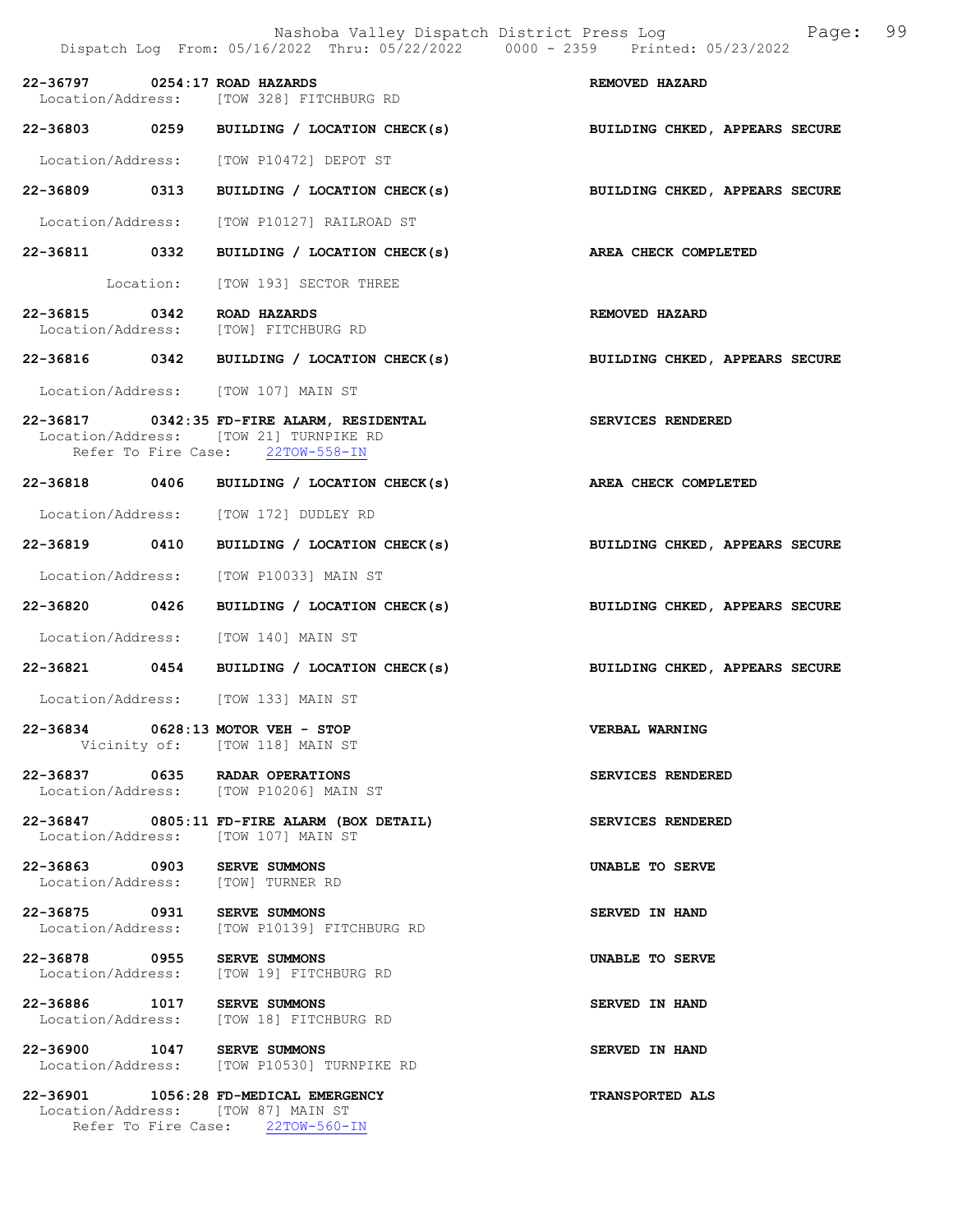22-36933 1416 BUILDING / LOCATION CHECK(s) AREA CHECK COMPLETED Location/Address: [TOW 61] MAIN ST 22-36940 1508:10 FD-MEDICAL EMERGENCY TRANSPORTED ALS Location/Address: [TOW] WARREN RD Refer To Fire Case: 22TOW-561-IN 22-36953 1636:37 SOLICITING COMPLAINT Gone on Arrival Location/Address: [TOW 87] MAIN ST 22-36958 1706:10 ALARM - RESIDENTIAL BURGLARY FALSE ALARM Location/Address: [TOW] PHEASANT RIDGE RD 22-36960 1724:24 SERVE SUMMONS SERVED IN HAND Location/Address: [TOW P10462] BROOKLINE RD 22-36966 1755:16 FD-MEDICAL EMERGENCY TRANSPORTED ALS Location/Address: [TOW] SOUTH ROW RD Refer To Fire Case: 22TOW-563-IN 22-36973 1848 BUILDING / LOCATION CHECK(s) AREA CHECK COMPLETED Location/Address: [TOW P10206] MAIN ST 22-36989 2018:33 FD-INVESTIGATION SERVICES RENDERED Location/Address: [TOW 19] FITCHBURG RD Refer To Fire Case: 22TOW-564-IN

22-36927 1340 BUILDING / LOCATION CHECK(s) AREA CHECK COMPLETED

22-36993 2035:05 ANIMAL CALL SERVICES RENDERED Location/Address: [TOW 84] MAIN ST

22-37004 2350:48 FD-MEDICAL EMERGENCY TRANSPORTED ALS Location/Address: [TOW] WARREN RD Refer To Fire Case: 22TOW-565-IN

Location/Address: [TOW 65] MAIN ST

### For Date:  $05/19/2022 -$  Thursday

|                              | 22-37009 0011 BUILDING / LOCATION CHECK(s) | BUILDING CHKED, APPEARS SECURE |
|------------------------------|--------------------------------------------|--------------------------------|
|                              | Location/Address: [TOW 232] MAIN ST        |                                |
|                              | 22-37012 0016 BUILDING / LOCATION CHECK(s) | AREA CHECK COMPLETED           |
|                              | Location/Address: [TOW 214] MAIN ST        |                                |
|                              | 22-37013 0018 BUILDING / LOCATION CHECK(s) | AREA CHECK COMPLETED           |
|                              | Location/Address: [TOW 45] ELM ST          |                                |
| 22-37017 0021:06 ANIMAL CALL |                                            | REPORTING PARTY CANCELED       |
|                              | Location/Address: [TOW] ELM ST             |                                |
|                              | 22-37016 0024 BUILDING / LOCATION CHECK(s) | BUILDING CHKED, APPEARS SECURE |
|                              | Location/Address: [TOW P10206] MAIN ST     |                                |
|                              | 22-37020 0029 BUILDING / LOCATION CHECK(s) | BUILDING CHKED, APPEARS SECURE |
|                              | Location/Address: [TOW 40] MAIN ST         |                                |
| 22-37031 0040                | RADAR OPERATIONS                           | SERVICES RENDERED              |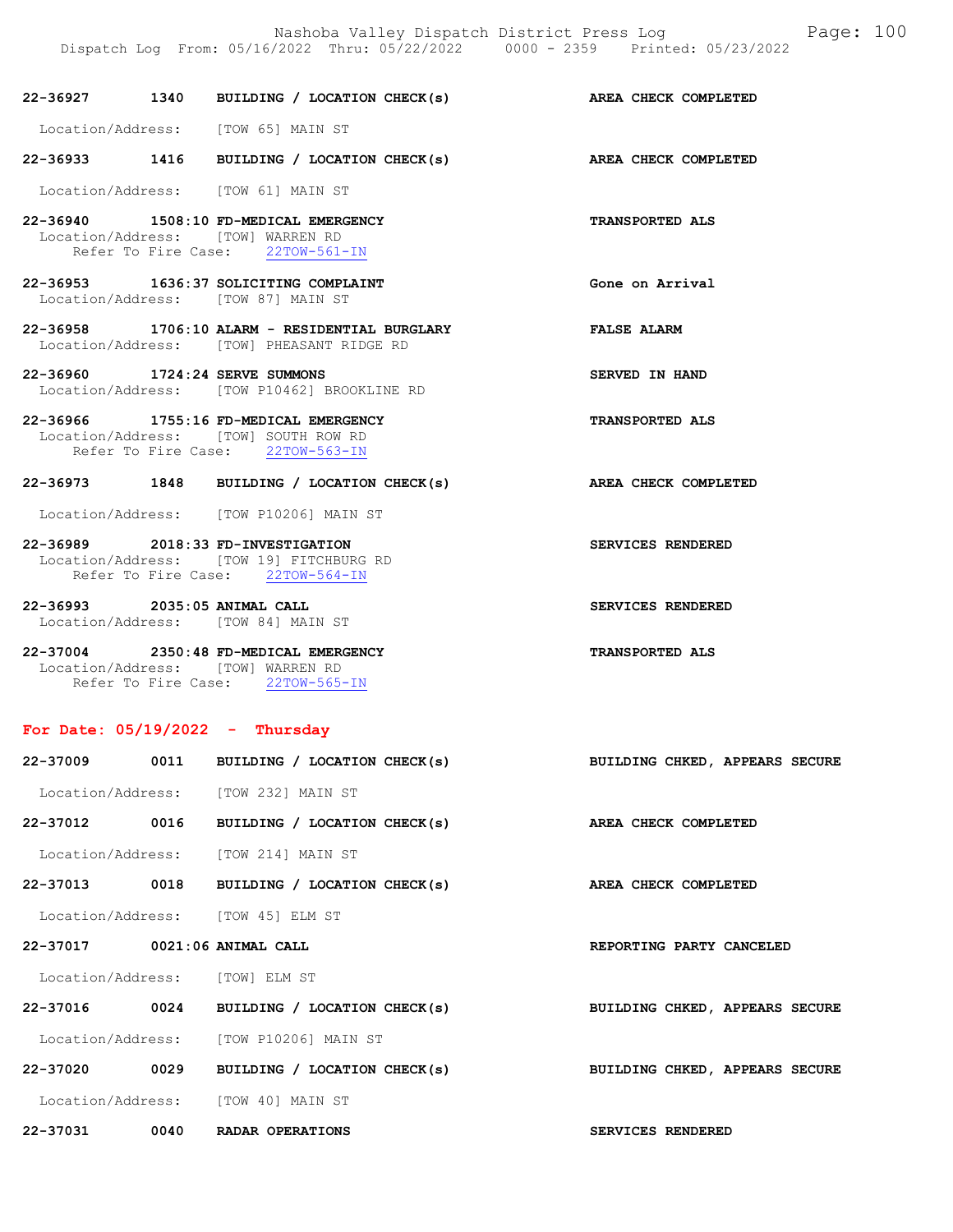|                                 | Dispatch Log From: 05/16/2022 Thru: 05/22/2022 0000 - 2359 Printed: 05/23/2022                                               | Nashoba Valley Dispatch District Press Log Fage: 101 |
|---------------------------------|------------------------------------------------------------------------------------------------------------------------------|------------------------------------------------------|
|                                 | Location/Address: [TOW 36] FITCHBURG RD                                                                                      |                                                      |
|                                 | 22-37037 0048 RADAR OPERATIONS<br>Location/Address: [TOW 214] MAIN ST                                                        | SERVICES RENDERED                                    |
|                                 | 22-37047 0105:10 MOTOR VEH - STOP                                                                                            | CITATION/WRTTN WARNING ISSUED                        |
|                                 | Vicinity of: [TOW] MAIN ST                                                                                                   |                                                      |
|                                 | 22-37068 0159:31 FD-MEDICAL EMERGENCY<br>Location/Address: [TOW] CROSS ST + BROOKLINE ST<br>Refer To Fire Case: 22TOW-566-IN | TRANSPORTED BLS                                      |
|                                 | 22-37072 0219 BUILDING / LOCATION CHECK(s)                                                                                   | <b>AREA CHECK COMPLETED</b>                          |
|                                 | Location/Address: [TOW P10017] WHITCOMB ST                                                                                   |                                                      |
|                                 | 22-37073 0225 BUILDING / LOCATION CHECK(s)                                                                                   | BUILDING CHKED, APPEARS SECURE                       |
|                                 | Location/Address: [TOW 140] MAIN ST                                                                                          |                                                      |
| 22-37075 0233                   | BUILDING / LOCATION CHECK(s)                                                                                                 | BUILDING CHKED, APPEARS SECURE                       |
|                                 | Location/Address: [TOW P10033] MAIN ST                                                                                       |                                                      |
| 22-37079 0243                   | BUILDING / LOCATION CHECK(s)                                                                                                 | AREA CHECK COMPLETED                                 |
|                                 | Location/Address: [TOW 100] MAIN ST                                                                                          |                                                      |
| 22-37081 0328                   | BUILDING / LOCATION CHECK(s)                                                                                                 | BUILDING CHKED, APPEARS SECURE                       |
| Location/Address:               | [TOW 121] MAIN ST                                                                                                            |                                                      |
| 22-37082 0342                   | BUILDING / LOCATION CHECK(s)                                                                                                 | BUILDING CHKED, APPEARS SECURE                       |
|                                 | Location/Address: [TOW 58] MAIN ST                                                                                           |                                                      |
|                                 | 22-37094 0603 BUILDING / LOCATION CHECK(s)                                                                                   | BUILDING CHKED, APPEARS SECURE                       |
|                                 | Location/Address: [TOW 46] MAIN ST                                                                                           |                                                      |
|                                 | 22-37097 0631 RADAR OPERATIONS<br>Location/Address: [TOW P10206] MAIN ST                                                     | SERVICES RENDERED                                    |
| 22-37103 0725:38 ROAD HAZARDS   |                                                                                                                              | CITATION/WRTTN WARNING ISSUED                        |
| Location/Address: [TOW] MAIN ST |                                                                                                                              |                                                      |
|                                 | 22-37111 0843:08 FD-FIRE ALARM (BOX DETAIL)                                                                                  | NO SERVICES NEEDED                                   |
|                                 | Location/Address: [TOW 107] MAIN ST                                                                                          |                                                      |
|                                 | 22-37112 0849:07 FD-MEDICAL EMERGENCY<br>Location/Address: [TOW 164] MAIN ST<br>Refer To Fire Case: 22TOW-567-IN             | <b>TRANSPORTED ALS</b>                               |
|                                 | 22-37115 0912 COMMUNITY POLICING<br>Location/Address: [TOW P10017] WHITCOMB ST                                               | SERVICES RENDERED                                    |
|                                 | 22-37116 0915 COMMUNITY POLICING<br>Location/Address: [TOW P10017] WHITCOMB ST                                               | SERVICES RENDERED                                    |
| 22-37121 0928:57 ANIMAL CALL    | Location/Address: [TOW] WALLACE HILL RD                                                                                      | NOTIFIED                                             |
| 22-37137 1008:20 FD-INSPECTION  | Location/Address: [TOW] NORTH END RD                                                                                         | SERVICES RENDERED                                    |
| 22-37142 1028:54 FD-INSPECTION  |                                                                                                                              | SERVICES RENDERED                                    |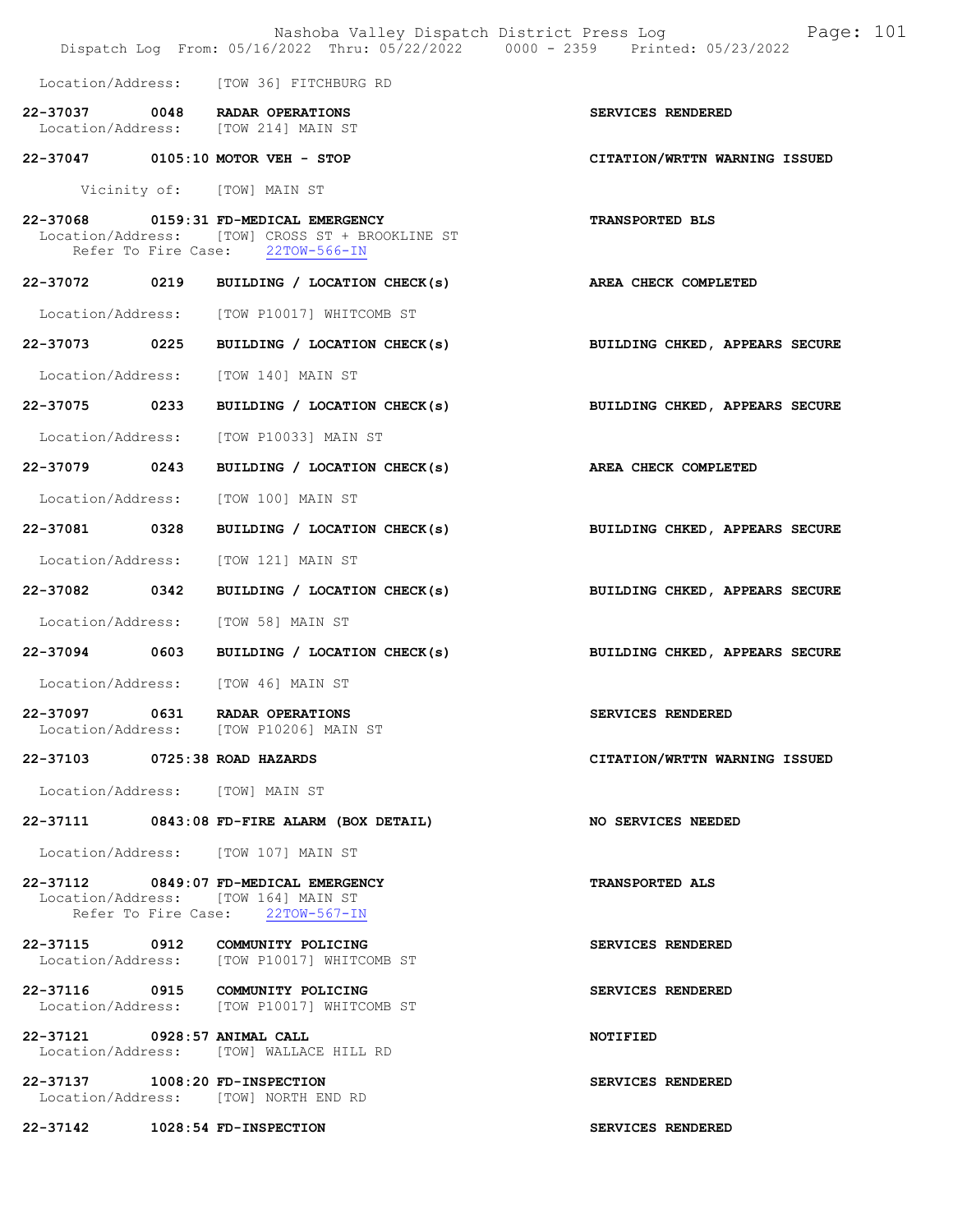|                                  | Dispatch Log From: 05/16/2022 Thru: 05/22/2022 0000 - 2359 Printed: 05/23/2022      | Nashoba Valley Dispatch District Press Log Fage: 102                          |  |
|----------------------------------|-------------------------------------------------------------------------------------|-------------------------------------------------------------------------------|--|
| Location/Address: [TOW] EMERY RD |                                                                                     |                                                                               |  |
|                                  |                                                                                     | 22-37153 1109:43 MOTOR VEH - ACCIDENT NO INJURY PATIENT REFUSAL, NO TRANSPORT |  |
|                                  | Location/Address: [TOW] DUDLEY RD<br>Refer To Fire Case: 22TOW-570-IN               |                                                                               |  |
|                                  | 22-37160 1143 COMMUNITY POLICING<br>Location/Address: [TOW P10020] BROOKLINE RD     | SERVICES RENDERED                                                             |  |
|                                  | 22-37187 1500:12 ALARM - COMMERCIAL BURGLARY                                        | <b>REPORTING PARTY CANCELED</b>                                               |  |
|                                  | Location/Address: [TOW P10206] MAIN ST                                              |                                                                               |  |
|                                  | 22-37188 1503:04 COMMUNITY POLICING<br>Location/Address: [TOW P10462] BROOKLINE RD  | SERVICES RENDERED                                                             |  |
| 22-37189 1518:24 FOLLOW UP       | Location/Address: [TOW P10101] HIGHLAND ST                                          | SERVICES RENDERED                                                             |  |
|                                  | 22-37192 1539:19 COMMUNITY POLICING<br>Location/Address: [TOW P10462] BROOKLINE RD  | SERVICES RENDERED                                                             |  |
|                                  | 22-37194 1547:11 MOTOR VEH - COMPLAINT<br>Location/Address: [TOW 133] MAIN ST       | <b>UNFOUNDED</b>                                                              |  |
|                                  | 22-37200 1632:02 GENERAL INFO<br>Location/Address: [TOW 287] MAPLEWOOD DR           | SPOKEN TO                                                                     |  |
|                                  | 22-37203 1656 COMMUNITY POLICING                                                    | AREA CHECK COMPLETED                                                          |  |
|                                  | Location/Address: [TOW 214] MAIN ST                                                 |                                                                               |  |
| 22-37208 1720:54 ANIMAL CALL     | Location/Address: [TOW 676] LUNENBURG RD                                            | <b>NOTIFIED</b>                                                               |  |
|                                  | 22-37224 1914:02 ALARM - COMMERCIAL BURGLARY<br>Location/Address: [TOW 146] MAIN ST | SPOKEN TO                                                                     |  |
| 22-37237 2015:21 HARASSMENT      | Location/Address: [TOW 180] MAIN ST                                                 | SPOKEN TO                                                                     |  |
|                                  | 22-37249 2114:11 MOTOR VEH - STOP                                                   | CITATION/WRTTN WARNING ISSUED                                                 |  |
|                                  | Vicinity of: [TOW 140] MAIN ST                                                      |                                                                               |  |
|                                  | 22-37250 2120:29 SUSPICIOUS ACTIVITY<br>Location/Address: [TOW P10132] HIGHLAND ST  | SERVICES RENDERED                                                             |  |
|                                  | 22-37253 2139:39 MOTOR VEH - COMPLAINT<br>Vicinity of: [TOW P10206] MAIN ST         | Gone on Arrival                                                               |  |
|                                  | 22-37288 2346:39 WELL BEING CHECK<br>Location/Address: [TOW 39] MAIN ST             | SPOKEN TO                                                                     |  |
| For Date: $05/20/2022 -$ Friday  |                                                                                     |                                                                               |  |
|                                  | 22-37290 0003:06 SUSPICIOUS ACTIVITY<br>Location/Address: [TOW 47] MAIN ST          | SPOKEN TO                                                                     |  |
|                                  | 22-37294 0009 BUILDING / LOCATION CHECK(s)                                          | AREA CHECK COMPLETED                                                          |  |
|                                  | Location/Address: [TOW 214] MAIN ST                                                 |                                                                               |  |
|                                  | 22-37298 0016 BUILDING / LOCATION CHECK(s)                                          | AREA CHECK COMPLETED                                                          |  |

Location/Address: [TOW P10105] MAIN ST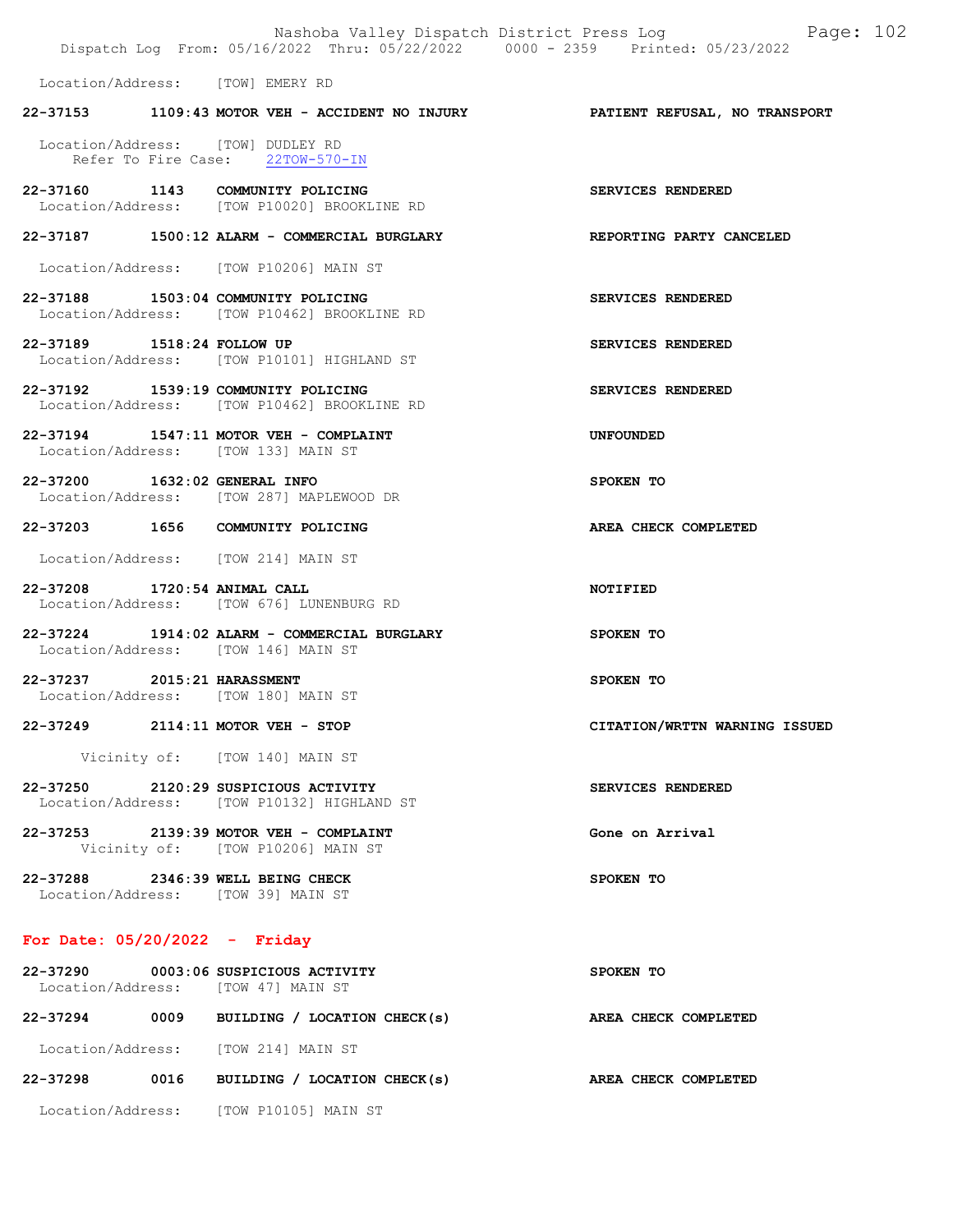|                                | Nashoba Valley Dispatch District Press Log<br>Dispatch Log From: 05/16/2022 Thru: 05/22/2022 0000 - 2359 Printed: 05/23/2022 | Page: 103                     |
|--------------------------------|------------------------------------------------------------------------------------------------------------------------------|-------------------------------|
|                                | 22-37322 0044:39 MOTOR VEH - DISABLED<br>Vicinity of: [TOW] BROOKLINE ST + SMITH ST                                          | SPOKEN TO                     |
|                                | 22-37331 0115 BUILDING / LOCATION CHECK(s)                                                                                   | AREA CHECK COMPLETED          |
|                                | Location/Address: [TOW 40] MAIN ST                                                                                           |                               |
|                                | 22-37335 0118 BUILDING / LOCATION CHECK(s) AREA CHECK COMPLETED                                                              |                               |
|                                | Location/Address: [TOW P10206] MAIN ST                                                                                       |                               |
| 22-37338 0120                  | BUILDING / LOCATION CHECK(s) AREA CHECK COMPLETED                                                                            |                               |
|                                | Location/Address: [TOW 232] MAIN ST                                                                                          |                               |
|                                | 22-37342 0124 RADAR OPERATIONS                                                                                               | AREA CHECK COMPLETED          |
|                                | Location/Address: [TOW P10206] MAIN ST                                                                                       |                               |
| 22-37366 0340                  | BUILDING / LOCATION CHECK(s)                                                                                                 | AREA CHECK COMPLETED          |
|                                | Location/Address: [TOW 149] MASON RD                                                                                         |                               |
| 22-37368 0347                  | BUILDING / LOCATION CHECK(s)                                                                                                 | AREA CHECK COMPLETED          |
|                                | Location/Address: [TOW 172] DUDLEY RD                                                                                        |                               |
|                                | 22-37369 0347 BUILDING / LOCATION CHECK(s) AREA CHECK COMPLETED                                                              |                               |
|                                | Location: [TOW 191] SECTOR ONE                                                                                               |                               |
| 22-37379                       | 0614:53 MOTOR VEH - ACCIDENT W/INJURY<br>Location/Address: [TOW 84] MAIN ST<br>Refer To Fire Case: 22TOW-571-IN              | VEHICLE TOWED                 |
|                                | 22-37386 0643:32 FD-FIRE ALARM (BOX DETAIL)<br>Location/Address: [TOW 107] MAIN ST                                           | SERVICES RENDERED             |
|                                | 22-37388 0652 TRAFFIC CONTROL<br>Location/Address: [TOW P10206] MAIN ST                                                      | SERVICES RENDERED             |
| 22-37405 0845                  | BUILDING / LOCATION CHECK(s)                                                                                                 | AREA CHECK COMPLETED          |
|                                | Location/Address: [TOW 214] MAIN ST                                                                                          |                               |
|                                | 22-37415 0931 BUILDING / LOCATION CHECK(s)                                                                                   | AREA CHECK COMPLETED          |
|                                | Location/Address: [TOW P10206] MAIN ST                                                                                       |                               |
|                                | $22-37434$ 1004:49 REQUEST TO SPEAK TO AN OFFICER<br>Location/Address: [TOW P10462] BROOKLINE RD                             | SPOKEN TO                     |
| 22-37422 1005:32 FD-INSPECTION | Location/Address: [TOW 408] ASH ST                                                                                           | SERVICES RENDERED             |
|                                | 22-37425 1018:18 FD-FIRE ALARM (BOX DETAIL)<br>Location/Address: [TOW P10206] MAIN ST                                        | SERVICES RENDERED             |
| 22-37431 1037:52 ROAD HAZARDS  |                                                                                                                              | REFERRED TO OTHER AGENCY      |
|                                | Location/Address: [TOW] MAIN ST + SPAULDING ST                                                                               |                               |
|                                | 22-37442 1152:44 FD-MEDICAL EMERGENCY                                                                                        | PATIENT REFUSAL, NO TRANSPORT |
|                                | Location/Address: [TOW 543] MAIN ST<br>Refer To Fire Case: 22TOW-572-IN                                                      |                               |
|                                | 22-37444 1213 COMMUNITY POLICING                                                                                             | AREA CHECK COMPLETED          |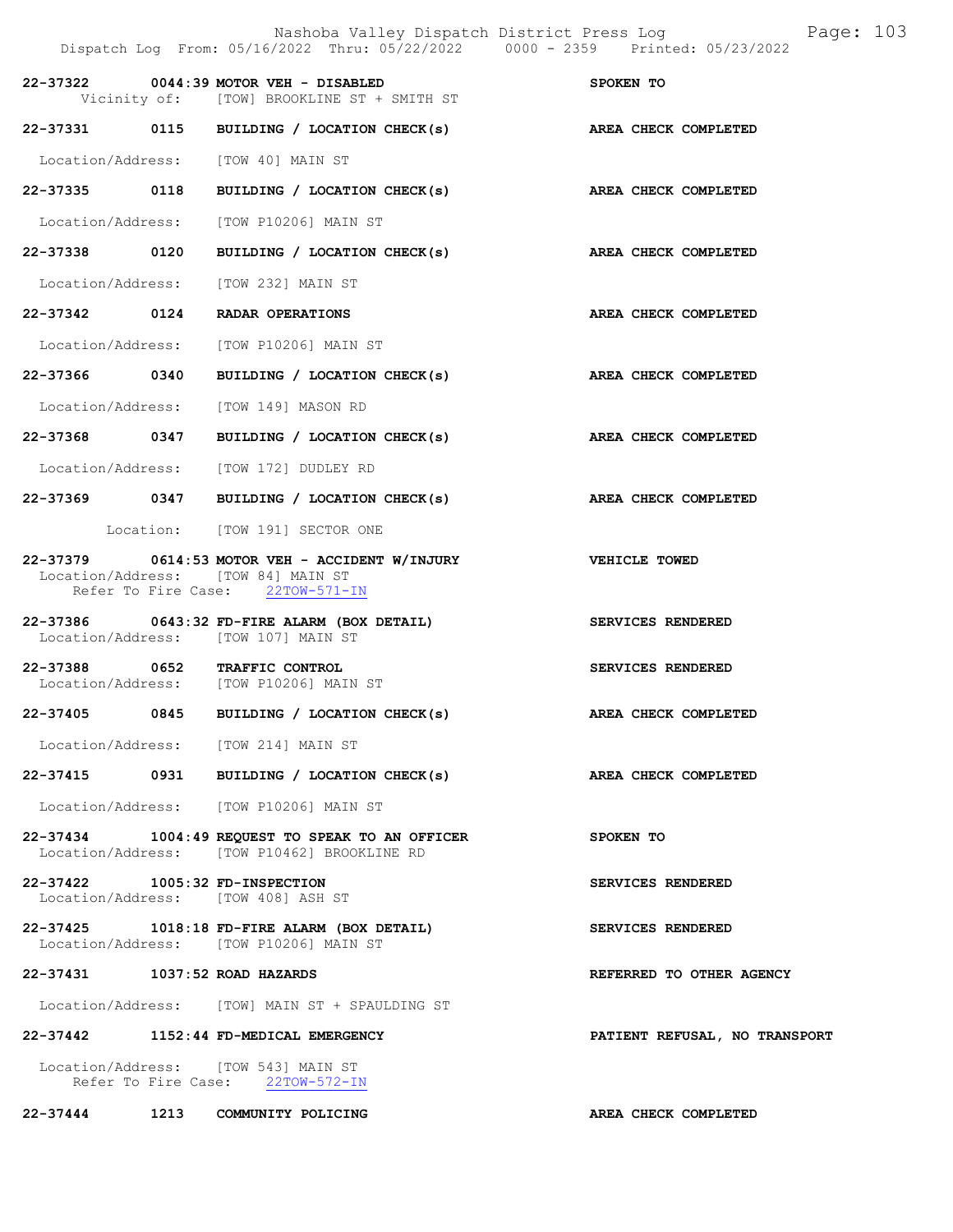|                                   |      | Nashoba Valley Dispatch District Press Log<br>Dispatch Log From: 05/16/2022 Thru: 05/22/2022 0000 - 2359 Printed: 05/23/2022 | Page: 104                     |
|-----------------------------------|------|------------------------------------------------------------------------------------------------------------------------------|-------------------------------|
|                                   |      | Location/Address: [TOW 232] MAIN ST                                                                                          |                               |
|                                   |      | 22-37449 1231 COMMUNITY POLICING                                                                                             | AREA CHECK COMPLETED          |
|                                   |      | Location/Address: [TOW P10020] BROOKLINE RD                                                                                  |                               |
|                                   |      | 22-37453 1253:29 MENTAL HEALTH EVALUATION<br>Location/Address: [TOW P10206] MAIN ST<br>Refer To Fire Case: 22TOW-573-IN      | <b>TRANSPORTED ALS</b>        |
|                                   |      | 22-37455 1312:49 FD-MEDICAL EMERGENCY<br>Location/Address: [TOW] FITCHBURG RD<br>Refer To Fire Case: 22TOW-574-IN            | <b>TRANSPORTED BLS</b>        |
|                                   |      | 22-37466 1411:11 FD-MEDICAL EMERGENCY<br>Location/Address: [TOW 386] SUMAC DR<br>Refer To Fire Case: 22TOW-575-IN            | <b>TRANSPORTED ALS</b>        |
| 22-37470 1518:14 CUSTODY ISSUE    |      | Location/Address: [TOW] SPAULDING ST                                                                                         | SPOKEN TO                     |
|                                   |      | 22-37481 1629 COMMUNITY POLICING                                                                                             | AREA CHECK COMPLETED          |
|                                   |      | Location/Address: [TOW 214] MAIN ST                                                                                          |                               |
|                                   |      | 22-37486 1652 COMMUNITY POLICING                                                                                             | AREA CHECK COMPLETED          |
|                                   |      | Location/Address: [TOW 214] MAIN ST                                                                                          |                               |
|                                   |      | $22-37504$ 1811:18 MOTOR VEH - ACCIDENT HIT & RUN<br>Location/Address: [TOW 8] MAIN ST                                       | <b>INVESTIGATED</b>           |
|                                   |      | 22-37553 2142 BUILDING / LOCATION CHECK(s)                                                                                   | AREA CHECK COMPLETED          |
|                                   |      | Location/Address: [TOW P10195] DUDLEY RD                                                                                     |                               |
|                                   |      | 22-37554 2143 BUILDING / LOCATION CHECK(s) AREA CHECK COMPLETED                                                              |                               |
|                                   |      | Location/Address: [TOW P10126] BROOKLINE RD                                                                                  |                               |
| 22-37555                          |      | 2143 BUILDING / LOCATION CHECK(s) AREA CHECK COMPLETED                                                                       |                               |
|                                   |      | Location/Address: [TOW P10020] BROOKLINE RD                                                                                  |                               |
| 22-37560                          |      | 2157 RADAR OPERATIONS                                                                                                        | AREA CHECK COMPLETED          |
|                                   |      | Location/Address: [TOW P10017] WHITCOMB ST                                                                                   |                               |
|                                   |      | 22-37571 2223:44 MOTOR VEH - STOP                                                                                            | CITATION/WRTTN WARNING ISSUED |
|                                   |      | Vicinity of: [TOW] MAIN ST                                                                                                   |                               |
| For Date: $05/21/2022 -$ Saturday |      |                                                                                                                              |                               |
| 22-37659                          | 0158 | BUILDING / LOCATION CHECK(s)                                                                                                 | AREA CHECK COMPLETED          |
|                                   |      | Location/Address: [TOW 147] DUDLEY RD                                                                                        |                               |
| 22-37660 0200                     |      | BUILDING / LOCATION CHECK(s)                                                                                                 | AREA CHECK COMPLETED          |
|                                   |      | Location/Address: [TOW P10126] BROOKLINE RD                                                                                  |                               |
| 22-37661 0202                     |      | BUILDING / LOCATION CHECK(s)                                                                                                 | AREA CHECK COMPLETED          |
|                                   |      | Location/Address: [TOW P10020] BROOKLINE RD                                                                                  |                               |

22-37663 0206 BUILDING / LOCATION CHECK(s) AREA CHECK COMPLETED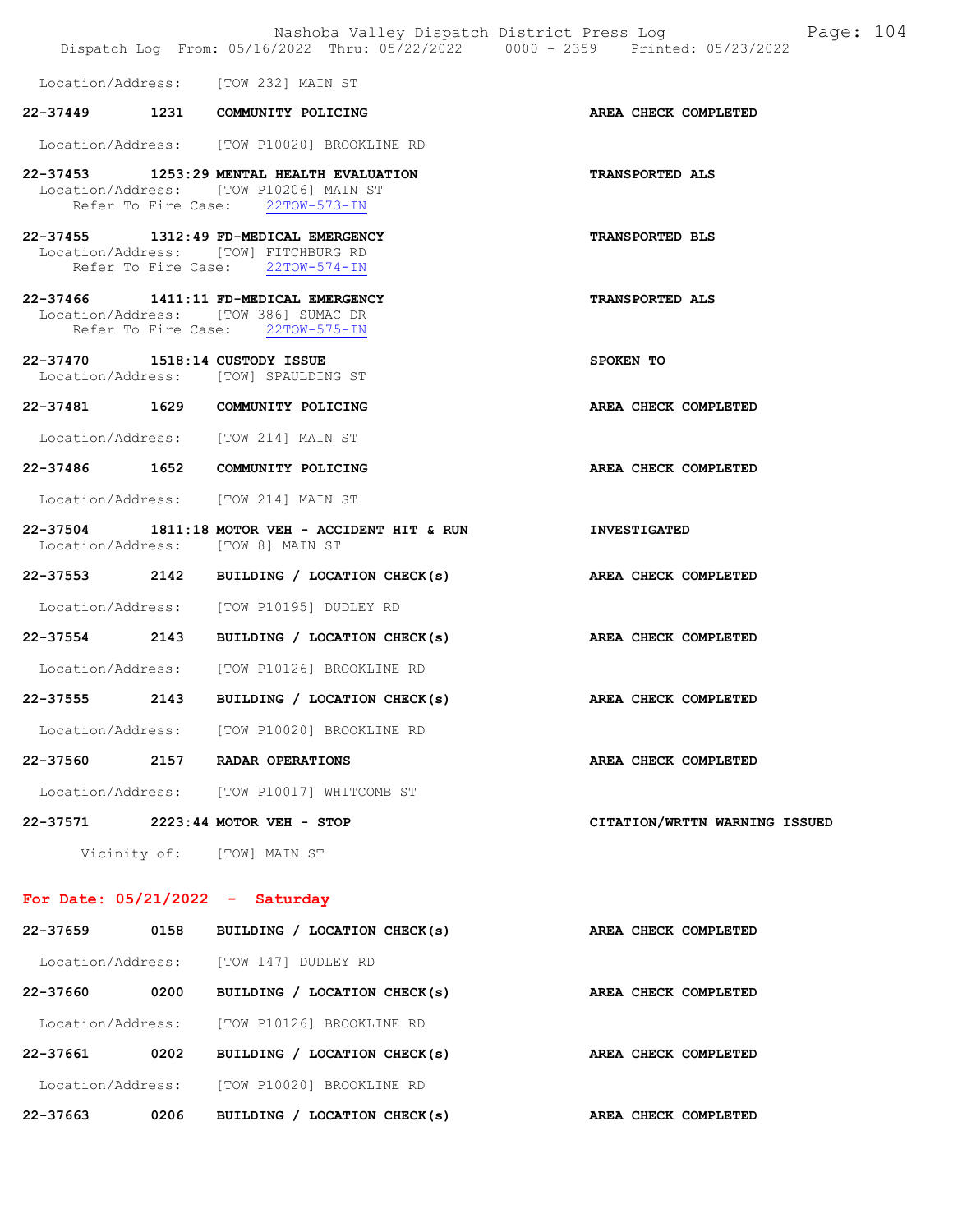Nashoba Valley Dispatch District Press Log Page: 105 Dispatch Log From: 05/16/2022 Thru: 05/22/2022 0000 - 2359 Printed: 05/23/2022 Location/Address: [TOW 214] MAIN ST 22-37664 0207 BUILDING / LOCATION CHECK(s) AREA CHECK COMPLETED Location/Address: [TOW 45] ELM ST 22-37673 0257 BUILDING / LOCATION CHECK(s) AREA CHECK COMPLETED Location/Address: [TOW 36] FITCHBURG RD 22-37685 0324 BUILDING / LOCATION CHECK(s) BUILDING CHKED, APPEARS SECURE Location/Address: [TOW 232] MAIN ST 22-37686 0331 BUILDING / LOCATION CHECK(s) BUILDING CHKED, APPEARS SECURE Location/Address: [TOW P10206] MAIN ST 22-37688 0349 BUILDING / LOCATION CHECK(s) AREA CHECK COMPLETED Location: [TOW 197] TIMBERLEE PARK 22-37711 0922:29 FD-MEDICAL LIFT ASSIST SERVICES RENDERED Location/Address: [TOW 671] BLOOD RD Refer To Fire Case: 22TOW-577-IN 22-37717 0947:17 INVESTIGATION SERVICES RENDERED Location/Address: [TOW P10462] BROOKLINE RD 22-37729 1031:00 FD-MEDICAL LIFT ASSIST PATIENT REFUSAL, NO TRANSPORT Location/Address: [TOW] EDWARD RD Refer To Fire Case: 22TOW-578-IN 22-37734 1112 BUILDING / LOCATION CHECK(s) AREA CHECK COMPLETED Location/Address: [TOW 214] MAIN ST 22-37745 1316:33 HARASSMENT INVESTIGATED Location/Address: [TOW P10462] BROOKLINE RD 22-37755 1445:05 FD-MEDICAL EMERGENCY REPORT Location/Address: [TOW P10562] BAYBERRY HILL RD Refer To Fire Case: 22TOW-579-IN 22-37761 1545:08 WATER PROBLEM/ BREAK REFERRED TO OTHER AGENCY Location/Address: [TOW] WEST ELM ST 22-37778 1708:28 ASSIST CITIZEN REPORT Location/Address: [TOW P10462] BROOKLINE RD 22-37812 2050:28 HARASSMENT SPOKEN TO Location/Address: [TOW P10462] BROOKLINE RD 22-37825 2153:17 WELL BEING CHECK Gone on Arrival Vicinity of: [TOW 159] MAIN ST 22-37832 2303 RADAR OPERATIONS<br>
Vicinity of: [TOW 36] FITCHBURG RD [TOW 36] FITCHBURG RD 22-37839 2349 BUILDING / LOCATION CHECK(s) AREA CHECK COMPLETED Vicinity of: [TOW 214] MAIN ST 22-37842 2357:00 MOTOR VEH - STOP VERBAL WARNING Location/Address: [TOW] MAIN ST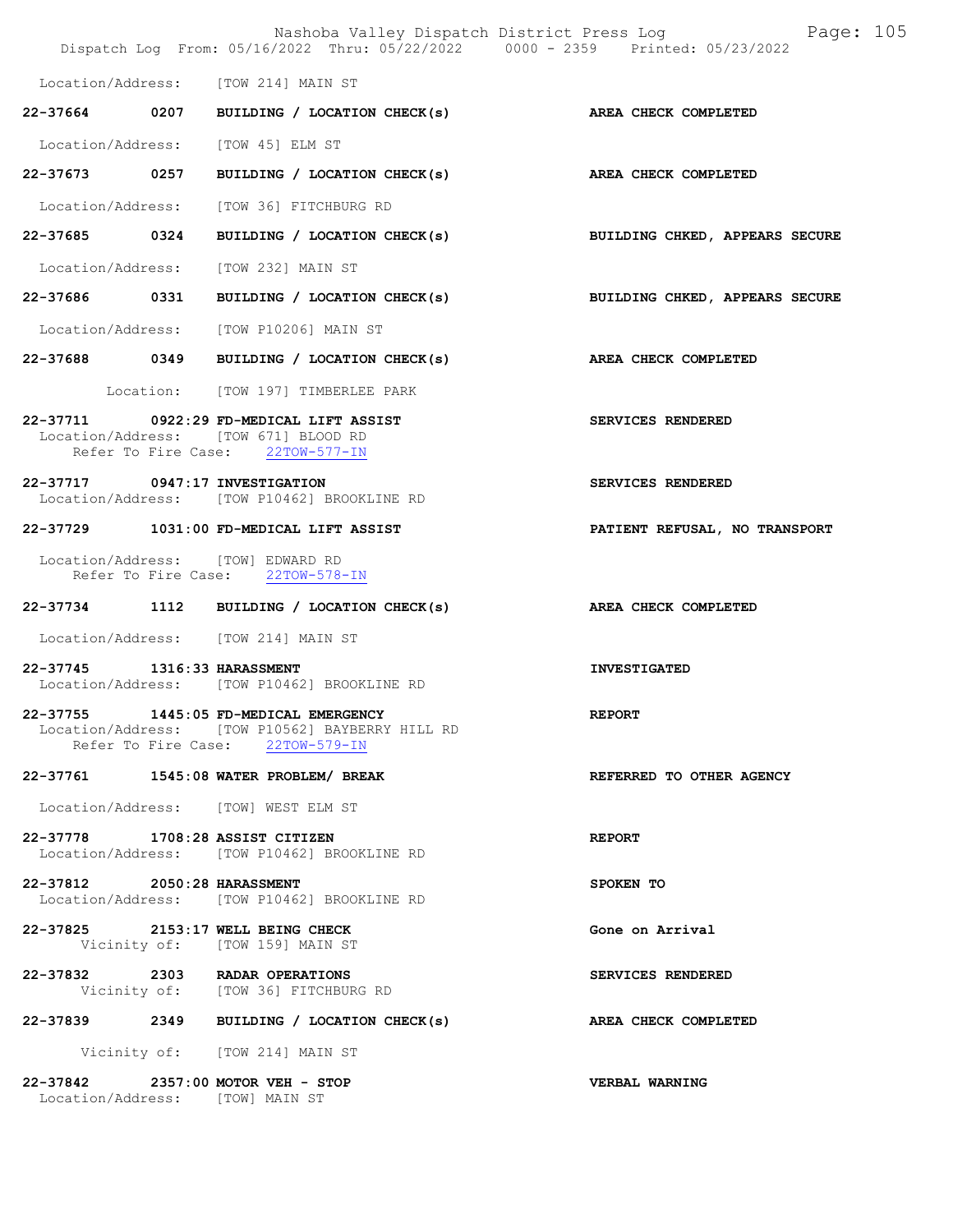## For Date: 05/22/2022 - Sunday

|               |      | 22-37845 0010:57 MOTOR VEH - STOP<br>Vicinity of: [TOW 118] MAIN ST    | <b>VERBAL WARNING</b> |
|---------------|------|------------------------------------------------------------------------|-----------------------|
|               |      | 22-37853 0021 BUILDING / LOCATION CHECK(s)                             | AREA CHECK COMPLETED  |
|               |      | Vicinity of: [TOW P10017] WHITCOMB ST                                  |                       |
|               |      | 22-37856 0024 BUILDING / LOCATION CHECK(s)                             | AREA CHECK COMPLETED  |
|               |      | Location/Address: [TOW 159] MAIN ST                                    |                       |
| 22-37858 0029 |      | BUILDING / LOCATION CHECK(s)                                           | AREA CHECK COMPLETED  |
|               |      | Vicinity of: [TOW 48] SCALES LN                                        |                       |
| 22-37872 0043 |      | BUILDING / LOCATION CHECK(s)                                           | AREA CHECK COMPLETED  |
|               |      | Vicinity of: [TOW 100] MAIN ST                                         |                       |
|               |      | 22-37877 0053 BUILDING / LOCATION CHECK(s)                             | AREA CHECK COMPLETED  |
|               |      | Vicinity of: [TOW] W MEADOW ESTATES DR                                 |                       |
| 22-37884 0108 |      | BUILDING / LOCATION CHECK(s)                                           | AREA CHECK COMPLETED  |
|               |      | Location/Address: [TOW 214] MAIN ST                                    |                       |
| 22-37887 0108 |      | BUILDING / LOCATION CHECK(s)                                           | AREA CHECK COMPLETED  |
|               |      | Vicinity of: [TOW 149] MASON RD                                        |                       |
| 22-37891 0113 |      | BUILDING / LOCATION CHECK(s)                                           | AREA CHECK COMPLETED  |
|               |      | Location/Address: [TOW P10206] MAIN ST                                 |                       |
| 22-37899 0123 |      | BUILDING / LOCATION CHECK(s)                                           | AREA CHECK COMPLETED  |
|               |      | Vicinity of: [TOW 21] TURNPIKE RD                                      |                       |
|               |      | 22-37902 0129 BUILDING / LOCATION CHECK(s)                             | AREA CHECK COMPLETED  |
|               |      | Location/Address: [TOW 206] TURNPIKE RD                                |                       |
| 22-37907 0132 |      | RADAR OPERATIONS<br>Vicinity of: [TOW 62] MAIN ST                      | SERVICES RENDERED     |
| 22-37912      |      | 0140 BUILDING / LOCATION CHECK(s)                                      | AREA CHECK COMPLETED  |
|               |      | Location/Address: [TOW 232] MAIN ST                                    |                       |
|               |      | 22-37914 0146:43 MOTOR VEH - STOP<br>Vicinity of: [TOW P10033] MAIN ST | <b>VERBAL WARNING</b> |
|               |      | 22-37937 0448 BUILDING / LOCATION CHECK(s)                             | AREA CHECK COMPLETED  |
|               |      | Vicinity of: [TOW 214] MAIN ST                                         |                       |
| 22-37938 0458 |      | BUILDING / LOCATION CHECK(s)                                           | AREA CHECK COMPLETED  |
|               |      | Location/Address: [TOW P10388] NEW FITCHBURG RD                        |                       |
| 22-37939 0502 |      | BUILDING / LOCATION CHECK(s)                                           | AREA CHECK COMPLETED  |
|               |      | Vicinity of: [TOW 169] NEW FITCHBURG RD                                |                       |
| 22-37944      | 0620 | RADAR OPERATIONS<br>Vicinity of: [TOW P10017] WHITCOMB ST              | SERVICES RENDERED     |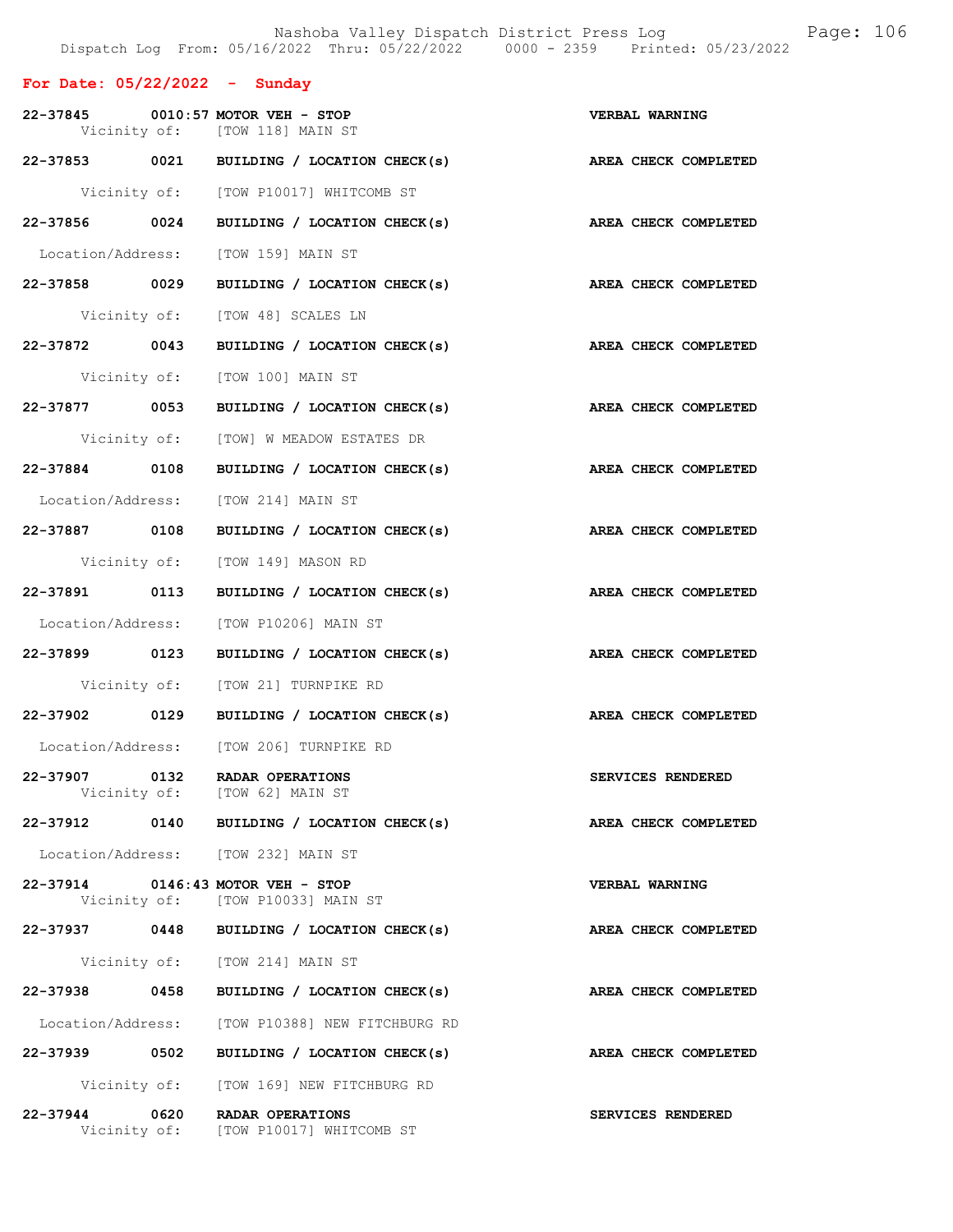| 22-37955 0817 RADAR OPERATIONS<br>Location/Address: [TOW 149] MASON RD       |                                                                                | SERVICES RENDERED    |
|------------------------------------------------------------------------------|--------------------------------------------------------------------------------|----------------------|
| Location/Address: [TOW P10206] MAIN ST                                       | $22-37967$ 0916:09 MOTOR VEH - ACCIDENT NO INJURY                              | <b>REPORT</b>        |
| 22-37972 0941 COMMUNITY POLICING                                             |                                                                                | AREA CHECK COMPLETED |
| Location/Address: [TOW 214] MAIN ST                                          |                                                                                |                      |
|                                                                              | 22-37993 1139 BUILDING / LOCATION CHECK(s)                                     | AREA CHECK COMPLETED |
|                                                                              | Location: [TOW 197] TIMBERLEE PARK                                             |                      |
| 22-37995 1215 RADAR OPERATIONS                                               | Location/Address: [TOW 206] TURNPIKE RD                                        | SERVICES RENDERED    |
| 22-38006 1346:21 SUSPICIOUS ACTIVITY<br>Location/Address: [TOW 84] MAIN ST   | Refer To Arrest: 22TOW-13-AR                                                   | ARREST(S) MADE       |
| Location/Address: [TOW] MAIN ST                                              | 22-38028 1620:11 FD-FIRE ALARM, COMMERCIAL<br>Refer To Fire Case: 22TOW-581-IN | <b>INVESTIGATED</b>  |
| 22-38047 1830 COMMUNITY POLICING<br>Location/Address: [TOW P10514] MAIN ST   |                                                                                | SERVICES RENDERED    |
| 22-38049 1854:47 MOTOR VEH - DISABLED<br>Location/Address: [TOW 133] MAIN ST |                                                                                | SERVICES RENDERED    |
| 22-38050 1856 COMMUNITY POLICING<br>Location/Address: [TOW 39] MAIN ST       |                                                                                | SERVICES RENDERED    |
| 22-38051 1907 SUSPICIOUS ACTIVITY                                            |                                                                                | AREA CHECK COMPLETED |
| Location/Address: [TOW 39] MAIN ST                                           |                                                                                |                      |
|                                                                              | 22-38055 1914 BUILDING / LOCATION CHECK(s)                                     | AREA CHECK COMPLETED |
|                                                                              | Vicinity of: [TOW P10206] MAIN ST                                              |                      |
|                                                                              | 22-38057 1921 BUILDING / LOCATION CHECK(s)                                     | AREA CHECK COMPLETED |
|                                                                              | Vicinity of: [TOW 232] MAIN ST                                                 |                      |
| Location/Address: [TOW] MAIN ST                                              | 22-38062 1931:58 FD-FIRE ALARM, COMMERCIAL<br>Refer To Fire Case: 22TOW-582-IN | SERVICES RENDERED    |
| 22-38061 1932 RADAR OPERATIONS<br>Location/Address: [TOW] SOUTH ST           |                                                                                | SERVICES RENDERED    |
| 22-38075 2047:38 TREE/WIRE DOWN<br>Location/Address: [TOW] WORCESTER RD      | Refer To Fire Case: 22TOW-583-IN                                               | SERVICES RENDERED    |
|                                                                              | 22-38085 2202 BUILDING / LOCATION CHECK(s)                                     | AREA CHECK COMPLETED |
|                                                                              | Location: [TOW 198] PINE TREE HAVEN                                            |                      |
|                                                                              | 22-38090 2213 BUILDING / LOCATION CHECK(s)                                     | AREA CHECK COMPLETED |
|                                                                              | Location: [TOW 197] TIMBERLEE PARK                                             |                      |
|                                                                              | 22-38097 2240 BUILDING / LOCATION CHECK(s)                                     | AREA CHECK COMPLETED |
|                                                                              | Vicinity of: [TOW 214] MAIN ST                                                 |                      |